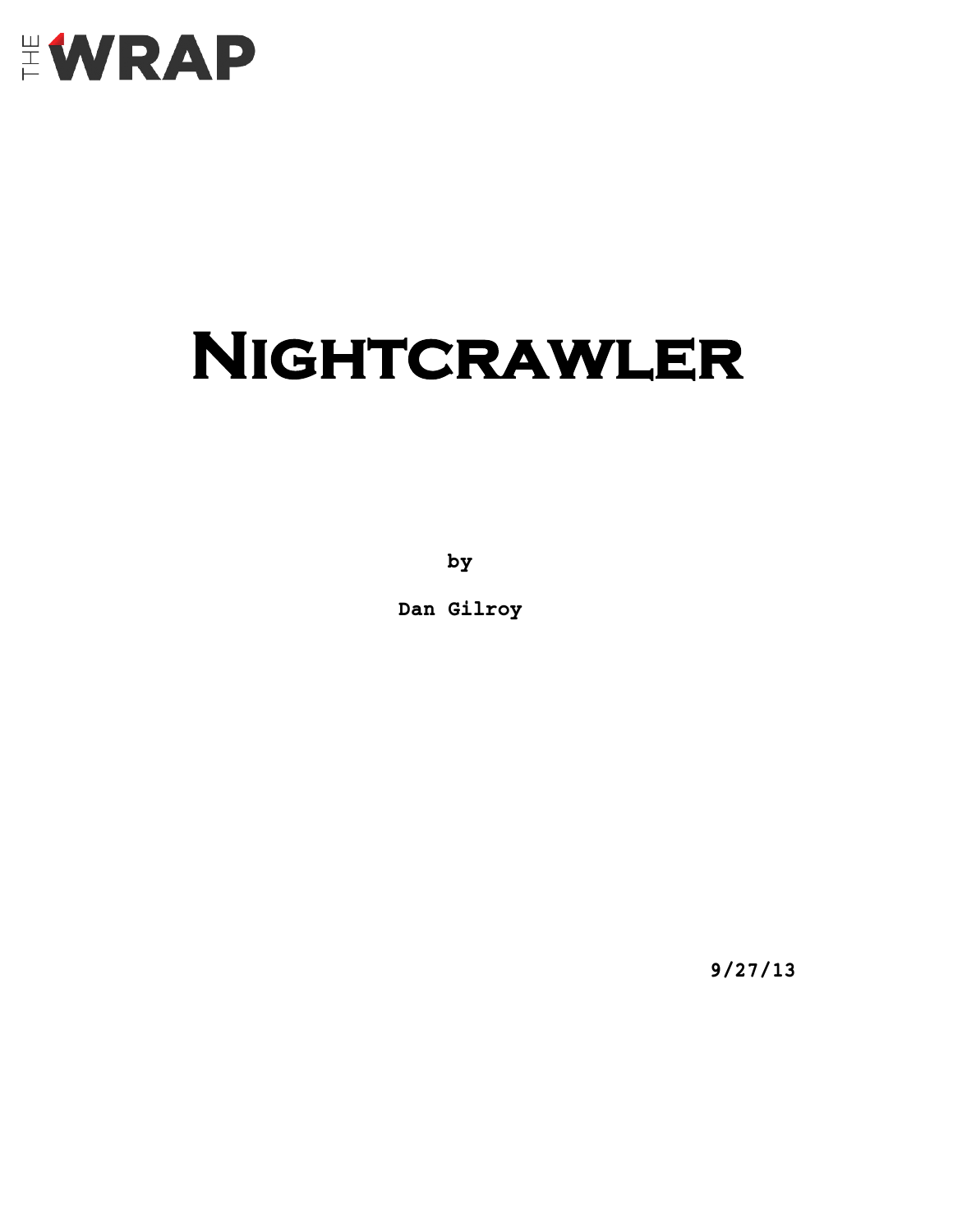# EWRAP

#### **INFINITY OF STARS**

**over barren ground ... if not for a BILLBOARD it could be the moon ... CAMERA pushing over a rim to show** 

**LOS ANGELES**

**shimmering in night heat ...** *THRUM* **of civilization ... a FREEWAY feeds into the city as a SEMI blasts by and CUT TO** 

**THE CITY** 

**seen closer now ... Oz-like and magical and CUT TO** 

**POSTCARD VIEWS** 

**of Los Angeles ... inside the city now ... Beverly Hills framed against mountains ... looking down from Mulholland ... boulevard lights like strings of pearls ... desert clarity and CUT TO**

**THE L.A. RIVER**

**flows darkly before us ... CAMERA rising above a FLOOD CHANNEL to a fenced industrial area where** 

**LOUIS "LOU" BLOOM**

**is a silhouette against the city glow ... using bolt cutters to rip down a square of chain-link fence ... muscling it into the back of a beat-up CAR as he hears something, turns to SEE** 

**HEADLIGHTS**

**approaching in the distance ... LOU slamming the trunk as the lights** 

#### **SWEEP**

**and we see him ... LOU'S 30 ... pure primal id ... if there's music it's in his head ... disconnected ... feral ... driven by dollar signs and a dream of some imagined Eden as** 

**A PICK-UP TRUCK**

**stops and a MAN gets out ... framed in headlights ... wearing a utility belt with mace and handcuffs ...** 

> **MAN'S VOICE What are you doing out here?**

> > **LOU**

**I'm lost.**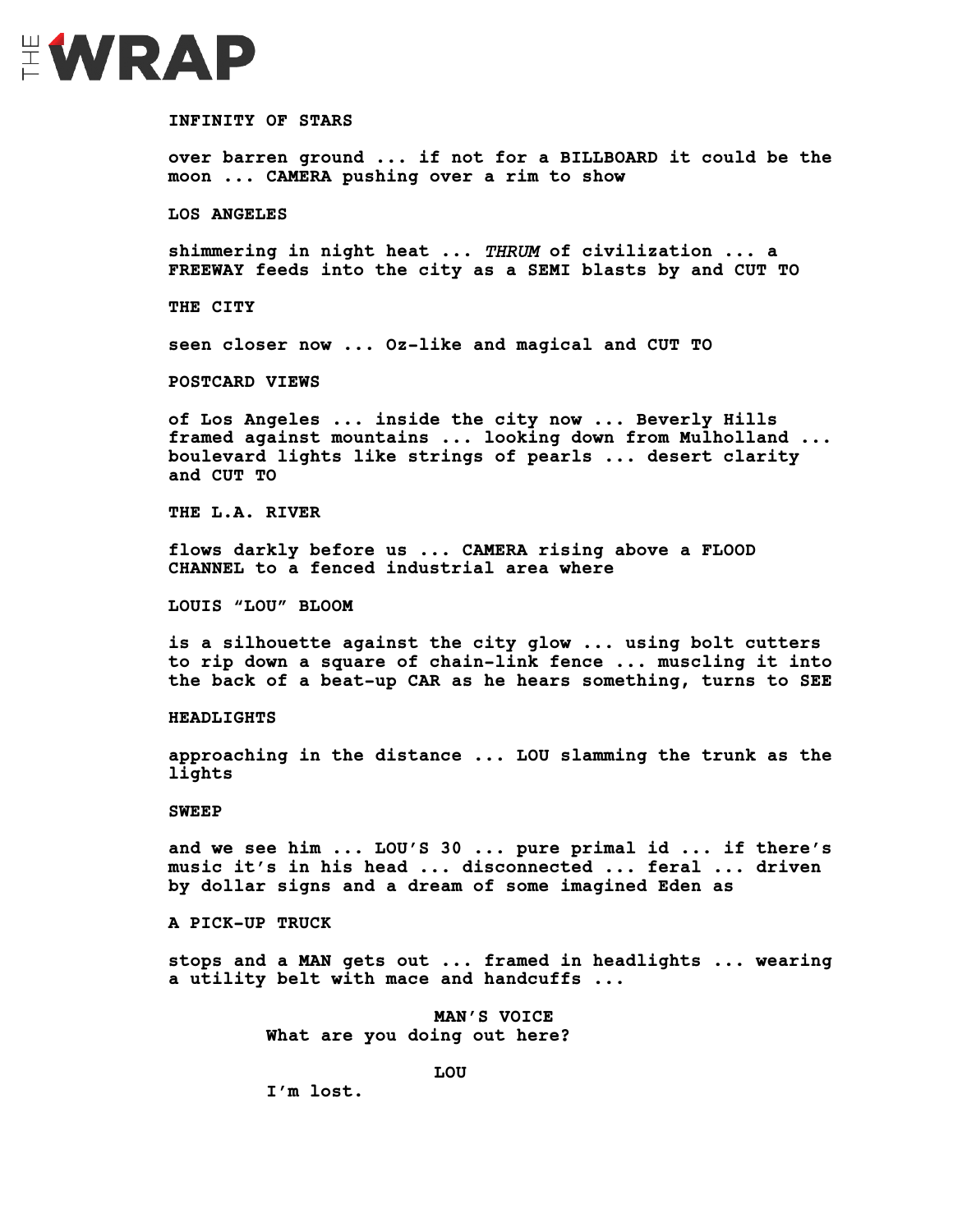

**MAN'S VOICE This is a restricted area.**

**LOU I didn't know that. There's no signs.** 

**MAN They're everywhere. Let's see some I.D.**

**LOU**

**Why?**

**MAN Because there's a broken gate back there and you're trespassing.**

**LOU Excuse me, but that gate was open, sir. I was under the opinion that it was a detour. What kind of uniform is that?** 

**MAN I'll ask the fucking questions.**

**LOU seeing a SECURITY EMBLEM on the man's sleeve ...** 

**LOU Private outfit, huh? I tried to get one of those jobs. I like guarding things. (pulling a license) Here you go, sir. I think what happened is I just must've gotten turned around.** 

**The MAN reaches for LOU'S license and CLOSE ON** 

**A CHUNKY WATCH**

**on the MAN'S wrist ... minute hand ticking 1:19 AM as** 

**LOU** 

*attacks* **... fight going to ground ... dust rising into the headlights and CUT TO** 

**LOU'S CAR** 

**gliding along an endless VALLEY BOULEVARD ... shut stores and deserted parking lots ... street lights on every empty corner ... like a movie set waiting for the next day's shooting ... LOU'S hand shifts on the steering wheel as he admires**

**THE GUARD'S WATCH**

**on his wrist ... industrial** *ROAR* **bleeding in and CUT TO**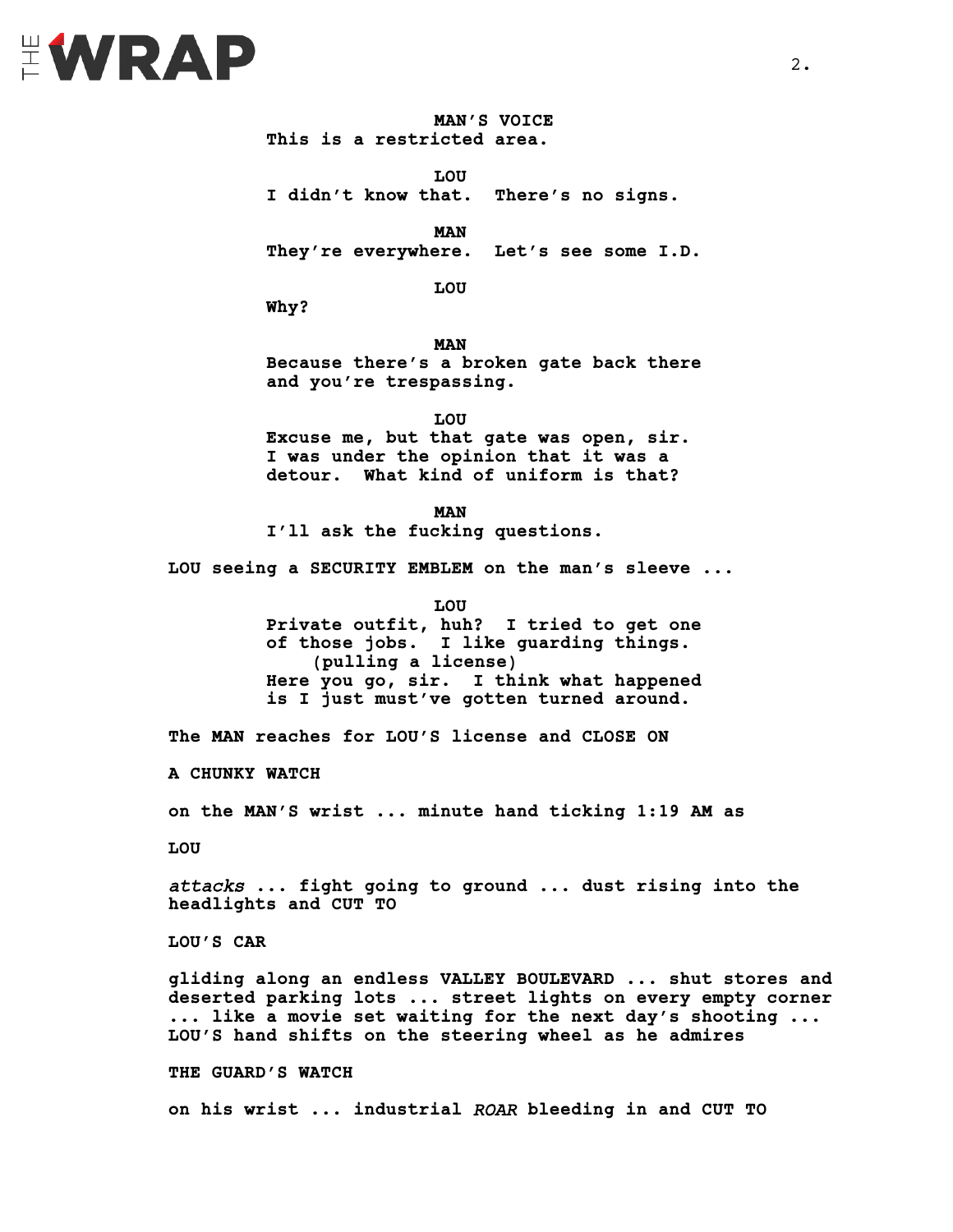# EWRAP

#### **A GIANT MACHINE**

**eating CARS at the edge of the valley ... night CREW craning junkers into grinding blades as**

**INSIDE THE OFFICE**

**LOU speaks to the SCRAPYARD OWNER over the noise ...**

**LOU I guesstimate I have 50 pounds of copper wire, a hundred pounds of chain-link and two manhole covers, the nice thick ones.** 

**SCRAPYARD OWNER I'll give 50-cents-a-pound for the wire, 15 for the fence and 10 for the covers.**

**LOU That's below market value.**

**SCRAPYARD OWNER** *Market value***? You know the cops came by asking about manhole covers.** 

**LOU**

**I'd like to counter at a dollar-a-pound for the copper, 30-cents-a-pound for the fence and 20-cents-per for the covers.** 

**SCRAPYARD OWNER Sell 'em somewhere else.** 

**LOU I'd feel good at 75, 25 and 15.**

**SCRAPYARD I'm not negotiating with you.**

**LOU I think we're close.**

**SCRAPYARD OWNER We're done. Take it or leave it.**

**LOU**

**I'm willing to take less to establish a business relationship. If that's your last best offer then I guess I accept.**

**SCRAPYARD OWNER Drive around back and unload 'em.**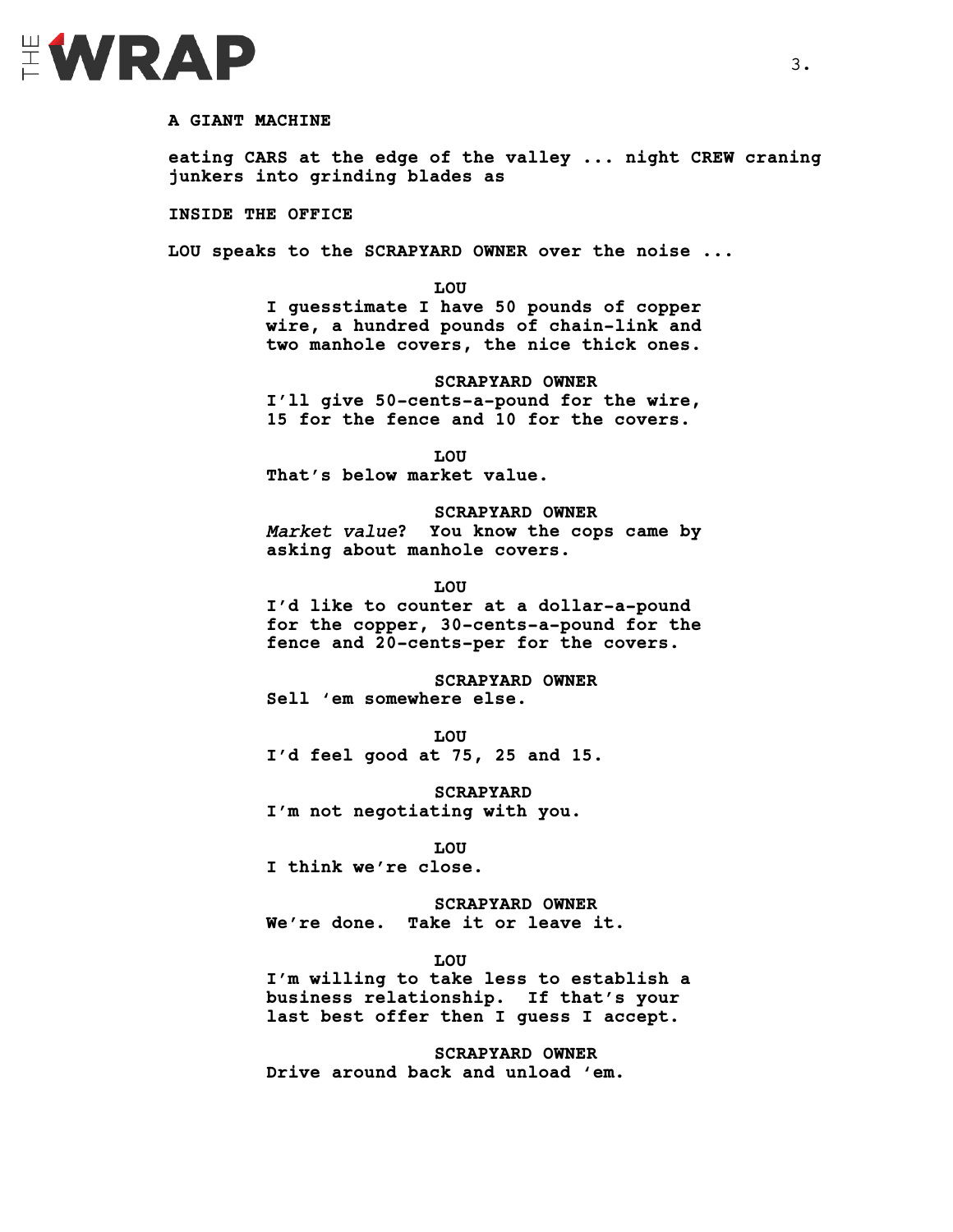

**LOU**

**Sir, excuse me, I'm looking for a job. In fact, I've made up mind to find a career I can learn and grow into. Who am I? I'm a hard-worker, I set high goals and I've been told I'm persistent. Now I'm not fooling myself, sir. Having been raised with the self-esteem movement so popular in schools, I used to expect my needs to be considered. But I know that today's work culture no longer caters to the job loyalty that could be promised to earlier generations. What I believe, sir, is that good things come to those who work their asses off, and that people such as yourself who reach the top of the mountain didn't just fall there. My motto is if you want to win the lottery you have to make the money to buy a ticket. Did I say I worked in a garage? Sir, I think you and I could work well together. So how about it? I can start tomorrow or even why not tonight?** 

**SCRAPYARD OWNER filling out a form ... muttering 'no' ...** 

**LOU**

**How about an internship then? A lot of young people are taking unpaid positions to get a foot in the door. That's something I'd be willing to do.**

**SCRAPYARD OWNER I'm not hiring a fucking thief.**

**DEAD OF NIGHT** 

**LOU alone in his car, driving an L.A. FREEWAY ... windows down ... clock blinking 3:44 AM ... ad on the radio ... LOU sees an accident up ahead ... passes** 

**TWO HIGHWAY PATROLMEN** 

**trying to pull an unconscious WOMAN from a BLAZING CAR and**

**LOU**

**angles to the shoulder ... getting out to look as a POLICE HELICOPTER SEARCHLIGHT stabs the dark ... LOU drawn to the scene as a big panel VAN stops on the shoulder and**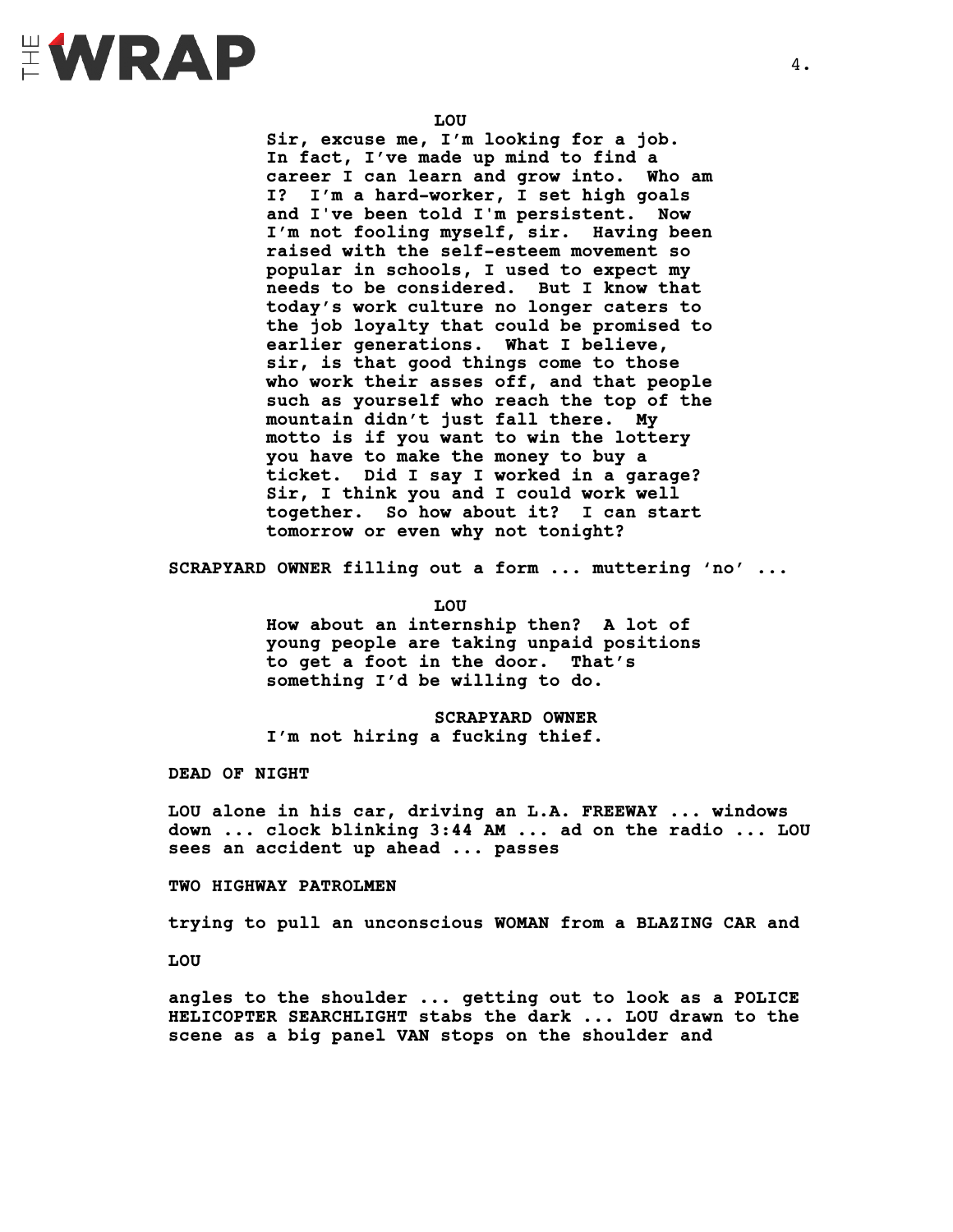

**TWO MEN** 

**jump out ... one in charge, tough and indifferent ... the other an employee ... both wear shirts with a logo that reads** 

### MAYHEM VIDEO

**The man in charge (JOE LODER) carrying a professional camcorder and filming as the employee yells** 

#### **EMPLOYEE**

**We're first!** 

**JOE LODER Got a view in the car!**

**The MEN film the COPS trying to free** 

**THE WOMAN** 

**in the burning car as LOU looks inside their van and SEES** 

**A DOZEN SCANNERS** 

**blinking and blaring EMERGENCY COM-CHATTER ... two laptops set to GPS ... Los Angeles crime and tragedy tracked on highdef screens and surround sound and for** 

**LOU**

**the effect is electrifying as**

**THE POLICE CHOPPER** 

**banks low and** 

**THE COPS**

**smash glass and** 

**THE CAMERA GUYS** 

**film as an**

**S.U.V.** 

**skids to a stop and a MAN and WOMAN jump out and film and LOU**

**looks inside the S.U.V. and regards an array of EMERGENCY SCANNERS and laptops and CUT TO**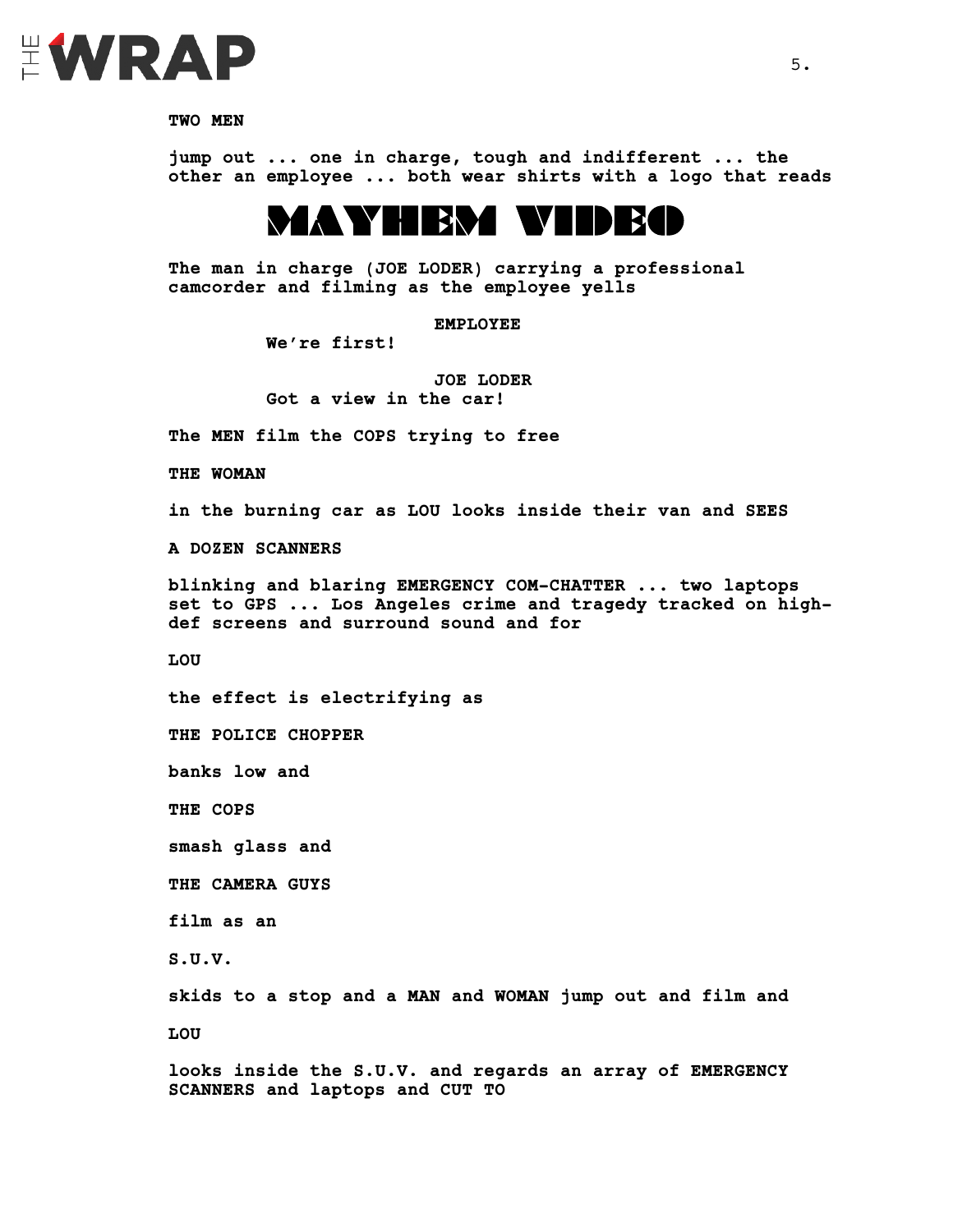

#### **10 MINUTES LATER**

**and the two CAMERA CREWS have been shunted from the wreck ... filming the departure of a wailing ambulance ... action over, they head to their vehicles ... LOU following JOE LODER ... LOU Excuse me. This'll be on tv? JOE Morning news. LOU What channel? JOE Whoever pays the most. LOU What do you get for something like this? JOE Not much. LOU Enough to buy all that gear. JOE It's a flaming asshole of a job. LOU How do you sell what you shoot? JOE ignoring him, loading equipment in the van ... LOU Can I ask you, are you currently hiring? JOE No. LOU Well thank you for taking the time to discuss what you do. You've been very helpful. JOE (hears a call on the scanners) 2-11 on Rosecrans! In progress! They jump in the van and leave ... S.U.V. following as ... LOU stands by the smoking car ... traffic passing ... POLICE stringing yellow tape around the crash site and CUT TO**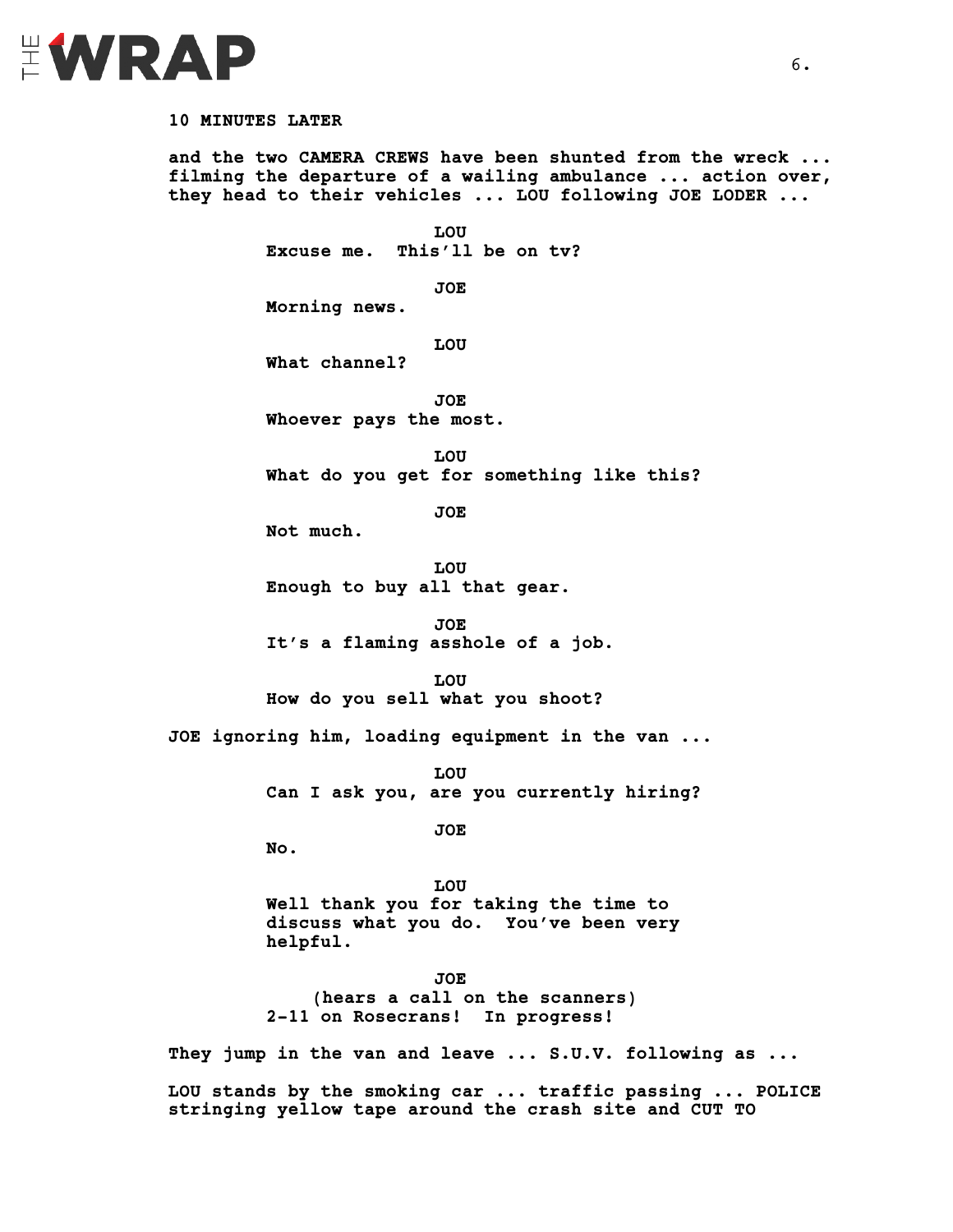

**ORANGE GLOW** 

**against an anthracite SKY ... night-black tinting day-blue as** 

**THE RIM OF THE SUN**

**crests the mountains ringing LOS ANGELES ... light strikes patch fog carpeting the basin ... angles to a black ocean ... we're looking at the west of a million years ago and CUT TO** 

**A FOREST OF HIGH-GAIN ANTENNAS** 

**rising hundreds of feet above the peak of MOUNT WILSON ... every tv and radio station broadcasting from up here and** 

**THE SOUND** 

**of competing, manic MORNING TV NEWS THEMES filters in ... a symphonic jumble of bass-heavy opuses as we CUT TO** 

**A SATELLITE DISH** 

**on the roof of a crappy lego block L.A. APARTMENT COMPLEX set amid L.A. poverty sprawl ... a cable is spliced into the TV BOX with duct tape as we follow** 

**THE PIRATED CABLE** 

**down the wall ... medley of MORNING TV NEWS THEMES reduced to a single, soaring score as we follow the cable into** 

**LOU'S APARTMENT**

**One shitty room ... near empty and neat ... perfectly made bed ... a few pressed shirts hanging on a pipe ... an old COMPUTER ... LOU watering a weedy plant on the windowsill, watching a** 

**TV** 

**set on a milk crate as an L.A. MORNING NEWS SHOW begins ...** 

**TV ANNOUNCER** *In high-definition, this is the K.L.A.X Two News at six a.m. The Number One morning news in all of Southern California. Others may claim to be your local choice, but more Southlanders get their news here on K.L.A.X. Two. Your home for exclusive stories. Live and local. With Traffic, Weather and Sports. L.A.'s real, local, HD news choice.*

**TWO plastic PEOPLE appear ... heavy make-up ... mock cheer...**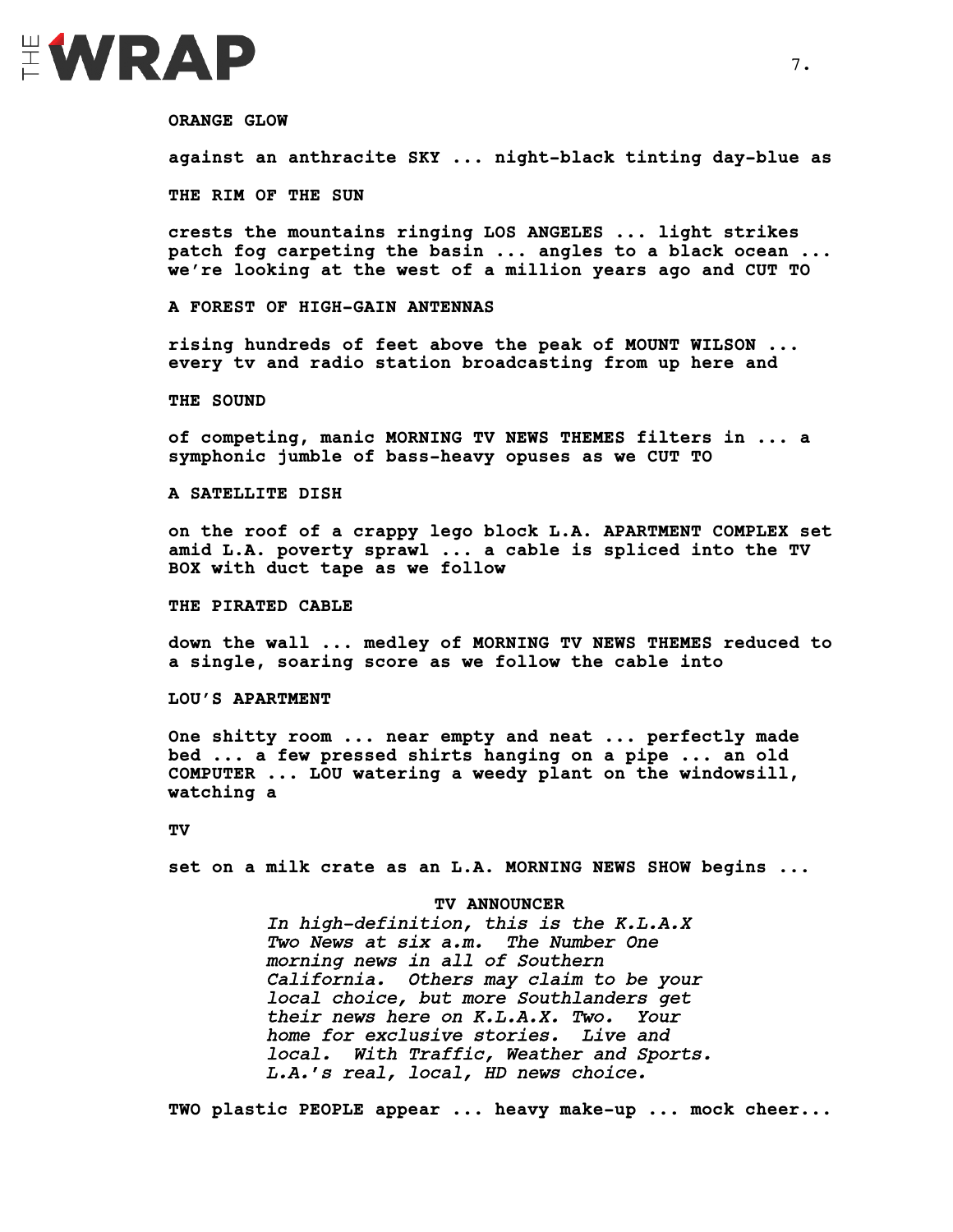

**ANCHORWOMAN** *Good morning, I'm Lauren Delgado.*

**ANCHORMAN** *And I'm Brendan Clark. An unclaimed megamillions ticket sold at a 7-11 in San Diego is worth a whopping 266 million dollars. Is it yours?*

**LOU changing to another A.M. NEWS SHOW with older ANCHORS ...**

**ANCHORMAN** *It's been one week since officer Michael Hailey was gunned down, and new evidence has police hunting for one of their own.*

**ANCHORWOMAN** *A fast moving bank robber in Sylmar didn't move fast enough and we'll explain how the F.B.I. caught up with him.*

**LOU changing channels to two, caffeinated NEWS ANCHORS ...**

**ANCHORWOMAN** *A landmark court decision, Carl, has cyber-music fans singing the blues.*

**ANCHORMAN** *Ouch. I might have to budget more for my music.* 

**LOU changing channels to another L.A. MORNING NEWS SHOW ...**

**HAIR-SPRAYED ANCHORS** 

**reading news against glossy graphics until something catches LOU'S attention and he stops at** 

**THE K.W.L.A. MORNING NEWS**

**Lower rent than its competitors ... Ken doll ANCHORMAN and pin-up ANCHORWOMAN peddling unvarnished fear and mayhem ...**

#### **ANCHORWOMAN**

*With the build-up of gas the threat of a catastrophic explosion in the Fairfax District grows more likely by the hour.*

**ANCHORMAN**

*Twisted metal, a shattered life, all caught on tape last night at the scene of a fiery one-car collision on the 605.*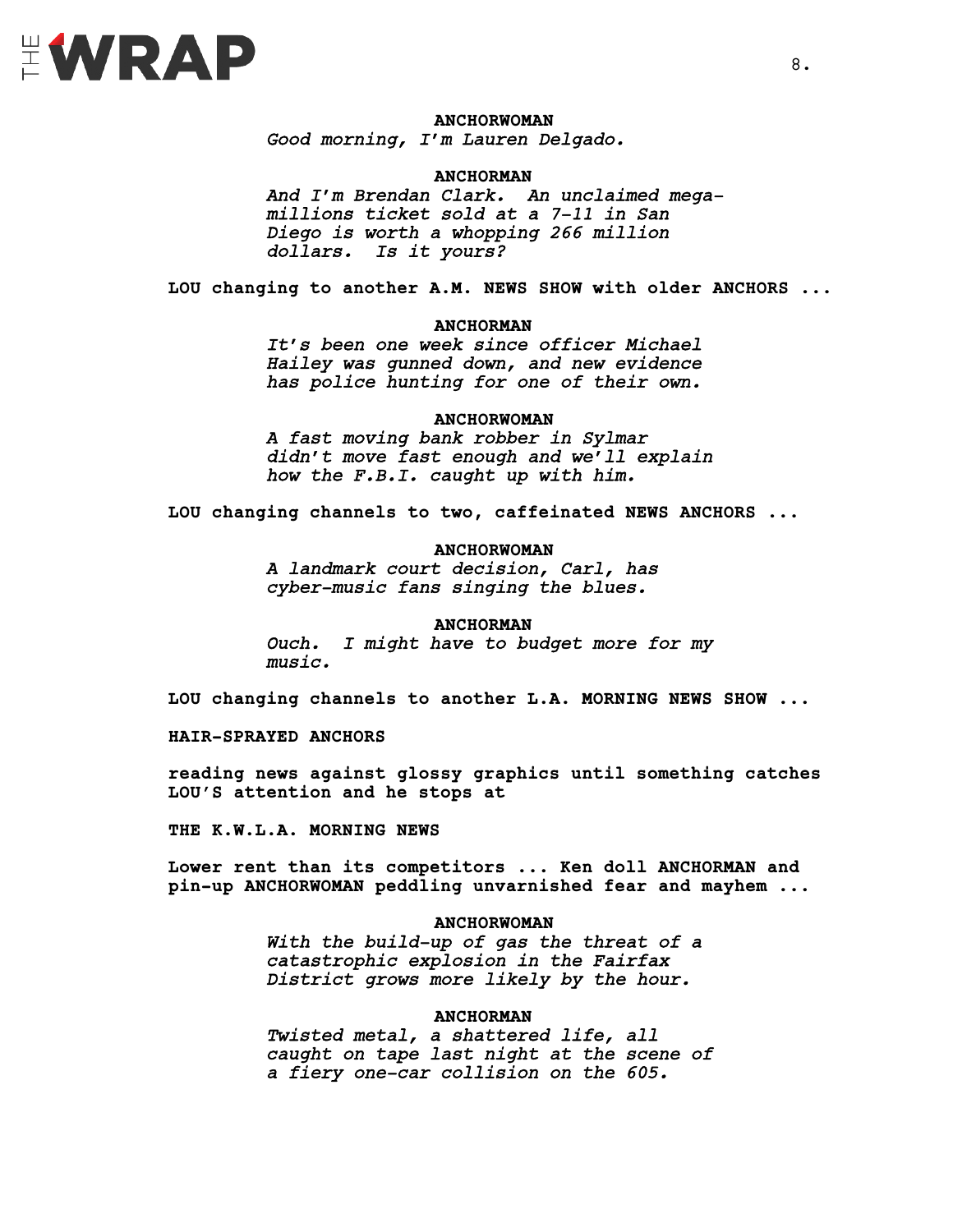

**FOOTAGE**

**of the crash LOU saw fills screen ... the fiery car ... COPS pulling the WOMAN from the wreckage ... a red banner reads** 

## *K.W.L.A. EXCLUSIVE*

#### **ANCHORMAN**

*Melinda Flores of Yorba Linda was severely burned but escaped with her life thanks to the incredible bravery of two C.H.P. officers. The crash started a fire that quickly consumed the vehicle.* 

#### **ANCHORWOMAN**

*As we see in an exclusive K.W.L.A. video, C.H.P. officers Mike Tully and Ken Wu risked their lives saving the single mom.* 

#### **ANCHORWOMAN**

*Flores was transferred to Saint Joseph's hospital in extremely critical condition with severe burns over nearly 80 percent of her body.*

**A COMMERCIAL** 

**plays and CUT TO** 

**BRIGHT SUN**

**on white-glare sand ...** 

**PEOPLE**

**riding bikes and jogging and roller-blading in Venice where we find**

**LOU**

**sitting on wall ... watching**

#### **A MAN**

**in a spandex bicycle outfit as he locks his racing bike, enters a juice store and** 

**LOU**

**crosses ... picks the bike lock and CUT TO**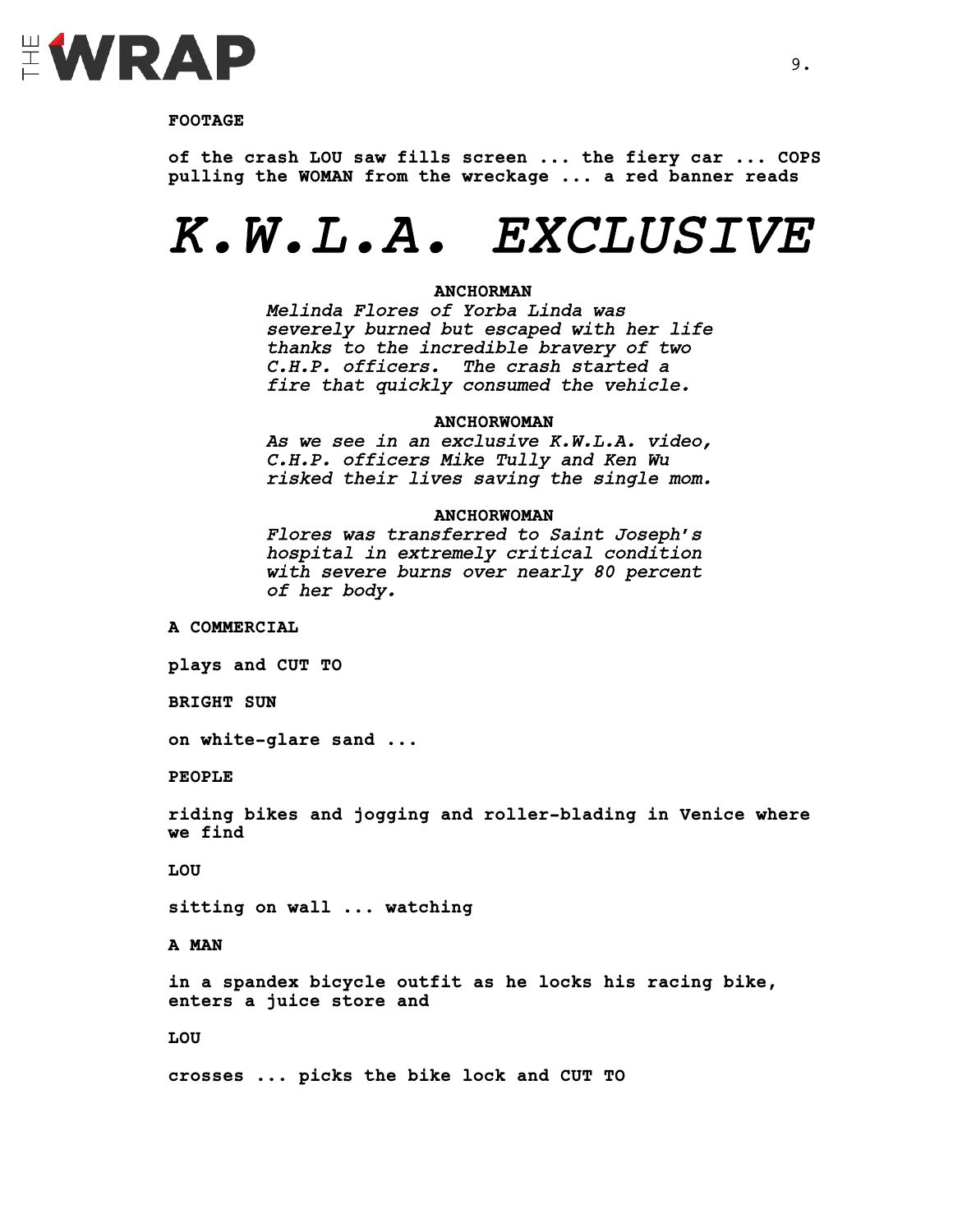

**A PAWN SHOP**

**LOU showing the bike to the OWNER ...**

**OWNER**

**I dunno. I'll give you 500.** 

**LOU**

**This is a custom racing bicycle, sir, designed for competitive road cycling. This bike has a lightweight, space-age carbon frame and handlebars positioned to put the rider in a more aerodynamic posture. It also has micro-shifters and 37 gears and weighs under six pounds. I won the Tour de Mexico on this bike.**

**OWNER**

**700. High as I'll go.** 

**LOU It cost me over 8000 new.**

**OWNER**

**700.**

**LOU 2500, that's giving it away.**

**OWNER No bike's got 37 gears.**

**LOU**

**2000.**

#### **OWNER**

**Nope.**

**LOU Could I please speak with your boss, please?**

#### **OWNER**

**I'm the owner.**

**LOU How about 800 in store credit?**

**OWNER What are you looking for?**

**LOU A camcorder and a police scanner.**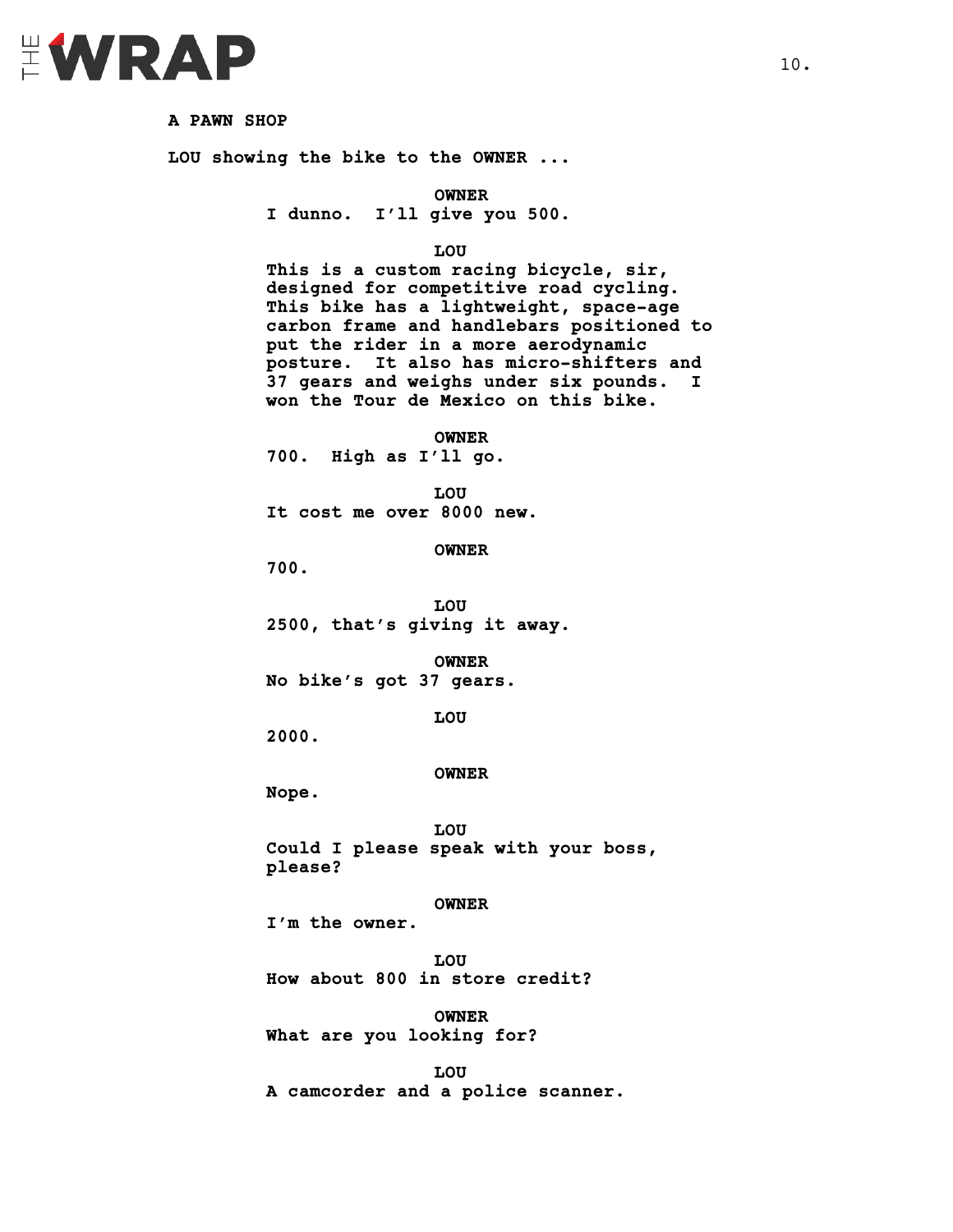

#### **MOONRISE**

**over L.A ... EMERGENCY RADIO CHATTER drums over the city ... Nonstop POLICE BAND as the MOON inches over L.A. and CUT TO** 

#### **LOU**

**sitting in his beat-up car ... listening to the jumble of police code and call signs on a second-hand scanner ... LOU has a cheap camcorder and a map of L.A. and no idea what or where anything is happening until ...** 

> **POLICE RADIO** *Any Hollenbeck units, 4-15. Fight at 1-3- 9-3-2 Tularosa Drive. Suspect number one, male black. Suspect number 2, male black juvenile. Code 2. Incident 3-6-7- 4. R.D. 11-45.*

**LOU checking the map ... pulling into traffic and CUT TO** 

**TULAROSA DRIVE**

**is framed by squat apartment buildings and palms swaying against the night as** 

**LOU**

**drives by ... sees a stopped POLICE CRUISER with its bubble lights blinking and CUT TO** 

**A BLOODIED BLACK MAN**

**sitting on the sidewalk ... no shirt ... hands flex-cuffed behind him ... two COPS talking with a crying and bloodied TEENAGE BOY as** 

**LOU**

**double-parks ... jumps out and comes up filming ... circling close ...**

**COP #1**

**Who are you?**

**LOU**

**Freelance.** 

**COP #2 What are you doing?**

**LOU Filming. For TV.**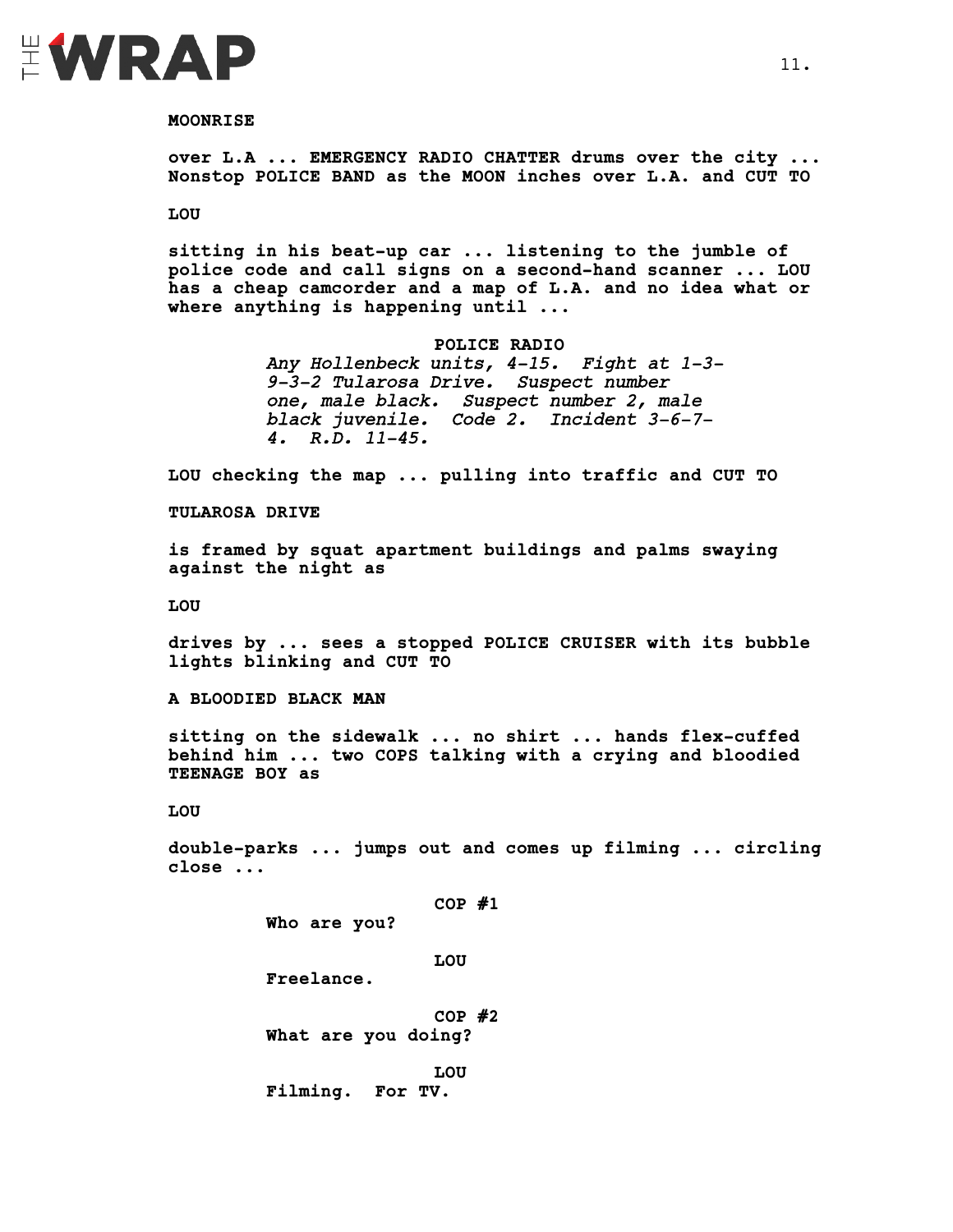

**COP #1**

**Back away.**

**LOU What's happening?**

**LOU'S CAMERA POV**

**as he PANS from the CRYING TEENAGER ... to the bloodied GUY in flexcuffs ... to the COPS, looking increasingly confused and irritated ...**

> **COP #1 I said turn around and leave.**

**LOU I'm fairly sure that I'm allowed to film this.**

**COP #1**

**Film** *what***?** 

**LOU I don't know. What's going on?**

**COP #2 Walk away or get arrested for obstruction!**

**LOU backing up as he keep filming and CUT TO** 

**LATER** 

**LOU drives as the SCANNER spits out codes and calls, trouble touching down like a tornado stalled over L.A. and CUT TO** 

**LATER**

**LOU at a FENDER BENDER ... COPS not into his filming ...**

**LOU Excuse me, what's a 10-17? What's a 10- 12?**

**COP Leave! I'm not telling you again!**

#### **LATER**

**LOU at a GAS STATION ... hose to his overheating radiator ... car door open ... police radio cranked loud ... cacophony of police calls until ...**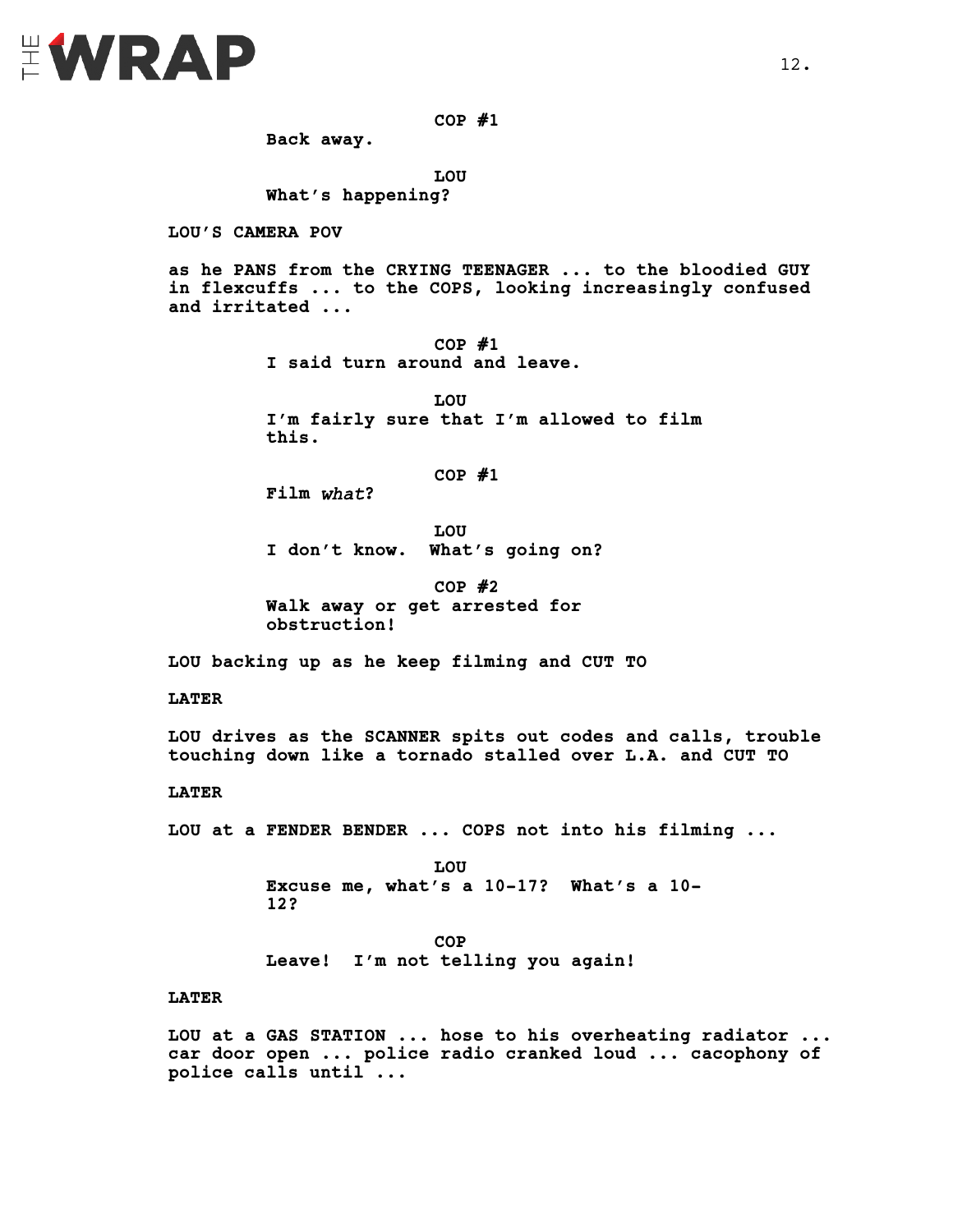

**POLICE RADIO** *All Wilshire units, 2-11 just occurred. Shots at Western and First. Two male suspects, no description. Code two. Incident 1-7-7-9. R.D. 45-12.*

**LOU yanking the hose, slamming the hood and CUT TO** 

**WESTERN AND THIRD**

**is blocked by SQUAD CARS and AMBULANCES ... major crime scene developing as** 

**LOU'S CAR** 

**stops on the fringe ... he gets out filming and** 

**LOU'S CAMERA POV** 

**COPS chalk-circle bullet shells on pavement ... other COPS direct traffic as LOU hurries toward** 

**PARAMEDICS** 

**doing chest compressions on a MAN in the street and** 

**LOU** 

**hurries around a CAMERAMAN filming from a respectful distance ... closer and closer until he's directly over the PARAMEDICS ... filming something we don't see ... agonizing moans ...** 

**COP**

**(sees LOU) Get back! A hundred feet back! Back!**

**LOU'S shoved away ... COPS pushing the other CAMERAMAN from the scene ... unrolling yellow police tape ...** 

#### **CAMERAMAN**

**Fucking asshole. You shut it down.**

**The CAMERAMAN kills the light on his high-end CAMERA ...** 

#### **CAMERAMAN**

**Had a great fucking angle till you crowded in. Take your dumb-ass and get the fuck home. There's people fucking working out here. Fucking asshole.**

**The MAN crosses to a panel van, opens a door and LOU SEES**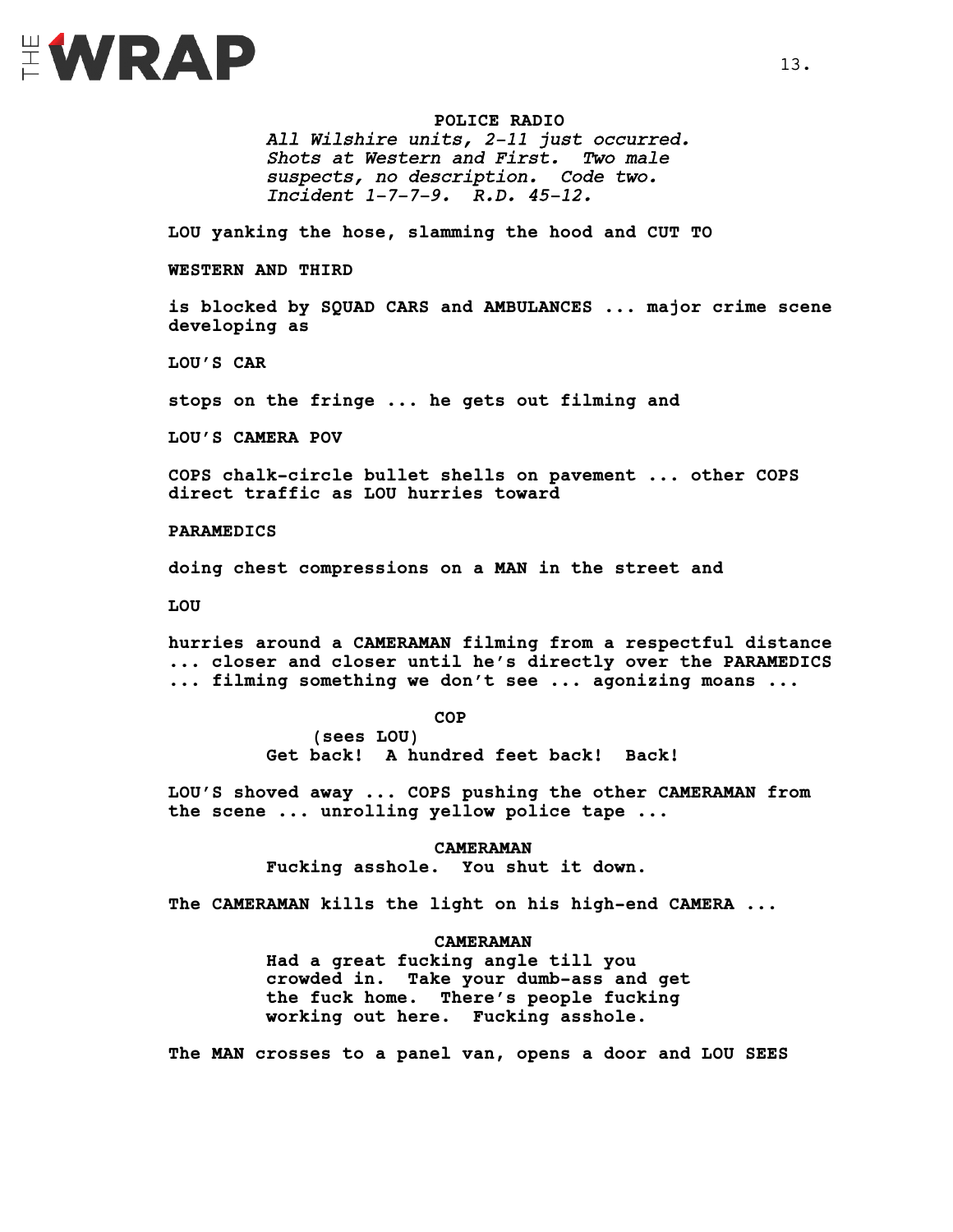

#### **THE SCANNERS AND COMPUTER SCREENS**

**of the trade ... the MAN hands the CAMERA to his PARTNER who downloads footage onto a computer ... one MAN editing as the other MAN speed-dials his cell ...**

> **MAN/ON CELL Yeah, it's Ace Video. You want to start rolling to Koreatown. Your lead's gonna be at Western and First. Shooting. I got some good shots of a victim being treated. L.A.P.D. hasn't released it but a manager at a Walgreens says it's a carjacking and the victim's the owner. He's Asian and critical. I got 60 seconds cut with a quote from the manager and a neighbor. Yours exclusive for 500... so make a counter ... 400... 300 ... done ...**

**The MAN sees LOU listening, slams the door shut and CUT TO** 

**A LOS ANGELES TV STATION** 

**in the high numbers on Sunset ... neon sign flickering against the night ...**

## **KWLA-TV Television Center**

**INSIDE THE STATION**

**LOU enters the NEWSROOM where a night shift skeleton CREW is cobbling together the morning broadcast ...** 

**LOU moving unnoticed through the open room ... eyes taking in everything ...**

**HALF-DOZEN WRITERS typing copy in cubicles ...** 

**ASSIGNMENT EDITOR conferencing with REPORTERS (two hairstraightened WOMEN and a teeth-bleached MAN) ...** 

**OVERHEARING bits of conversation ("***We're leading with the fire in Downey ... She wants a stand-up in every story ..."***)** 

**LOU drawn to a glass wall ... peering at the**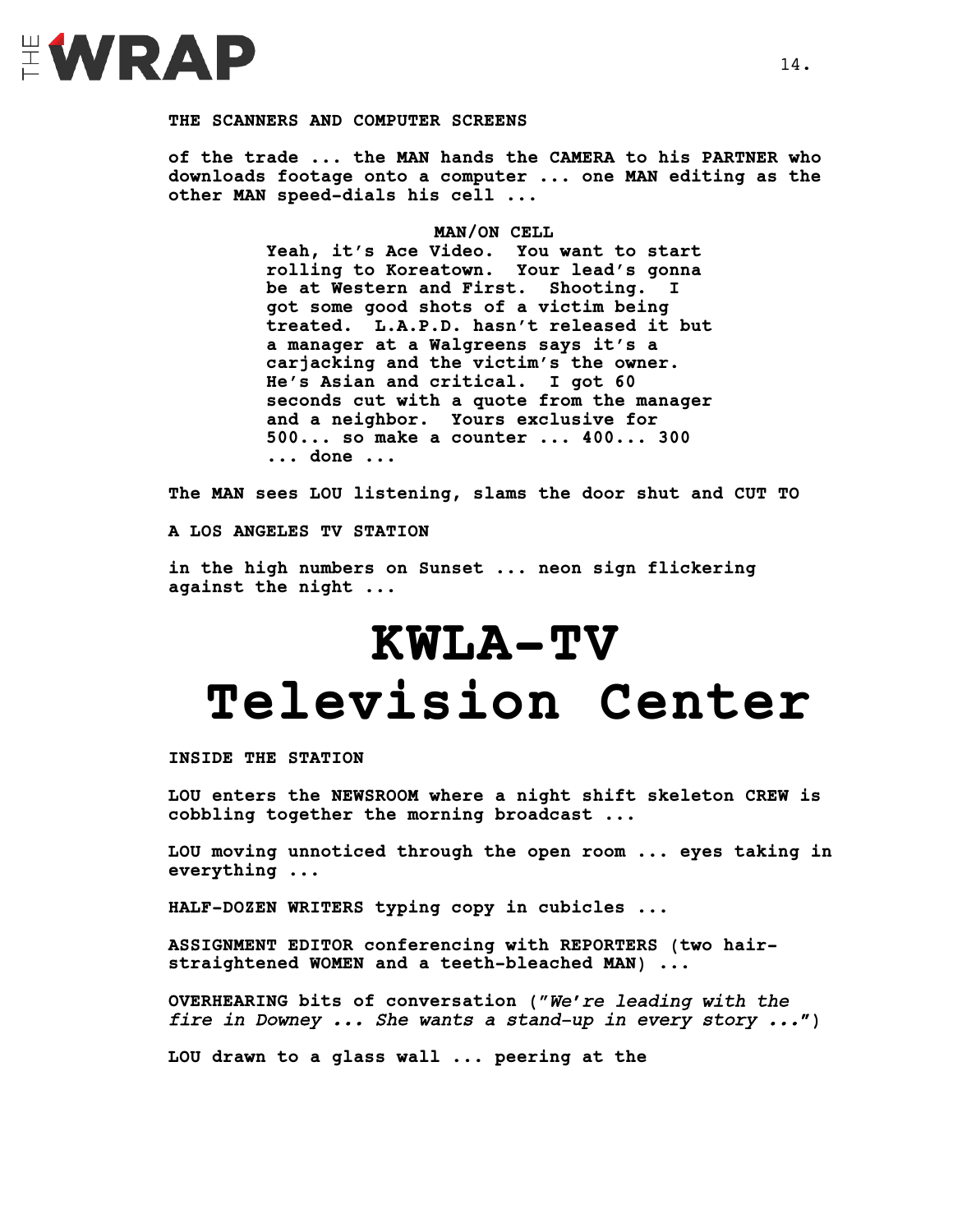

#### **K.W.L.A. NEWS SET**

**with its sleek news desks and sweeping L.A. backdrops and studio-grade CAMERAS and teleprompters and green screens ... a bright, small, faux island in a cavernous black-shadowed sound stage and** 

**LOU** 

**is drawn to voices from a room down a hall and CUT TO**

**K.W.L.A. EDITING BAY**

**Dark ... dingy ... an EDITOR works a console with two screens ... a WOMAN stands over him and** 

**NINA ROMINA** 

**is a veteran of three decades in the blood-sport that is local TV news ... she's a 50-ish, over-made, hard-bitten beauty who began in front of the camera and has now, through sheer survival, become the madam of the whore house ...** 

**NINA**

**(to the editor) Put the neighbor here ... the kids with their mother ... by the door ... get it from back at 2:16 ...**

**EDITOR scrolling footage to stop at** 

**TWO SAUCER-EYED GIRLS** 

**huddled by a WOMAN talking through a barred door ...**

#### **WOMAN/ON SCREEN**

*It was probably like 10:30 or 11 an' she told me she heard a girl yelling so like she knew something was wrong an' then a bang so now she's like wow maybe that got something to do with what happened ... I mean he was nice, I used to see him all the time...* 

#### **NINA**

**Cut from 'she heard yelling' to 'and then a bang' and then I want to lay over some nat sound. Let's loop the neighbor's dog barking and then try taking the crying kid from b roll and dropping that in the background.** 

**NINA sees LOU at the door ...**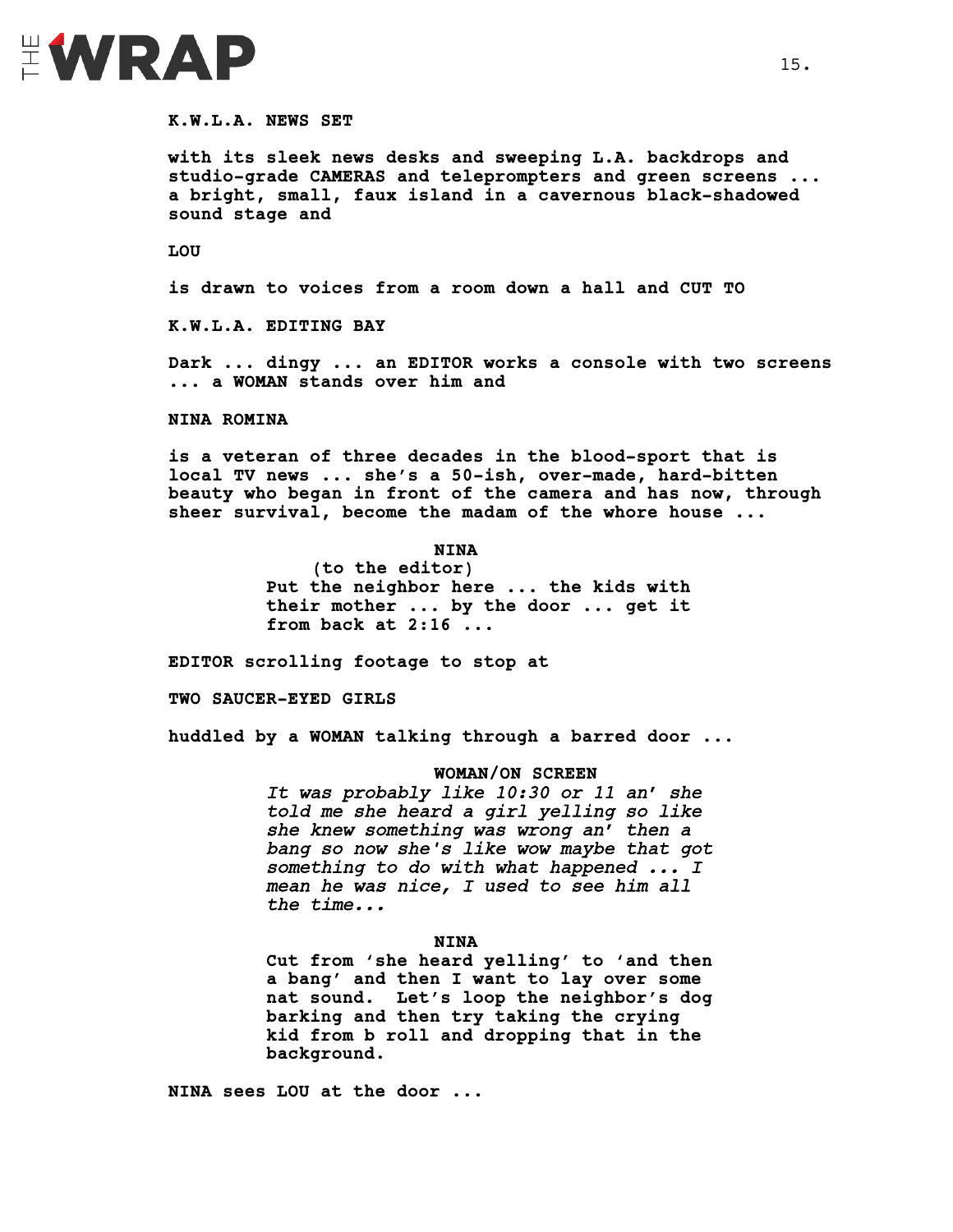# EWRAP

**NINA You my fill-in operator?**

**LOU I don't think so. I shot some footage. For sale.** 

#### **NINA**

**A stringer?**

**LOU**

**What?**

**NINA Who do you work for?** 

**LOU At the moment I work for myself.**

**NINA See Frank, out there, the way you came. (to the EDITOR) What's it time to?**

#### **EDITOR**

**1:06.** 

**NINA**

**The slot's 56. Trim the header four.**

**NINA sips coffee as the EDITOR trims a shot of police tape around a smashed apartment door ... glancing back as LOU leaves ...** 

**NINA**

**What do you have?**

**LOU Something I'm fairly certain you'll be excited about.**

**NINA**

**What is it?**

#### **LOU**

**It's a shooting. A man is shot, several times in fact, and he's lying on the ground. He's bleeding on the ground. I would be surprised if he survived, honestly. He was shot during a carjacking.**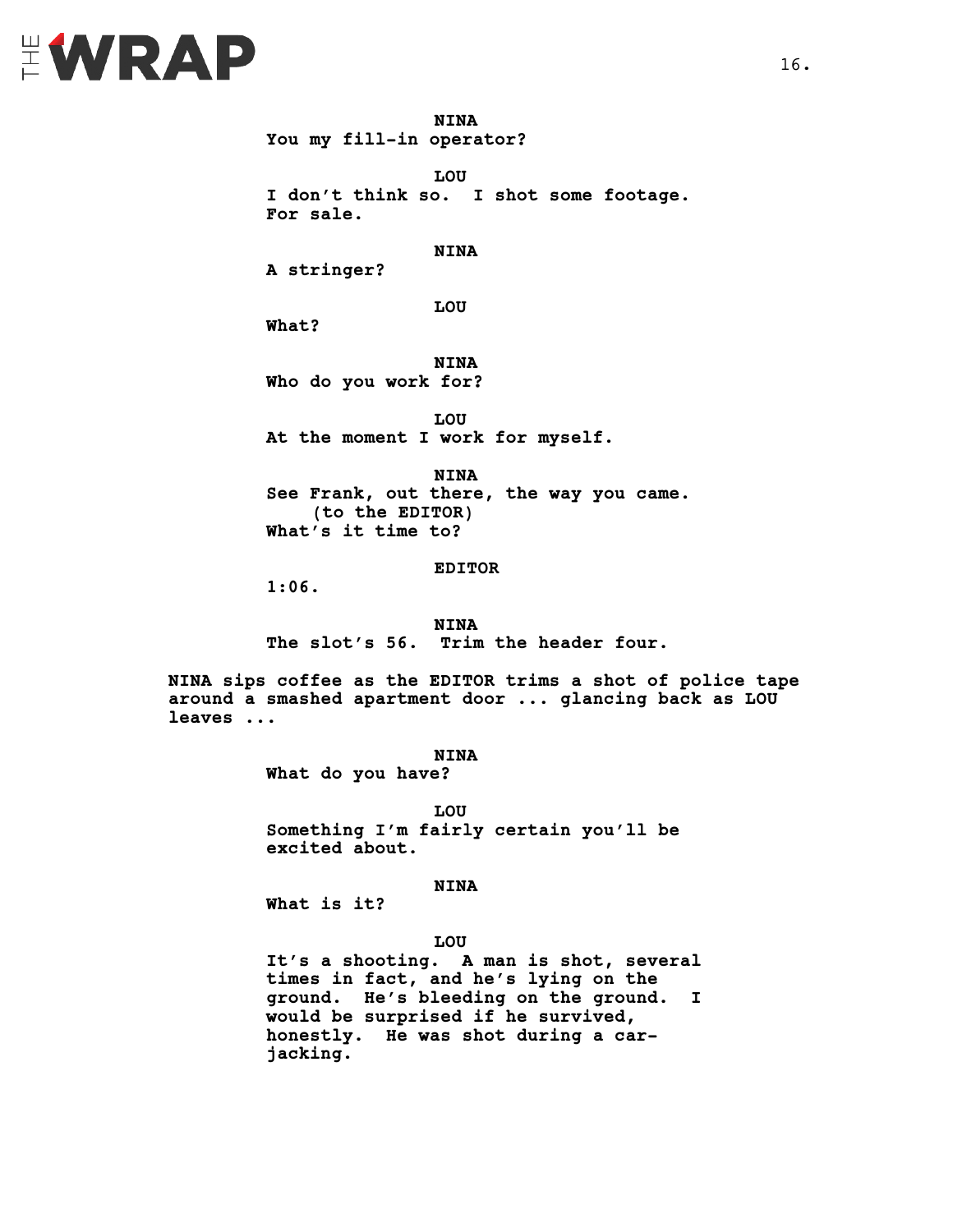

**NINA From Western and First?**

**LOU Yes, that's right.** 

**NINA I heard Seven had the exclusive.**

**LOU No. I was there and I was much closer to what was happening.**

**NINA Well let's see it.**

**LOU (hands her his camcorder) You can watch it on the little screen.**

**NINA You've never done this before.**

**LOU Yes. I mean no. I'm just starting.** 

**The editor connects LOU'S camera to the editing console and**

**LOU'S CAMCORDER**

**plays ... image of LOU outside the pawn shop ... aiming the camcorder at himself ... just peering into the camera ...**

**LOU**

**You can fast-forward through this.**

**EDITOR fast-forwarding LOU'S video log ... past the flex-tied black guy ... past the COP yelling at him to leave and**

**LOU'S arrival at Motor and Washington comes up .. EDITOR slowing to real time and we see** 

**LOU'S CAMERA POV**

**of the crime scene ... COPS chalk-circling bullets ... LOU elbowing past the other CAMERAMAN filming from a respectful distance ... moans of the as yet unseen victim as LOU comes in right over the PARAMEDICS' shoulders and CLOSE ON** 

**THE SHOT MAN** 

**with a gaping head wound ... blood everywhere .. footage so violent and immediate the**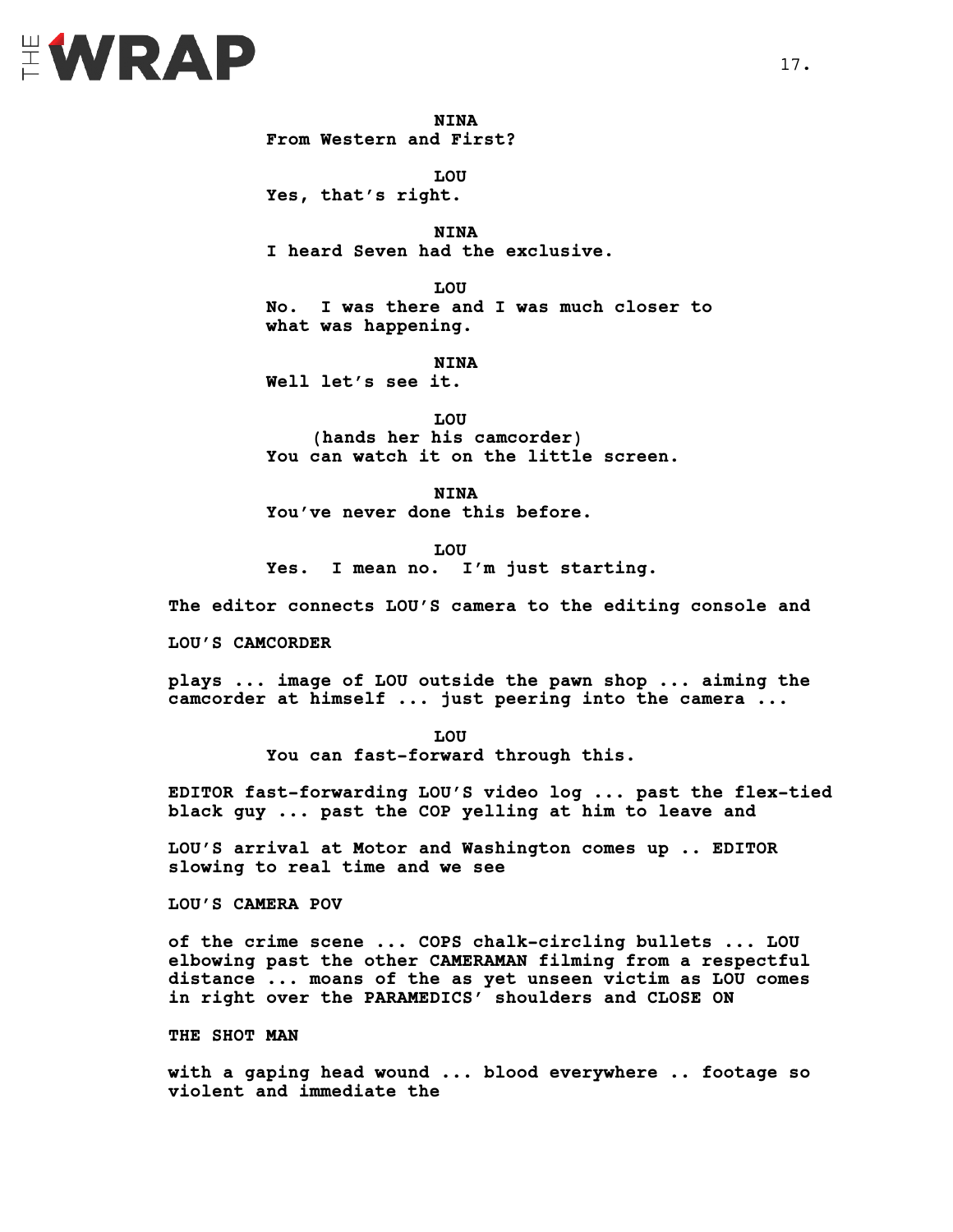

#### **EDITOR**

**(recoils) Oh fuck.**

#### **NINA**

**glances from the screen to LOU ... unblinking gaze ... impassive ... watching his work ...**

**NINA**

**(dials a phone) I need you to see something.** 

**NINA hangs up ... watches the screen as LOU'S shoved back by the police and ... FRANK KRUSE (brisk, capable) enters the editing bay ...** 

> **NINA Lou Bloom, Frank Kruse, our assignment editor. (to the EDITOR) Play it back.**

#### **FRANK**

**watches LOU'S footage ... winces at the gore ...**

#### **NINA**

**That's the lead. I want to break it up and do a wrap-around from the scene. Let's get Joel rolling. I want a walking stand-up. Teaser at five and repeat on the half. I want the copy to start with a warning.**

**FRANK You're going to show this?**

#### **NINA**

**With a warning.** 

#### **FRANK**

**It's excessive.**

#### **NINA**

**We should have packages like this every day.** 

**FRANK People are eating breakfast.**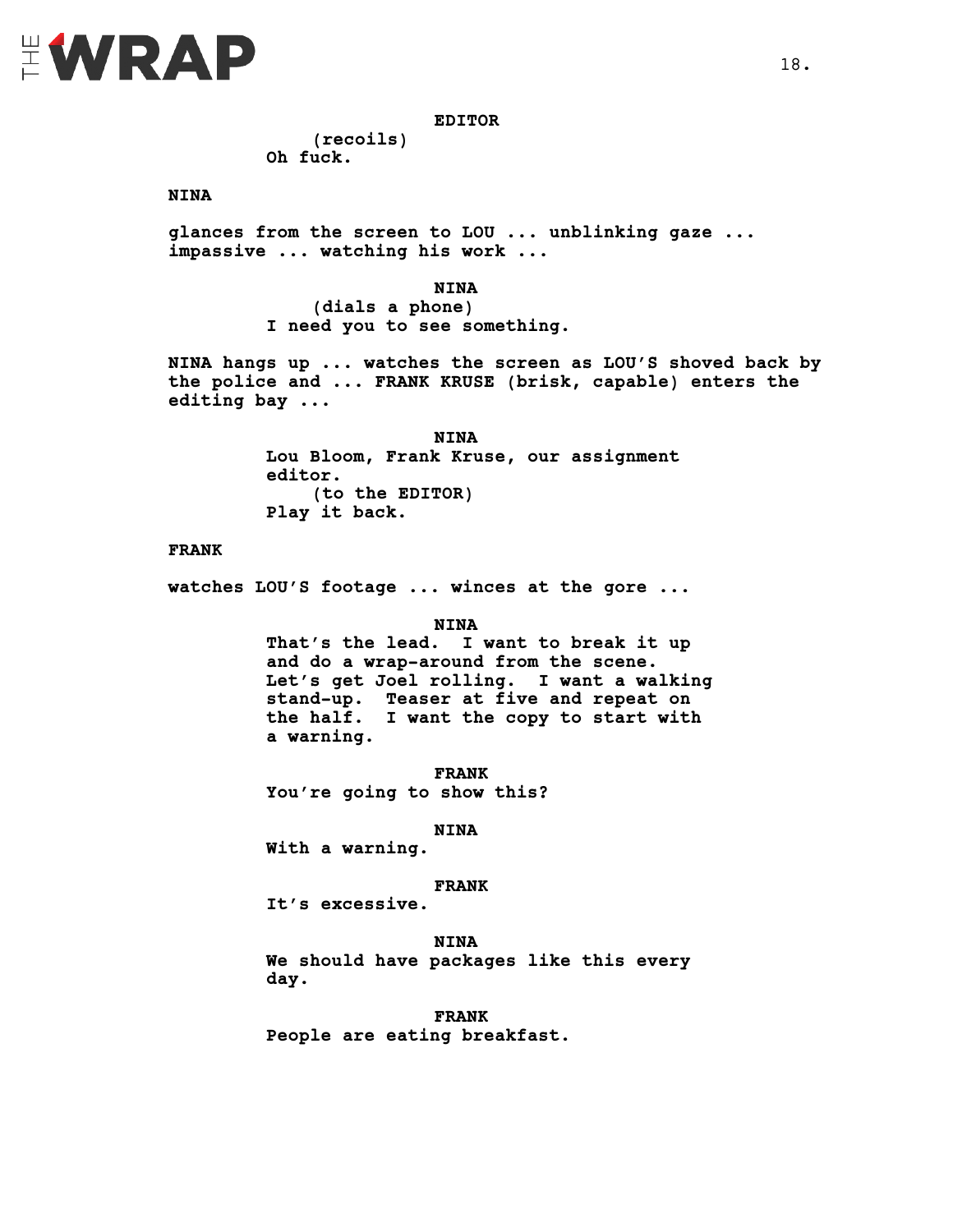

#### **NINA**

**And they'll talk about it at work. Tie it in with the carjacking last month in Glendale and the other one, the van in Palms, when was that? March. It's a carjacking crime wave. That's the banner. Call the victim's family. Get a quote. Mike it. You know what to do. (to LOU) How much?**

#### **LOU**

**Well, I'm selling this particular piece for ten thousand. I think at that price there's a lot of value in it for you.**

**NINA**

**Not even close. This late you have no where else to go. And the quality's for shit. I'll give you a 1000, that's the most I'll do. Now let's get you paid.**

#### **NEWSROOM BULLPEN**

**LOU alone ... looking around as ... NINA comes in, hands him a check ...** 

> **NINA Buy some better equipment. A directional mike. Get interviews when you can. You have a good eye.**

> > **LOU**

**Thank you. I'm just beginning so praise from someone such as yourself, well you can imagine it means quite a lot.** 

**NINA**

**I'll help anyway I can. And of course, you can help me by calling us first. I want you to contact me when you have something.** 

**LOU Something like this?**

**NINA**

**That's right.** 

**LOU**

**Bloody.**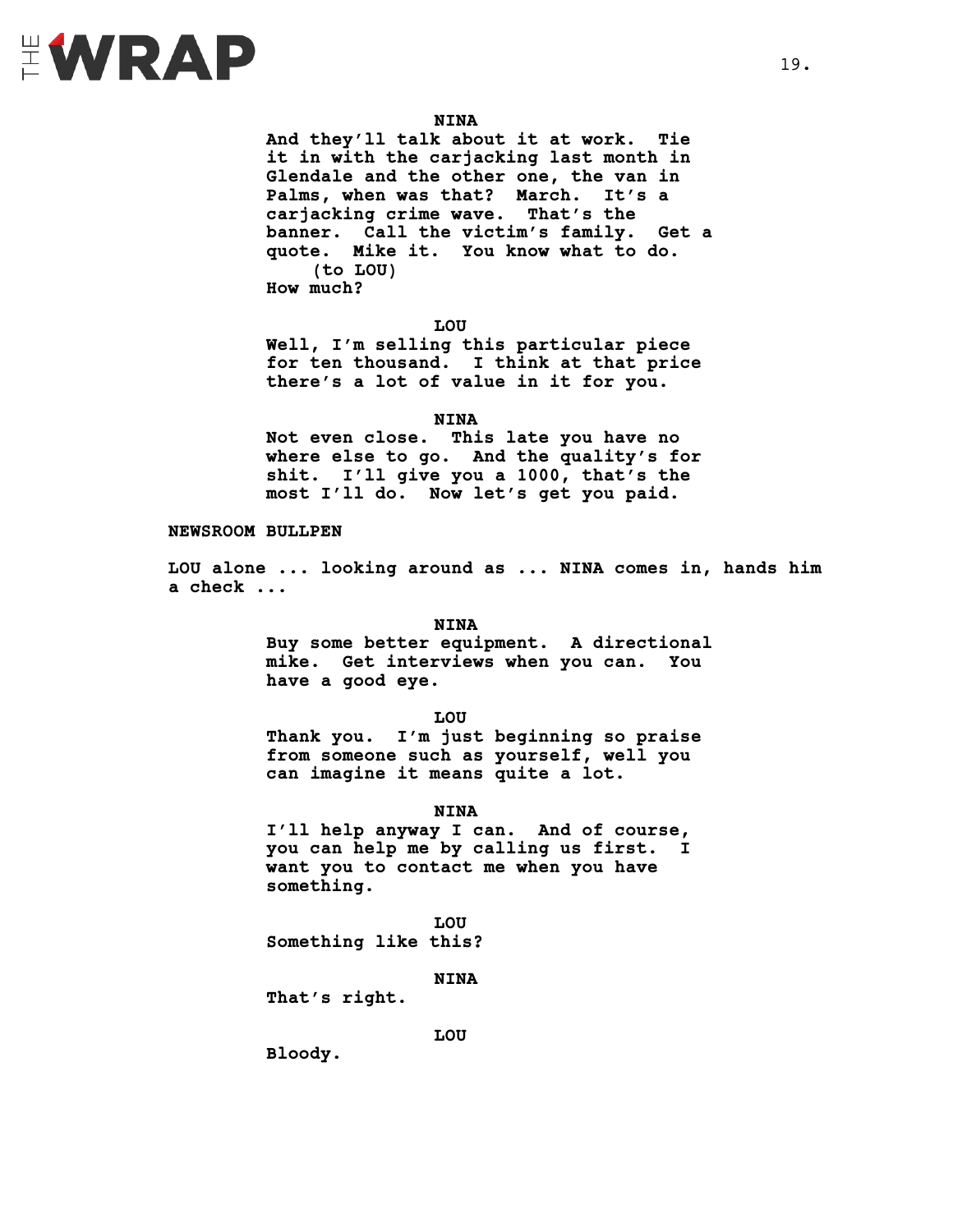

#### **NINA**

**That's only part of it. We like crime. Not all crime. A carjacking in Compton, for example, that isn't news, now is it? We find our viewers are more interested in urban crime creeping into the suburbs. What that means is a victim or victims, preferably well-off and/or white, injured at the hands of the poor, or a minority.** 

**LOU**

**Just crime?**

**NINA No. Accidents play. Cars, buses, trains, planes. Fires. Suicides.**

**LOU**

**But bloody.**

#### **NINA**

**Graphic. The best and clearest way that I can phrase it to you, Lou, to capture the spirit of what we air, is think of our newscast as a screaming woman running down the street with her throat cut.**

**LOU I understand. I've always been a very fast learner. You'll be seeing me again.** 

#### **NINA**

**I believe you.**

**A TV COMMERCIAL** 

**begins ... ends ... the K.W.L.A. THEME SONG crashes in and CUT TO**

**LOU'S APARTMENT**

**A DVD recorder is patched to the TV as** 

**THE K.W.L.A. MORNING BROADCAST** 

**erupts ... full frame banner reading** 

### *BREAKING NEWS CARJACKING CRIME WAVE*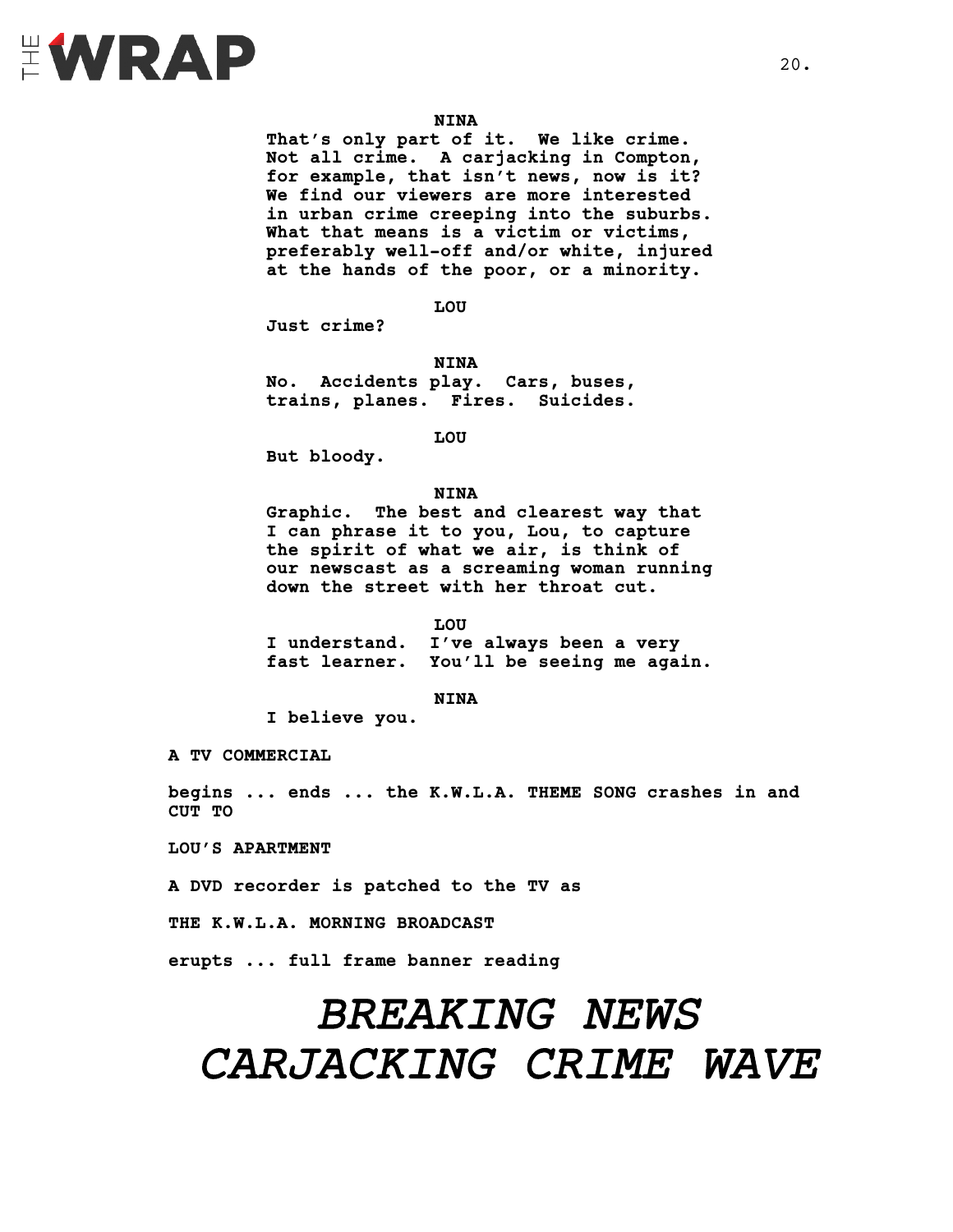

**The ANCHORS appear, suitably breathless ...**

**ANCHORWOMAN** *A tragic drug store visit to help his ailing wife claimed the life of a loving husband last night in East Los Angeles. Reporting from the scene is Joel Beatty.* 

**The REPORTER begins a walking stand-up toward the policetaped crime scene ...**

#### **REPORTER**

*An act of kindness turned into a savage, deadly attack outside this market on Western and First at 2 am when 68-yearold Richard Cho of Mar Vista was walking toward his car with a prescription for his sick wife and was confronted right here by a black male with a 9mm handgun who police believe tried to take his vehicle. The vicious tragedy and senselessness of the brutal shooting as well as the victim's last moments were captured in graphic footage we are about to air. Viewer discretion is advised.* 

**LOU'S footage comes on ... full screen ... sound sweetened ... filling a full 30 seconds of the broadcast ... ending with the bloody images of the mortally wounded MAN and**

**PULL BACK TO SHOW**

**LOU inches from the tv screen ... watching his work ... news broadcast moving on to another tragedy as we CUT TO** 

**LATER**

**LOU downloading the segment onto his laptop ... labelling the file** *CARJACKING CRIME WAVE* **and CUT TO** 

**LATER**

**as the police scanner plays in LOU'S apartment ... LOU looking up police code definitions on-line and CUT TO** 

**DINER**

**LOU drinking ice water ... crunching cubes as**

**A YOUNG MAN** 

**enters ... ragged and rangy ... LOU waving him over ...**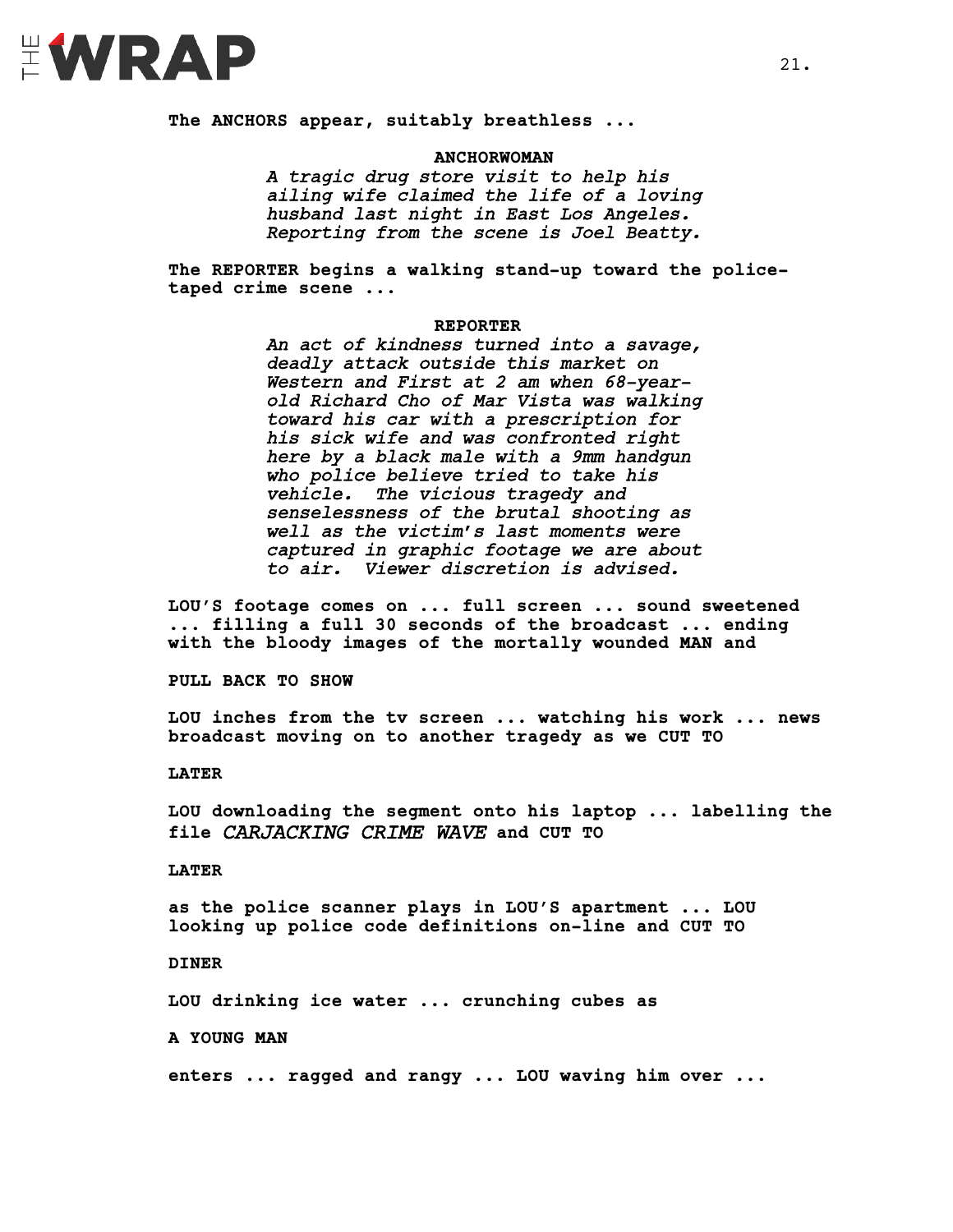# EWRAP

**LOU**

**Are you Richard?**

**RICK**

**Rick.**

**LOU I'm Louis Bloom.** 

**RICK**

**Hi, Lou.**

**LOU**

**Louis. Sit down.**

**RICK sits ... a broke hustler ... loser's self-disgust ...** 

**LOU I need someone who doesn't drink or do drugs.** 

**RICK**

**Okay.** 

**LOU The situation is that I lost an employee and I'm interviewing for a replacement.**

**RICK Your ad didn't list what the job was.**

**LOU It's a fine opportunity for some lucky someone. (pulling a notepad) I'd like to know about your prior employment and hear in your own words what you learned from each position.** 

**RICK My old jobs? I did landscaping for a couple months. Mow, blow and go.** 

**LOU writing his answer in the pad ...**

**RICK I learned I had hay-fever so I quit.** 

**LOU**

**Other jobs?**

**RICK I don't know, week here, week there.**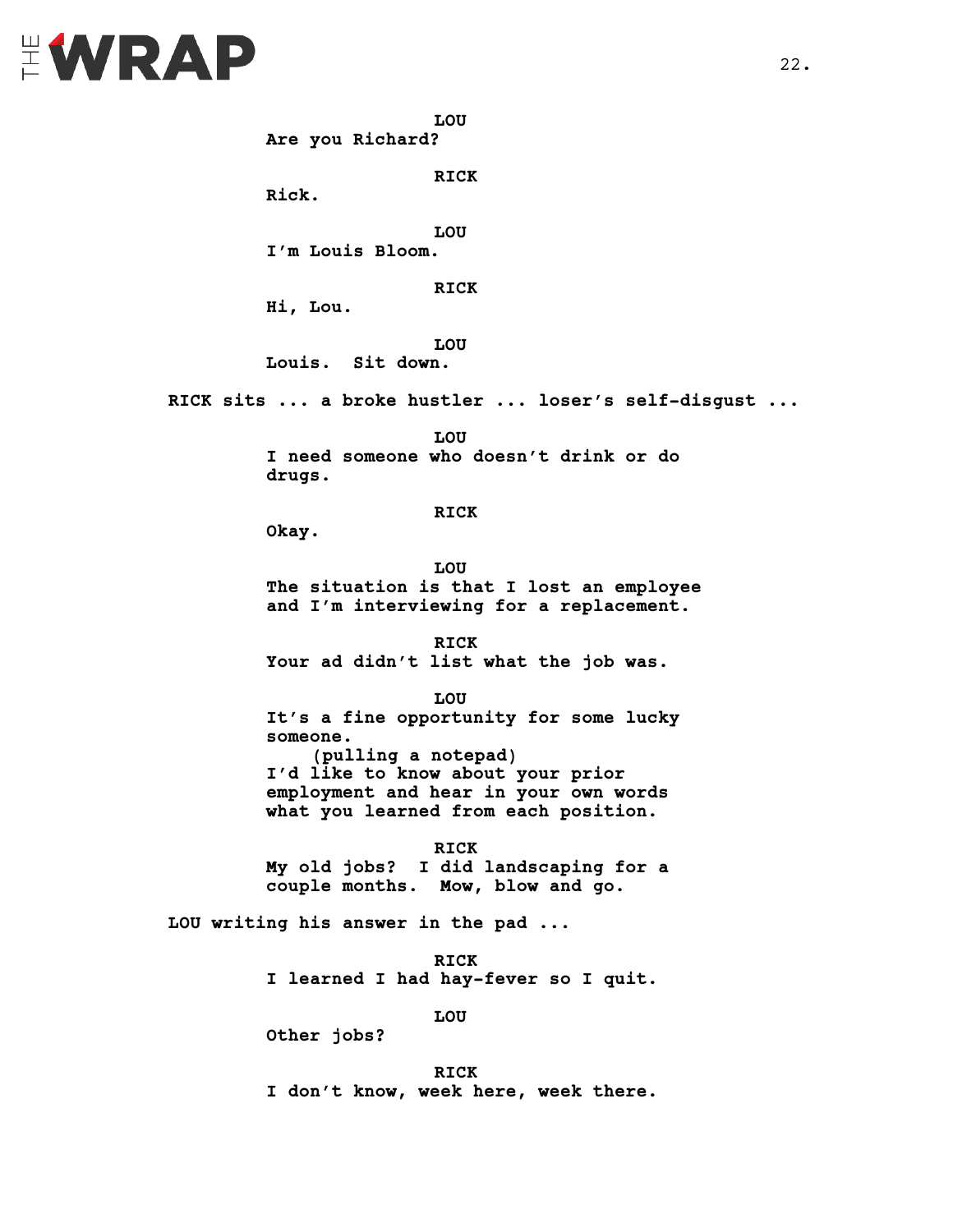

**LOU Why hire you? Sell yourself. Go. RICK Okay. Well, I'm Rick, of course. I took three buses to get here. I finished high school. I need a job. I'll do just about anything. That's me. Hire Rick. LOU What's your address? RICK I don't have one. Not permanent I mean. LOU You're homeless. RICK I was for awhile. LOU You trick. RICK Work the street? No. LOU It wasn't a question. RICK I'm straight. LOU A lot of straight guys trick. Do you have a driver's license? RICK Yeah. LOU Do you know L.A.? RICK I grew up all around here. LOU Can you start tonight? RICK Doing what?**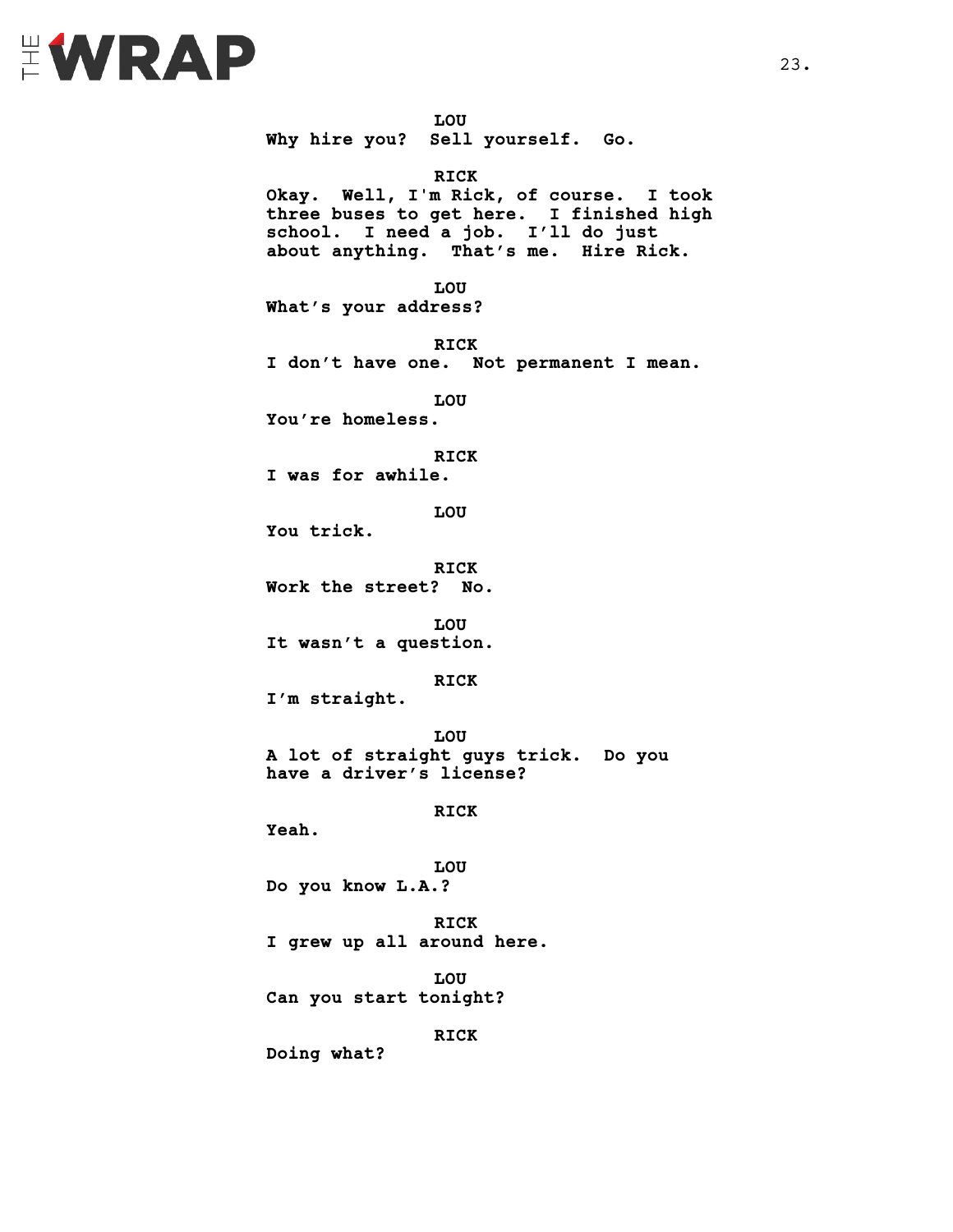

**LOU I run a successful tv news business. I film breaking stories. Maybe you saw my item this morning of a fatal carjacking.**

**RICK**

**I don't have a tv.**

**LOU**

**Do you have a cell phone?**

**RICK**

**Yeah.**

**LOU Does it have GPS?**

**RICK**

**Yeah.**

**LOU Congratulations. You're hired. Your job will be to listen to the emergency radio, learn the police codes, help navigate and watch the car.** 

**RICK**

**What's it pay?**

**LOU It's an internship.**

**RICK I can't do that. I need money.** 

**LOU**

**I'm giving you the chance to explore career options and gain insight into my organization. It's not at all unusual for me to make full-time job offers to my interns.**

**RICK I gotta get paid. At least something.**

**LOU I'll give you 30 dollars cash per night.** 

**RICK**

**Okay. I guess.**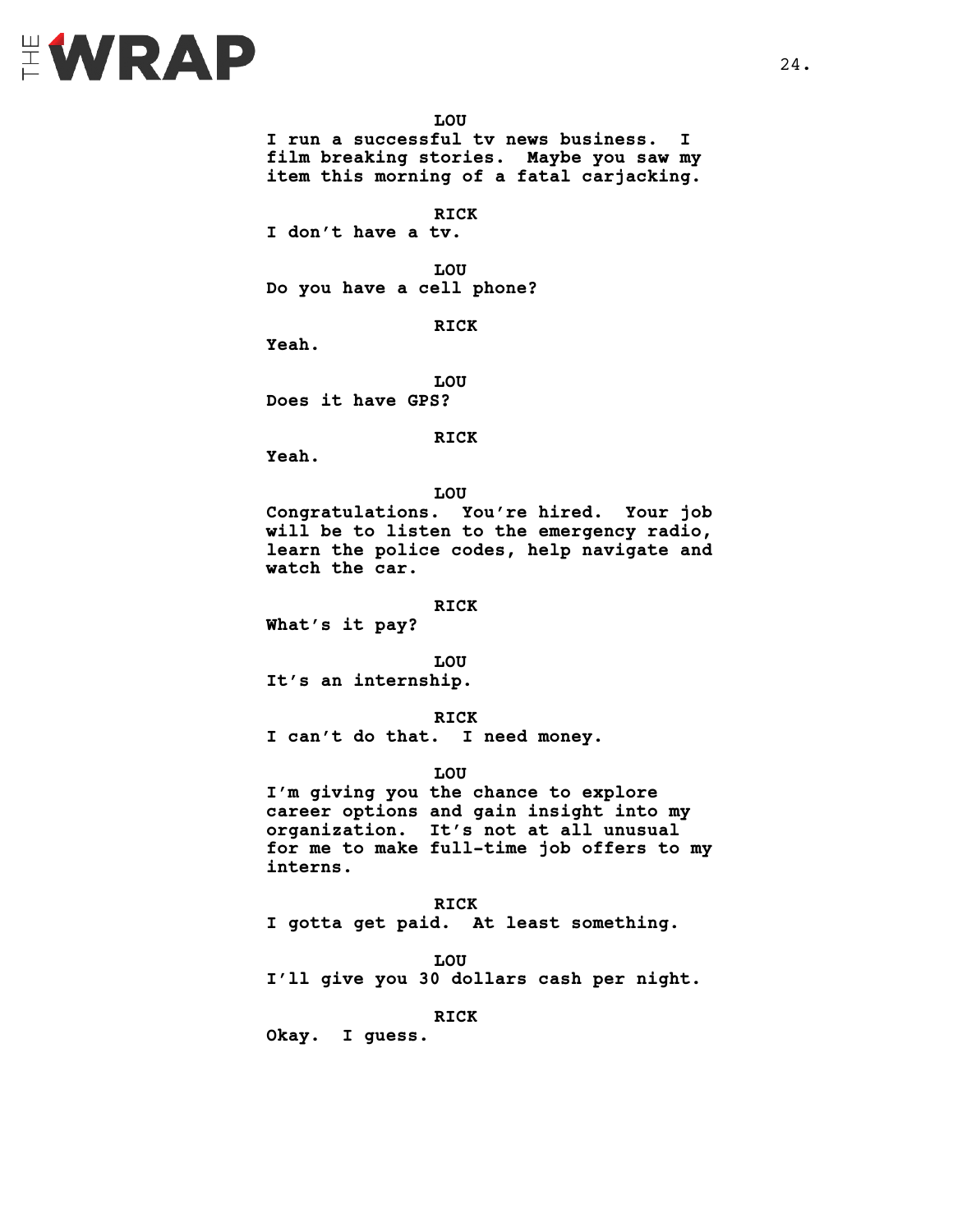

**THE SUN** 

**sinks into the sea as police radio chatter plays over ... isolating on ...**

> **POLICE RADIO** *-- 4-A-27 at Main and Washington requesting code 10 for one. -- Hollenbeck stand-by, 4-A-27 go ahead.*

> > **LOU**

**4-A-27 has requested a code 10, to clear the frequency for warrant information.**

**POLICE RADIO** *4-81 prowler complaint, Sixth and Rampart. Male Hispanic wearing a blue shirt. Incident 2-1-5-6. R.D. 32-65.*

**LOU V.O. Code two is respond immediately, no lights and sirens. And code three is?** 

**RICK With the lights and sirens.**

**POLICE RADIO CHATTER continues as**

**A CELL PHONE SCREEN FILLS FRAME** 

**GPS map of Los Angeles ... user location pinging on a street in West Hollywood ...** 

> **POLICE RADIO**  *-- 2-A-1 responding, Sixth and Rampart, code two.*

**LOU'S CAR**

**parked in Hollywood ... LOU at the wheel ... RICK shotgun ...**

**RICK**

**So should we go?**

**LOU**

**No. We want victims, and not the kind that live on Sixth and Rampart.** 

**TIME LAPSE**

**An hour passes in seconds ... LOU and RICK nearly motionless in the front seat ... listen to POLICE RADIO CHATTER and ...**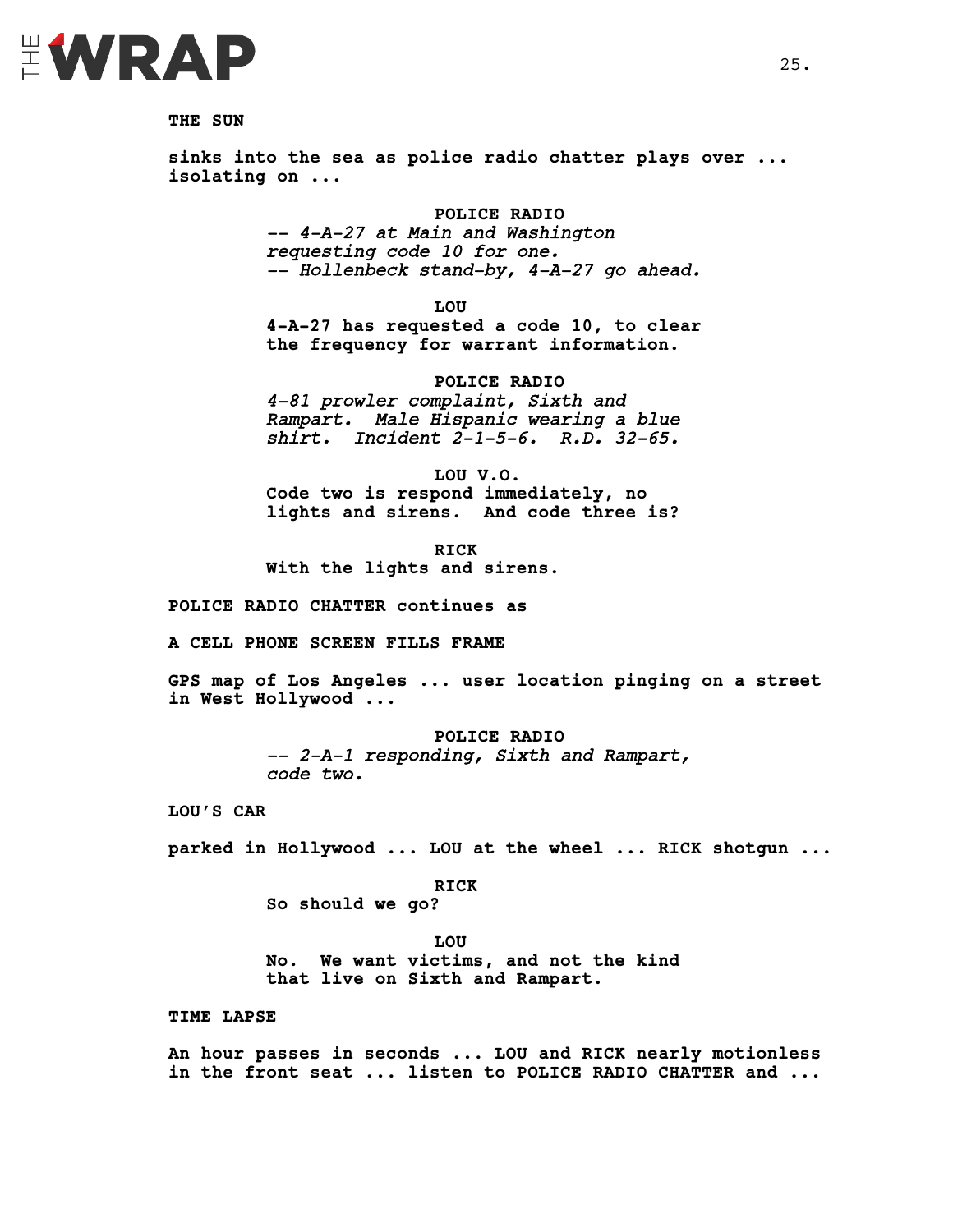

**LOU Structure fire. (to RICK) Seat belt. Seat belt. Seat belt.**

**VIEW THROUGH WINDSHIELD** 

**LOU driving hyper-speed through L.A. ... POLICE RADIO blaring ... RICK reading his GPS ... calling directions ... freaked by the speed ...**

> **RICK -- you're getting off at the next exit, coming up, slow down, man --**

**RICK braces and grabs the dash as LOU takes the exit ... sparks flying as he brushes the guardrail ...** 

> **RICK -- too fast dude! --**

**LOU Where are we going?**

**RICK -- left at the light! --**

**LOU I'd like more warning next time.**

**LOU skidding into a hard left turn ...**

**LOU Talk to me, Richard. What next?**

**RICK -- keeping on this -- five, no six blocks then a right --**

**LOU**

**On what?**

**RICK I made a mistake! Shit! It was the next exit!**

**LOU looking at him ... dead stare ... pulling a screeching uturn and CUT TO**

**FIRE TRUCKS** 

**block a street ... COPS string yellow tape and**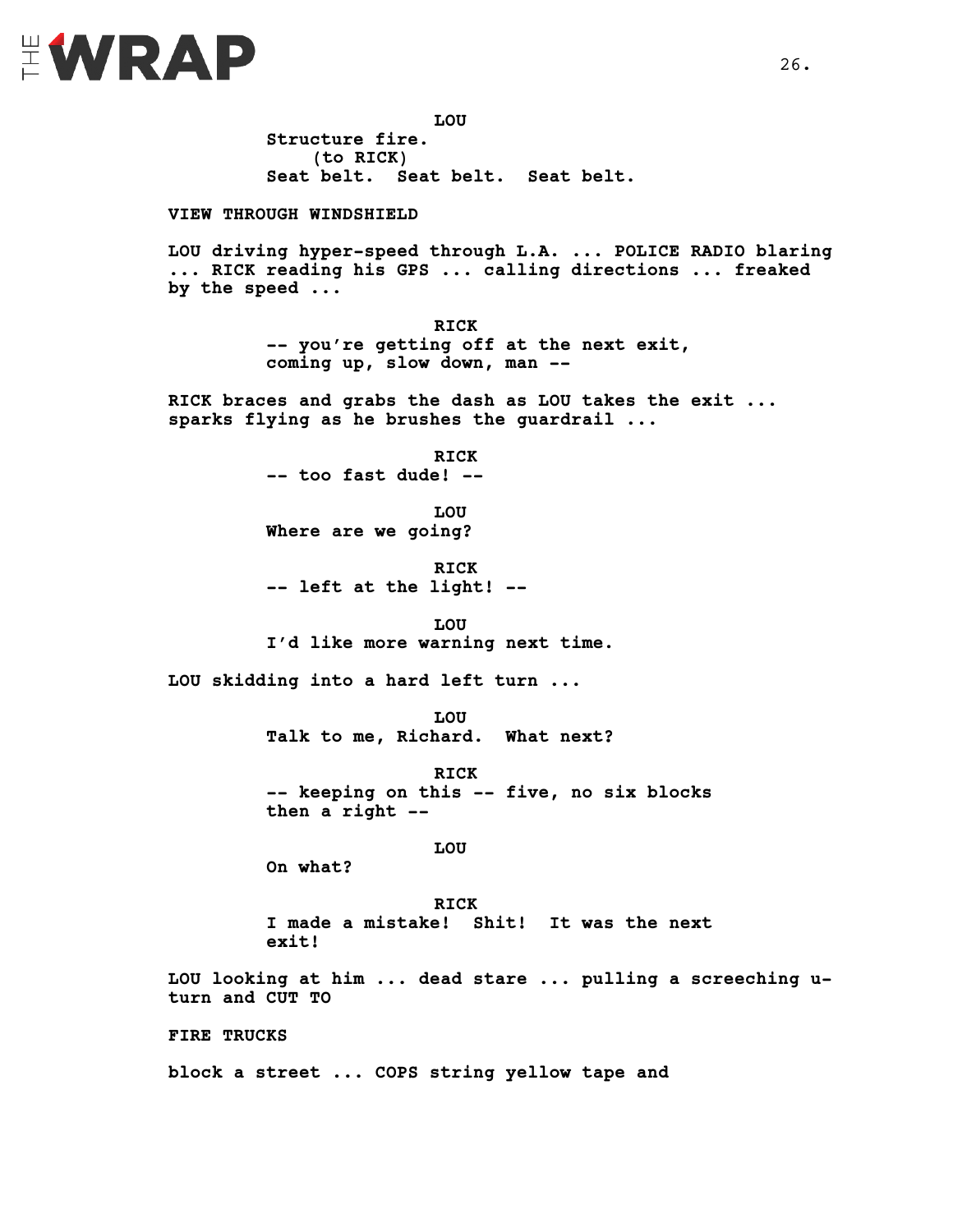

**LOU**

**hustles up to the action as he's filming ... arriving late ... seeing several freelance CREWS packing gear to go ...**

> **LOU Did they bring them out?**

**FREELANCE MAN #1 Ambulance left five minutes ago.**

**LOU filming a smoke-sooted doorway ... gawking NEIGHBORS ... FIREMEN rolling hoses ... nothing else to shoot and CUT TO**

**LOU'S MOVING CAR**

**LOU driving ... RICK beside him ... POLICE RADIO playing ...** 

**LOU I'd bet I wasted five dollars of gas just getting here, or don't you think that's a lot of money?** 

#### **RICK**

**I'm sorry.**

**LOU pounds the car horn ...** 

**RICK**

**You were going too fast. I couldn't see the screen.**

#### **LOU**

**Okay. First off, Richard, don't answer by telling me a problem. I have enough of those already. Bring me a solution. Then we'll make a decision together.**

**RICK**

**Maybe if you didn't rush me.** 

#### **LOU**

**Don't rush you. Okay. Good, I can use that ... You see, Rick, they've done studies, and they found that in any system that relies on cooperation, from a school of fish or say even a professional hockey team for example, these experts have identified communication as the number one single key to success.**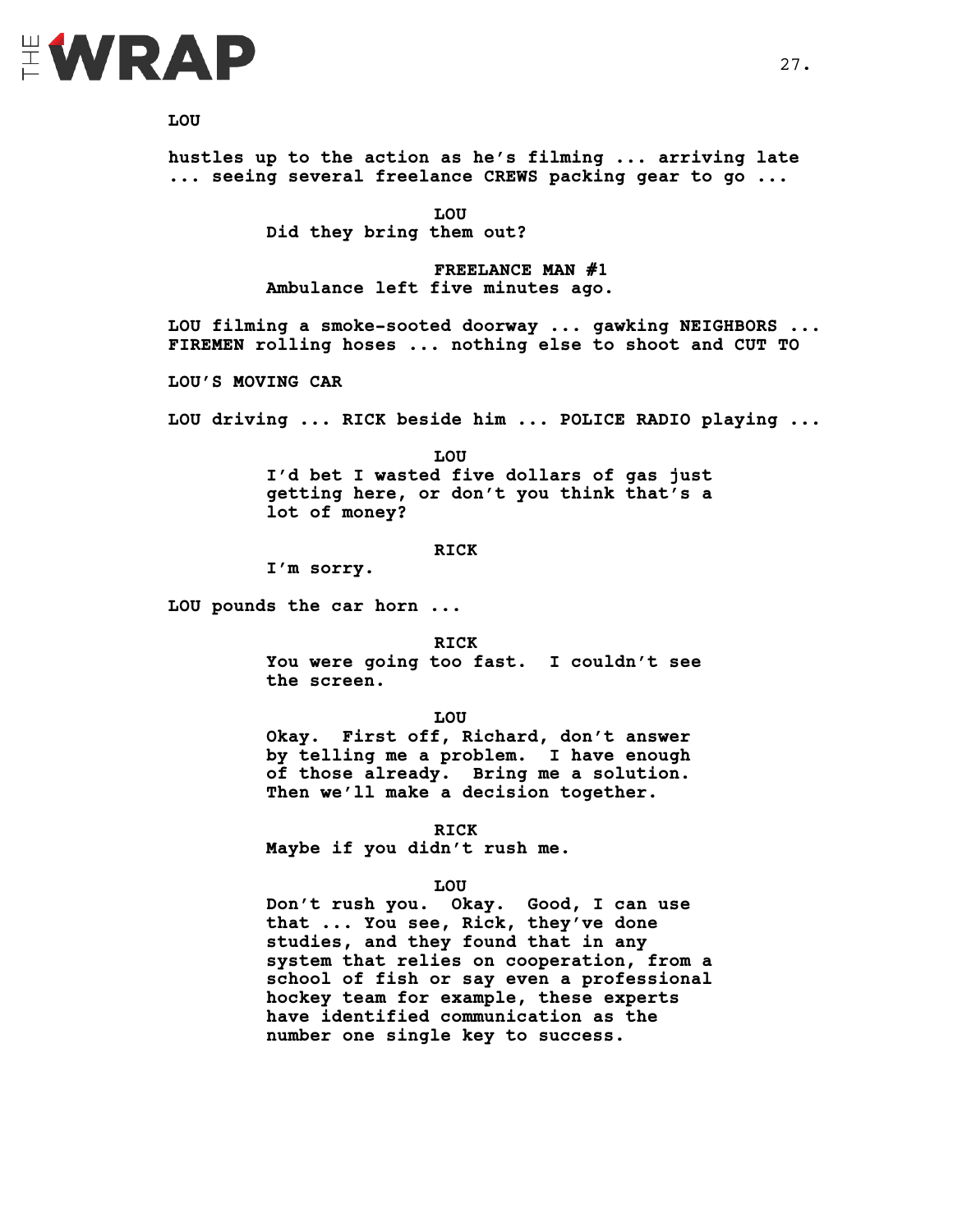

#### **LATER THAT NIGHT**

**LOU doing 80-MPH on a BOULEVARD ... engine red-lined ... POLICE RADIO blasting ... RICK on the verge of panic ...** 

> **LOU Do you know what fear stands for?**

> > **RICK**

**What?**

**LOU False Evidence Appearing Real.** 

**RICK You're going really fucking fast.**

**LOU**

**Get out of your head, Rick. It's a bad neighborhood. Now when you have a chance I need to know where I'm going.** 

#### **CRIME SCENE**

**Mixed neighborhood ... POLICE CARS painting the night red ... LOU films as he comes through a line of gawking NEIGHBORS ...**

**LOU**

**What happened?**

**NEIGHBOR**

**Who the fuck are you?** 

**LOU keeps filming ... approaching an OLD NEIGHBOR ...**

**LOU TV news. What's going on?**

#### **OLD NEIGHBOR**

**There was a shooting. I counted 20, I dunno, 30 shots. Place is supposed to be boarded up. They don't fucking care.** 

**LOU**

**(still filming) Let's try it again without cursing. Thank you. So what's going on?** 

**OLD NEIGHBOR**

**Not doing it again.**

**LOU**

**For tv.**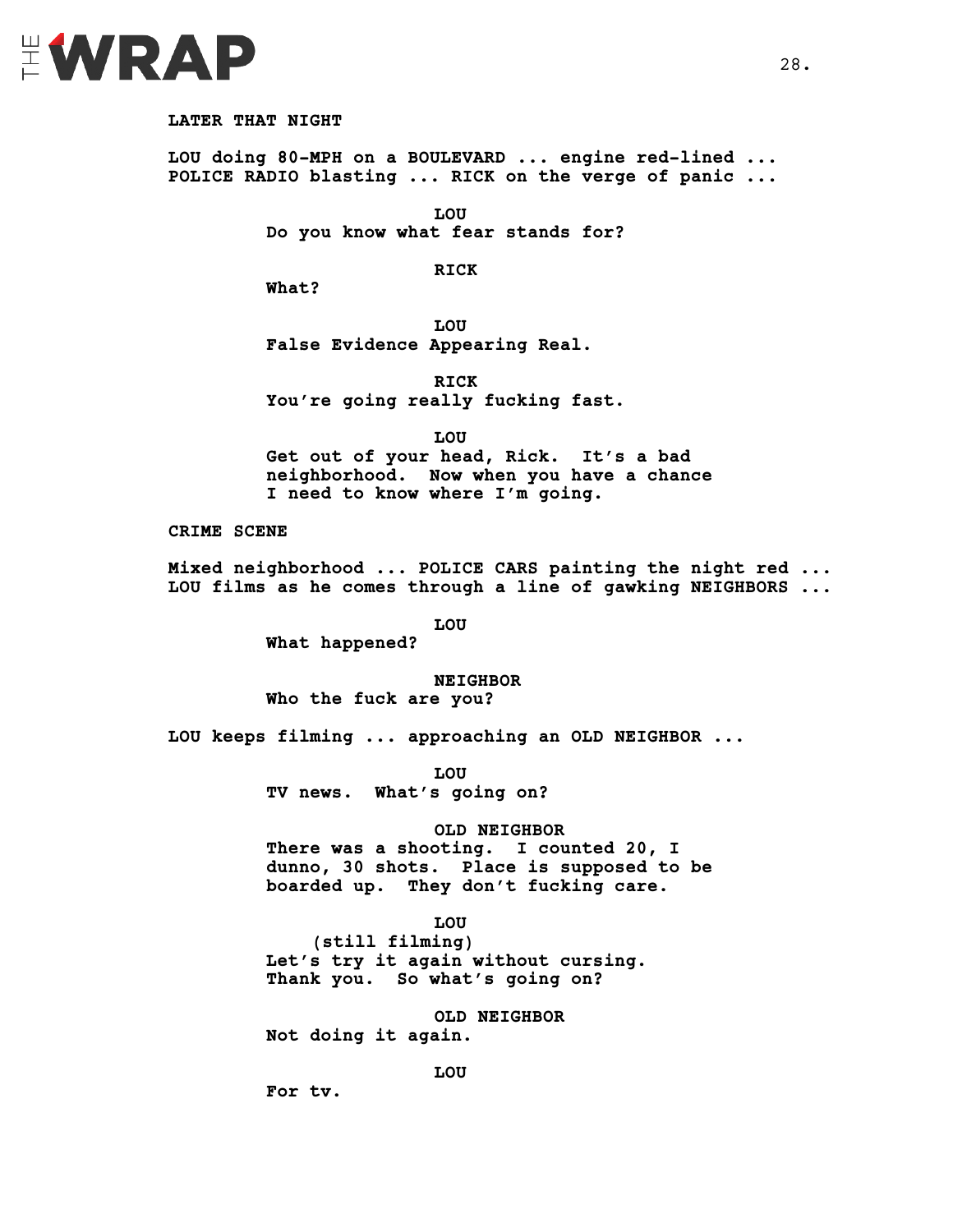

**OLD NEIGHBOR**

**I don't have a tv.**

**The OLD NEIGHBOR walks away .. LOU goes to the police tape ... films COPS outside an abandoned HOUSE ... a FREELANCER passes, heading to his van ...**

> **FREELANCER S'over. Shot the place to shit.**

**LOU stops filming ... walking back to the car when he has a view into the yellow-taped backyard where he SEES** 

**A WHITE COUPLE** 

**outside a HOME adjacent to the shooting ... crying MOM with BABY ... COPS examining bullet holes in the house exterior as** 

**LOU opens the gate of the WHITE COUPLE'S row home ... going to the front door ... knocking ... but the OWNERS are in the backyard with the COPS and LOU knows it as he lets himself in and CUT TO** 

**INSIDE ROW HOME**

**LOU filming ... moving through the couple's house ...zooming in on a stroller ... reaching the kitchen where he sees** 

**A REFRIGERATOR PHOTO** 

**of the COUPLE with their BABY ... LOU pauses ... moves the photo close to a nearby bullet hole ... resumes shooting and LOU sees mail on a table ... grabbing a letter and CUT TO**

**K.W.L.A. NEWSROOM**

**LOU, NINA and FRANK KRUSE packed in a cubicle watching** 

**LOU'S FOOTAGE inside the house ... family photo beside the bullet hole ...**

> **NINA Great shot. Oh that's fantastic. That's a great piece of tape.**

**FRANK You didn't get an interview with the couple?**

**LOU I have footage of them.** 

**A clip appears ... far-away view of the young COUPLE talking to the police in their backyard ...**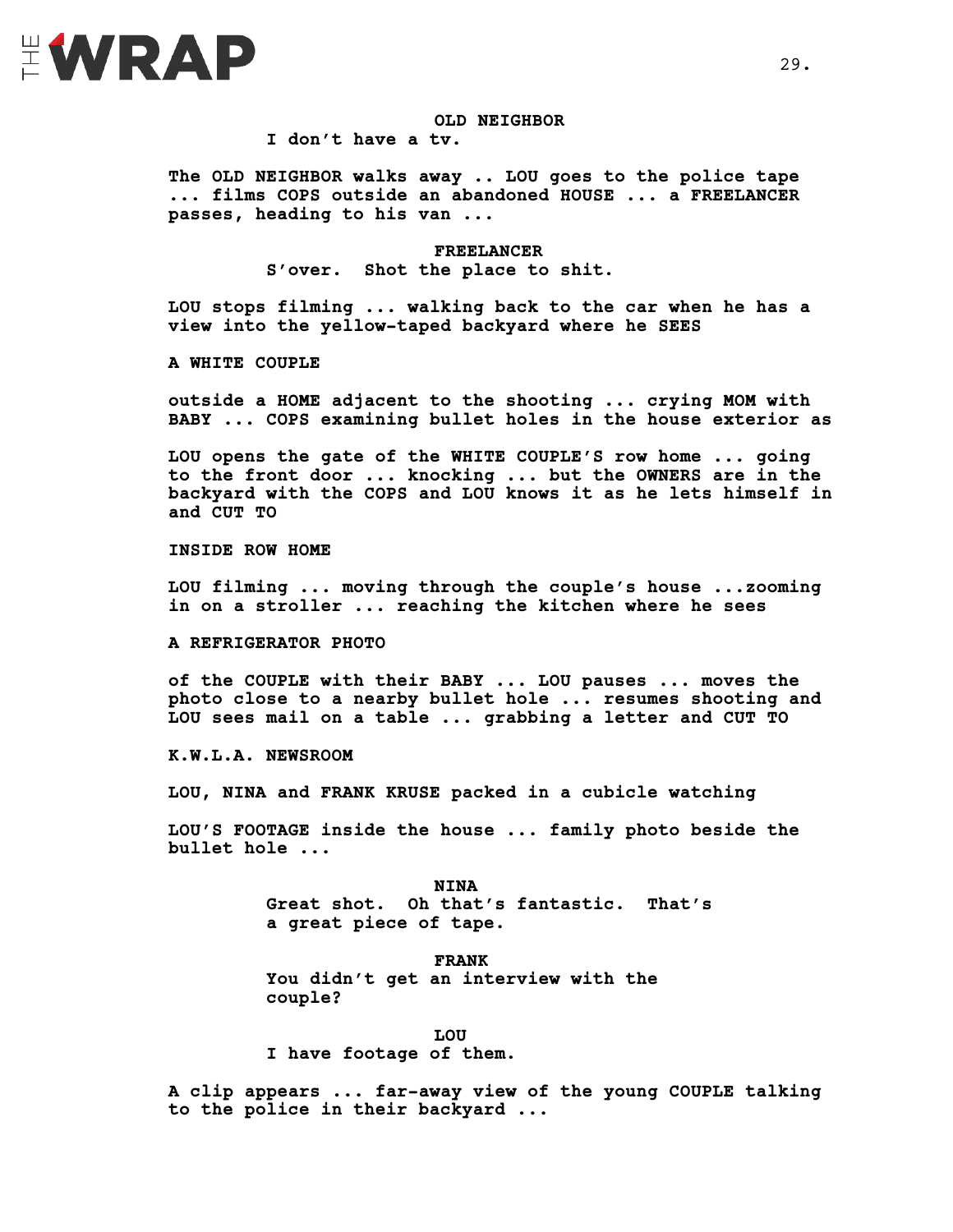

**LOU I also have an interview with a neighbor. He curses but you can cut that out.**

**FRANK How'd you get inside the house?**

**LOU The door was open.**

**FRANK They allowed you?**

**LOU I heard someone yell to come in, but when** 

**I didn't find them inside I left.**

**FRANK The only shot of the owners is over a fence?**

**LOU The police were shutting it down.**

**FRANK**

**I don't like it.**

#### **NINA**

**Like what?**

#### **FRANK**

**The footage looks like he broke in. He has no close-ups of the homeowners -- (holding the letter LOU took) -- and he's giving us their names off a piece of private correspondence.**

**LOU Excuse me, that's junk mail.**

**FRANK**

**Well I have a problem with that.**

**NINA We'll knock out a killer package.**

**FRANK**

**This is** *my* **job.** 

#### **NINA**

**Your job's writing the tweet of the day and getting Deb to turn sideways during the weather forecast. We're running it.**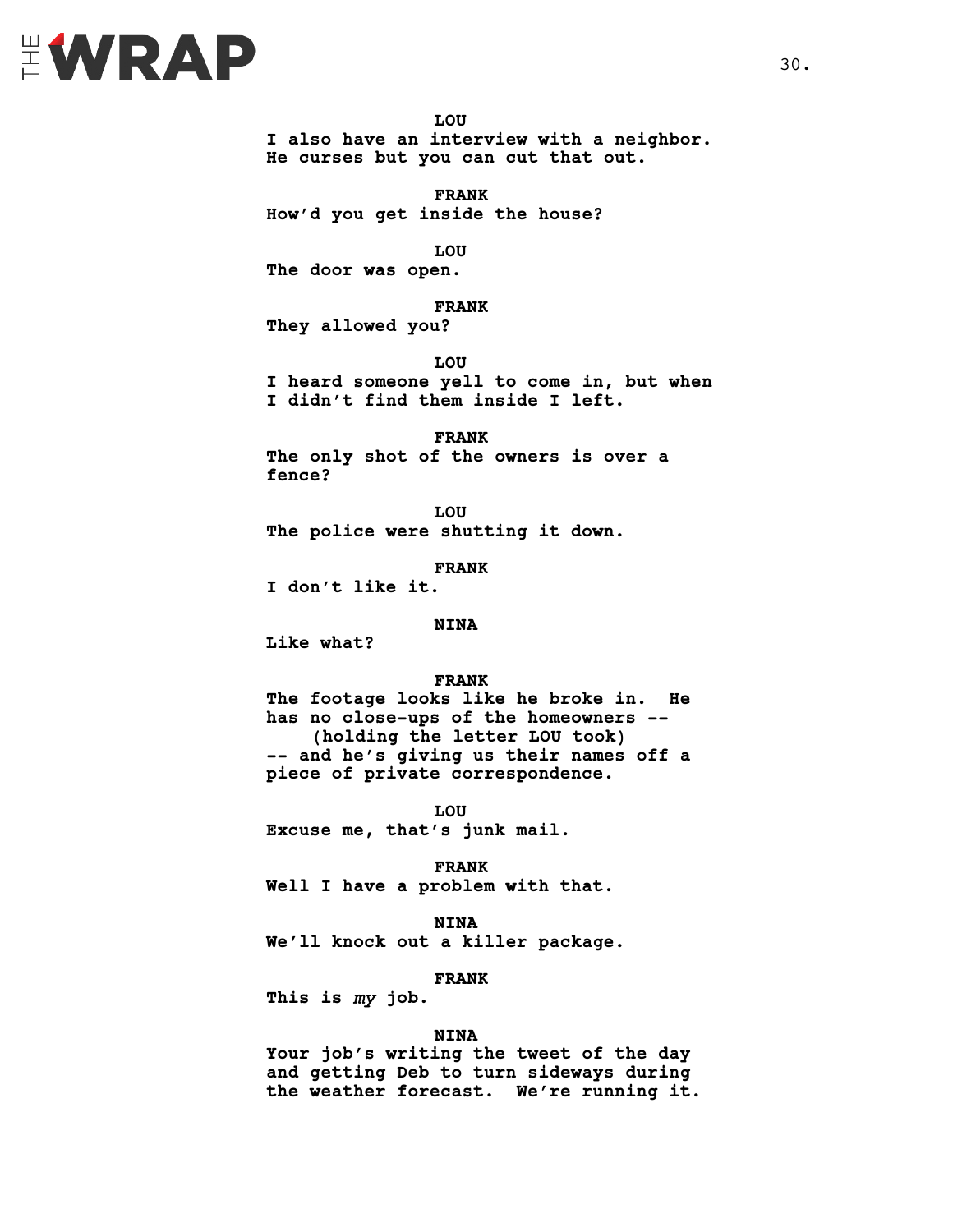

**NEWS SET**

**NINA walks LOU onto the news set ... TECHS prepping ...** 

**LOU**

**I liked how you handled Frank. You didn't soften the truth or dilute it. I think being clear with your objectives is more important than trying to present ideas in a non-confrontational manner.** 

**NINA**

**You have experience in an office?**

**LOU Myself? Not presently, no.** 

**NINA So where'd you get all that?**

**LOU I study a lot on-line.**

**NINA**

**Yeah. What?**

**LOU circling the news set ... taking it in as he talks ...**

**LOU**

**Well, all sorts of things, actually. I'm on my computer all day. I haven't had what you'd call much formal education but you can find most anything if you look hard enough. Last year I took an on-line business course, for example. I learned you have to have a business plan before starting a business, and that why you pursue something is as important as what you pursue. The site advised you to answer the following question before deciding where to focus your abilities. The question was 'What do I love to do?' The site suggested making a list of my strengths and weaknesses. What are you good at? And what are you not that good at? Maybe you want to strengthen and develop knowledge about the things you're already good at. Or maybe you might want to strengthen your weaknesses. I recently remade my list and I'm thinking now that television news might just be something that I love as well as something that I happen to be good at.**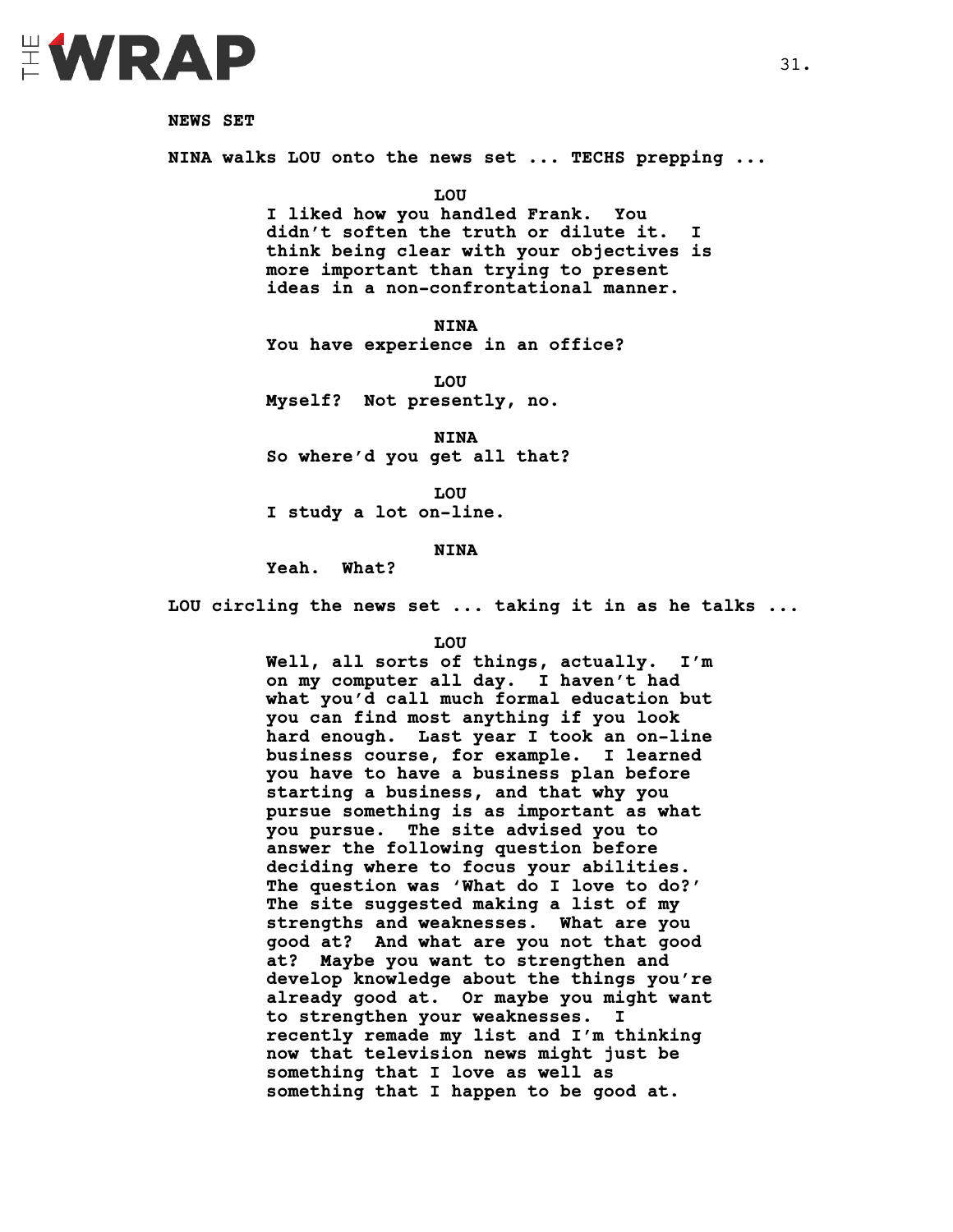

**LOU stops at the large, high-def L.A. backdrop ...**

**LOU On tv it looks so real.**

**NINA Yes it does. Well, I have a show to do. Your check's at the desk. Outstanding work, Lou. Really.** 

**LOU Thanks, Nina. That means an awful lot.**

**NINA leaves ... LOU alone ...... sitting in the anchor chair ... staring into the black eyes of the cameras and CUT TO**

**MOUNT WILSON**

**Tallest antenna ... churning K.W.L.A. theme song and CUT TO**

**LOU'S APARTMENT**

**LOU close to the TV ... K.W.L.A. INTRO playing ... montage of police chases, banking helicopters, wailing ambulances ...**

#### **ANCHORWOMAN**

*A Westchester couple and their newborn daughter narrowly escaped death overnight after being caught in a raging crossfire between suspected drug dealers that left two dead.* 

**WOMAN REPORTER outside the yellow-taped crack house ...** 

#### **REPORTER**

*It's every parent's nightmare. Imagine singing a lullaby to your infant, tucking them in for sleep and then shielding them as a barrage of high-powered bullets literally blast through your home. Well for the Cahills of Westchester that fear became a terrifying reality when an adjacent drug house was the setting for a scene right out of the Wild West.* 

**LOU'S footage of the crime scene appears ... soundtrack sweetened by sirens and barking dogs ... a banner reads ...**

### *K.W.L.A. EXCLUSIVE Horror In Westchester*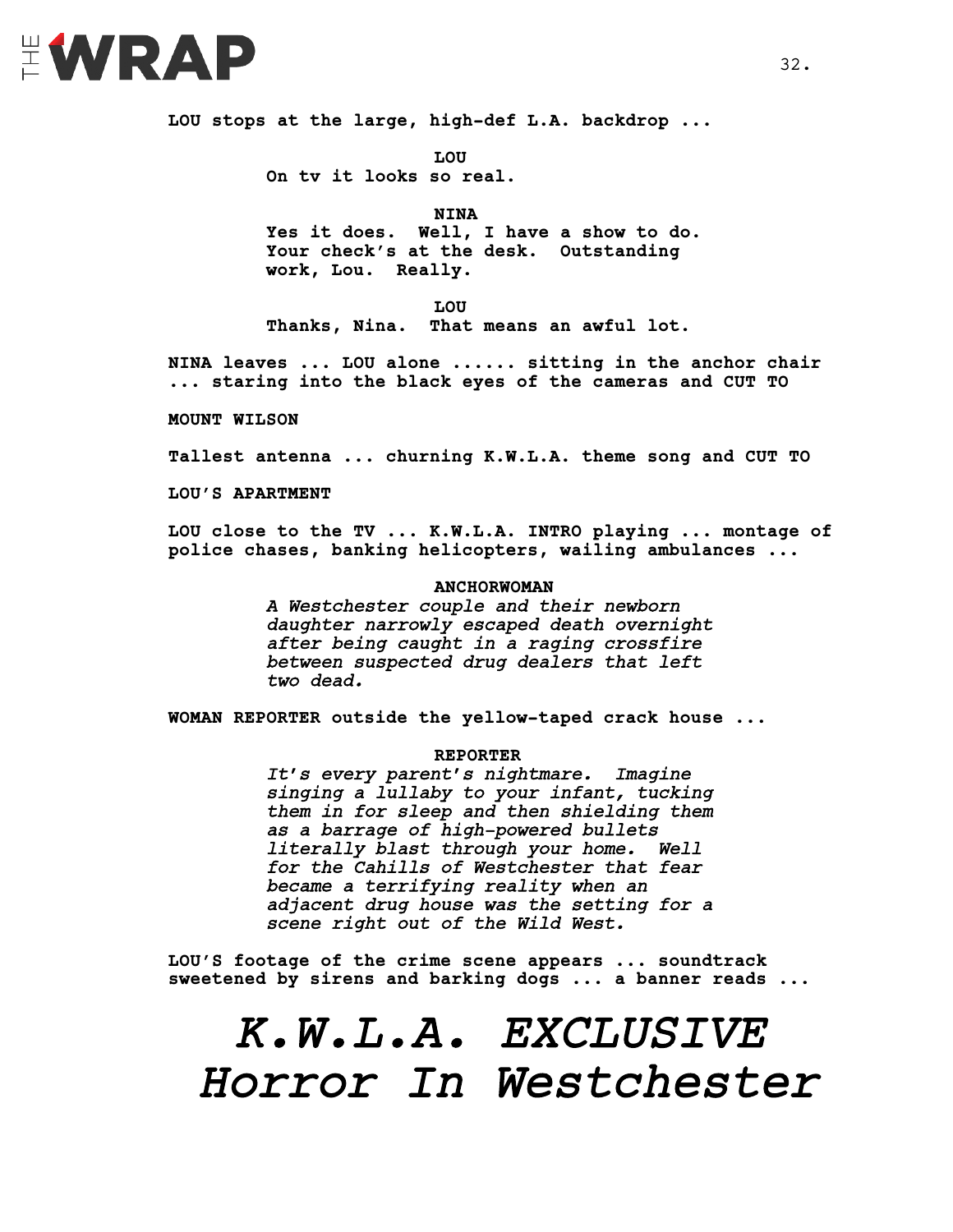

#### **REPORTER/OVER**

*This sleepy Westchester lane erupted in gunfire at approximately 1:20 last night, with sheriff's deputies telling K.W.L.A. that over 30 shots were exchanged in a shootout that left two unidentified but alleged drug users dead in the foreclosed home behind me. But the horror was only beginning inside the neighboring house where Robert and Cathy Cahill were left frantically checking their baby daughter for injuries after the barrage shattered the safety, as well as their windows and rooms, with high-caliber bullets.* 

**The inside of the couple's house is seen ... money shot of the family photo on the bullet-pierced fridge ...**

#### **REPORTER/OVER**

*Police investigators are now mounting a massive search for the gunmen, with one senior official telling K.W.L.A. that it was a miracle innocent victims weren't injured or killed in the shootout. That official also conveyed concern for the very real possibility of more gunplay in other L.A. neighborhoods, urging all Southland residents to exercise caution by locking their doors and windows.* 

**ANCHORMAN appearing ...** 

**ANCHORMAN** *Deena Rain, live for us in Westchester.* 

#### **LATER**

**LOU downloading the recorded news broadcast onto his computer ... labelling the file** *HORROR IN WESTCHESTER* **and ...**

#### **TIME LAPSE**

**LOU'S computer screen fills with files ...** *CARJACKING CRIME WAVE ... HORROR IN WESTCHESTER ... NURSING HOME NIGHTMARE ... TODDLER STABBED ... D.W.I. CRASH CLAIMS FOUR ... CARJACKING/WOMAN DRAGGED ... MURDER/SUICIDE IN DUARTE ... BOTCHED SWAT RAID ... RAMPAGE IN RESEDA ... FIERY DEATH ...*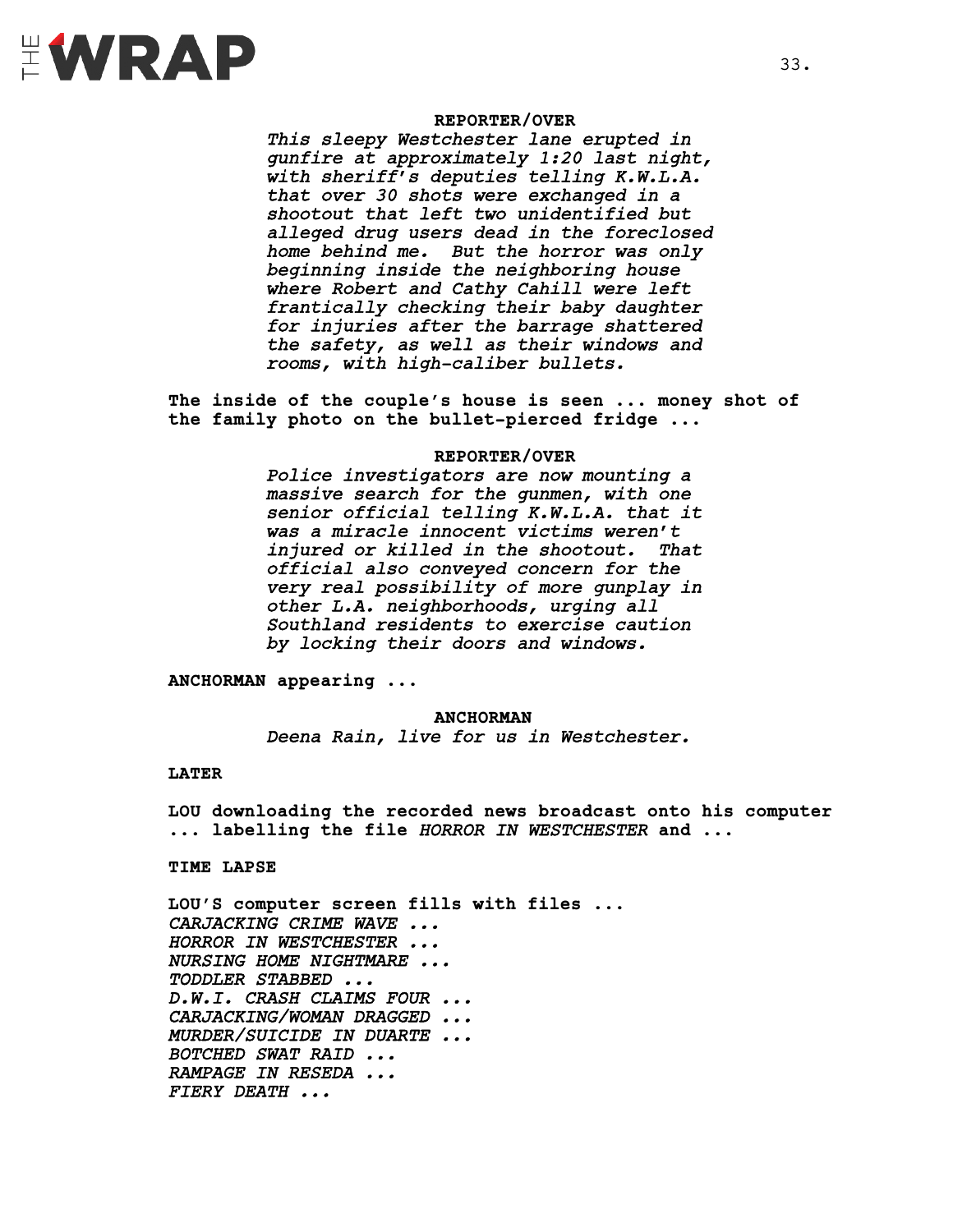

*HEADLESS BODY IN CARSON ... SAVAGE DOG ATTACK ... BUSINESSMAN SHOT IN GARAGE ... HAMMER SLAYINGS ... POWERLINE ELECTROCUTION ... TRACTOR TRAILER CRUSHES CAR ... GAS EXPLOSION IN INDUSTRY ... RESTRAINING ORDER MURDER ... SON STABS FATHER ... GANG SHOOTING HIGH SCHOOLER ... ROAD RAGE DEATH ON 110 ... A.T.M. KILLING ... KIDNAPPER KILLS VICTIM ... HATE CRIME MURDER ... MISSING MOM ... DRIVE-BY IN VENICE ... PARKING LOT RAPE ... SUICIDE BY COP ... AIRPORT BODY ... CO-WORKER CRUSHED ... TOT TAKEN ...* **CAMERA closing on words in the continuing list ...** *KILLING ... VICTIM ... SHATTERED ... BLOODY ... BOTCHED ...*

*SCREAMS ...* 

*KNIFE ... BRAINS ...*

 $OFF-DUTY$  $\it{CRAZED}$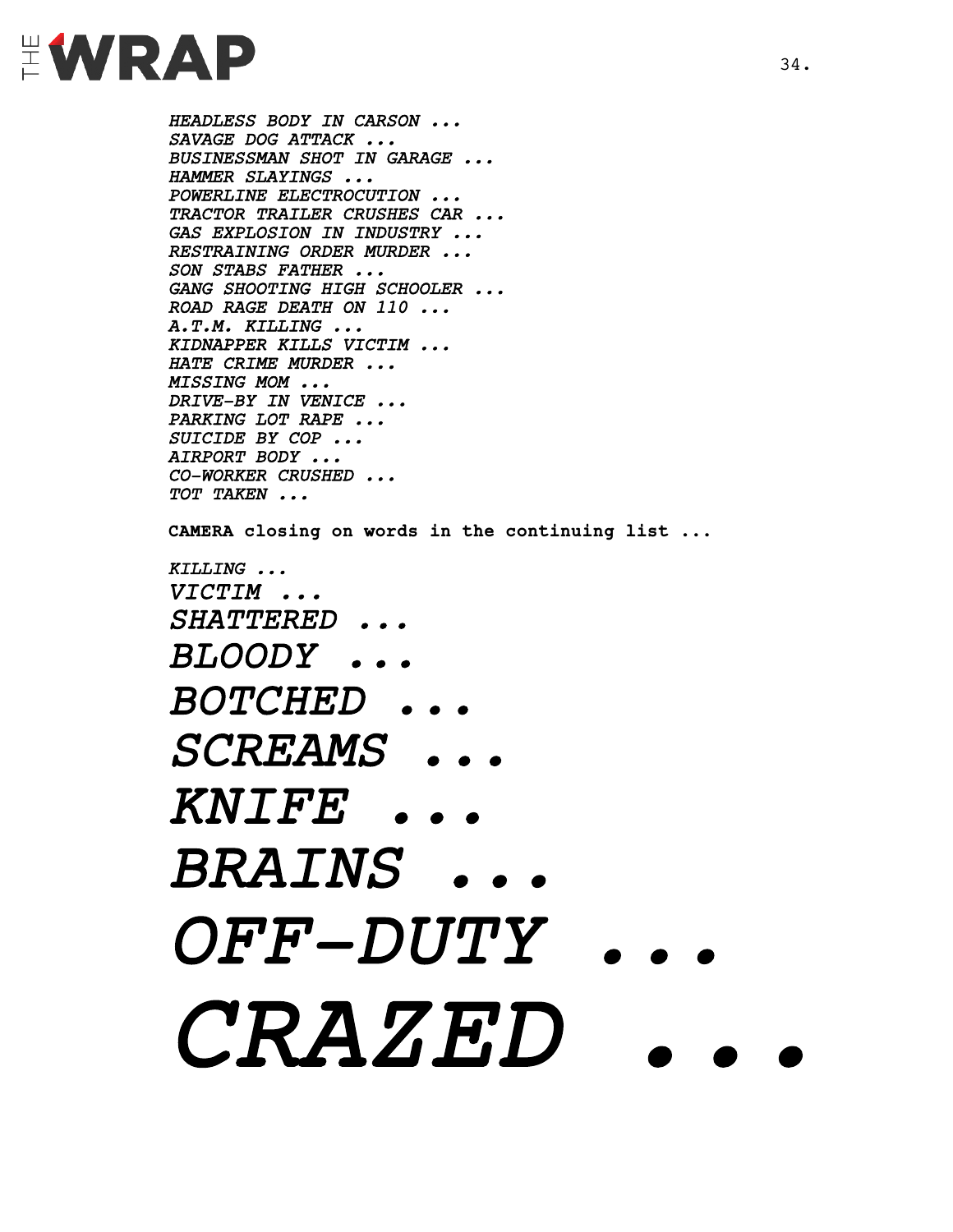

#### **GAS STATION**

**Gaudy sunset ... LOU wiping the windshield of his brand new, red CHALLENGER ... RICK filling the tank ... pulling the pump as LOU runs over ... furiously wipes some spilled gas ...** 

**LOU**

**Rick, I'm really pleased with how you've progressed and you're doing a great job. However you just spilled gasoline on my car, which will eat the paint. I'd like you to tighten up a bit on this, because if you fill it like that again I'm gonna terminate you immediately, I promise you.** 

**NIGHT**

**LOU driving ... dozen new EMERGENCY RADIOS crammed on the dash ... overlapping chatter ... RICK glued to two computer screens ... checking emergency band texts and locations as**

**LOU stops at a red light ... eyeing the road ... listening to the scanners ... fingers drumming on the wheel ... waiting for the right call ...** 

**RICK**

**(glancing across the street) Crate and Barrel. That's a good store.**

**LOU not answering ... constant emergency chatter ...** 

**RICK**

**Making peace with what you don't have. That's what it's all about. Living with what you ain't got. Right? Don't you think?**

**EMERGENCY SCANNER** *-- Traffic units, ambulance traffic, Benedict Canyon, overturned vehicle, crash with injuries.*

**LOU Crash with injuries. Good neighborhood.**

**LOU running the light ... bombing into the hills and CUT TO**

**BENEDICT CANYON**

**A half-dozen cars stopped on a sharply curved uphill road ... panicked MOTORISTS mill by their cars, talk on cell phones as**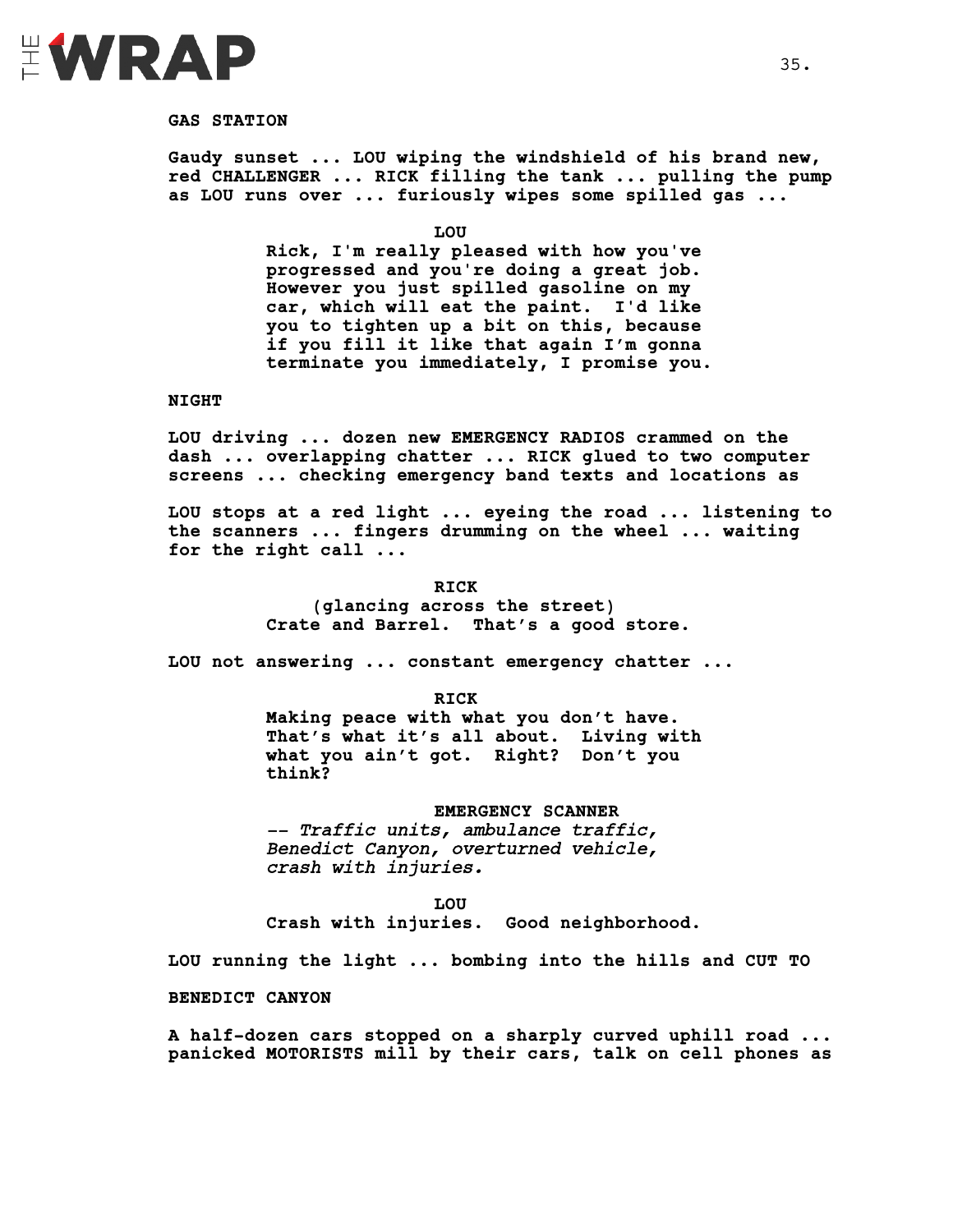

**THE RED CHALLENGER appears ... driving the shoulder to the front of the line of stopped cars ... LOU jumping out ... already filming ... LOU (to a freaked MOTORIST) TV news. What happened? MOTORIST Head-on! They're dead! LOU Did you see it happen? MOTORIST**

**No, after.** 

**LOU What exactly did you see?** 

**MOTORIST Bodies. Blood. Get that camera out of my face.**

**LOU jogging up the road ... coming upon the crash and** 

**LOU SEES**

**one FATALITY in a crushed car ... spies another FATALITY ejected from a smashed truck ... body half-hidden in the brush beside the road ... distant sirens and** 

**LOU** 

**goes to the body in the car ... props it into view ... drapes it over the steering wheel ... runs to the brush ... drags a second body by the leg onto the road ... positions a lifeless arm ... stepping back and** 

**LOU'S POV THROUGH CAMCORDER**

**as he focuses on a shot of both bodies in the foreground ... red** *RECORD* **light on ... fire starting ... entangled cars becoming a bonfire as**

**FIRETRUCKS and POLICE** 

**start arriving and** 

**LOU** 

**goes up an embankment ... shooting through the flames as**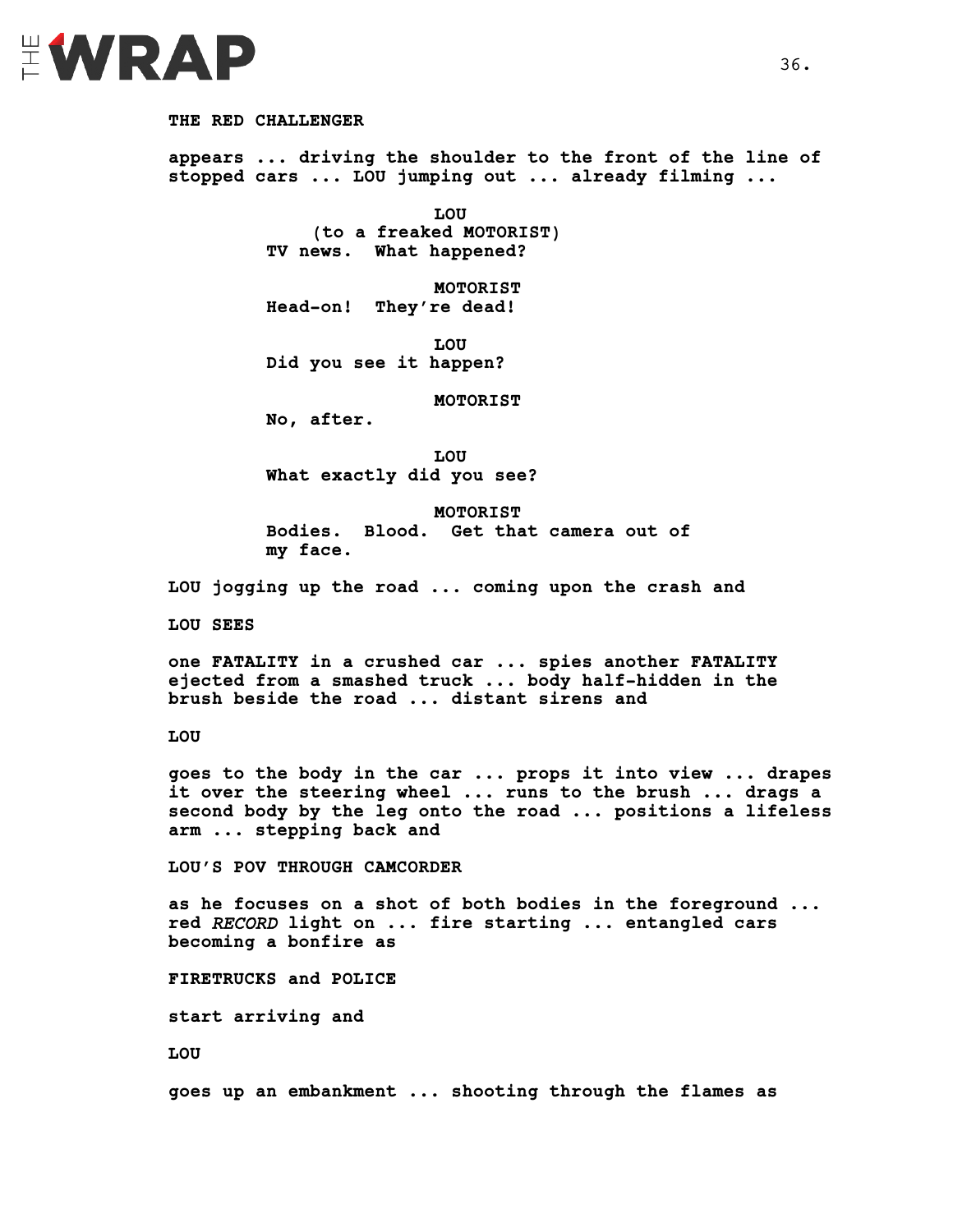

#### **A FAMILIAR VAN**

**pulls up and the two STRINGERS seen at the first car crash jump out ... blocked by COPS from coming close ... JOE LODER in a** *MAYHEM VIDEO* **shirt spotting LOU filming and CUT TO** 

**K.W.L.A. NEWS SET**

**as the wall clock ticks 5:54 AM ... ANCHORS taking seats at the news desk ... MAKE-UP ARTIST applying touch-ups ... cameras dollying in ... WEATHER GIRL practicing in front of a green screen ... stage lights flooding on as** 

#### **LOU**

**watches from the shadows ... stepping out of the way as a GRIP unspools electrical cable ... seeing NINA approach ...** 

> **NINA (handing him a check) 1500.**

> > **LOU**

**(re: the anchors) Scott Kim wears the same blue tie on Fridays.** 

**NINA We're leading with it. That's your third start this week.**

**LOU I'm focusing on framing. A proper frame not only draws the eye into a picture but keeps it there longer, dissolving the barrier between the subject and the outside of the shot.**

**NINA Is that blood on your pants?**

**LOU I don't think so. You know I recently heard about a Mexican restaurant called Cabanita. Have you heard of it?**

**NINA It's also on your sleeve.**

#### **LOU**

**I didn't see that.** 

**NINA hands him a make-up towel ... LOU wiping his sleeve ...**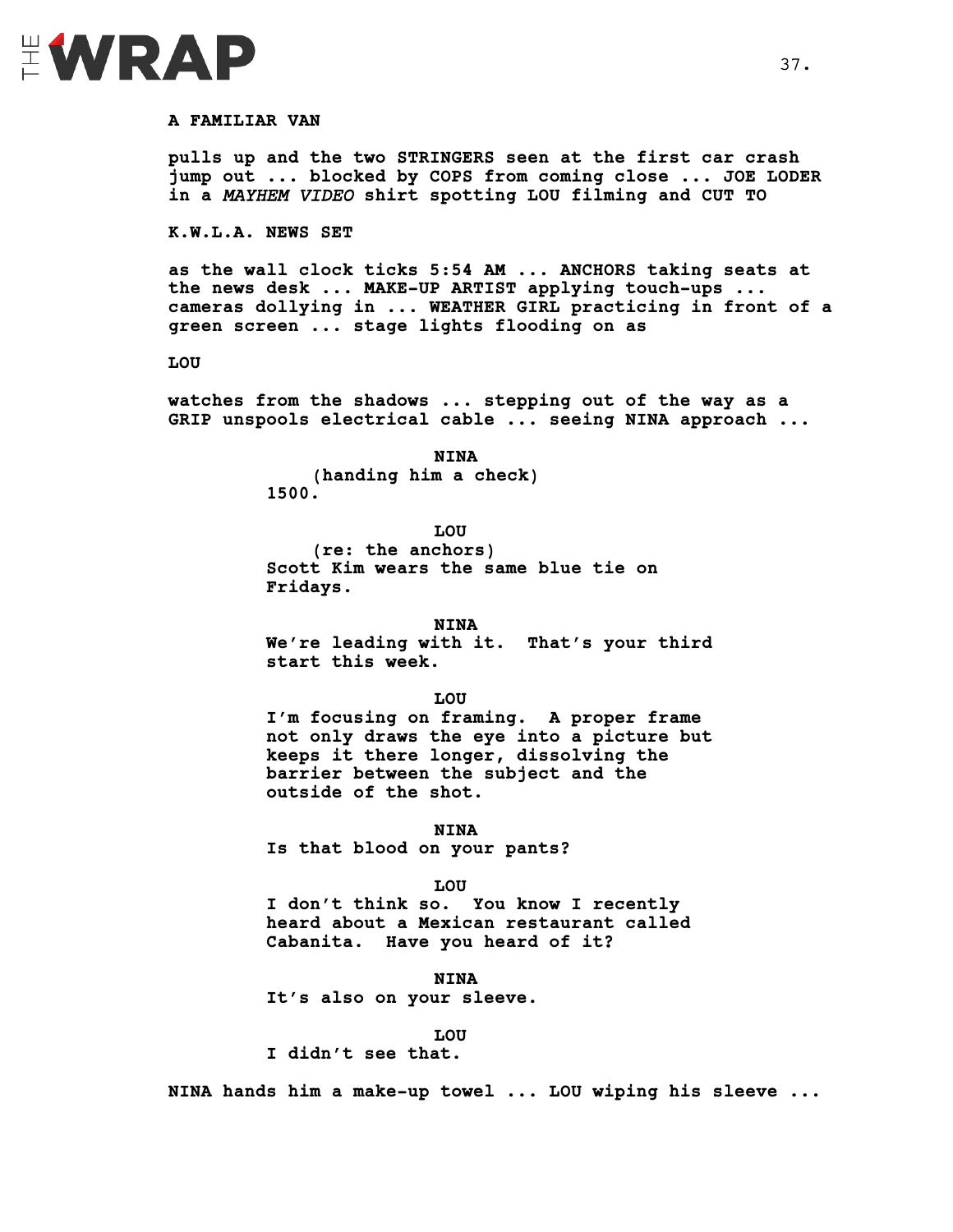### EWRAP

**LOU**

**What I was asking is do you like Mexican food, Nina?**

#### **NINA**

**Yeah.** 

#### **LOU**

**Cabanita has been called an authentic taste of Mexico City. Most evenings there's live music, but on Saturdays classic Mexican films are shown. Do you want to go with me? I think it would be fun if we went together.**

**NINA**

**Thanks, but I'm busy.**

**LOU Saturday's your night off, isn't it?** 

**NINA**

**I have a rule, Lou. I don't date people I work with. And I'm twice your age.**

**LOU**

**I like older women. Besides, I don't work with you, you're somebody I sell to.**

**NINA And I don't want to fuck that up.** 

**LOU What if by saying no you fuck it up?**

**NINA Is that what you saying?**

**LOU I didn't say that.**

**NINA I don't know what to say.**

#### **DAWN**

**Sun ascending a sheet-white sky ... LOU leaving K.W.L.A. ... walking to the Challenger as**

**THE** *MAYHEM VIDEO* **VAN** 

**pulls to the curb ... JOE emerging ...**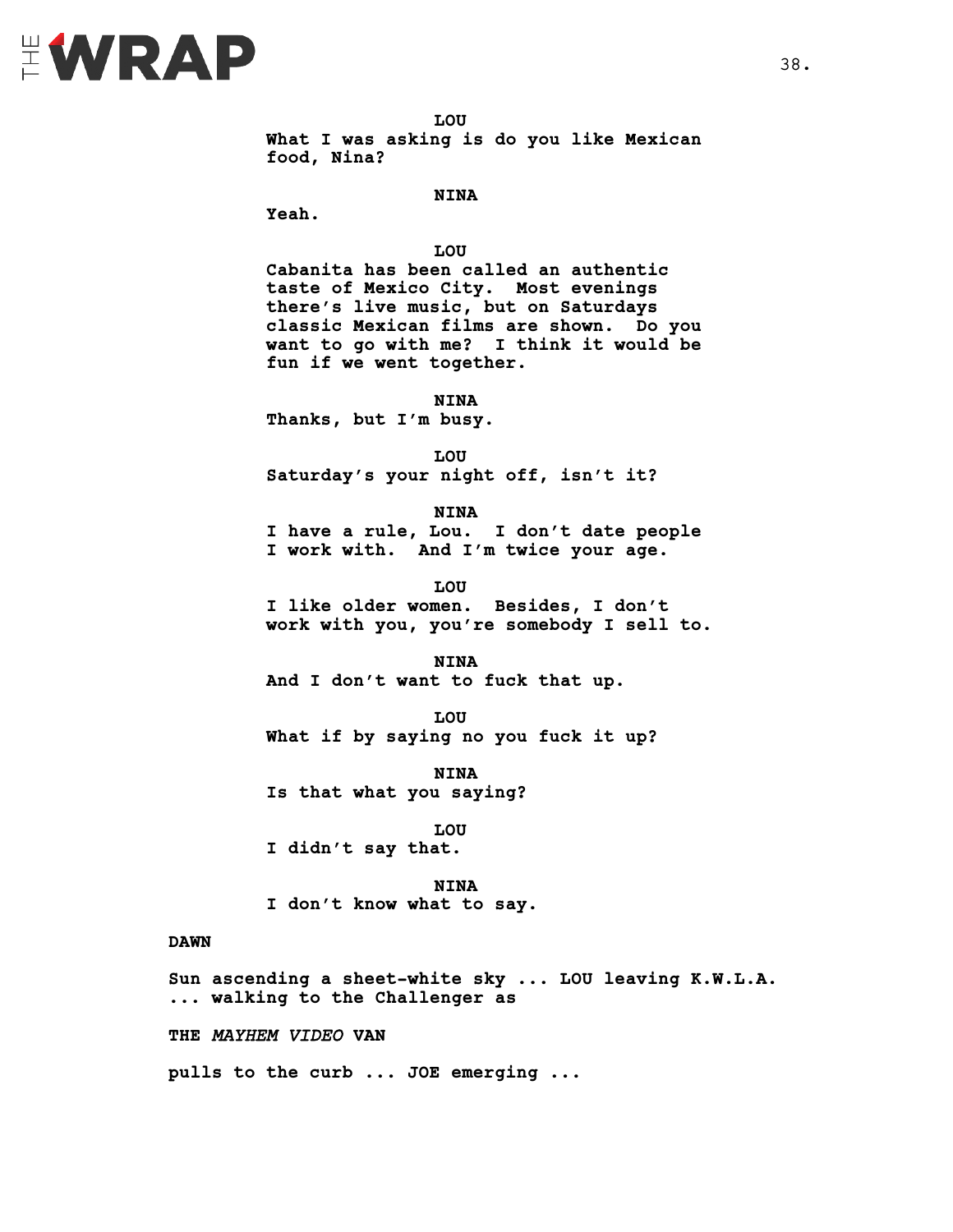

**JOE Lou, hey Lou. Joe Loder. Mayhem.** 

**LOU keeps walking ... JOE catching up ...**

**JOE**

**Great get tonight. They were closing it down by the time we showed up.** 

**LOU**

**Were you waiting for me out here?**

**JOE**

**I was driving by and saw your car. You need an air-card if you really wanna be a mobile station. Import the video to the laptop, cut the video, upload to your FTP site and notify the stations you got something for sale. Boom boom boom.** 

**LOU listens ... acting less interested than he really is ...**

**JOE**

**Otherwise it's a nice ride. I had a '97 Challenger but lost it in a divorce. The laws of California aren't friendly to alimony payments. You got a good run going but there's valleys out there. Believe me, I've been nightcrawling eight years. You hear I'm adding a second van?**

**LOU**

**I didn't hear that.**

**JOE**

**Gonna be a game changer. Cut our onscene time in half. And I'm setting up a dedicated dispatch. No more listening and driving. You like the Canon 300s?**

**LOU**

**I never used one.**

#### **JOE**

**Six thou a piece. 2.4 megapixels, night vision, 18-to-1 zoom, image stabilizing. I got one with your name on it.** 

**LOU**

**I have a camera.**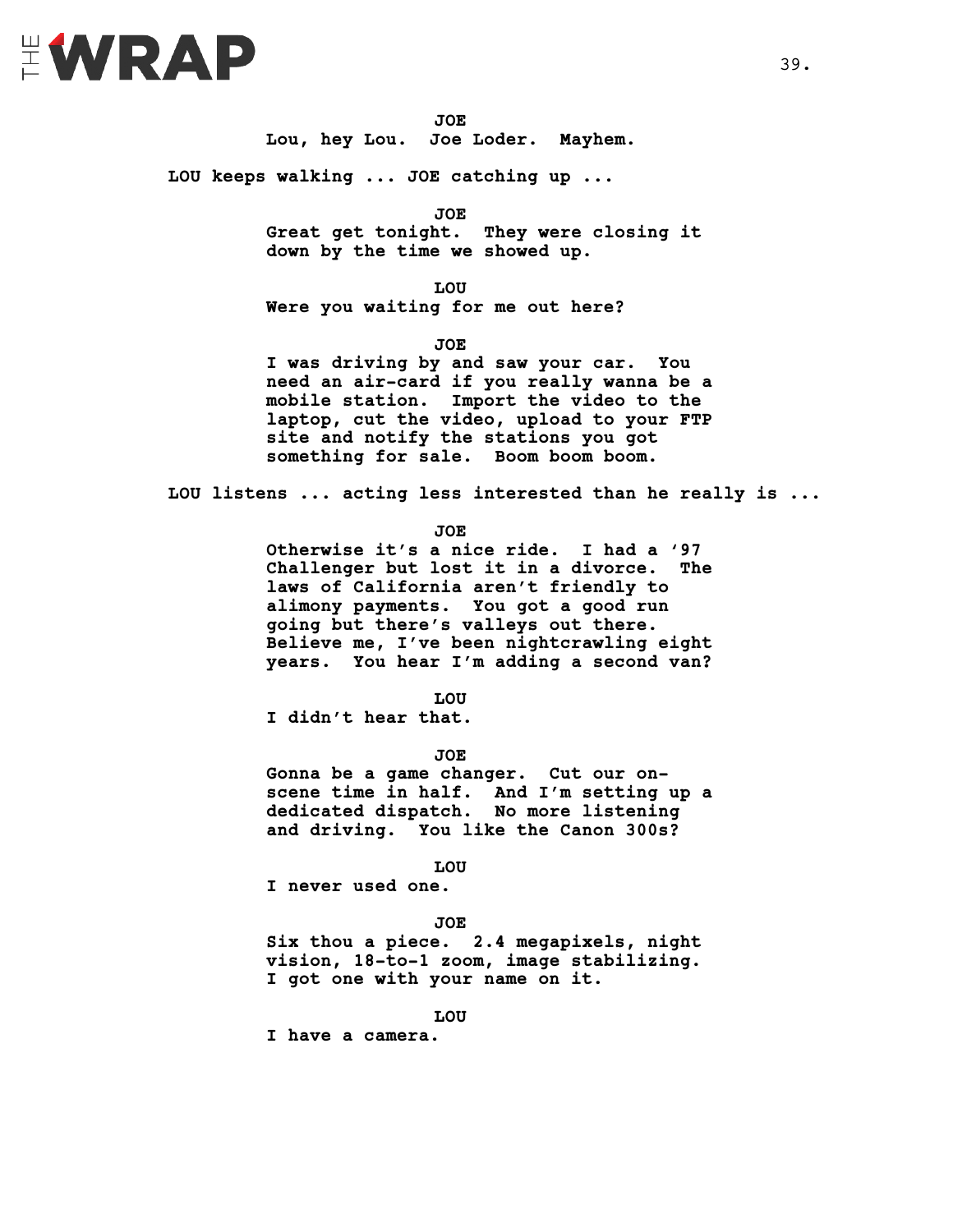

**I want you running my second van. Two crews. Half the territory to cover. Now I know what you're thinking, half the money. But it also means twice the sales 'cause we're gonna be first at the scene. Why compete when we can work together? You can use my press cards. Puppydog off my police connections. This is the big move. The next level. We can corner this whole thing. I'm talking about putting some heavy digits in our pockets.** 

**LOU**

**Thanks for offering me the position but working for myself is more in line with my skills and career goals.**

**JOE Take a few days to think about it.**

**LOU**

**No. You'll need to hire someone else and I don't want to hold up the process.**

**JOE**

**You want to be on the inside of this. I'm gonna be tag-teaming every call.** 

**LOU**

**You keep talking like it's something I might be interested in but I'm not.**

**JOE**

**You don't even understand the offer. If you did you'd be asking questions. What does this mean? What does that mean?** 

**LOU**

**I feel like grabbing you by your ears and screaming in your face I'm not fucking interested. Instead I'm going to drive home and do some accounting.**

**LOU gets in his car, pulls away and CUT TO**

**MEXICAN RESTAURANT**

**Crowded and loud ... Mexican movies projected on walls ... LOU and NINA eating at a table ...** 

**NINA**

**I didn't wake up till five. My body's so off I feel like it's time for breakfast.**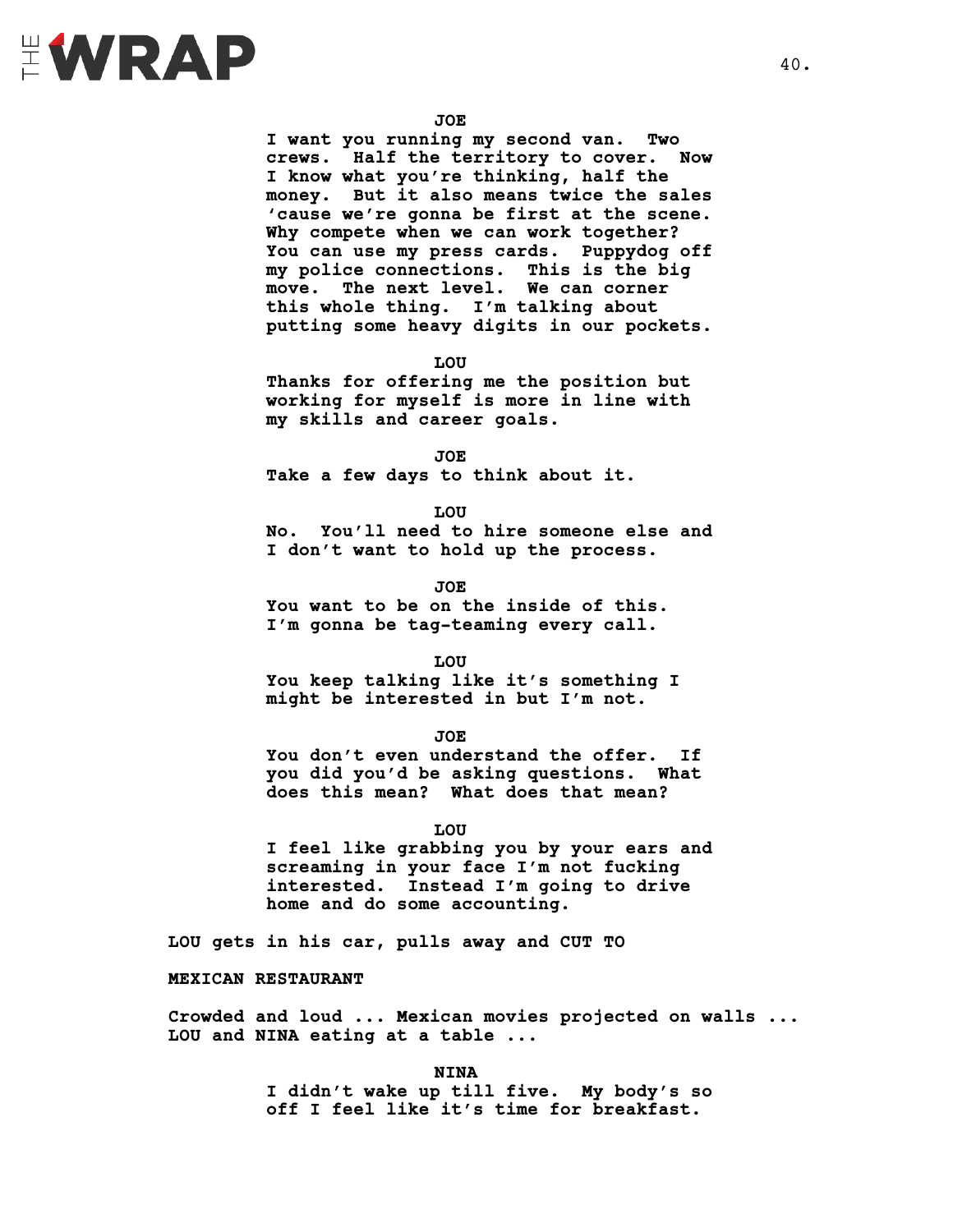

**I'm sure you're beautiful anytime of day. In fact I'd say you're much prettier than Lisa Mays. I like the dark make-up on your eyes. I also like how you smell.**

#### **NINA**

**Where are you from, Lou?**

#### **LOU**

**The north end of the valley. Some of the calls sometimes take me over that way but nobody I know is still out there. You're from Philadelphia, Pennsylvania.** 

**NINA**

**How did you know that?**

#### **LOU**

**It's online. Everything about you's online. Well not everything, but definitely a lot. I've watched all the videos from when you were a reporter. I'm sure you look at them of course.**

**NINA**

**God no, not without a drink in my hand.** 

**LOU**

**I watch my work all the time.** 

**NINA**

**Do you want to become a reporter?**

**LOU**

**No.**

#### **NINA**

**Most of you guys want air-time.**

#### **LOU**

**Not me. I want to be the guy who owns the station that owns the camera. The business is doing well but I'm ready to grow to the next level. To do that I need to stay one step ahead of my competition and take risks. I also need financial support to implement expansion. Would you like another margarita?**

**NINA**

**One's enough.**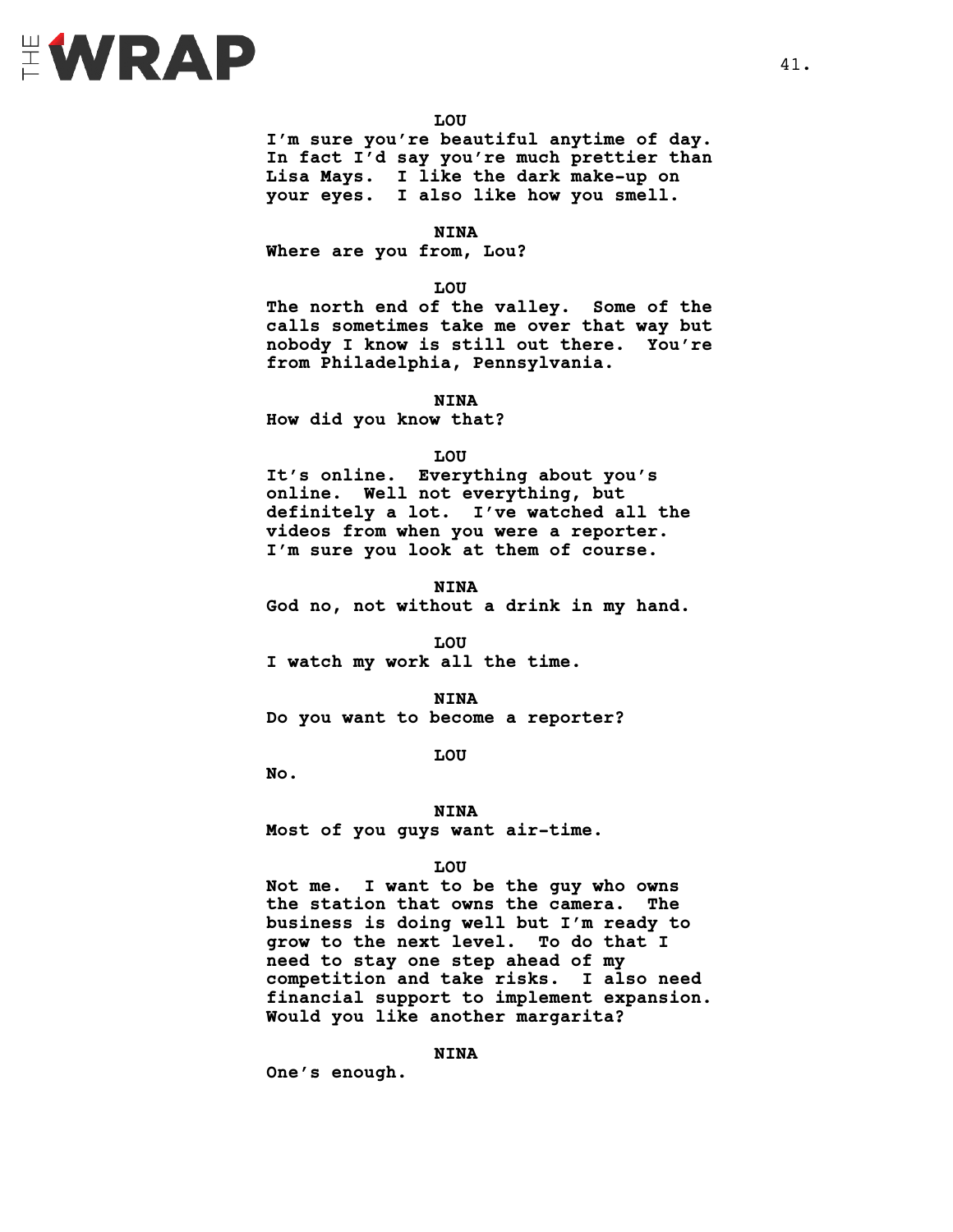

**Thanks for coming out to talk. The place I'm in now is that I want a relationship with somebody I can team up with and share, like we share the same hours, the same job and whatnot. I could go down a laundry list but you get the idea.** 

#### **NINA**

**I hope you find someone.**

**LOU**

**Here's the thing about that, Nina, I'm quite certain that I already have.**

**NINA**

**Okay, let me put this politely. I only came out to dinner with you, Lou, purely as a professional courtesy.**

**LOU**

**Thank you, because I don't think it's a secret that I've single-handedly raised the unit price on your ratings book.**

**NINA**

**Our ratings book price?**

**LOU**

**I'm a very fast learner, Nina. We had a conversation and I specifically mentioned that. Do you remember? Well do you?**

**NINA**

**Yes.**

#### **LOU**

**I recently learned, for instance, that most Americans watch local news to stay informed. I also learned that an average half-hour of Los Angeles television news packs all its local government coverage - including budget, law enforcement, education, transportation and immigration -- into 22 seconds. Local crime stories, however, not only usually led the news but filled 14 times the broadcast, averaging 5 minutes 7 seconds. And K.W.L.A. relies heavily on such stories. With Los Angeles crime rates going down I think that makes items like mine particularly valuable, like rare animals. I imagine your needs will only increase during next week's rating sweeps period.**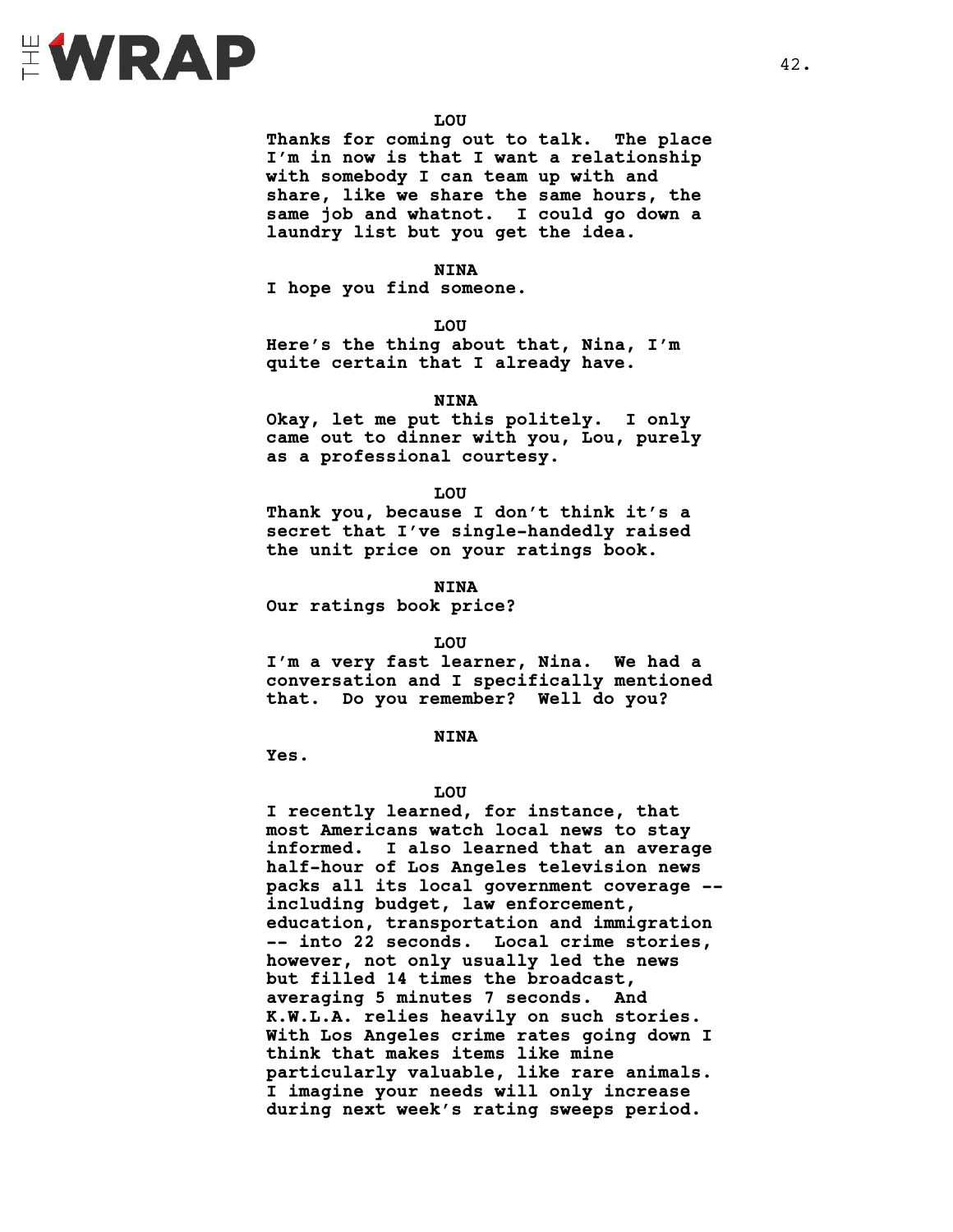

#### **NINA**

**We certainly appreciate what you do.**

#### **LOU**

**There's certain good things in being alone. You have time to do the things you want to do, like study and plan. But you can't have dinners like this. Or be physical with a person, I mean beyond a flirtationship.** 

#### **NINA**

**Where are you going with this?**

**LOU**

**I want that. With you. Like you want to keep your job and your health insurance.**

#### **NINA**

**Look, just for starters I don't need you to keep my fucking job.**

**LOU**

**You're the news director on the vampire shift at the lowest rated station in L.A. I have to think you're invested in this transaction.**

#### **NINA**

**Where did you get the balls to even suggest something like this?**

**LOU**

**We're still talking.**

**NINA**

**There's nothing more to say.**

**LOU**

**You can leave.**

#### **NINA**

**You've done well. Okay? We pay you well. Very well. We always have. If you like, I can get you an exclusive retainer, that would be on top of your segment fees. I could maybe even get you a job at the station, starting as a production assistant, so you can learn the business from the inside, that's where you said your interests lie, see where it goes.**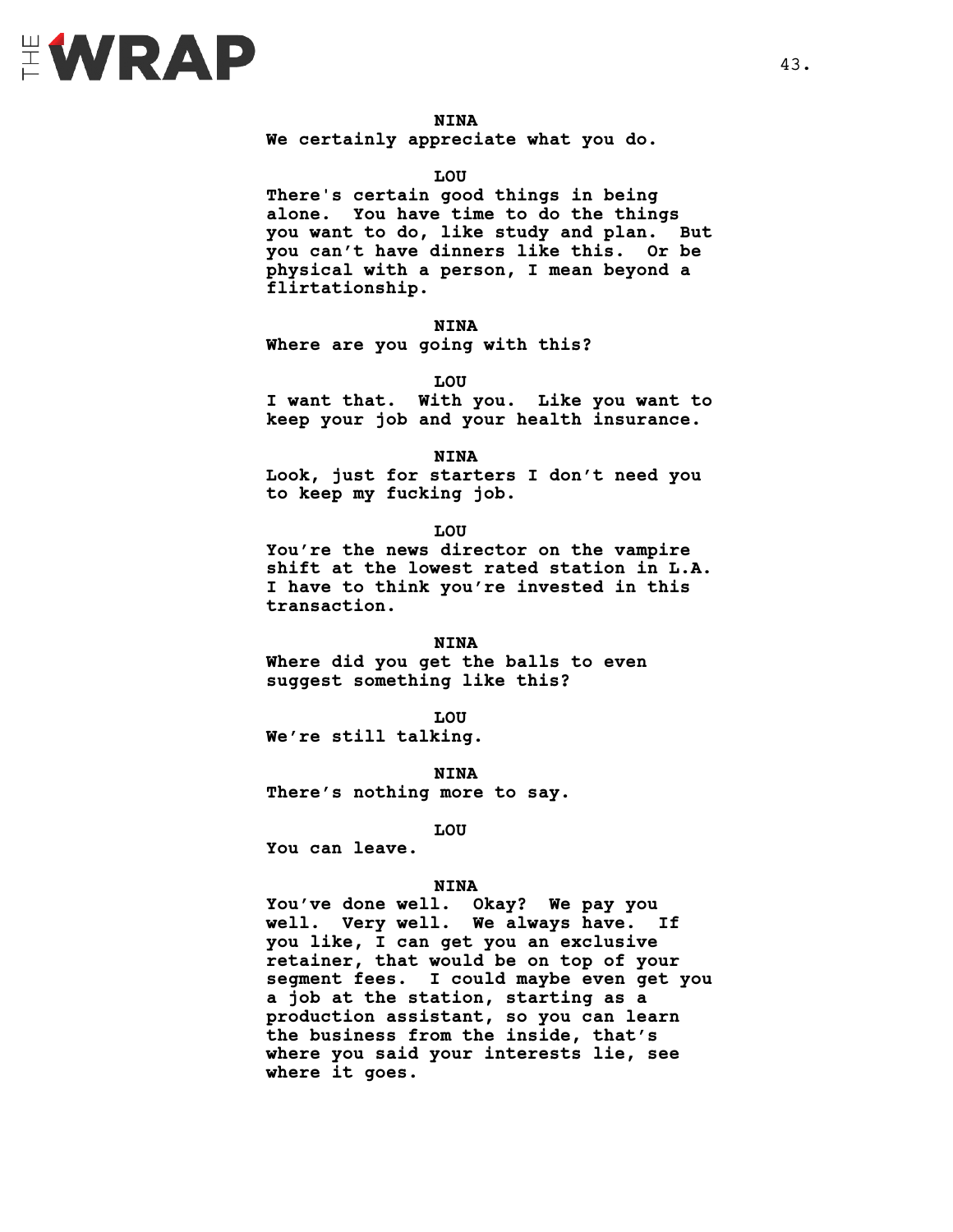

**You're not listening, Nina. I happen to know you haven't stayed at one station for more than two years at a time, and you're coming up on two years soon. So I can imagine you have a contract for that length of time and that ratings during the next week will directly affect that.** 

**NINA**

**You're threatening if I don't ...**

**LOU**

**I'm negotiating.**

**NINA**

**You're threatening to stop selling to me.**

**LOU**

**That's your choice. The true price of any item is what someone's willing to pay. You want something and I want you.**

**NINA**

**To fuck you.**

**LOU**

**And as a friend.**

**NINA**

**Jesus Christ. Friends don't pressure friends to fucking sleep with them.** 

**LOU**

**Actually that's not true, Nina. Because as I'm sure you know ... a friend is a gift you give yourself.** 

**LOS ANGELES**

**smudged in morning haze... city sounds creeping in and CUT TO** 

**A BATTERY OF SPRINKLERS** 

**ker-chunk, ker-chunk, ker-chunk over a manicured golf course and CUT TO** 

**PEOPLE** 

**in a park and**

**BEACH SCENE**

**as night comes and CUT TO**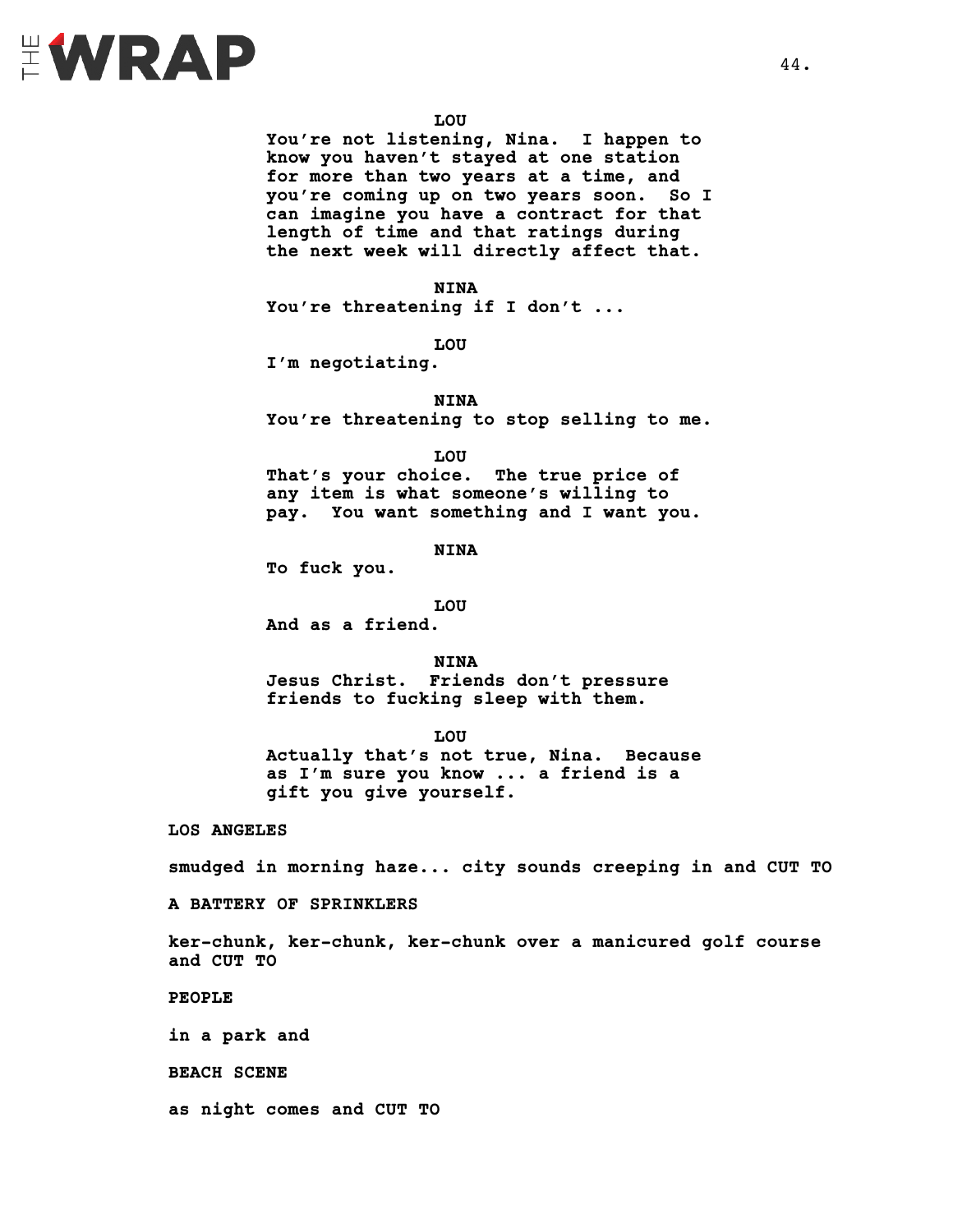### EWRAP

**A 20-FOOT TALL, NEON COLORED, INFLATABLE DANCING FIGURE** 

**writhing outside a gas station ... sound of an over-revved engine bleeding in and TIME LAPSE AS** 

**NIGHT**

**crashes down ... inflatable figure still writhing and**

**BLAST OF WIND AND NOISE** 

**as the challenger roars through NIGHTTIME L.A. and CUT TO** 

**INSIDE THE MOVING CAR** 

**LOU slamming through corners ... RICK glued to the GPS ... calling directions ... babel of emergency COM-CHATTER blasting in surround sound and** 

**PAN**

**the dozen SCANNERS crammed on the dash ... blinking and burping codes ... each marked with its own label ...** 

*LAPD - CITY WIDE TAC1 / LAPD - CITY WIDE TAC2 LAPD - CITY WIDE TAC3-5 / LASD - DISPATCH1 LASD - L-TAC1-3 / LAFD - DIV / LAFD - DIV2 SAN FERNANDO - TAC1 / SAN FERNANDO - TAC2 SAN FERNANDO FIRE / CHP COMMAND LAPD AIR-TO-AIR*

> **RICK Left on Roth then six blocks to the ramp.**

**LOU You're putting me on the 5?**

**RICK The 2 to the 5 to the 110 to the 10.**

**LOU Did you read my traffic memo yesterday?**

**RICK Did I read it? Yeah. I read it.**

**LOU What did it say? About the 5?** 

**RICK I looked at it. Okay, what?**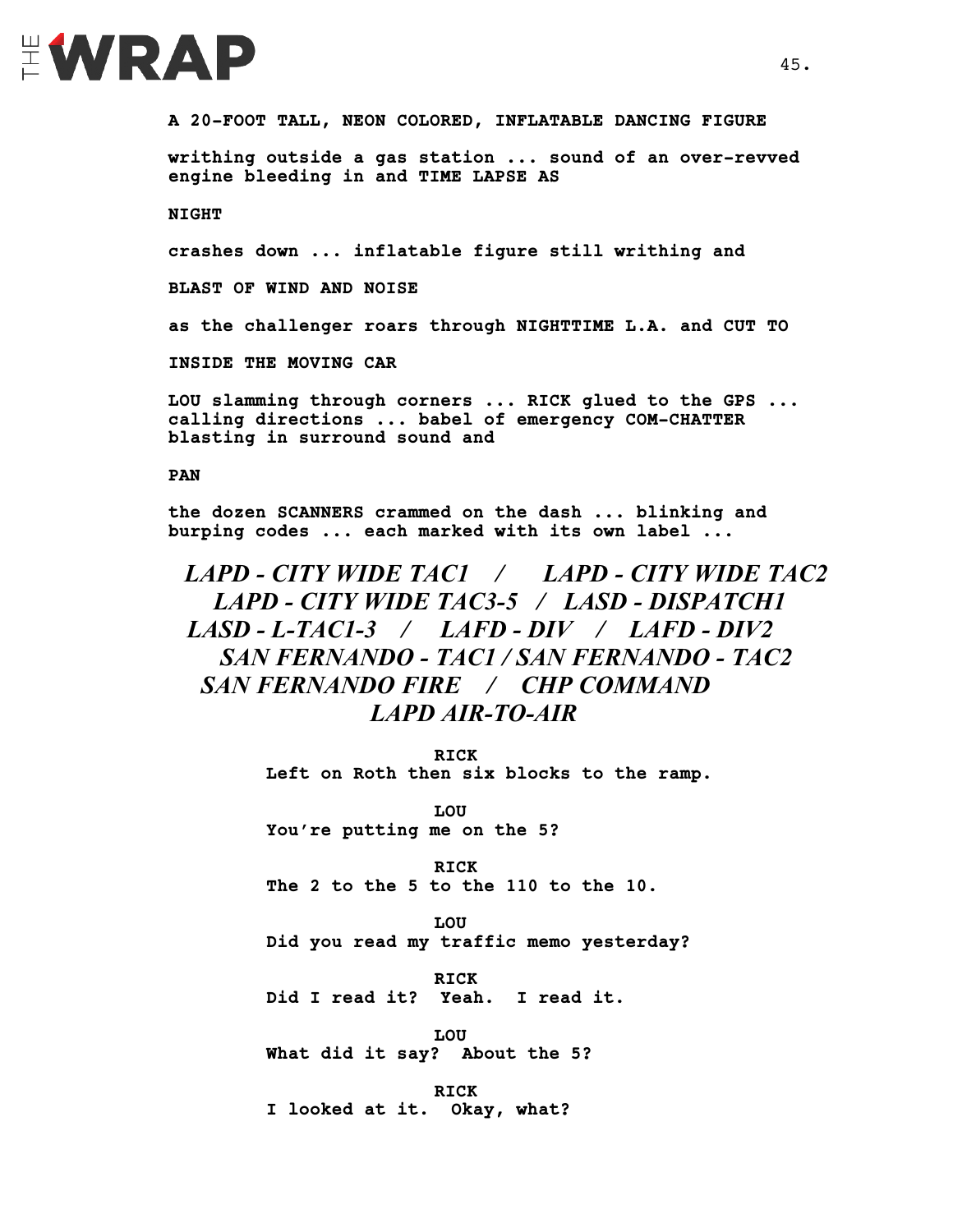

**Well for one thing it included the 5 has floating construction in the fast lane for the next three weeks. So knowing that, I'd expect you to put me on the 2 to the 101 to the 110 to the 10.**

**RICK**

**Half of one, six of the other.** 

**LOU**

**It's half-dozen of one, six of the other. What I'd like is for you to admit that you didn't read what you said you did. I think you know that I'm a reasonable person, but no one likes to be lied to.** 

**RICK**

**Yeah, well when am I gonna get my raise? I mean that's reasonable, right? Like you keep talking about this performance review but when's that gonna happen? Two months and every night I'm here working my ass off. I'm tired of your promises for more pay, man. I'm sleeping in a fucking garage ...** 

**RICK launching into a monologue for more money ... his voice joining the overlapping emergency chatter and** 

**LOU** 

**glances at the SPEEDOMETER NEEDLE fluttering at 90 as**

**THE JUMBLE OF EMERGENCY SCANNER**

**reports build ... machine-gun stacatto tragedy blending with RICK'S appeal for a raise until** 

> **LOU Rick. Trying to leverage your salary in this economic environment is near**

**impossible. Most firms have set starting wages. Ideally, you could leverage with other offers but that is just not the case in your situation right now.**

**LOU knows the music of the emergency bands as his** 

**HAND**

**darts and cranks the volume on** *SAN FERNANDO - POLICE TAC2* **...**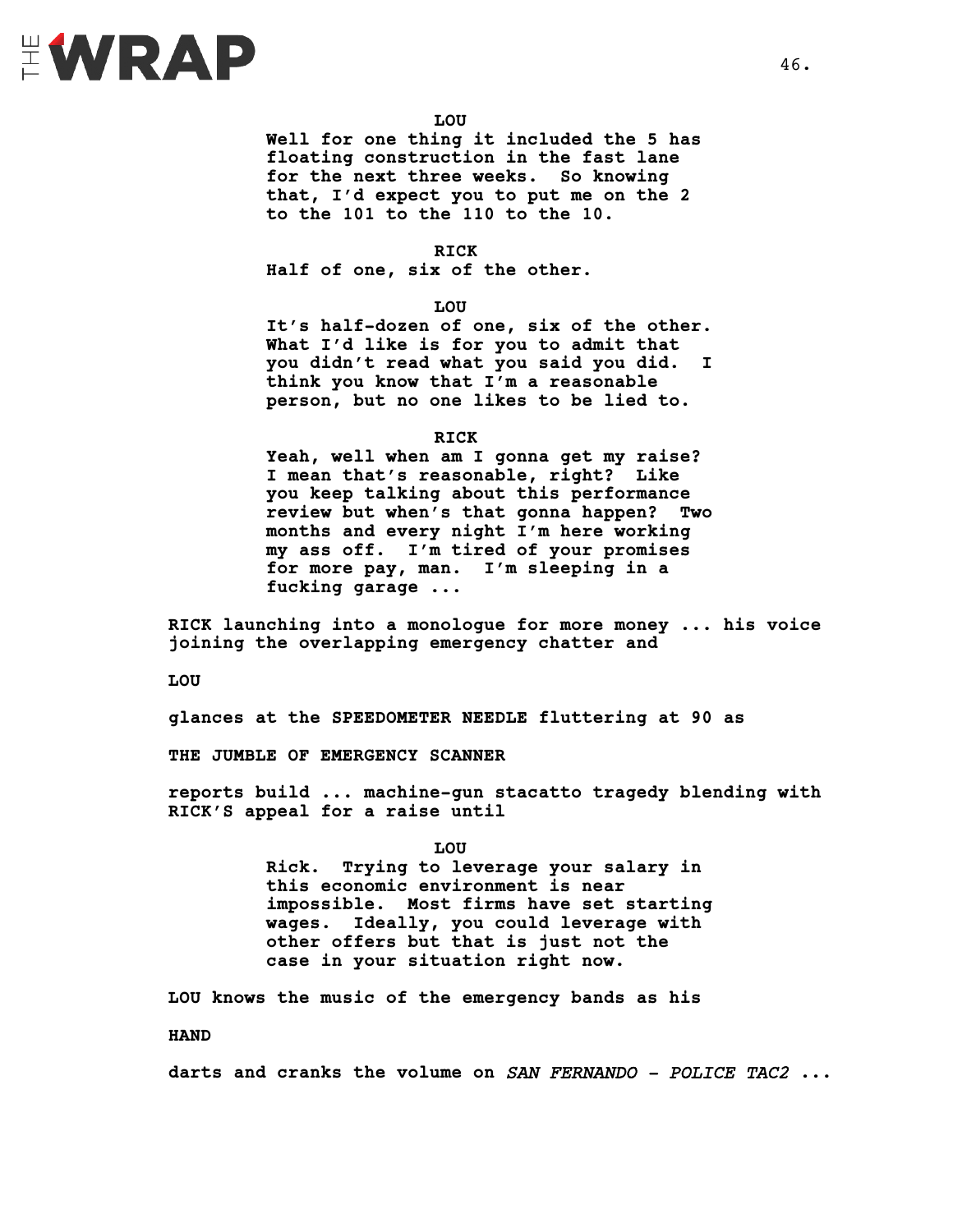

#### **SCANNER**

*-- Task force 98, engine 91, North Division, battalion 12, heavy rescue 56, air ops, respond to reported plane down, Whiteman Field, south of Foothill.*

**LOU**

**Re-route us to that.**

**RICK**

**(regarding the GPS screen) We're 22 minutes from Foothill and only five from a suicide.**

**LOU**

**They're rolling heavy rescue and an air ambulance. Get me there, please.** 

#### **THE REMAINS OF A PLANE**

**burn in the weedy barrens beside a foothill freeway ... full emergency response as** 

**THE CHALLENGER**

**stops at a police perimeter set far from the scene and** 

**LOU** 

**gets out with the camera ... blocked by police tape ... tries zooming to the wreckage ... too distant to register as** 

**SEVERAL OTHER STRINGERS** 

**arrive ... also shut out of shooting anything saleable as** 

**A FIGURE**

**emerges from inside the accident scene ... carrying a camera ... it's JOE LODER ...** 

> **JOE (seeing LOU, smiles) Five fatals. Come screaming outta the fucking sky. All lit up with the brush on fire. Mine. Exclusive. I'm banging.**

**JOE ducks under the police tape ... pausing before LOU ...**

**JOE Oh, and my other van's in Carson getting the jumper. I was trying to hook you up. I was trying to learn you. Welcome to the future, bra.**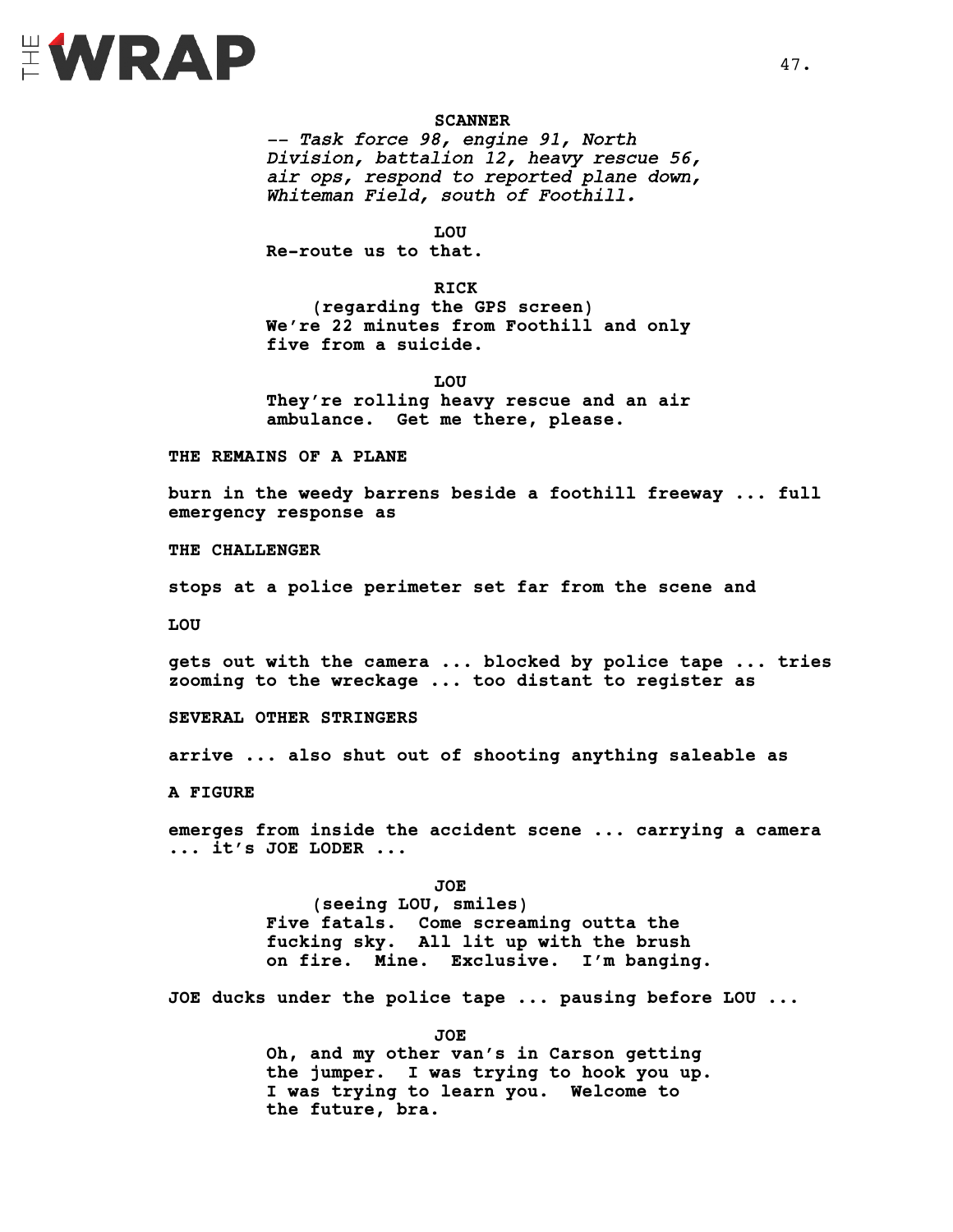

#### **THE K.W.L.A. NEWSROOM**

**is busier than usual ... sweeps week creating added energy ... clock reading 4:35 AM and CUT TO** 

**THE CONTROL ROOM**

**where the walls of screens are set to competing channels ... LOU showing NINA the night's haul ... car accident on one monitor ...**

**NINA**

**None of this is going to knock anybody out. I can't use any of this in my lineup. Is this it?** 

**LOU No, I have the stabbing in Corona.**

**NINA Where's the plane crash at Foothill?** 

**LOU**

**I don't mind saying that I'm trying to bring you stories that happen here, on the ground.**

**NINA**

**Four has it. It'll be their lead.**

**LOU**

**And I hope they do well with that, but you should look at the Corona stabbing.**

**NINA**

**I don't give a goddamn about fucking Corona. You know how important this week is. This shit's fucking death to me.**

**LOU**

**I understand your frustration. I guess I'm trying not to be too hard on myself.**

**NINA**

**I sold you upstairs as some kind of fucking sweeps savior and I'm leading with a goddamn stabbing in Corona.** 

**LOU**

**So you want that then?**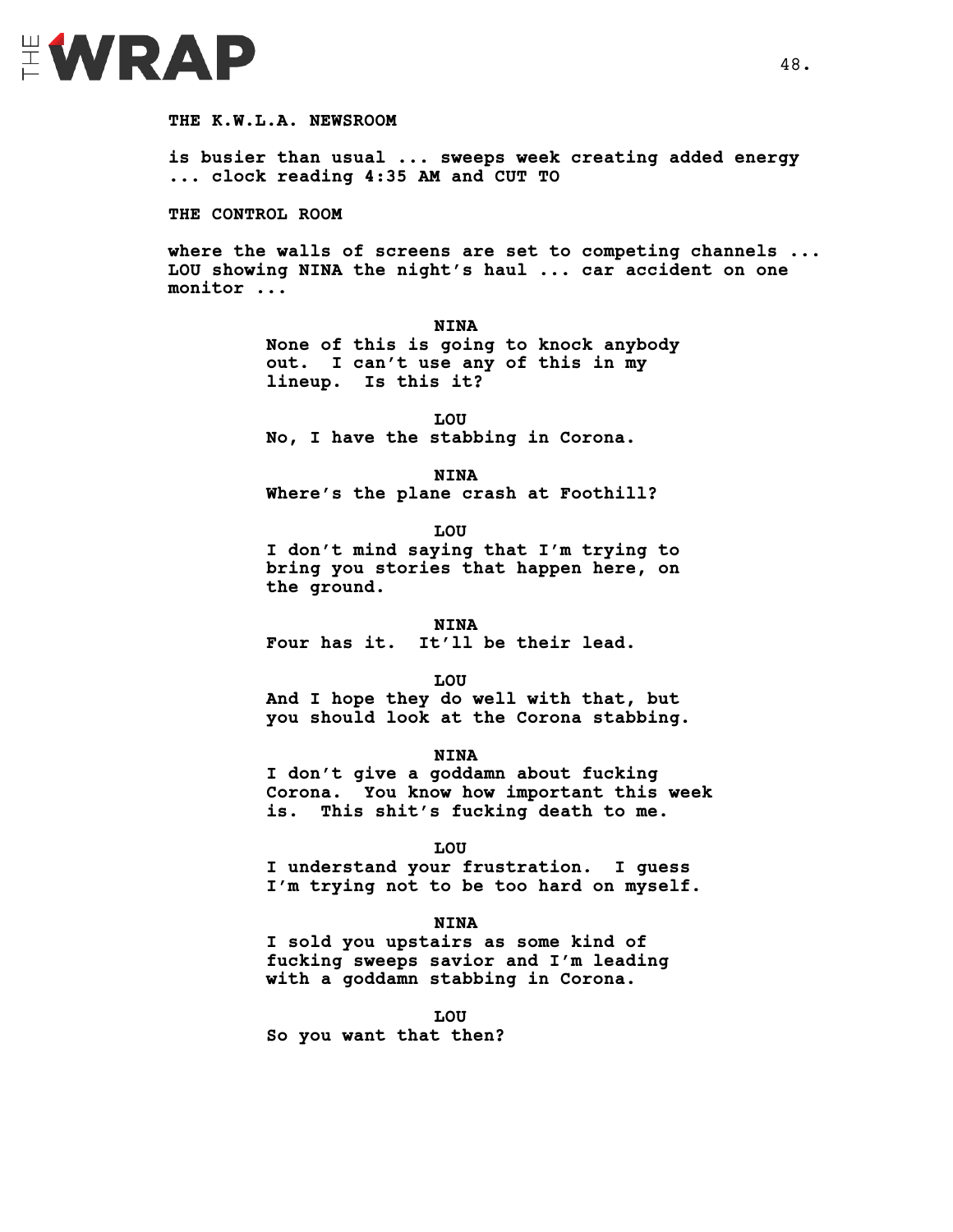

**NINA**

**I want you to get in the goddamn game. I want something that people can't turn away from. I want what you fucking promised me.** 

**SUNNY BOUGAINVILLEA BLOSSOMS**

**swarming with bees ... bright, blinding flowers clinging to**

**A TELEPHONE POLE**

**as we go wider TO SHOW**

**A BACK ALLEY** 

**between apartment buildings ... garages and garbage cans ... sunlight angling to shadow ... the workday's ending as a** 

**CAR** 

**pulls into a car port ... MAN getting out with a briefcase ... entering a back door and** 

**LOU'S CHALLENGER**

**drives past ... parks behind a dumpster and** 

**LOU** 

**steps out ... scanning the empty alley before taking a** 

**WRENCH** 

**from his car and moving to a line of open garages where the** 

**MAYHEM VIDEO VAN** 

**is parked ... beat before** 

**LOU** 

**slides under the van ... squeak of bolts turning and CUT TO** 

**A MOONLIT CANYON**

**and the rustles and whispers of the night ... wind through dry scrub ... waves of car and plane and ocean sounds pulsing over the earth ... the electricity of existence drowned by**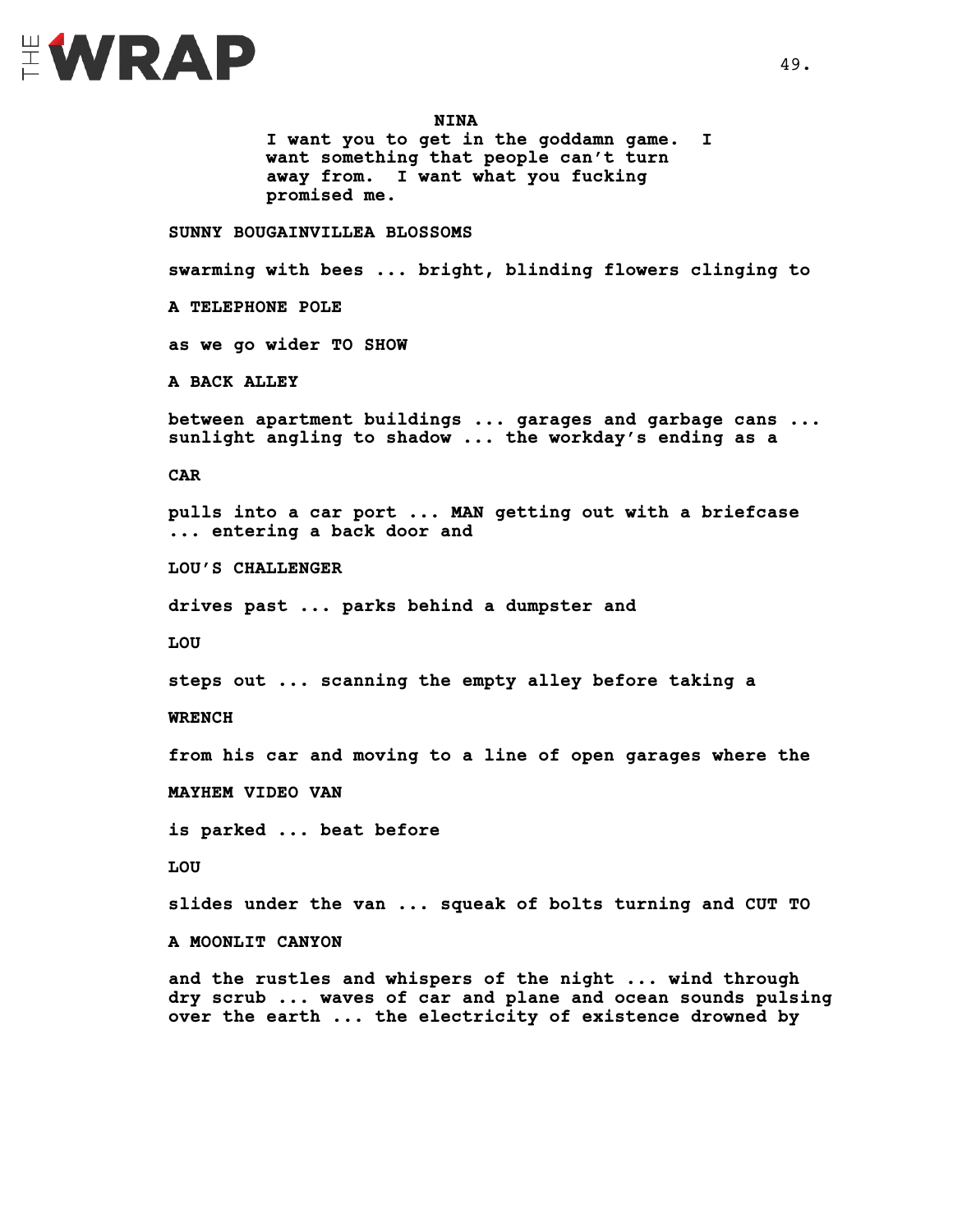

#### **THE CHALLENGER**

**thundering down the canyon road ... power-sliding through turns ... descending into the glow of the valley ... coming upon a much slower car and CUT TO** 

**LOU**

**drives ... calmly berating RICK over the emergency radios ...**

**LOU**

**Since when did Laurel become faster than Coldwater? What was the thinking there? I didn't ask that to hear myself speak.** 

**RICK Because Laurel only has six lights.** 

**LOU**

**Coldwater has places to pass. I can't get around this person in front of us until Ventura.**

**RICK**

**It's the same argument. I said this route and you should have said something if you wanted to take Coldwater.**

**LOU**

**I thought you'd worked in other factors. If I didn't think you could do better I wouldn't ride you about routes. You have to know that, Rick. I think it's just possible that I have a higher opinion of you than you have of yourself.**

**LOU flooring it and passing** 

**THE SLOWER CAR** 

**on a blind turn ... pure chance the lane's clear ...** 

**RICK What the fuck?! Goddamnit! Seriously?! To get to a van crash on Moorpark? Who cares? What's the rush? Why aren't we heading for the rape in Griffith Park like everyone else?** 

**LOU accelerating into a sharp turn and CUT TO**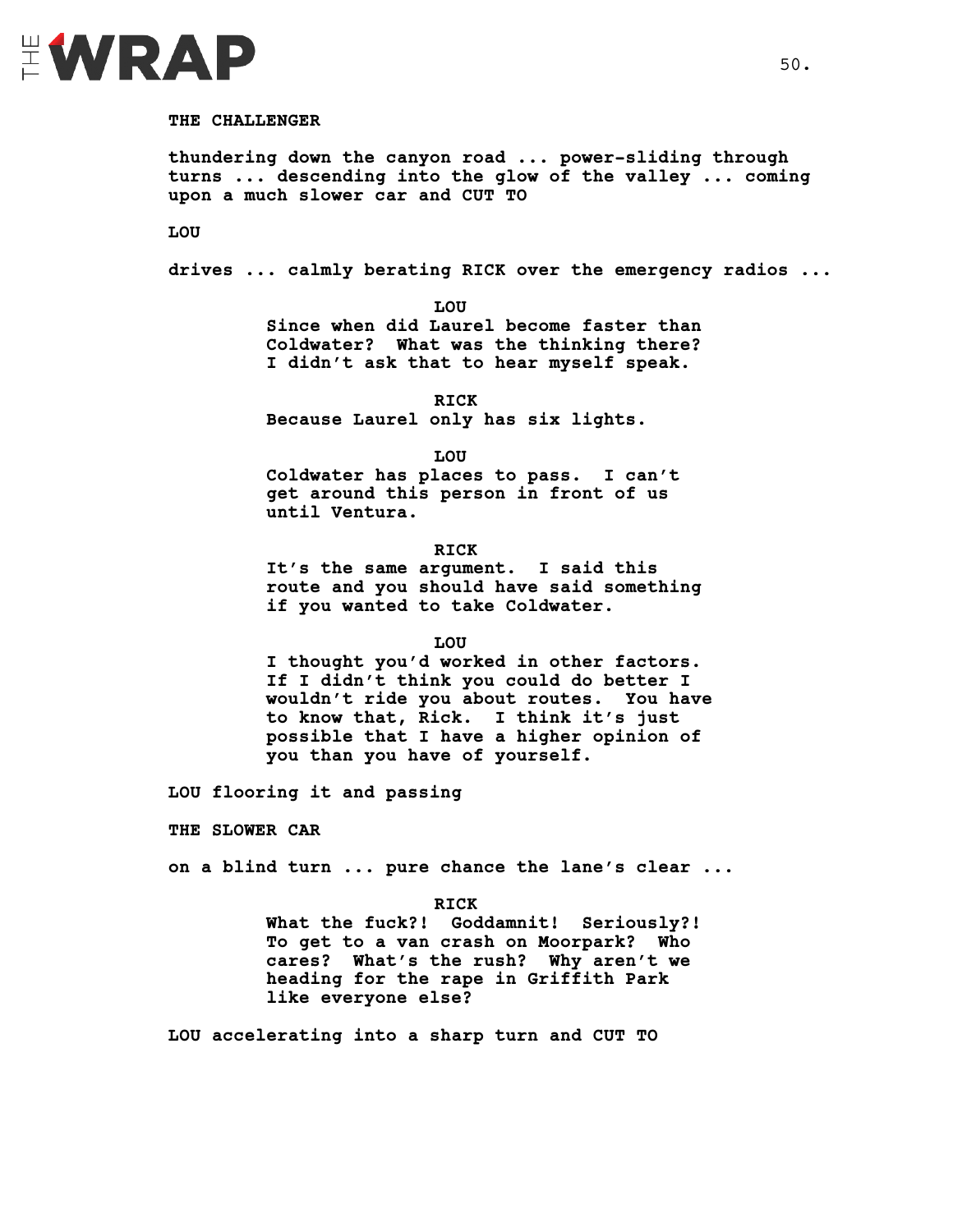

#### **VENTURA BOULEVARD**

**THE MAYHEM VIDEO VAN is wrapped around a telephone pole ... LOU filming the wreckage ... POLICE waving traffic around ... PARAMEDICS pulling two broken bodies from the crash ...**

#### **RICK**

**(running up to LOU) Oh fuck. Fuck me. Oh God. That's the Mayhem van. It's Joe and the other dude, what's his name, fucking Marcus. What the hell happened?**

**LOU**

**According to witnesses they were driving at a high rate of speed, probably heading for Griffith Park, when they apparently ran head-on into this light pole. No other cars. Single-vehicle.**

**RICK How do they just hit a pole? Jesus.**

**LOU filming JOE being carried by ... a god-awful mess ...**

**RICK Don't film that, he's one of us.**

**LOU Not any more. We're professionals, Rick. He's a sale.**

**CAMCORDER POV** 

**LOU filming JOE ... time display blinking 12:29 PM and CUT TO**

**THE CHALLENGER**

**moving deep into the valley as**

**LOU** 

**drives fast on an empty boulevard... emergency com-chatter always ... dash clock reading 4:27 AM ...**

> **RICK Man, we are way the hell out here.**

**THE SPEEDOMETER** 

**rises to 80 miles per hour and**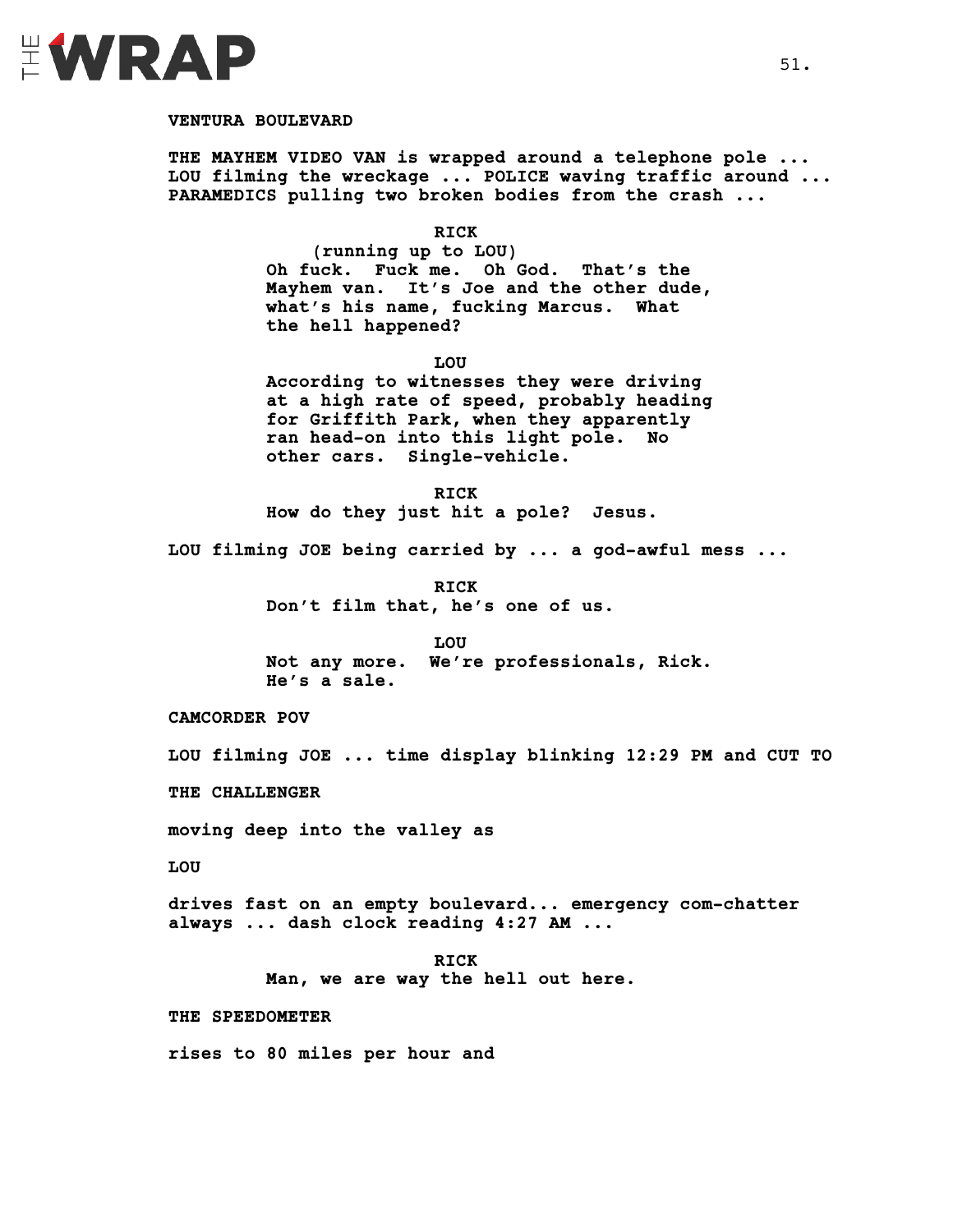

**accelerates for a freeway on-ramp back to L.A. and CLOSE ON** 

**SAN FERNANDO TAC 2**

**stops on an emergency frequency ... DISPATCH heard ...**

**DISPATCHER** *Any Mission units, residential 211 in progress at 8-3-0-7 Bonhill Road. Code 30 activation. Units responding, respond code 3. Any air unit come up on mission frequency for a residential 211 in progress.*

**LOU Armed response on a home invasion.** 

**RICK**

**-- we're five blocks away -- (off the G.P.S.) Pull a u-turn, left at the next street!**

**LOU muscling a high-speed u-turn ... flooring it and CUT TO**

**A CUL-DE-SAC**

**at the end of a tree-lined street ... big estates behind high walls and greenery as an over-revved engine is heard and** 

**THE CHALLENGER**

**blasts by a PRIVATE STREET SIGN and CUT TO** 

**RICK**

**watching the G.P.S.** *ping* **approach the destination ...** 

**RICK -- number 8-3-0-7 -- end of the street - coming up --** 

**LOU We beat the police.**

**LOU power-sliding to a stop at an ivied-wall ... jumping out with the camera ... filming as he sprints to an open gate and** 

**LOU** 

**enters the grounds, alarm heard and**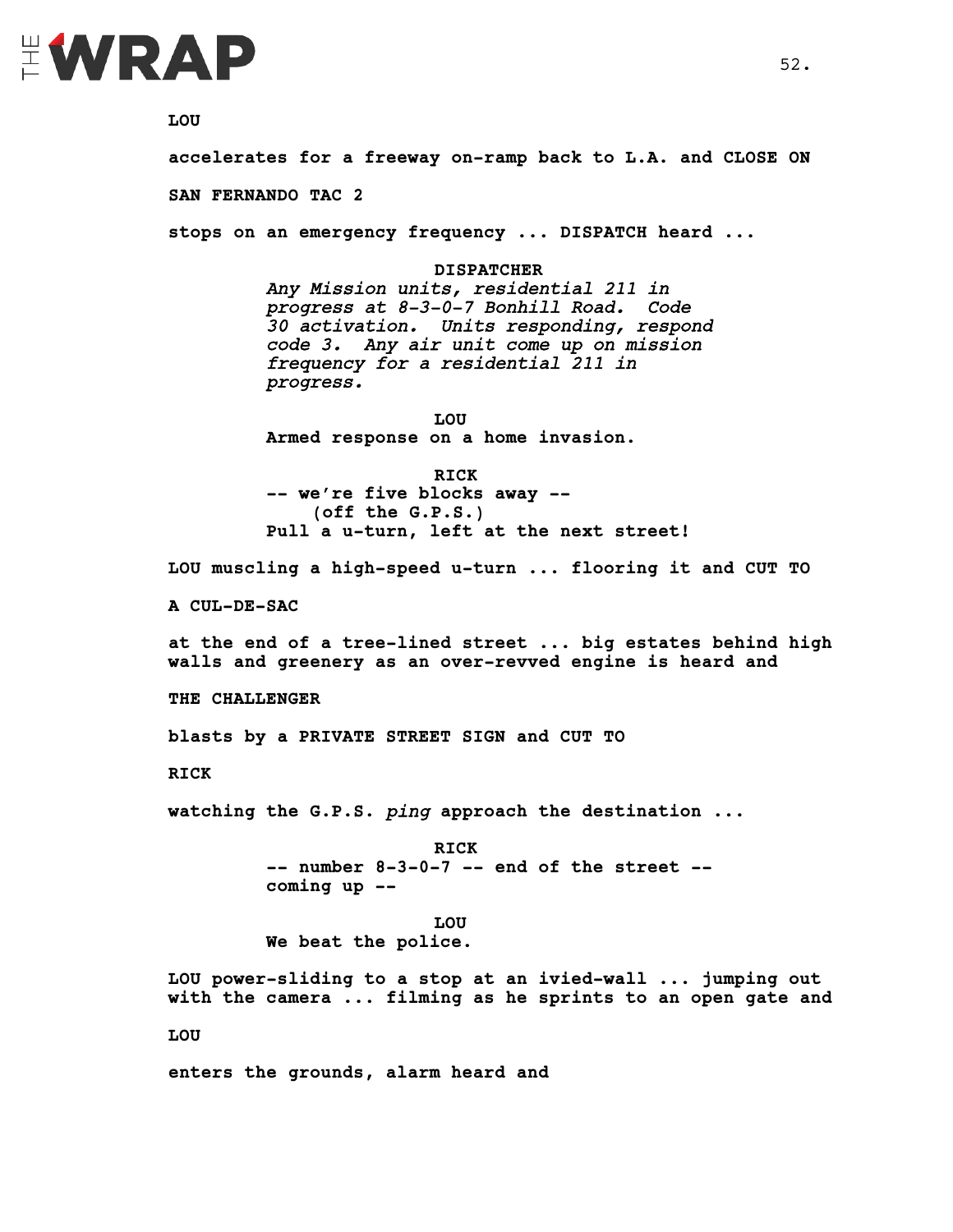

**THE HOUSE is big and the lights are blazing and there's A DARK CAR angled by the open front door and TWO GUNSHOTS explode from inside as LOU veers from entering the home and A BIG MAN plows out ... squeezes himself into the DARK CAR and pounds the horn and LOU'S CAMERA POV filming from the darkness as A SECOND MAN runs out... blood streaking a cheek ... jumping in the car ... spray of gravel ... tail-lights disappearing down the drive and LOU emerges ... alone on the lawn ... house door open ... alarm wailing ... LOU filming as he approaches and enters the home and CUT TO INSIDE THE HOUSE there's a shotgun on the marble foyer floor and a sweeping staircase and a broad streak of red where A BODY was dragged and the alarm's wailing and LOU'S filming as he follows the blood trail into A LIVING ROOM with a soaring ceiling and antiques and**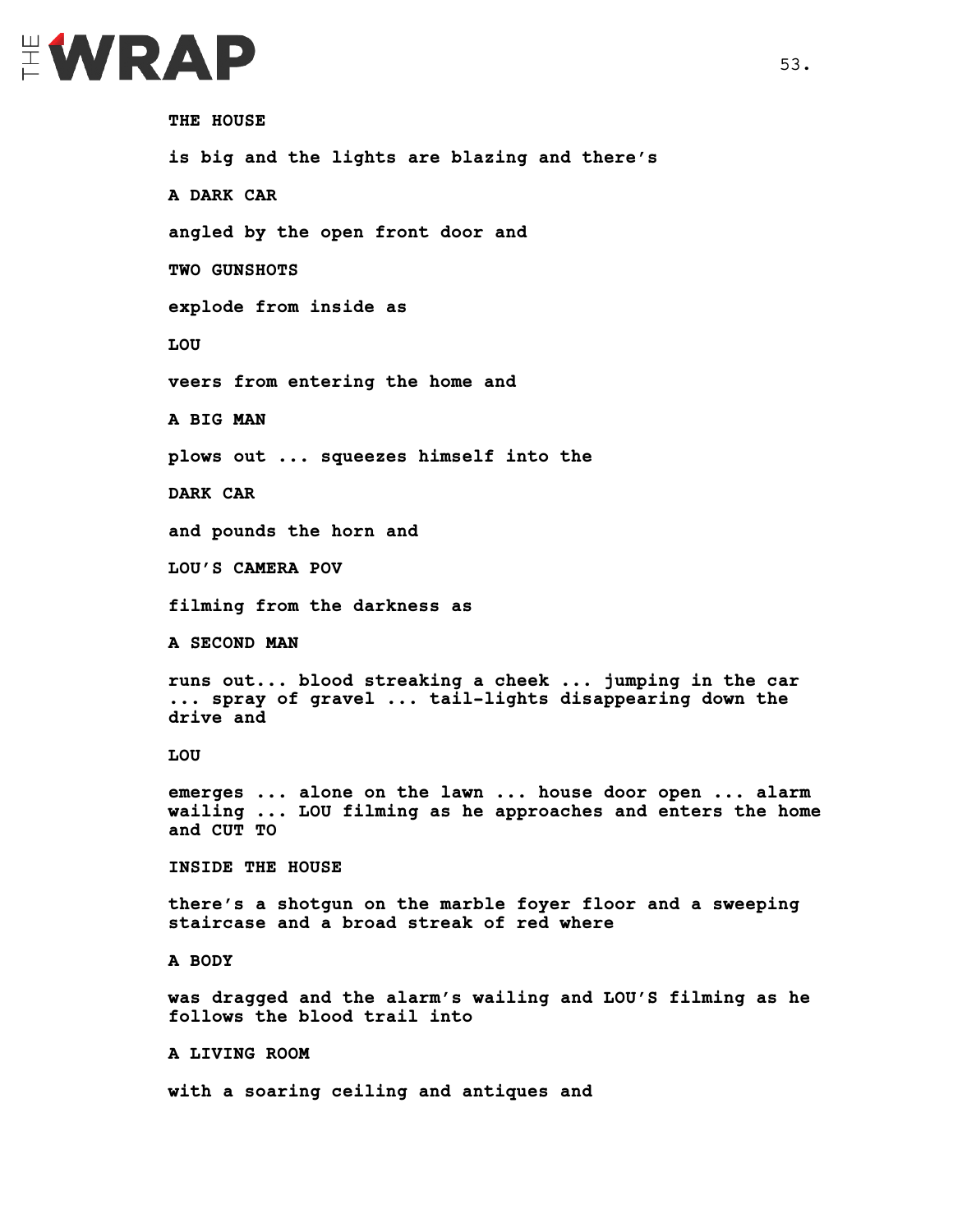# EWRAP

**A DEAD LATIN AMERICAN WOMAN shot in the chest slumped on a sofa and LOU films as he moves deeper into the house and enters A HUGE, CUSTOM KITCHEN with bullet-pocked appliances and wood panelling and A MIDDLE-AGED WHITE MAN lying in his underwear in a pool of spilled soda .. makes a slight gasping sound and LOU shoots the scene, utterly unaffected as he circles back and LOU leaving the kitchen ... back in the foyer ... taking THE SWEEPING STAIRCASE and moving quickly up the curved, carpeted steps to THE SECOND FLOOR where he films a dropped shotgun with a pistol stock and follows a new blood trail down a broad hall and enters A BEDROOM decorated to a high degree where A WHITE WOMAN dead from multiple gunshots is sprawled on a sleigh bed with designer sheets and LOU films from several angles before backing out and crossing THE HALL and walking into A NURSERY fit for a prince and it's dim and a night light projects**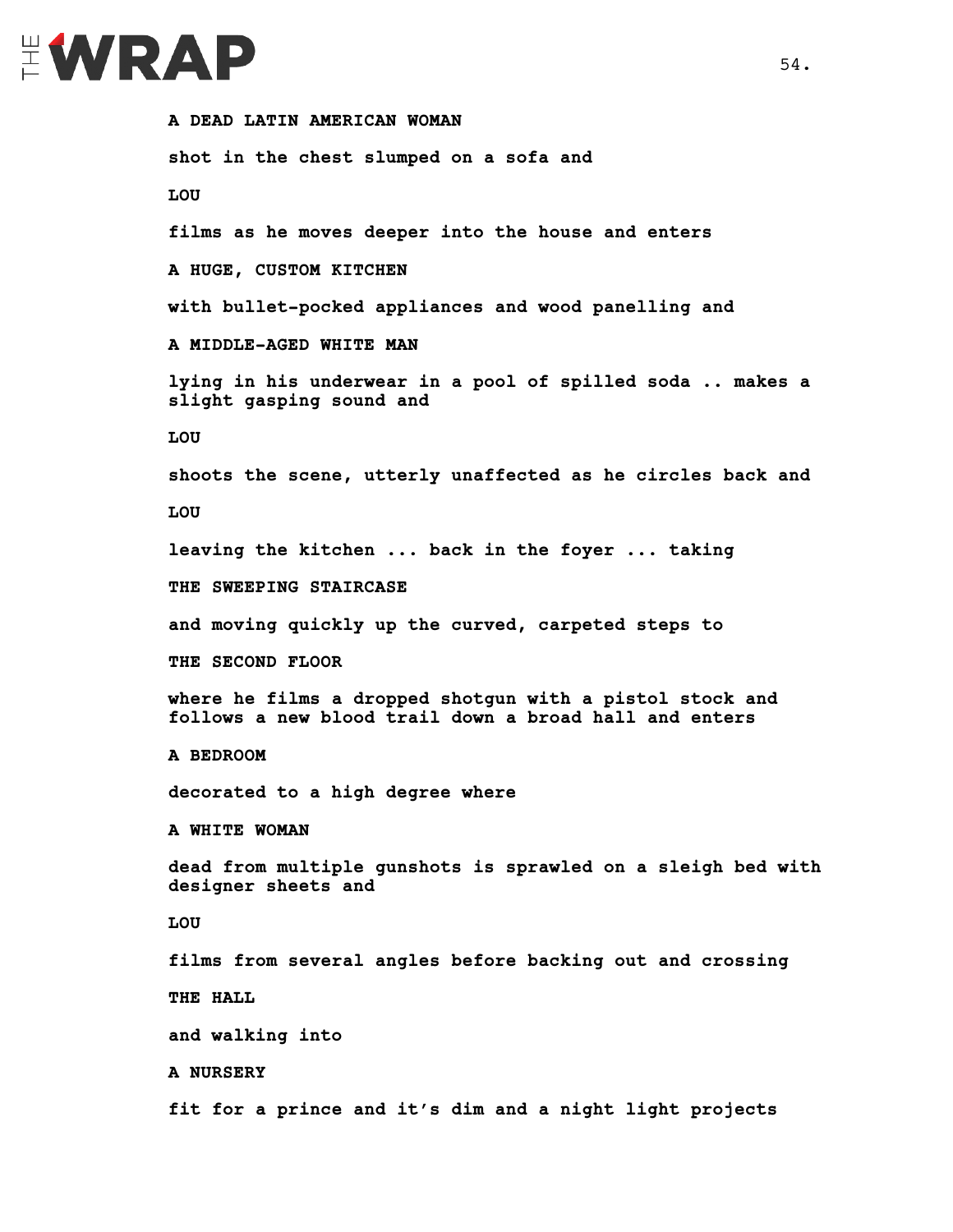

**A ROTATING STAR PATTERN on the ceiling as LOU films A CRIB and story-book wallpaper and there's no sign of a baby and the alarm doesn't stop and LOU works fast and efficiently and he's shooting every detail before leaving the nursery and hurrying back down THE HALL and he rapidly descends the stairwell to FIND RICK standing scared in the foyer near the open front door ... RICK What's going on?! LOU We're leaving. LOU exits and RICK follows and CUT TO LOU jogging down the driveway toward the front gate as approaching SIRENS are heard in the distance ... RICK What's in there?! What's going on?! LOU You should have walked in and looked, Rick. If you were half-curious. That's what I'm paying you to do. You need to show initiative. There's no better way to achieve job security than by making yourself an indispensable employee. RICK I heard gunshots. There was fucking blood on the floor.**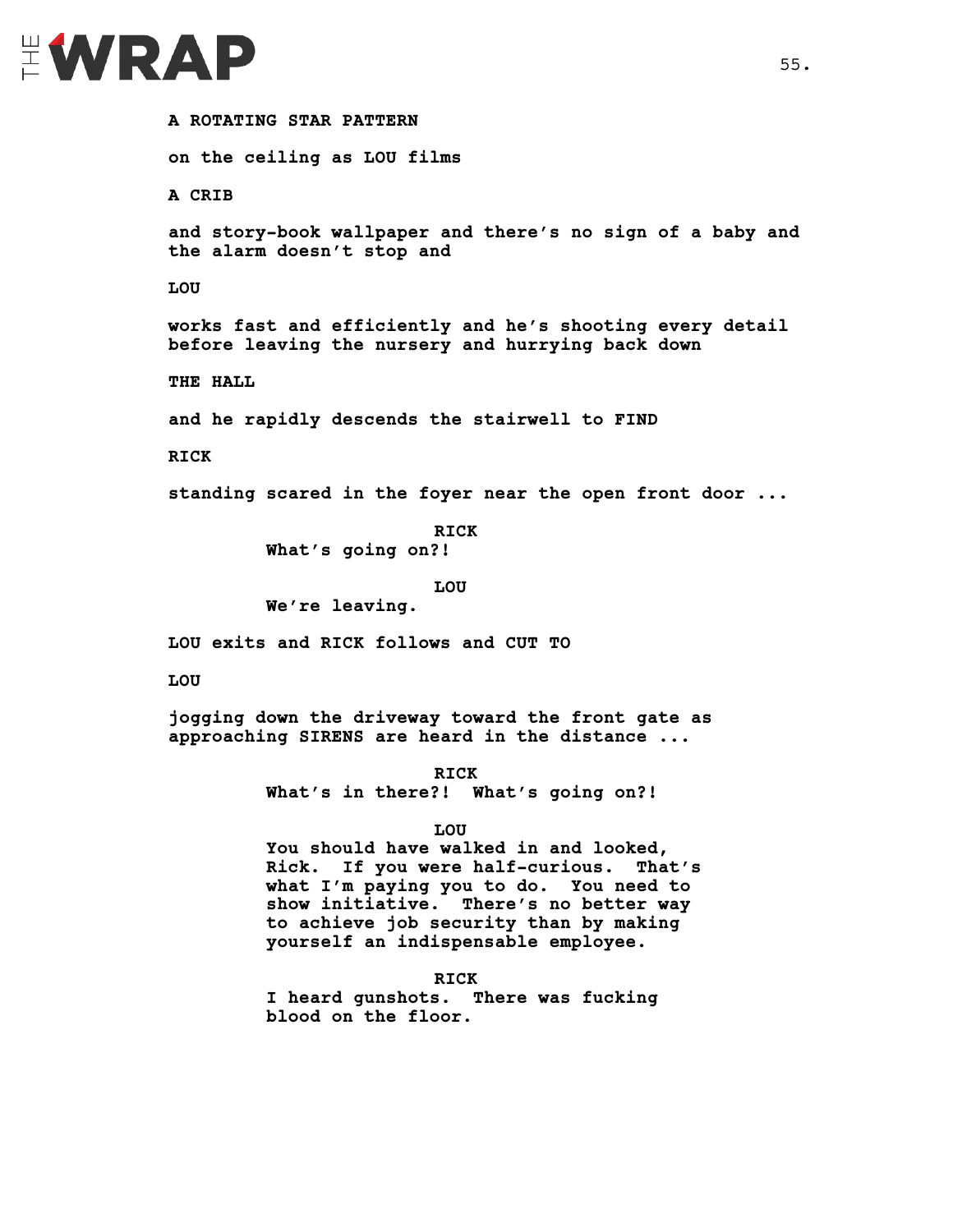

**All the more reason. You might have helped me. You might have learned a new skill that made you more useful and put us on a track toward growth.** 

**LOU jumping in the car as RICK follows and** 

**THE CHALLENGER**

**doughnuts the cul-de-sac ... speeds down the private street ... disappears into the night as** 

**FLASHING POLICE LIGHTS**

**appear from the other direction and three POLICE CARS cut down the cul-de-sac with sirens screaming and CUT TO**

**THE K.W.L.A.**

**studio sign blazing against the night as** 

**LOU** 

**pulls up outside the station ... turning to RICK ...**

**LOU Step outside for a minute.**

**RICK**

**Why?**

**LOU Because I asked you to.**

**RICK gets out and LOU downloads the camcorder to his laptop ... fingers flying and CLOSE ON**

**COMPUTER SCREEN** 

**as LOU edits out the two fleeing ASSAILANTS ... fast-forwards to the wounded MAN in the kitchen ... editing out the moment he gasps and CUT TO**

**NINA** 

**in the glassed-in conference room ... leading a pre-broadcast meeting with her STAFF as** 

**LOU** 

**enters the newsroom ... eye-contact ... NINA stepping out ... draining a cup of coffee ...**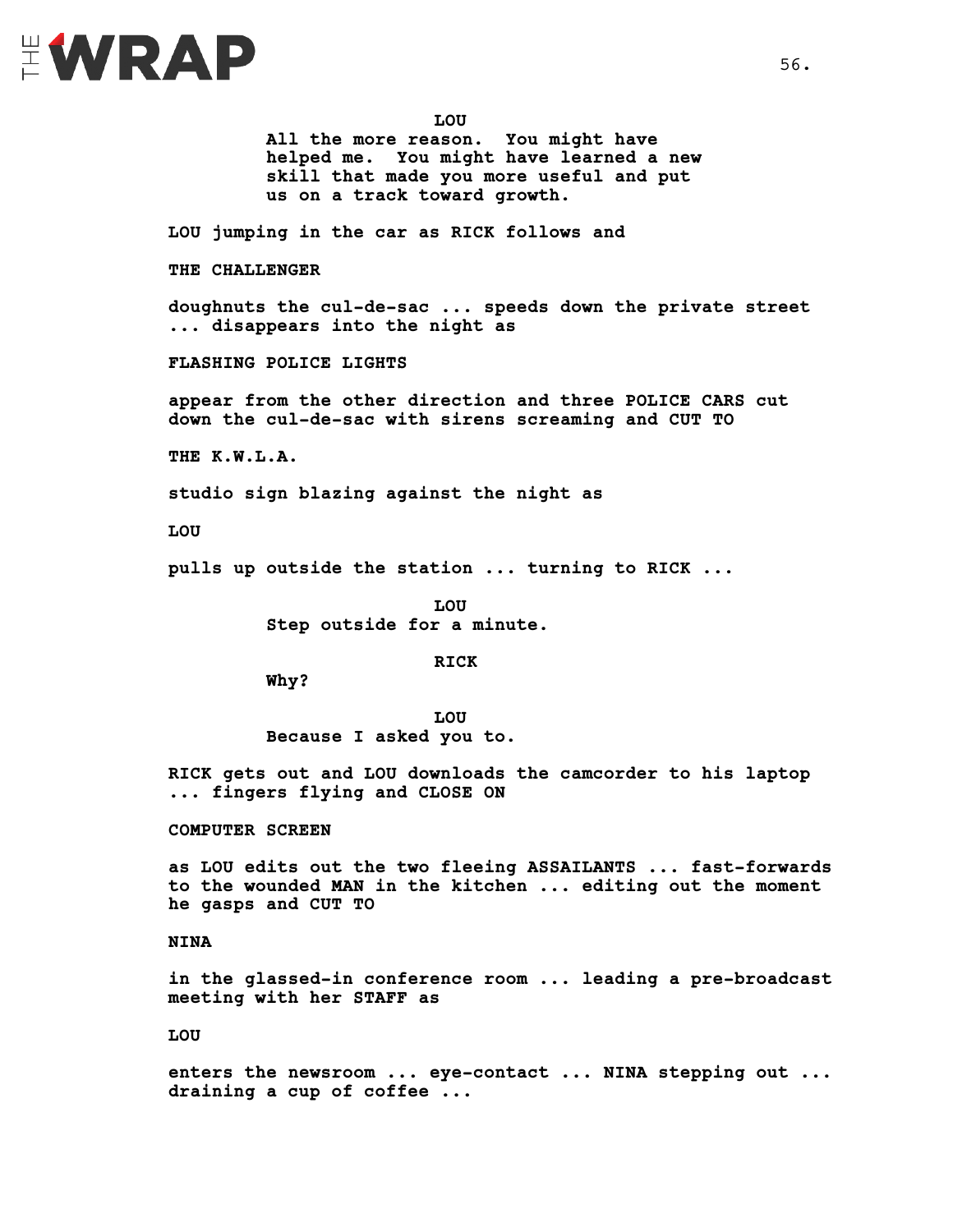

**NINA**

**I've been trying to reach you for the last hour. In the future, when you don't have anything, man-up and don't dodge my fucking calls. It's a waste of my time.** 

**LOU**

**I do have something.**

**NINA**

**What?**

**LOU I have a home invasion triple murder in** 

**NINA That's just breaking now.**

**LOU We got there before the police.**

**NINA**

**You have it?**

**Granada Hills.** 

**LOU**

**I'm not going to list the many benefits of this piece. I think it's best that you probably just watch it for yourself.**

**NINA I could have had someone out there by now, why didn't you call it in?**

**LOU To increase your need and improve my bargaining position.** 

**NINA (into the conference room) Frank, Jenny -- bay two, now.**

**LOU following NINA down the hall and CUT TO**

**THE HOME INVASION FOOTAGE**

**starts on the main screen of an editing bay ... beginning with LOU already inside the house and CLOSE ON**

**THE FACES** 

**of NINA, FRANK KRUSE and a young producer named JENNY ... viewing his work ... curiosity ... horror ... gasps as**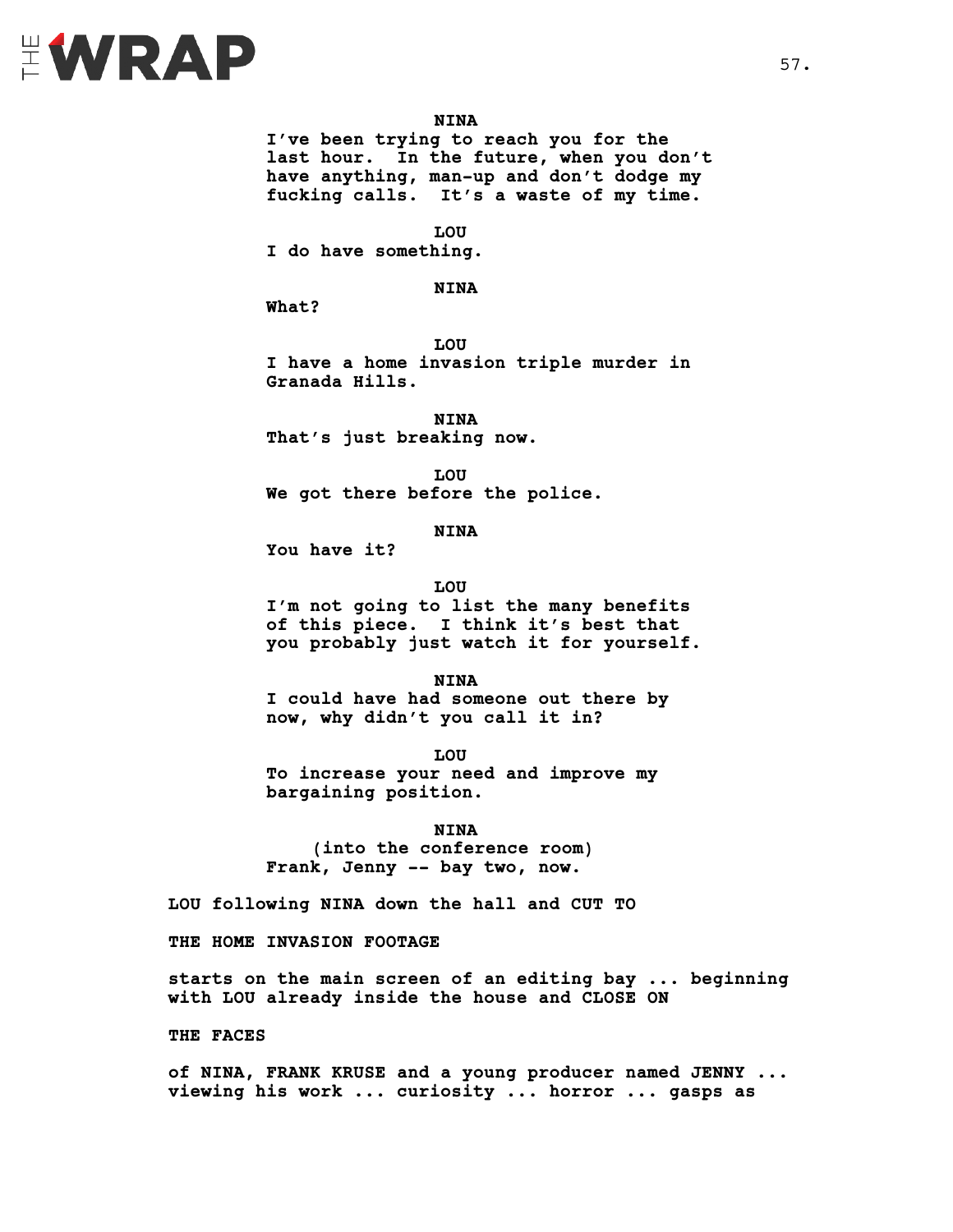

**watches behind them ... proud to the point of serene as**

**NINA** 

**picks up a phone ...**

**NINA**

**Get Linda in here.**

**Carnage on the screen is reflected in their expressions as** 

**LINDA** 

**enters (middle-aged, managerial) ... crammed close ... unblinking gaze ... hard eye ...** 

**NINA**

**Home invasion in Granada. He got there before the cops. It's 10 minutes to air time, how much of this can we show?**

**LINDA**

**You mean legally?**

**NINA No, morally. Of course legally.** 

**LINDA Have they been identified?** 

**FRANK**

**It just happened, so you have to assume no. And that's just one of the issues.** 

**LINDA**

**Well you can't broadcast their identities without notifying next of kin.**

**NINA We're not identifying them.**

**LINDA You are by proxy by showing their faces.** 

**NINA We pixilate the faces.**

**LINDA Where did you get this?**

**NINA**

**Stringer.**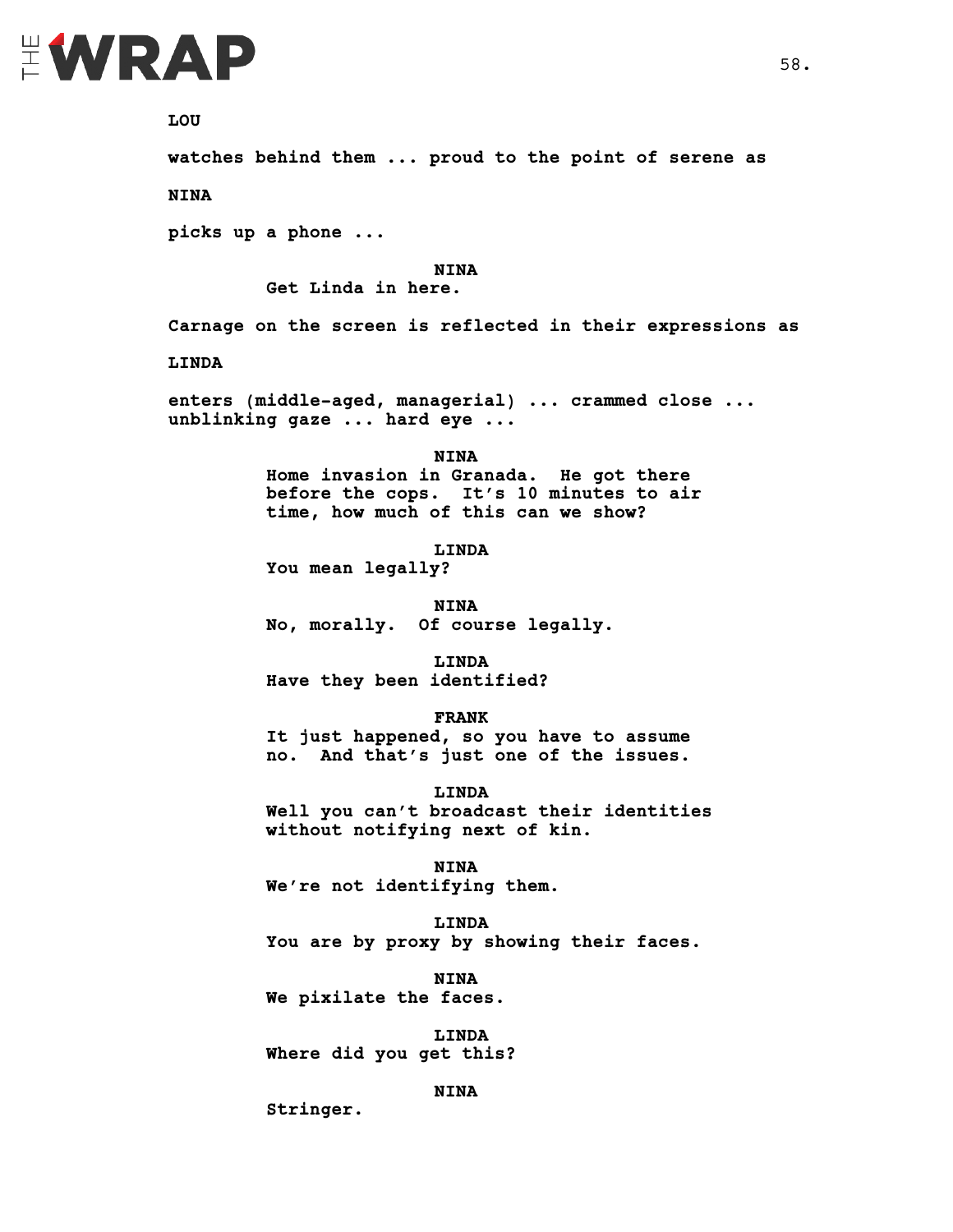

**LOU (extending a hand) Hello, Linda, I'm Lou.**

**JENNY**

**(re: the screen) Oh Jesus, is there a dead baby inside there?**

**LOU No, the crib was empty.**

**NINA**

**For Christ's sake, are we breaking the law by showing this?**

**LINDA**

**Block the faces, don't give the exact home address, do that, I guess, I mean, I don't, I wouldn't think so, no.**

**FRANK Journalistically and ethically --**

**NINA This isn't Hartford.**

#### **LOU**

**(re: the monitor) Well, that's mostly it right there. From this point on I just went downstairs and then I left.** 

#### **FRANK**

**(to NINA) What did you pay for this?**

**LOU The price hasn't been negotiated.**

**NINA stabs the freeze frame button ...** 

#### **NINA**

**(to the room) Give us a minute, please, thank you.**

**The OTHERS leave ... closing the door ...**

**NINA**

**How much?**

**LOU A hundred thousand.**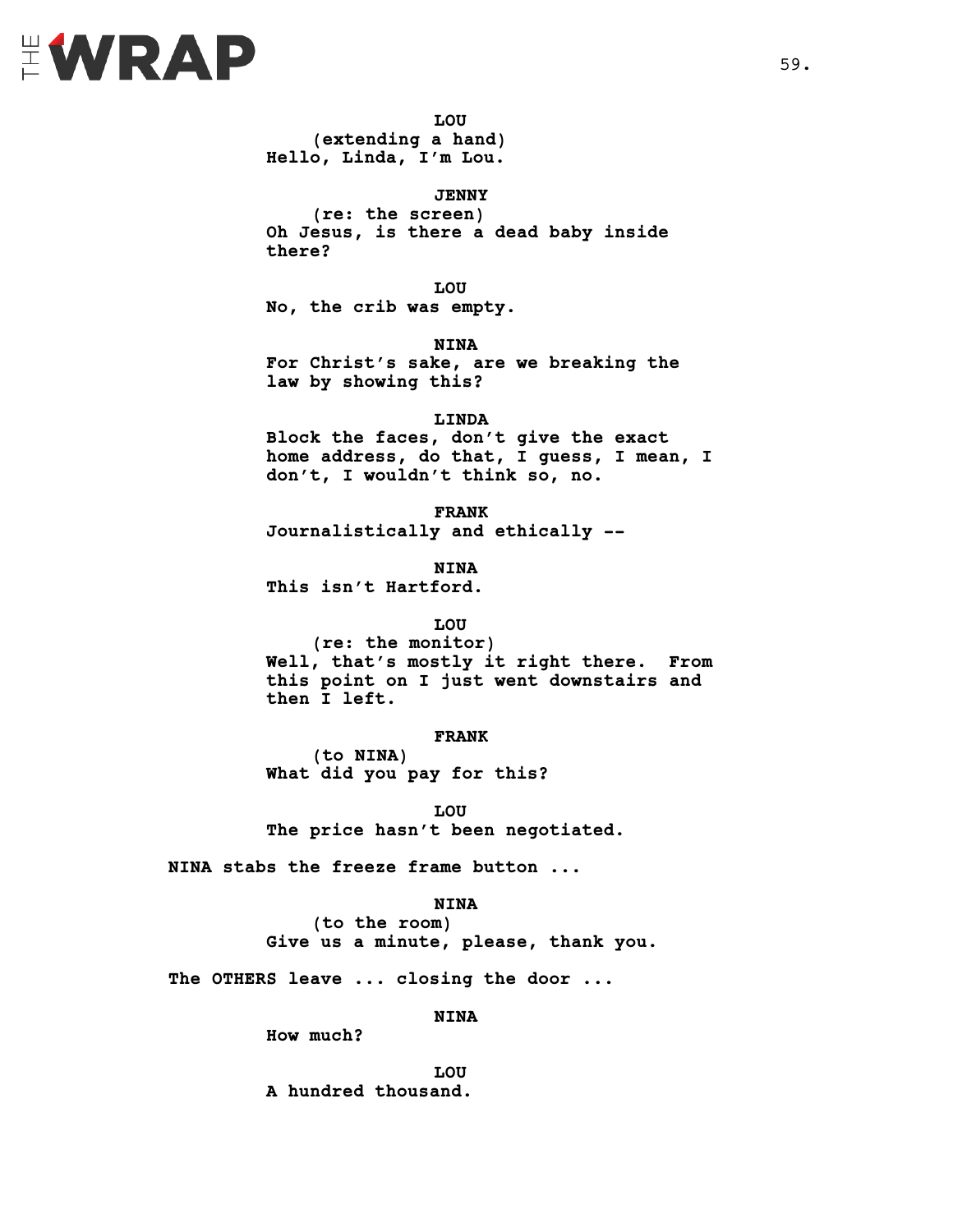# EWRAP

**NINA**

**How much?**

**LOU**

**Fifty thousand.**

**NINA I air in nine minutes. I need a number.**

**LOU I've given you two.** 

#### **NINA**

**5,000.** 

**LOU I got five for the food truck stabbings.**

**NINA**

**There were more dead.** 

**LOU**

**Those were poor Mexican people in a roach coach. Two of them were illegals. These are three wealthy white people shot and killed inside their mansion, including a suburban wife shotgunned in her bed. I know you, Nina. I know your interest and excitement in this product is greater than the amount you're offering.**

|         | than the amount you re offering |             |  |  |
|---------|---------------------------------|-------------|--|--|
| 7,500.  |                                 | <b>NINA</b> |  |  |
| 35,000. |                                 | LOU         |  |  |
| 8,000.  |                                 | <b>NINA</b> |  |  |
| 25,000. |                                 | LOU         |  |  |
|         |                                 | <b>NINA</b> |  |  |
| 9.000.  |                                 | LOU         |  |  |
| 25,000. |                                 | <b>NINA</b> |  |  |
| 10,000. |                                 |             |  |  |
|         |                                 | LOU         |  |  |

**15,000.**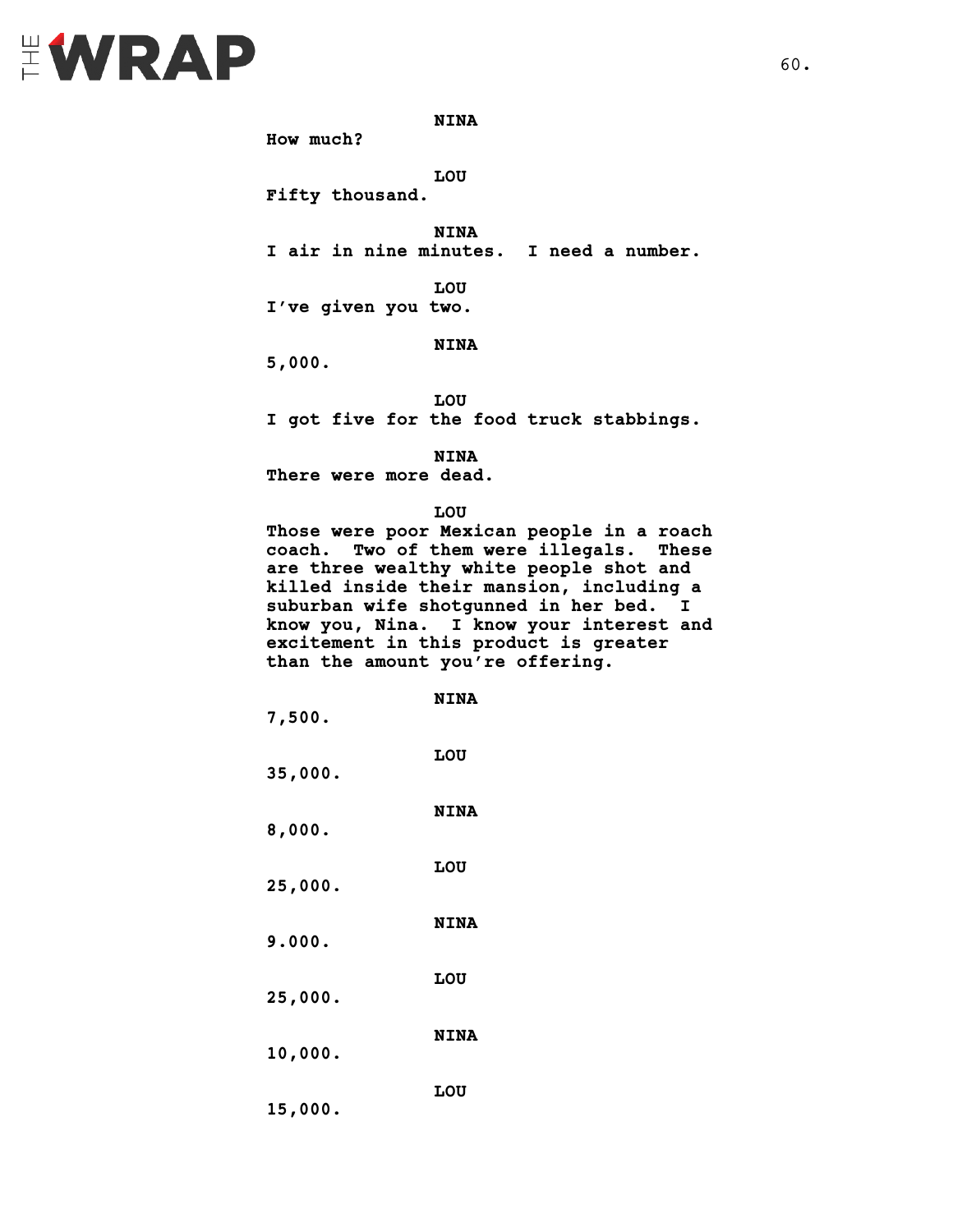# EWRAP

**NINA**

**10,000.** 

**LOU**

**15,000.**

**NINA Give me a serious number.**

**LOU**

**15,000. And that's the absolute lowest that I'll go.**

**NINA Can't do it. Never happen. There's the matter of precedent. 10's my last, best offer.**

**LOU stands to leave ...**

**LOU**

**Okay.**

**NINA**

**Stop. What? Where are you going?**

**LOU**

**Seven's approached me at least several times. The ND there gave me his card. I think Seven will offer more. It's a five minute drive.**

**NINA Hold on. Goddamn it. 12.**

**LOU**

**15.** 

#### **NINA**

**I can't spend a month's budget on a single story.**

**LOU**

**What if the story's not over? The people who did this escaped. They're still out there, walking around with the rest of us. If I had a family and I lived in a home that might make me nervous. I would want updates on what was going on. With this footage people will turn to your channel for the story. Now I like you, Nina, I look forward to our time together, but you have to understand that (MORE)**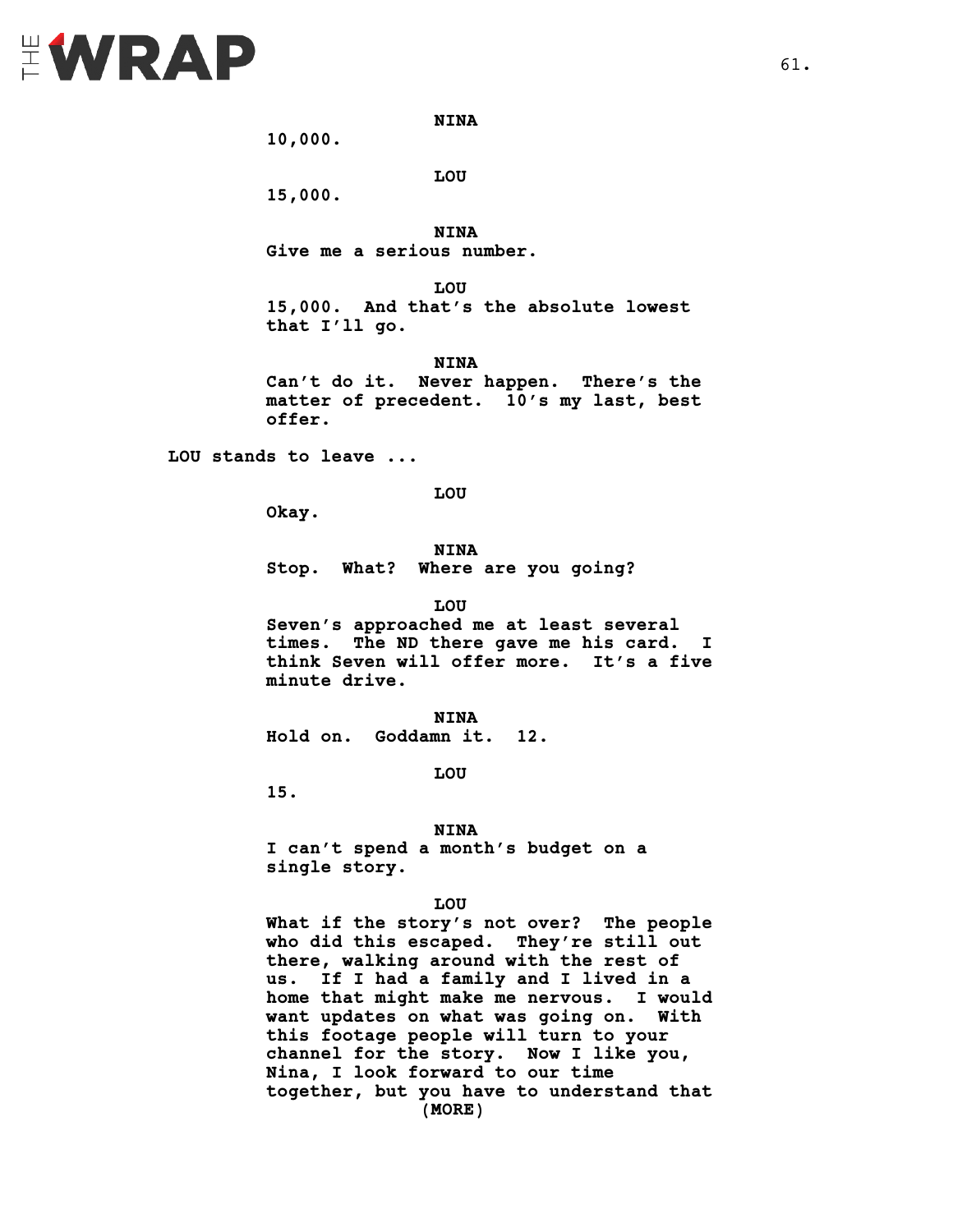

**15,000 isn't all that I want. From here on, starting now, I want my work to be credited by the anchors and on a burn. The name of my company is Video News Productions, a professional news gathering service. That's how it should read and that's how it should be said. I also want to go to the next rung and meet your team and the anchors and the director and the station manager, to begin developing my own personal relationships. I'd like to start meeting them this morning. You'll take me around and you'll introduce me as the owner and president of Video News and remind them of some of my many other stories. I'm not done. I also want to stop our discussions over prices. This will save time. So when I say a particular number is my lowest price, that is my lowest price and you can be sure I've arrived at whatever that number is very carefully. Now when I say I want these things I mean that I want them and I don't want to have to ask again. And the last thing that I want, Nina, is for you to do the things I ask you to do when we're alone together at your apartment, not like the last time.** 

**NINA staring ...**

**LOU**

**Now. Tell you what. I have the van crash on Moorpark tonight. It was a couple of stringers, actually. That could lead by itself on an average night. I'd be willing to throw that in for free. So. What do you say? Do we have a deal?** 

#### **NEWS SET**

**NINA introducing LOU to KEN and LISA ... sitting at the news desk, minutes from air-time and CUT TO** 

**A WALL OF MONITORS**

**show a dozen local tv broadcasts ... a clock clicks 6:00 AM as SEVEN CHANNELS switch to local news and CLOSE ON**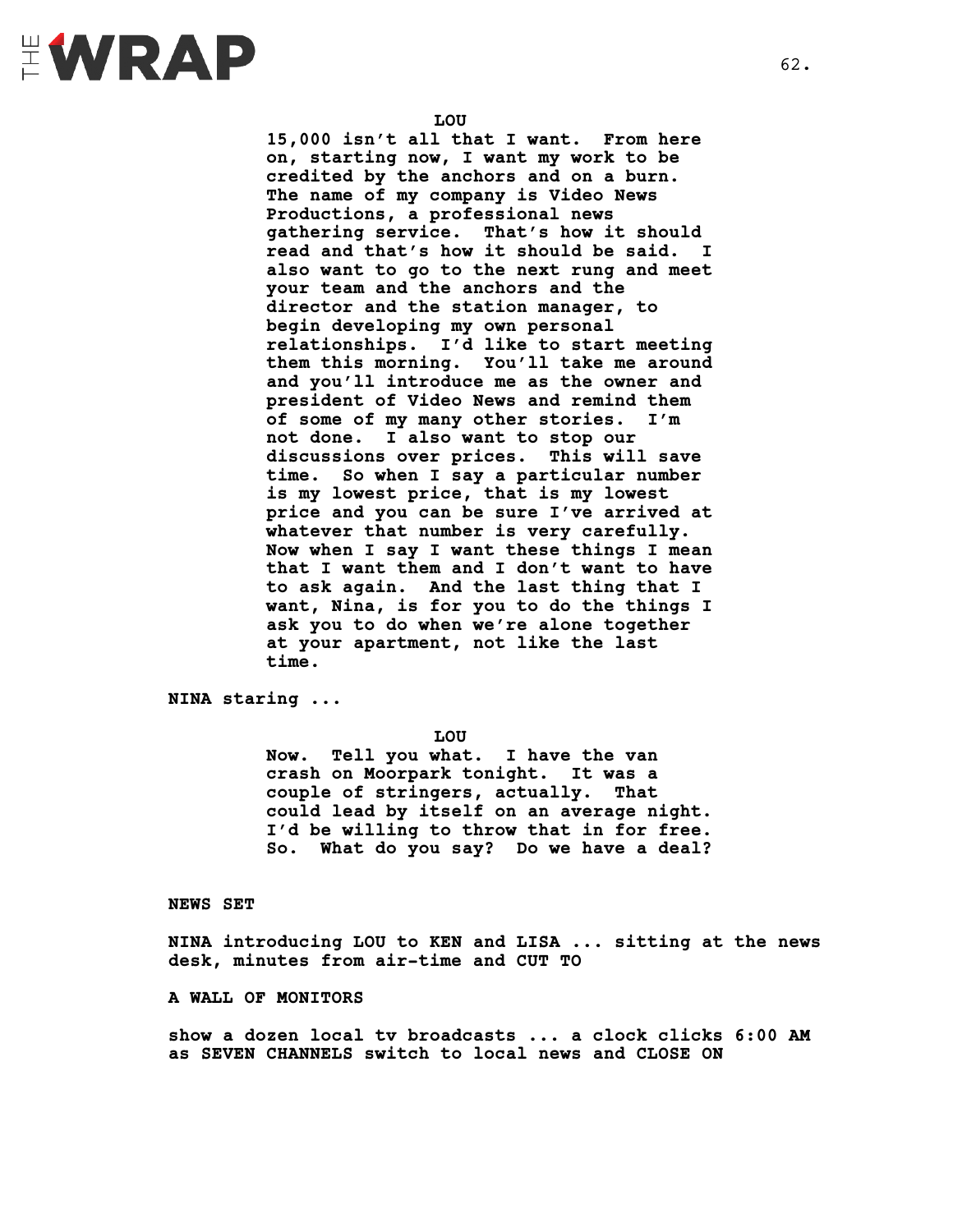

**THE K.W.L.A.**

**main monitor as the usual intro is replaced by pulse-pounding music and a red banner warning ...**

### *BREAKING NEWS*

**WIDER TO SHOW THE CONTROL ROOM** 

**where NINA oversees a DIRECTOR, PRODUCTION ASSISTANT and TECHNICAL DIRECTOR operating the control board ...** 

**TECHNICAL DIRECTOR**

**10 to open.**

**DIRECTOR**

**Standby 12.**

**TECHNICAL DIRECTOR**

**Track red.**

**NINA**

**Where's the title?**

**DIRECTOR I didn't think we decided on one.**

**NINA Horror house. What did we talk about? Slug it on the break.**

**TECHNICAL DIRECTOR And 5 - 4 - 3 - roll C - 2 - 1 --**

**DIRECTOR**

**Fade lower frame.**

**TECH DIRECTOR fading the graphic to the bottom of the screen ... ANCHORS appearing and** 

**ANCHORMAN**

*This is K.W.L.A. breaking news. In the last half-hour we have received word of an apparent home invasion triple homicide in the Granada Hills area of the San Fernando Valley. At present that number, that is the number of those dead, has not been confirmed by police, but K.W.L.A. has obtained exclusive footage from inside the crime scene in which at least*   **(MORE)**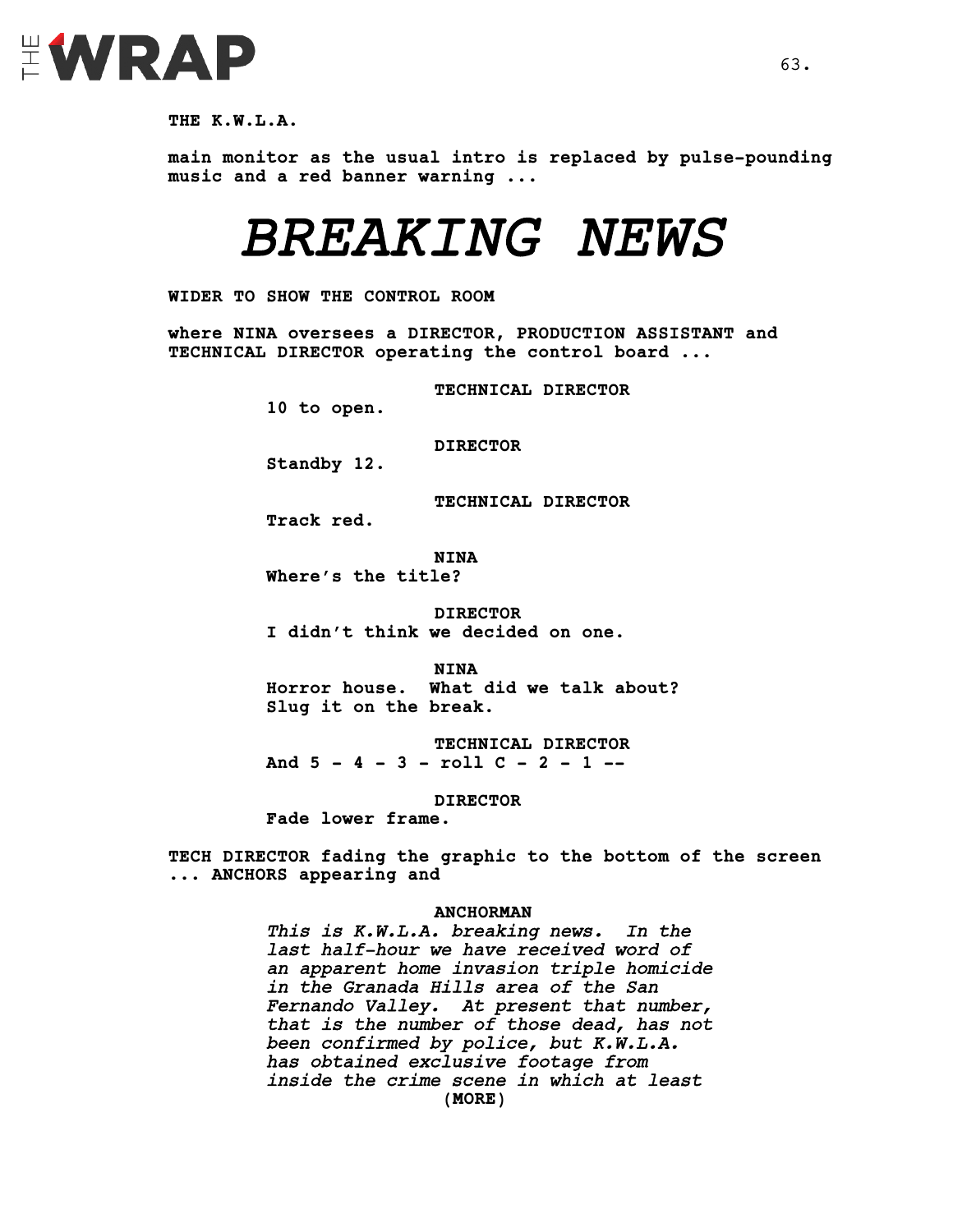

#### **ANCHORMAN**

*three bodies can be observed. We are going to show segments of that footage throughout the broadcast and throughout the day as we break for police updates and information. Again, we're about to show exclusive K.W.L.A. video from inside the crime scene.* 

**NINA keying the ANCHORWOMAN'S ear-piece ...** 

#### **NINA**

**It's graphic. Repeat it.** 

#### **ANCHORWOMAN**

*Before broadcasting this video we want to warn viewers that these are extremely graphic images. We have obscured the address and the faces as well as any identifying details and apart from that, this is mostly raw and unedited actual footage again of a triple homicide home invasion that has just occurred in the upscale San Fernando neighborhood of Granada Hills.* 

**NINA/OVER EAR-PIECE Hit it again. Harder. Then roll.**

#### **ANCHORWOMAN**

*We have a team of K.W.L.A. reporters setting up at the scene that we will be speaking with shortly after we show what I must repeat is extremely graphic footage and I'm hearing from the control room that we have that and we're going to cue up that footage now.* 

**LOU'S footage fills FRAME ... superimposed credit reading**

### *VIDEO NEWS PRODUCTIONS A PROFESSIONAL NEWS GATHERING SERVICE*

**LOU**

**watching from the shadows ... dreams blossoming and ...**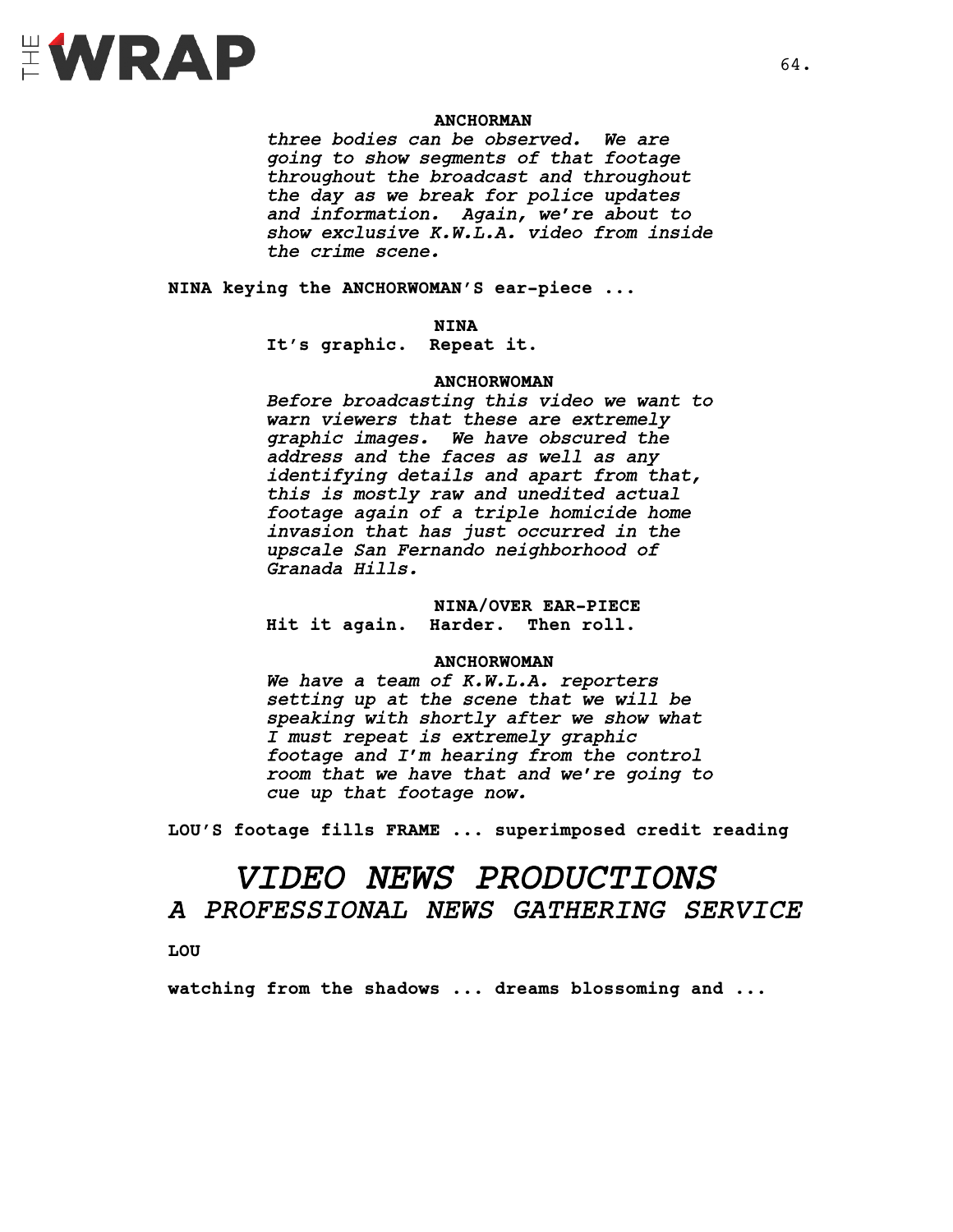

#### **ANCHORMAN**

*This footage was obtained exclusively by K.W.L.A. from Video News Productions, a professional news gathering service. It begins on the premises, inside the house, and that is what appears to be blood on the floor of the residence, leading into what apparently is the living area, or a living area, and there is the first body, restrained it seems to a chair, again the faces, all the faces, will be blurred.*

**NINA/OVER EAR-PIECE They escaped. They're on the loose.**

#### **ANCHORWOMAN**

*And that is the first of what we understand are three bodies in the home in Granada Hills, the result of what early reports suggest was a home invasion or robbery committed by a suspect or suspects who at this time are believed to have escaped. Who are still out there. And that's a very frightening thought.*

**INTERCUT: NINA keying the anchorman's ear-piece ...**

#### **NINA**

**Repeat that.** 

#### **ANCHORMAN**

*It's very concerning, particularly given the savagery of what we're seeing and that looks to be the kitchen where you can see another body on the floor, and again I want to repeat, because it bears repeating, that the person or people who committed this brutal home invasion robbery are presently unidentified and at large, and that has to be a great worry not only to residents in the Granada Hills area but--*

#### **ANCHORWOMAN**

*All of greater Los Angeles--*

**ANCHORMAN** *The entire Southland, absolutely.*

**LOU watching from the dark ... footage on display and ...** 

**ANCHORMAN** *... that's the third body there in the bed of the home in Granada Hills --*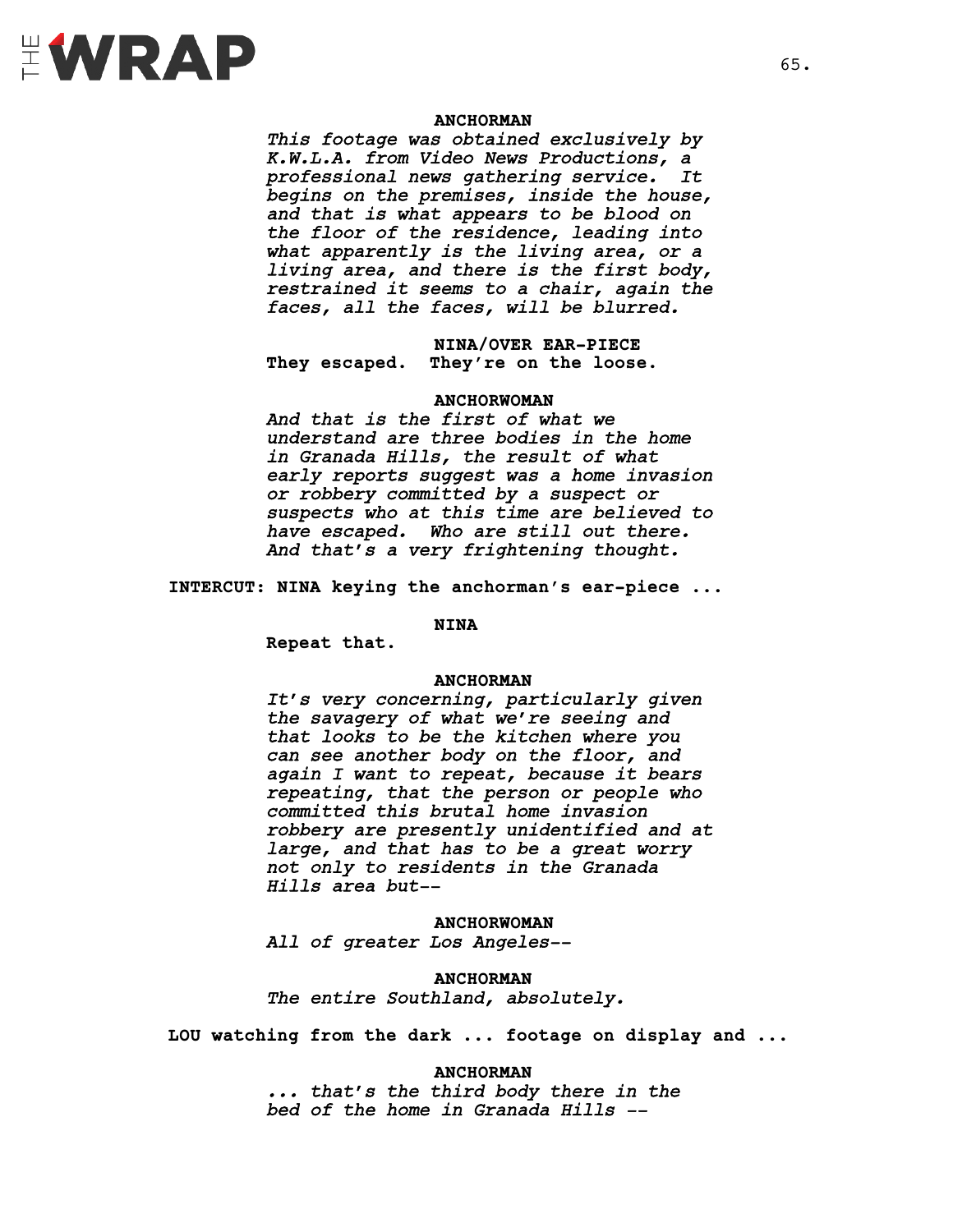

**NINA/OVER EAR-PIECE**

**Vicious attack.** 

#### **ANCHORWOMAN**

*-- and the only thought I have, the feeling I have is the viciousness --*

**ANCHORWOMAN** *The severity of the violence --*

#### **ANCHORMAN**

*An apparent family attacked and savagely killed in their own home in what is one of the quieter and safer and frankly most expensive neighborhoods in the valley --*

#### **ANCHORWOMAN**

*In Los Angeles --*

#### **ANCHORMAN**

*By unknown assailants who have committed a vicious attack in this upscale enclave. That's a nursery there, and a crib --*

#### **NINA/OVER EAR-PIECE**

**Build it.** 

#### **ANCHORWOMAN**

*And that is a child's room, and you just pray that there's nothing in that crib --*

**Tension builds until LOU'S tape shows the crib is empty ...** 

#### **ANCHORMAN**

*Thank goodness. My understanding is there was no baby found in the house or any baby that was seen by the people who filmed this--*

#### **ANCHORMAN**

*Video News, a professional news gathering service, that apparently arrived before the police and entered the home to help or offer assistance and came upon the crime scene that we're watching now.*

#### **NINA/OVER EAR-PIECE**

**We're cutting to commercial then going to Joel and a police statement.**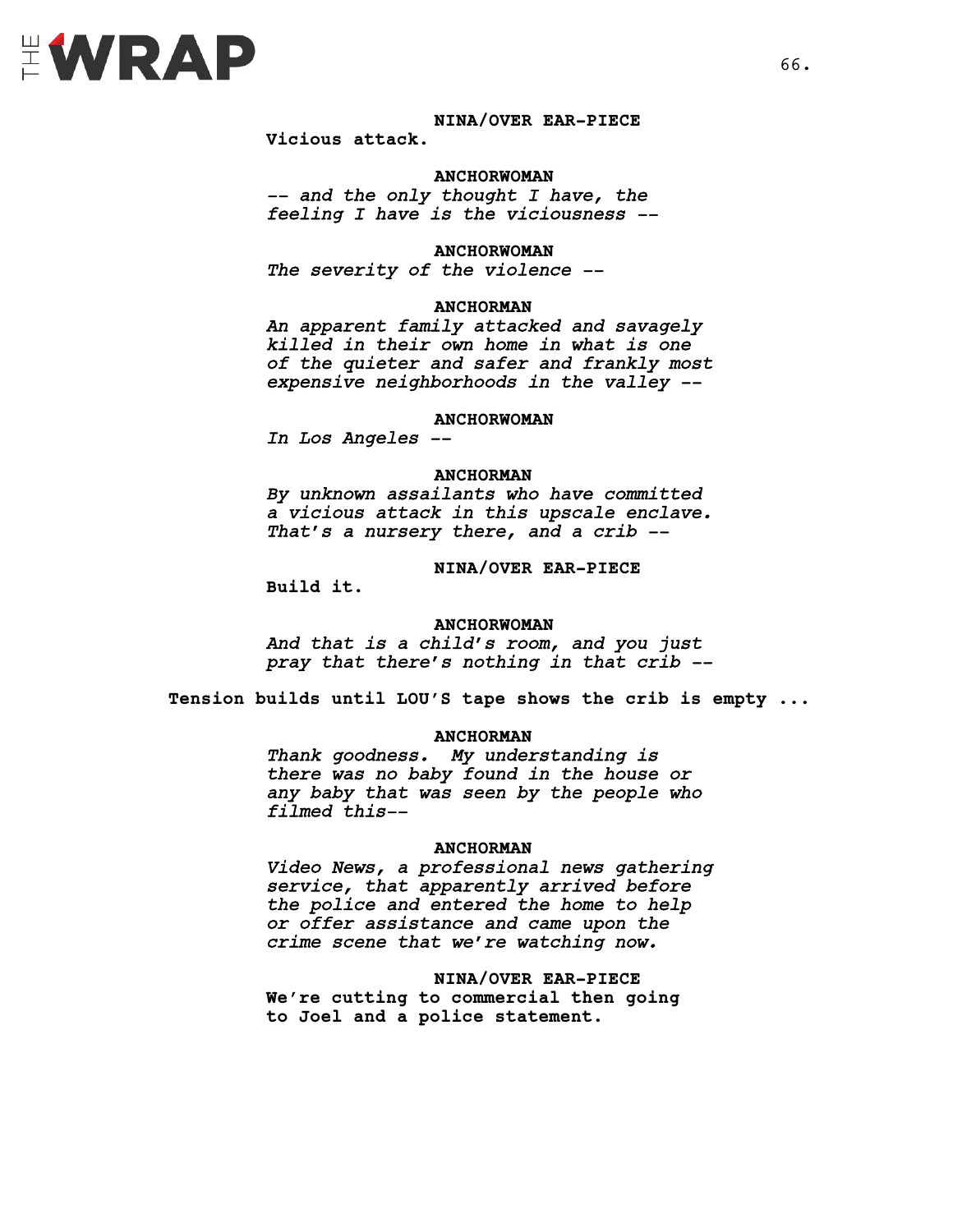

#### **ANCHORWOMAN**

*And I'm getting word the police are getting ready to make a statement from the scene and Joel Beatty is there for that and I think we're going to now take a break from this graphic footage, with much more to come on the vicious home invasion triple murder in Granada Hills.*

#### **ANCHORMAN**

*And we'll be back after this ...*

**The monitor cuts to a commercial as a make-up person darts out to touch-up the anchors and CUT TO**

**CONTROL ROOM**

**DIRECTOR sitting back as an upbeat ad plays ...**

#### **DIRECTOR**

**That's a 10 share.**

**NINA**

**I want theme music on the return. The score we used for the Simi rail crash.** 

**PRODUCTION ASSISTANT scrambling ... scrolling a computer as the control room phone rings ... NINA answering ...**

#### **NINA**

**Hello. (beat) Thank you. (beat) Well actually he asked to meet you.**

**NINA glancing at LOU ... LOU watching the anchors get touched up on one of the monitors and CLOSE ON**

#### **ANOTHER MONITOR**

**as a live feed cues from outside the crime scene ... JOEL BEATTY preparing for a report ...**

#### **UNSEEN CAMERAMAN/VO**

**Picture.**

**JOEL BEATTY/OVER MONITOR The police spokesman's making an announcement in 60 seconds.**

#### **DIRECTOR**

**We'll break it.**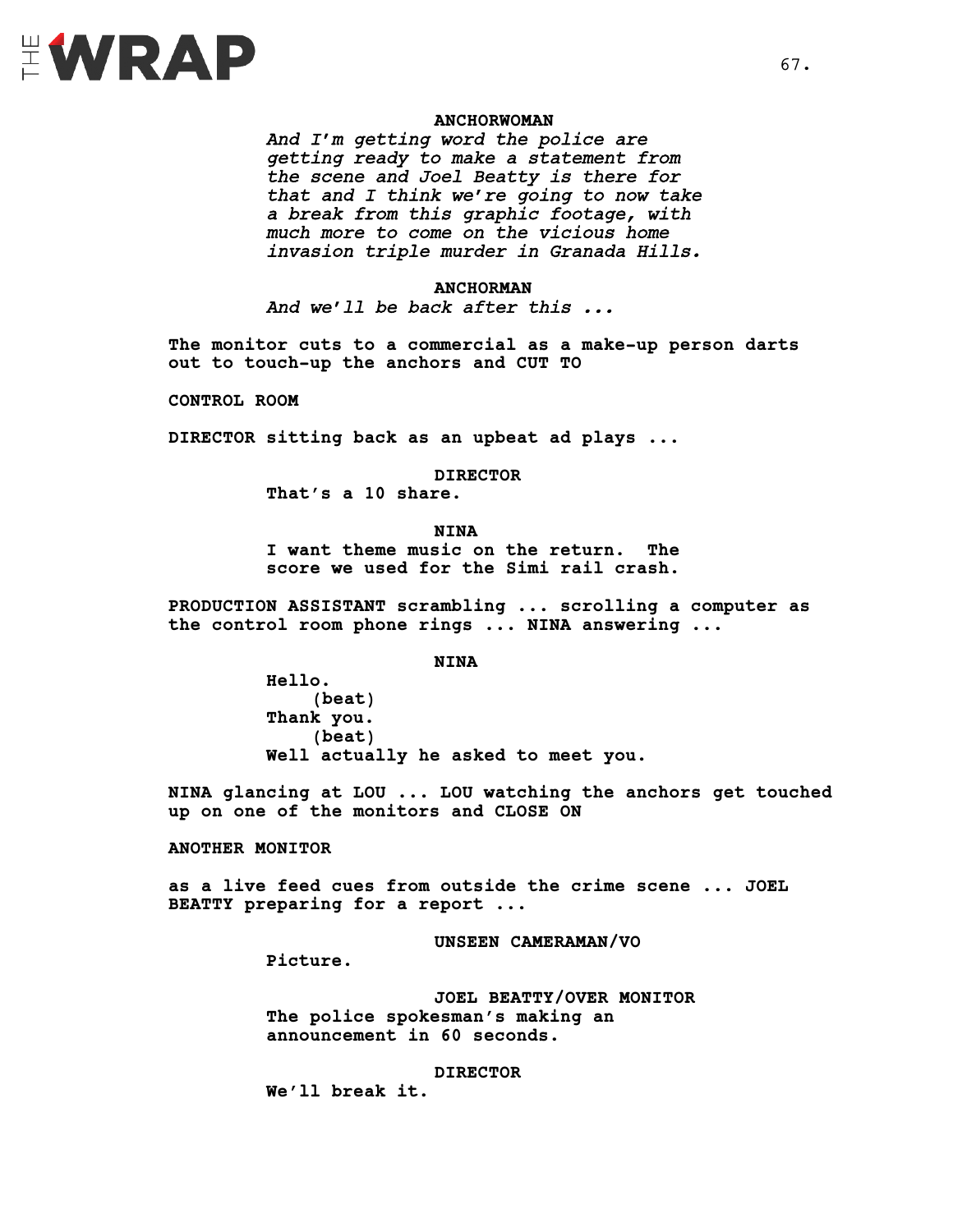

**TECHNICAL DIRECTOR/OVER EAR-PIECE Breaking in 30.**

**DIRECTOR Two-shot number one.**

**NINA/ON PHONE We're going back. I gotta go.**

**JOEL BEATTY/ON MONITOR Nina, we're getting a ton of heat from the police out here on the video. Nina, are you there? Nina.**

**NINA hangs up ... keying communication with the live feed ...**

**NINA They can call the station.**

**TECHNICAL DIRECTOR Fifteen seconds.**

**JOEL BEATTY/ON MONITOR They want to talk to who shot it.**

**LOU going close, speaking directly to JOEL on the monitor ...**

**LOU I shot it. It's Video News Productions. You can give them my number.**

**NINA Lou, he can't hear, it's not directional.**

**DIRECTOR Back in five, four, three, two, one --** 

**THE COMMERCIAL FADES**

**and the ANCHORS return ... banner on the screen reading ...** 

### **K.W.L.A. EXCLUSIVE** *HORROR HOUSE*

**Theme music ... score suitable for slaying dragons and CUT TO MOUNT WILSON**

**at dawn and CUT TO**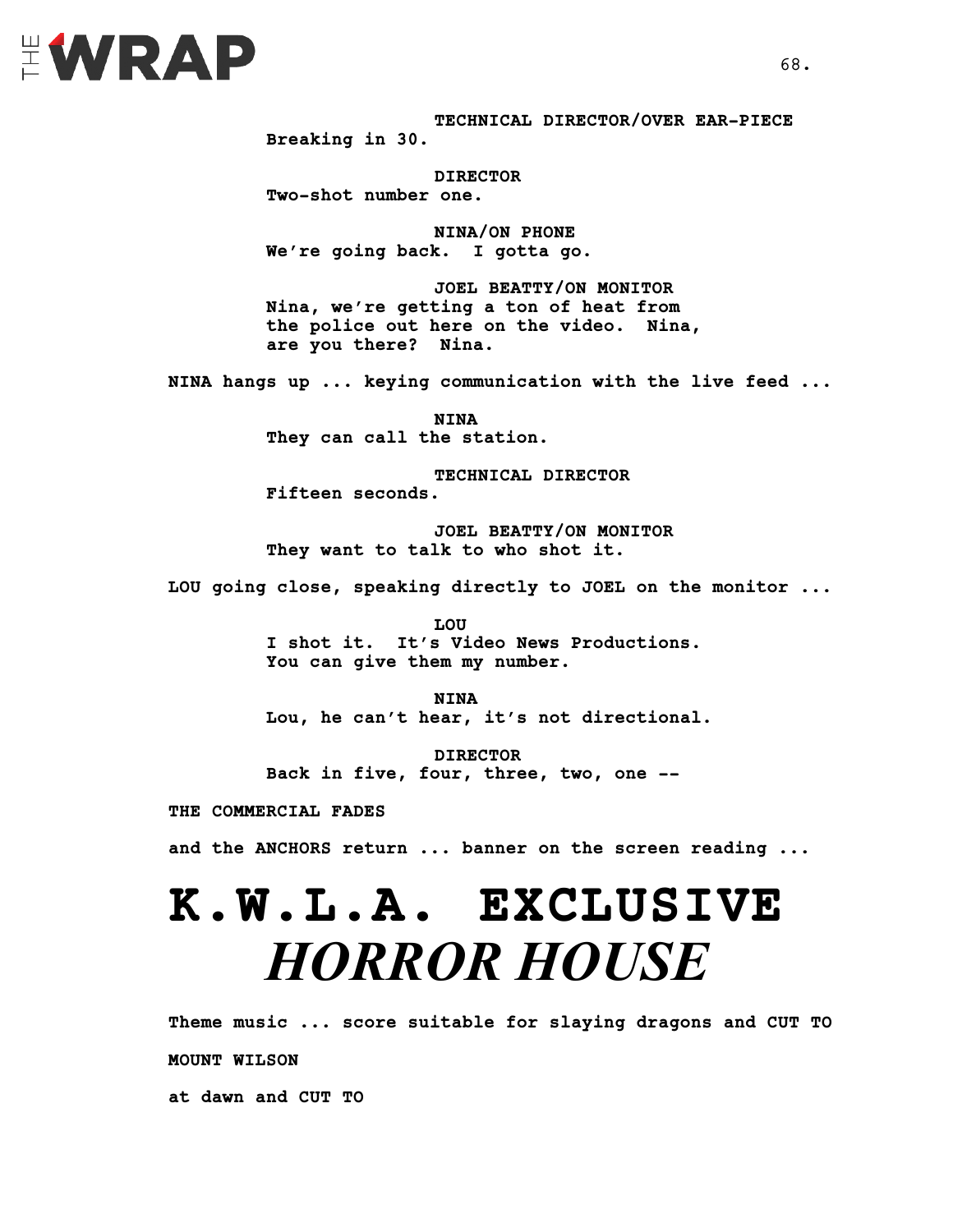

**LOS ANGELES brightening and CUT TO LOU in his apartment ... sitting on the side of his tightly made bed ... watching tv news and the continuing, building story of a triple homicide home invasion when there's A KNOCK ON THE DOOR and LOU stands ... unlocking and opening it to reveal A WOMAN wearing a jacket and pants ... gold shield on her belt ... MAN in a suit standing beside her -- WOMAN I'm Detective Fronteiri, this is Detective Lieberman. LOU Hello. I'm Lou. DETECTIVE FRONTEIRI You live here? LOU Yes. That's right. DETECTIVE FRONTEIRI May I come inside? LOU Why? DETECTIVE LIEBERMAN Why not? LOU You want to? DETECTIVE FRONTEIRI Yes. LOU I don't care. DETECTIVE FRONTEIRI Wonderful.**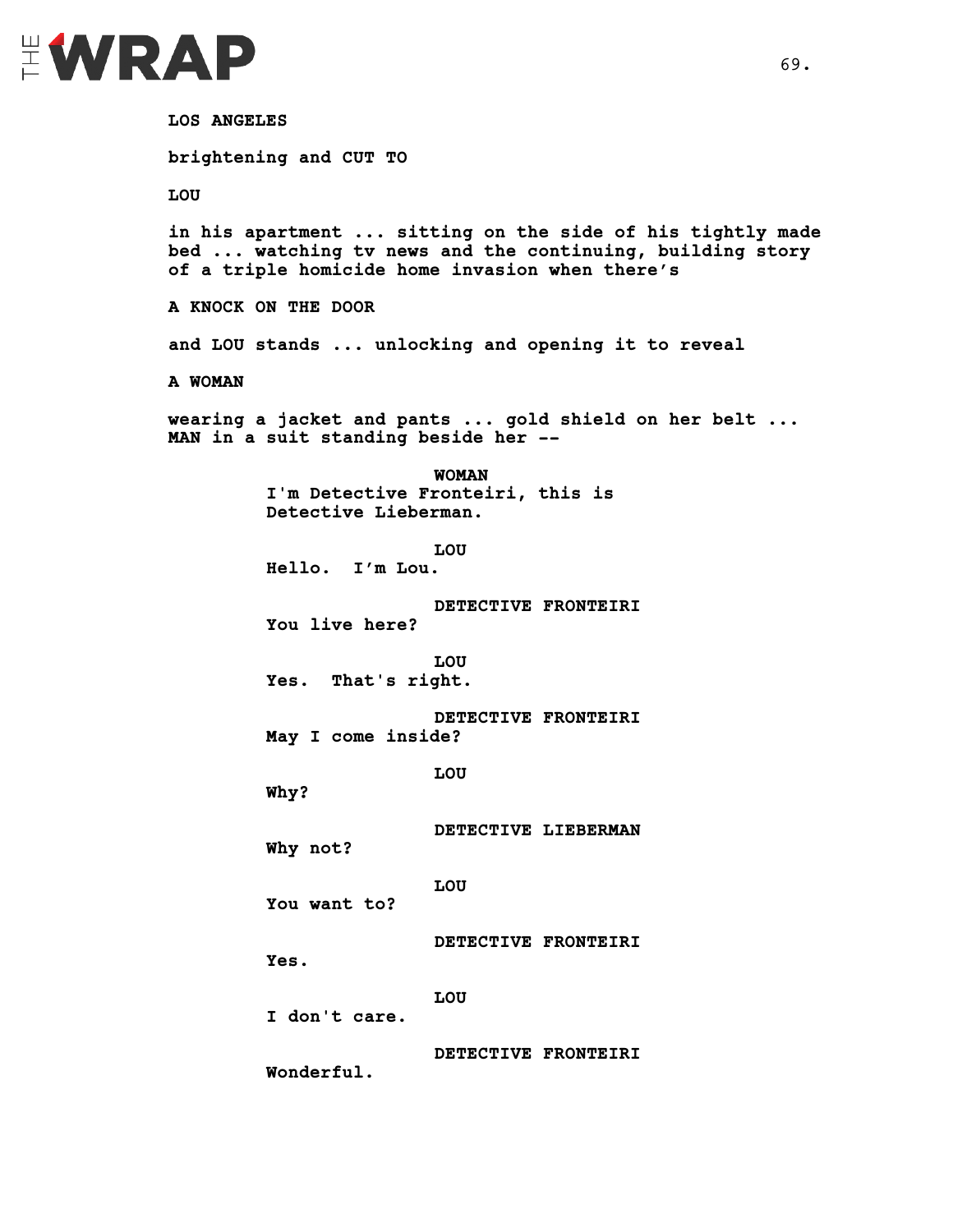

### **THE DETECTIVE entering LOU'S apartment ... looking around ... DETECTIVE FRONTEIRI You were in Granada Hills last night. You shot the video in the house. LOU Yes, ma'am. I did. That's right. DETECTIVE FRONTEIRI You went inside the house and you filmed all through the house and you even filmed the bodies. All before the police came. LOU That door was open, ma'am -- DETECTIVE FRONTEIRI Detective. LOU It was open and what I did was I went in to see if I could help because the alarm was ringing. DETECTIVE FRONTEIRI An active crime scene. LOU I didn't know it was a crime scene. DETECTIVE LIEBERMAN You knew what it was. LOU I know alarms mean someone's in trouble. DETECTIVE FRONTEIRI And you sold it to be shown on tv. LOU We're a professional news gathering service. DETECTIVE FRONTEIRI What did you see when you arrived?**

**LOU Two men leaving in a car.**

**DETECTIVE LIEBERMAN What kind of car?**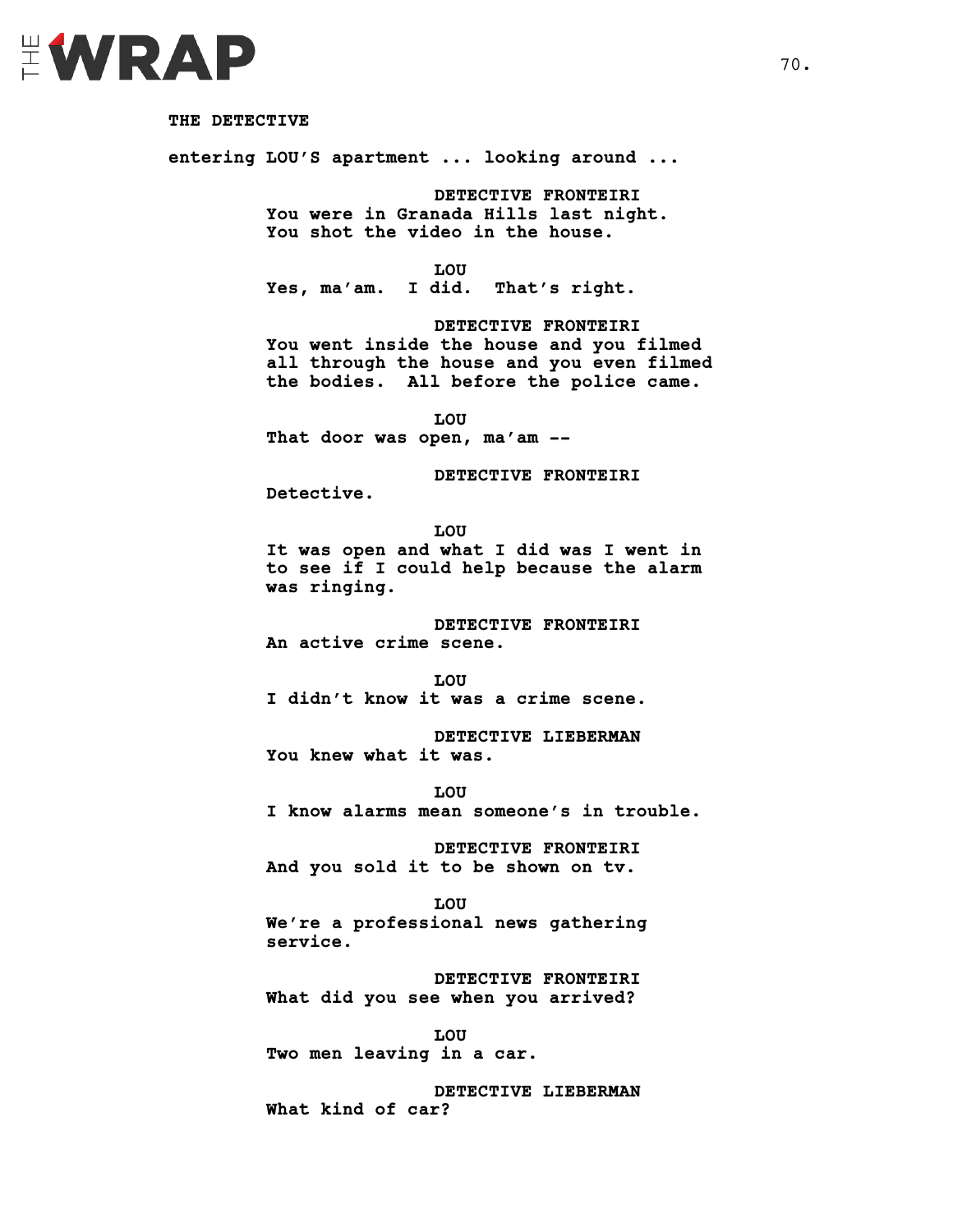## EWRAP

**LOU It was dark. I couldn't see what kind.**

**DETECTIVE FRONTEIRI Describe the men.**

**LOU**

**Well they were just shapes, really. I was afraid so I hid and then I saw the shapes of two men. I remember the men were running, if that helps.**

**DETECTIVE LIEBERMAN Do you have film of the men or the car?**

**LOU No, I don't. I didn't start filming until I was inside.** 

**DETECTIVE FRONTEIRI I'd like a copy of that footage.**

**LOU Do I have to give it to you?**

**DETECTIVE FRONTEIRI Is there a reason you wouldn't?**

**LOU No. I made you a copy. I expected someone to come.** 

**LOU takes a zip-drive from a drawer, hands it to her ...** 

**DETECTIVE FRONTEIRI We'll be in touch.** 

**The DETECTIVES leaves ... LOU filling a glass and watering the weedy plant on the windowsill as he watches** 

**THE DETECTIVES** 

**drive off and** 

**LOU**

**pulls his computer from under his bed and turns it on and THE UNEDITED CRIME SCENE VIDEO** 

**begins from when he arrived at the house and**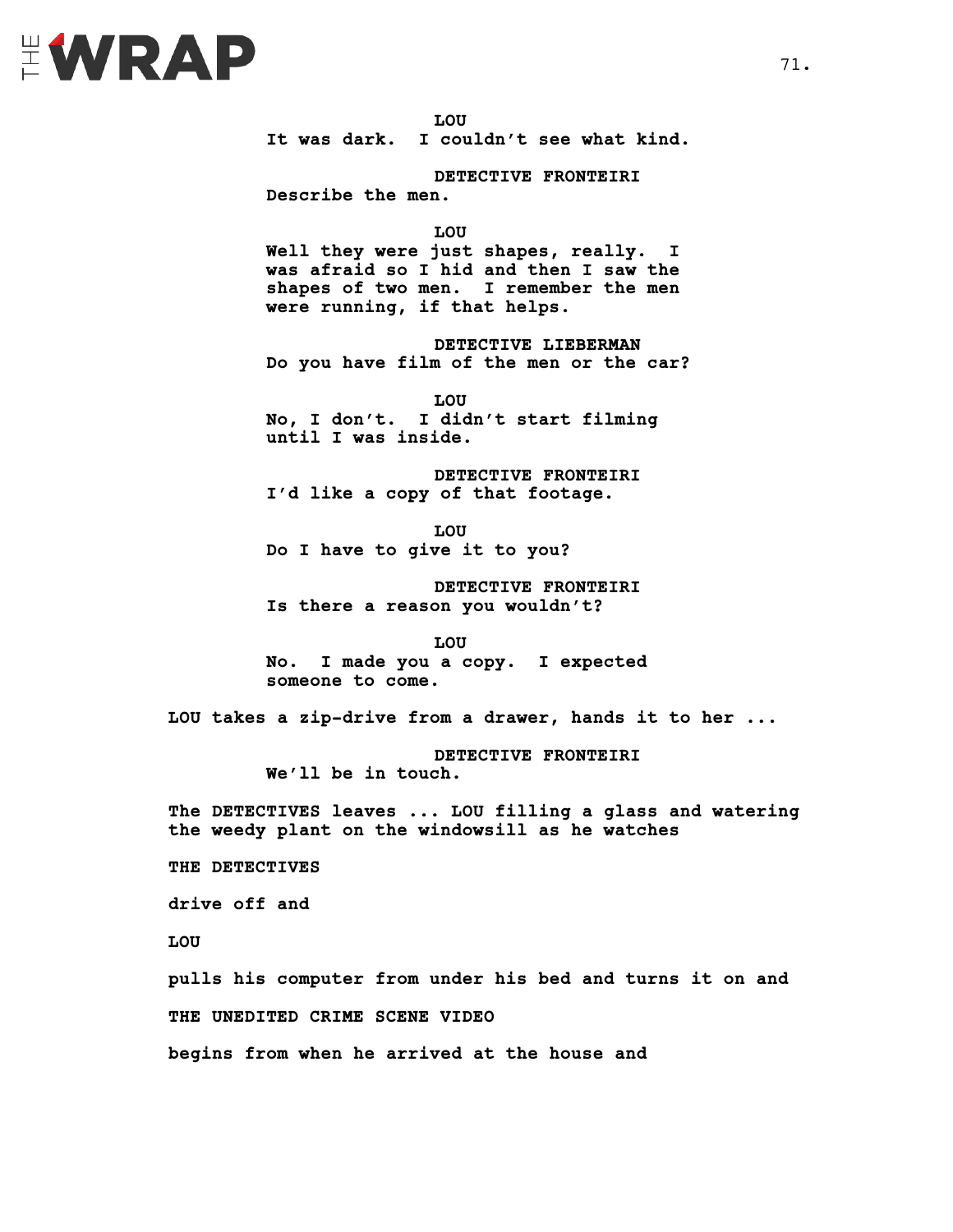## EWRAP

#### **THE TWO MASKED MEN**

**seen fleeing ... one big ... the other's mask ripped, face bleeding and**

**FREEZE-FRAME** 

**of the man ... features visible ... LOU downloads it and** 

**FREEZE FRAME**

**of the dark car ... LOU zooming ... heightening contrast and** 

**A LICENSE PLATE** 

**is seen ... LOU jotting the number ... turns to his computer and types**

#### **license plate search**

#### **WEB SERVICES**

**scroll ... dozens of internet ads offering to identify car owners from government records ... LOU typing and ANGLE ON**

**THE TV**

**news broadcast transmitting dread and danger and CUT TO**

**LOS ANGELES**

**in bright sun ... sound of overlapping TV NEWS BROADCASTS building a frenzy of home invasion fear ... day passing as** 

**FOG** 

**rolls in ... closes over the city like a sideways curtain ... darkness descends and CUT TO** 

**A BUSY LOS ANGELES BOULEVARD**

**as emergency com-chatter rises ... louder and louder until** 

**THE CHALLENGER** 

**passes fast ... weaving around slower cars and CUT TO**

**LOU** 

**driving ... RICK shotgun ... dash clock clicking 8:24 PM and** 

**RICK I'm tired. Why're we starting so early?**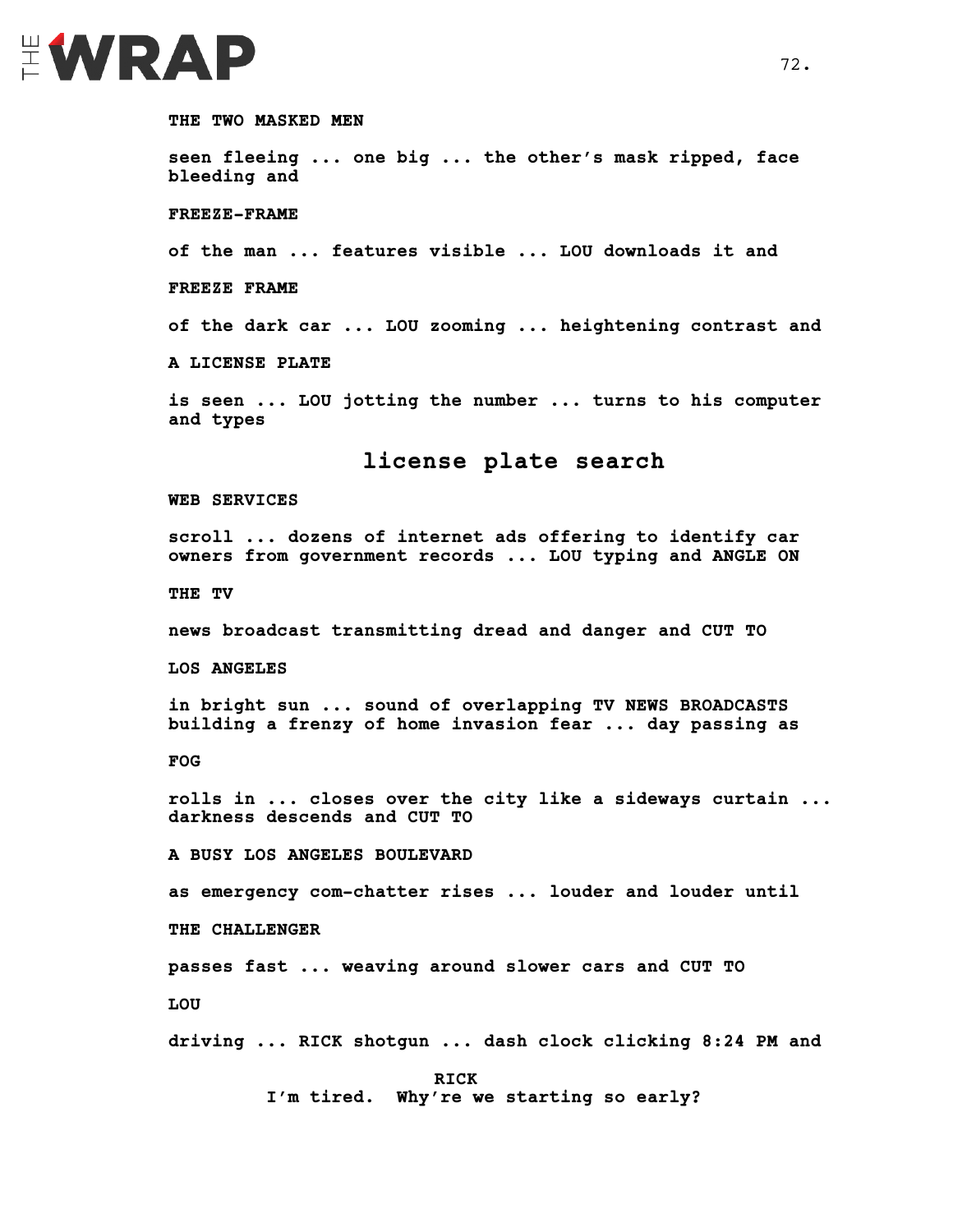

**LOU**

**One of the people in the house last night was alive. I cut that part out. I also cut out the men leaving in their car. I have a name and an address. We're going to drive there and find the person who drove that car.**

**RICK You know who killed those people?** 

**LOU One of them, quite possibly, yes.**

**RICK You gotta call the cops.**

**LOU**

**And we will. At the right time. I'm offering you a real opportunity, Rick.** 

**RICK**

**To do what?**

**LOU**

**I don't usually share my business plan with you, but a moment has arrived that could allow the company to make enough money to expand to the next level. We could call this the critical moment. I'm inviting you, Rick, to be part of the team that pounces on this opportunity.** 

**LOU stopping at a light ... looking at RICK ...** 

**LOU**

**You've been asking a lot about your performance review. Well, for starters I'm seeing a great improvement with regards to your overall focus and order following. Given complex problems you're developing a real ability to find clear, simple solutions. I'm also aware of your increased enthusiasm. It's great to see how your eyes light up when you're working on new ideas. I hope you'll be inspiring us with your innovative thinking for years to come.** 

**RICK Thanks, man. I'm trying.**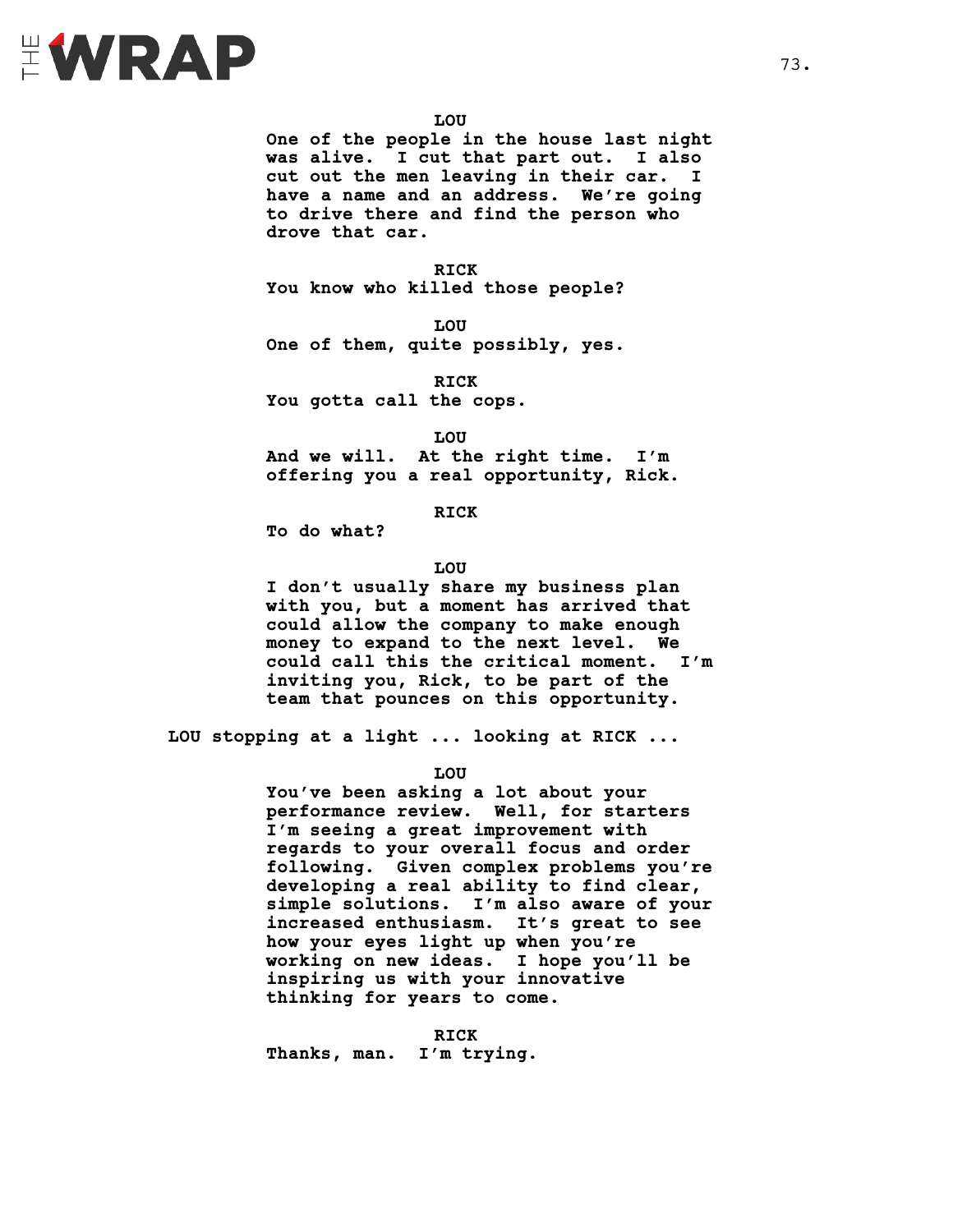

**LOU Which is why I'm promoting you to executive vice president of Video News. RICK What am I now? LOU You're an assistant. RICK Does it come with a raise? LOU Absolutely. RICK How much? LOU Pick a number. RICK 75 a night. LOU Agreed. RICK What about more? LOU Well not now. We closed the deal. RICK I could've gotten more couldn't I? NEIGHBORHOOD in East Los Angeles ... foggy and forlorn as THE CHALLENGER passes ... drives down a street of box homes with fences and gated windows and CUT TO INSIDE THE CHALLENGER the scanners are turned low ...RICK watching the GPS ... RICK It's half way down the block, coming up** 

**on the right. Here, 36-57 North Burns.**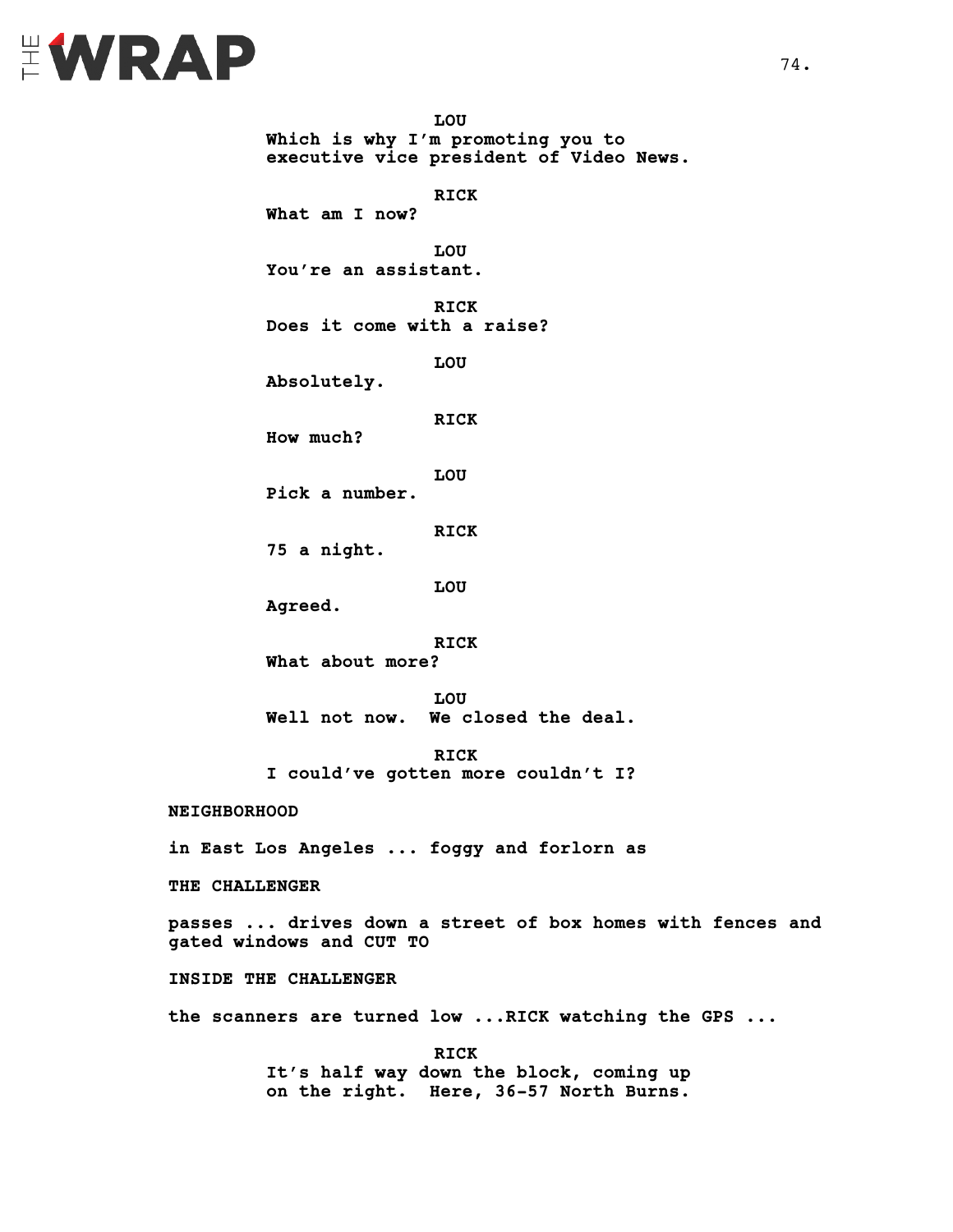

**LOU pulling up ... parking behind a dumpster and ANGLE ON THE DARK CAR from the home invasion tucked beside a bleak row home as LOU LOOKS THROUGH THE CAMCORDER Night vision view ... zooming tight on the license plate ... RICK That's the car? LOU That's the car. RICK No shit? You think there's a reward? LOU There is a reward. RICK How much? LOU 50,000. RICK Do I get any of it? LOU I just gave you a raise. RICK That's salary, I'm talking about a bonus. LOU Bonuses come at the end of the year. LOU staring across the street ... clock clicking 8:48 PM and RICK So we gonna call it in? LOU We're going to wait. RICK For what?**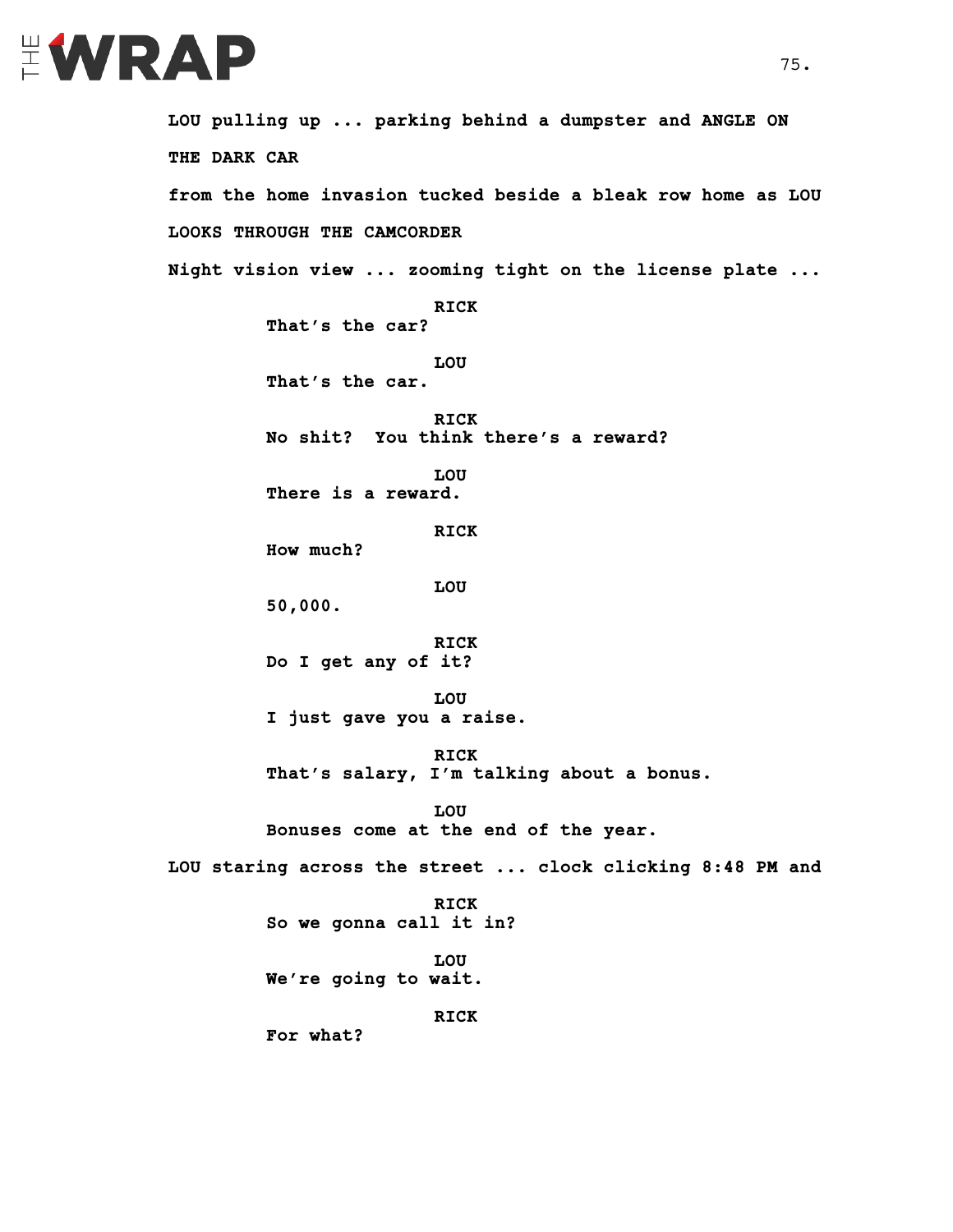

**LOU First we want to make sure he's actually inside. Then we want to find a more interesting place to film the arrest.** 

**RICK**

**Where?**

#### **LOU**

**Anywhere we want. What we're going to do is we're going to wait for him to leave and then we're going to follow him. When he reaches what would be considered a better or more populated neighborhood we'll report his location to the police. He's a violent, wanted criminal. I have to believe that he's not going to just peacefully surrender.**

#### **RICK**

**Okay, I want more money. A lot more.** 

**LOU**

**What makes a job desirable isn't just the dollar amount attached to it, Rick. You're on the ground floor of a growing business. Your reward is a career.**

#### **RICK**

**Fuck that. You're talking about some fucked up shit and you're asking me, you just expect me to be part of it.**

**LOU**

**I can't make people do things, Rick. You have a choice to do this and I have a choice if you don't.** 

#### **RICK**

**You threatening to fire me? Hey, I got something too. Not calling criminals in, waiting for 'em to start shit so you can film it, that's against the fucking law. The cops would be majorly interested no fucking doubt. I want more money.** 

**LOU**

**We can reopen negotiations, Rick, but remember that when it comes to your work reputation you can't un-ring the bell.**

**RICK**

**I want half of whatever we make tonight.**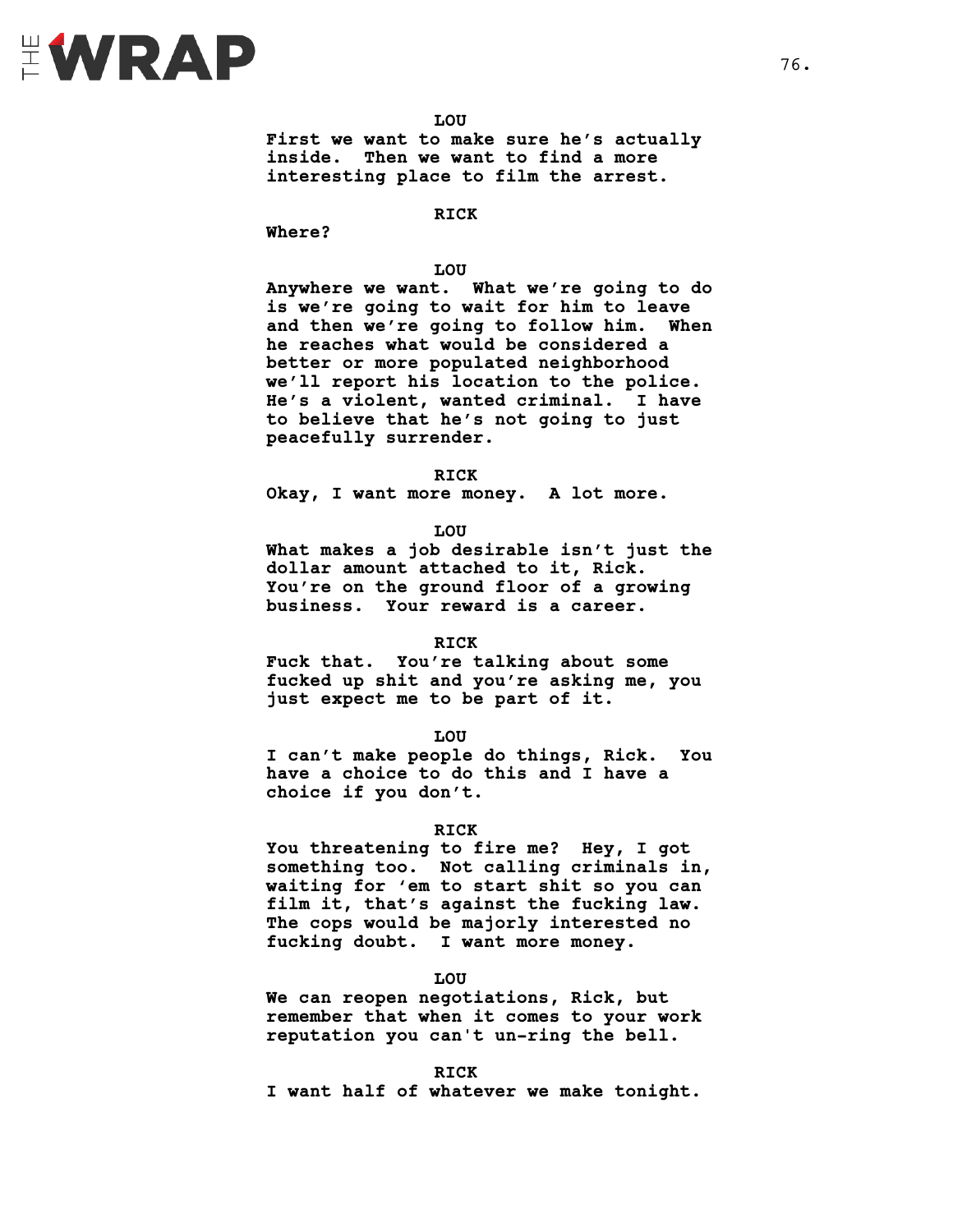# EWRAP

**LOU How did you arrive at that number?**

**RICK There's two of us sitting here. 50-50.**

**LOU I'll counter at 10,000.**

**RICK You don't set the numbers on this. I want half.** 

**LOU If you're saying I can't negotiate then I guess I have to give it to you.** 

**RICK**

**Alright then. Now I feel good about it. Now I'll go the extra mile. You never understood that, that's been the problem. You gotta bring people in, man. I'm serious. You gotta talk to 'em like they're human beings. I'm saying this to help you, dude, for the future. 'Cause you got a seriously weird ass way of looking at shit. You know you do. I mean you know what your trouble is? You don't fucking understand people.** 

**LOU staring at him ... listening ... com-chatter beat ...** 

**RICK Now I'm gonna take a nap now. We can do shifts. See, now we're working together.**

**RICK reclining his seat ... shutting his eyes and** 

**BLACK OUT**

**Murmur of emergency chatter ... doppler of distant sirens and** 

**LOU V.O.**

**Wake up.**

**RICK OPENS HIS EYES**

**to the same scene ... dash clock blinking 12:24 AM ... LOU as we left him, staring across the street, still as a statue ...**

**LOU**

**He's leaving.**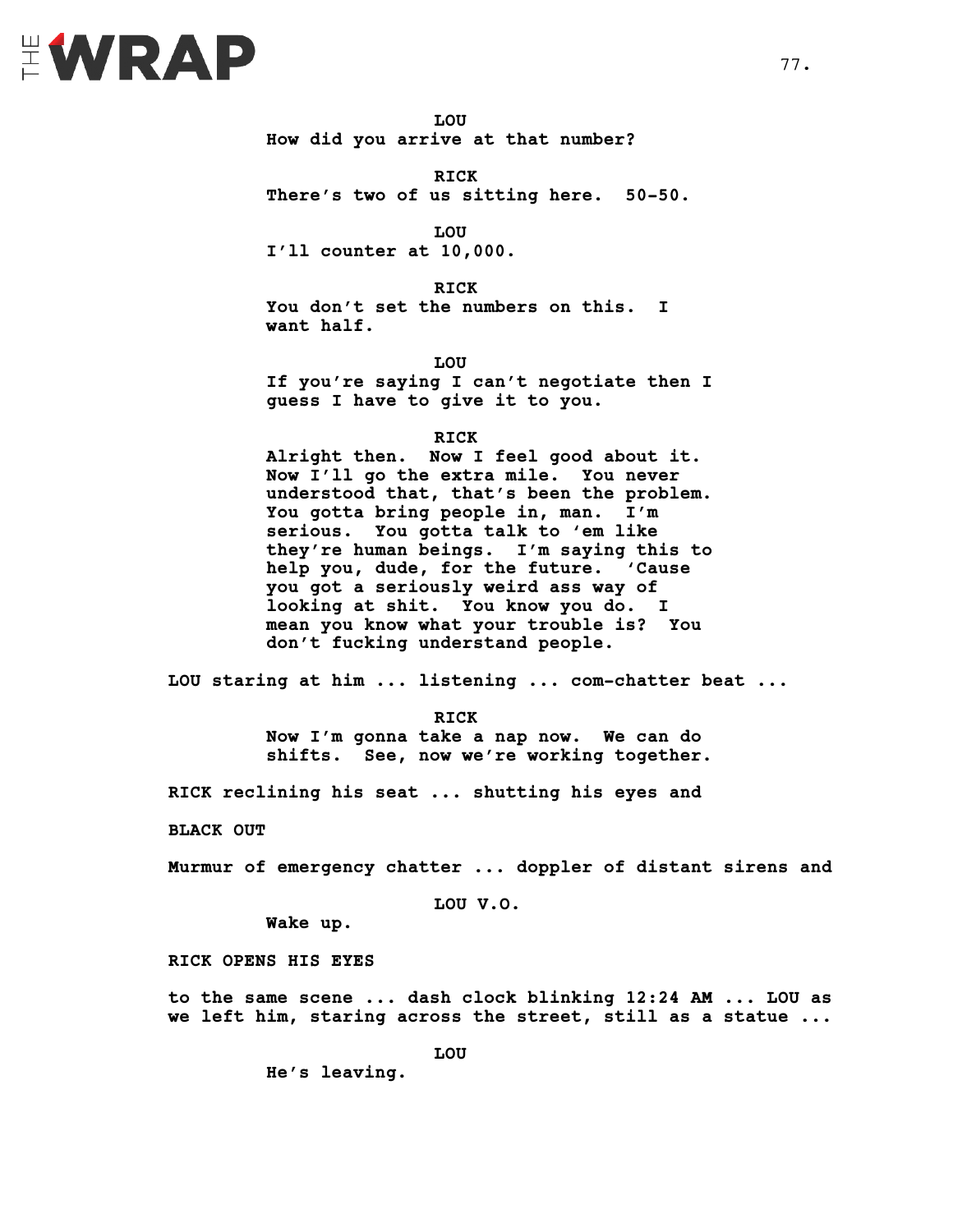

```
ACROSS THE STREET 
the man from the home invasion comes out ... face scratched 
... climbing into the car ... driving off ... 
                         RICK
         Is that him?
                         LOU
         That's one of them.
LOU
starts the Challenger and CUT TO
A BROAD BOULEVARD
of forever-stretching traffic lights flashing in fog as 
THE CAR 
pulls down a street ... stops at an apartment building and
LOU
kills the headlights and parks to observe ...
                         RICK
         You're too fucking close, man. Shit, 
         this guy might've seen us and brought us
         here as a trap. You ever think of that?
LOU watching as 
THE LARGE MAN
from the home invasion exits the apartment building ... 
backing into the car he's so big ... car pulling out ... LOU 
following and CUT TO 
INSIDE THE CHALLENGER 
the scanners are burbling ... GPS blinking ... LOU following 
... unblinking gaze and CUT TO 
THE CAR 
driving into a gas station and CUT TO 
THE CAR 
stopped at a traffic light and CUT TO
```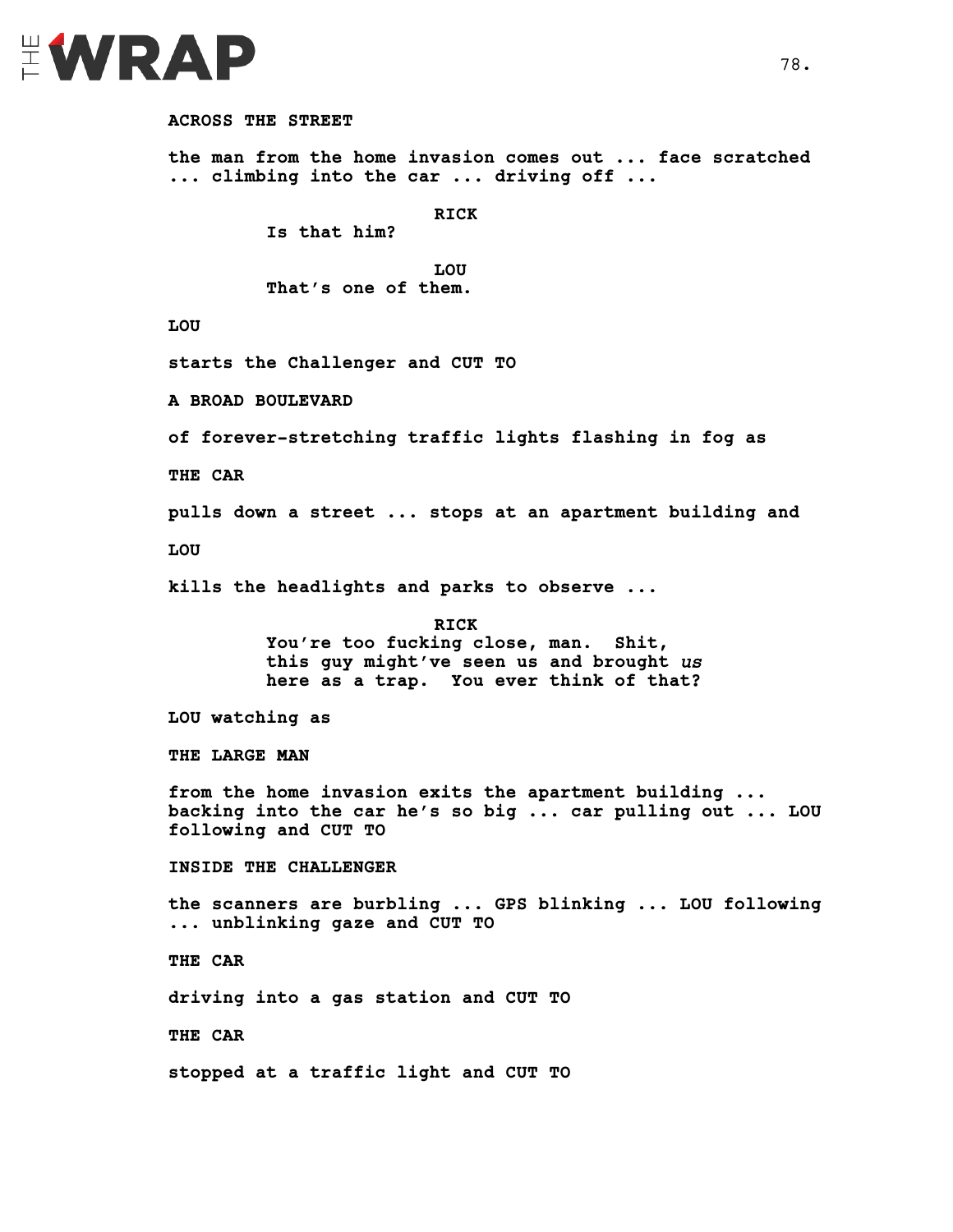

**THE CAR** 

**pulling into a bright, busy fast food restaurant ... the two MEN going in and CUT TO**

**INSIDE THE CHALLENGER** 

**as LOU parks outside ... opens his phone ... dials 9-1-1 and** 

**911 DISPATCH/OVER** *9-1-1, what's your emergency?*

**LOU/INTO PHONE Yes, good evening, hello. I'd like to report the location of the two men responsible for the home invasion-murder in Granada Hills last night.** 

**9-1-1/OVER**

*What's your address?*

**LOU/INTO PHONE I followed them and they've just pulled into a restaurant called Chinatown Express at Western and Third. I can see them inside.**

#### **911/OVER** *Okay, this is the Chinatown Express at*

*Western and Third.*

**LOU/INTO PHONE**

**That's right. I can see them at the counter and they're ordering. These are the men wanted for the triple murder in Granada Hills last night.**

**911/OVER**

*What's your name, sir?*

**LOU/INTO PHONE**

**Louis Bloom.**

#### **911/OVER**

*Do you have a description of the men?*

#### **LOU/INTO PHONE**

**Yes I do. They're both Latin American men. What you'd probably call Hispanic. One's big, very much on the heavy side, and the other's face is scratched. He has red scratches across his face.**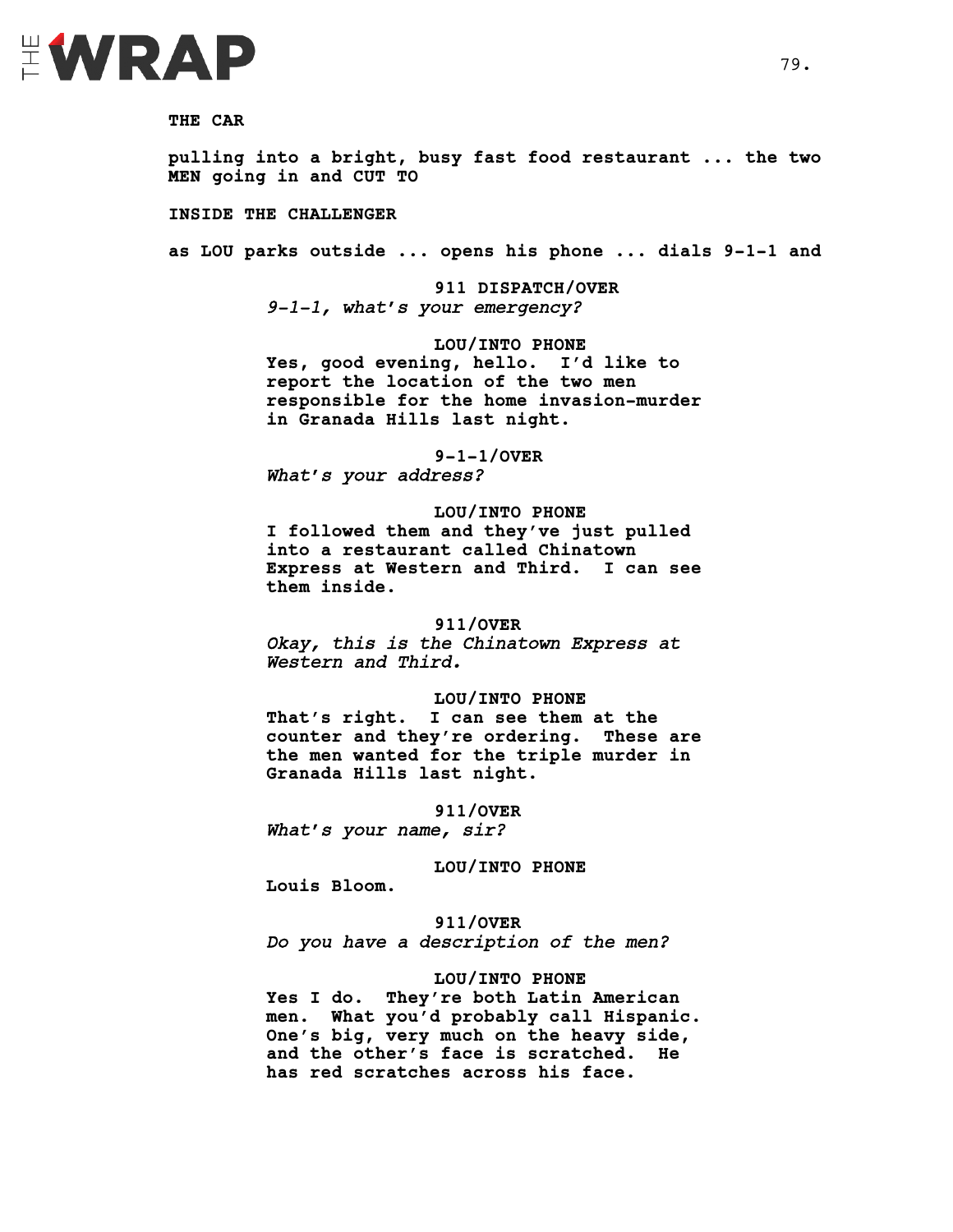

**911/OVER** *How old are the men?*

**LOU/INTO PHONE I'd say they're 30. Maybe perhaps 35.**

**911/OVER** *What are they wearing?*

**LOU/INTO PHONE The big man's wearing sweat pants with a camouflage pattern and a white t-shirt, and the man with the scratches is wearing black pants and a white-t. He looks like he has a gun.**

**911/INTO PHONE** *The suspect is armed?*

**LOU/INTO PHONE I believe so, yes. I'm sorry, I have to hang up otherwise they might see me.**

**LOU hangs up ... turns up LAPD DIV-1 and**

#### **SCANNER**

*-- All Wilshire units, possible 1-8-7, suspects there now, Western and Third, at Chinatown Express. Suspects are two male Hispanics. Number one, large build, number two with scratches on his face, inside the location, possibly armed. Code three, incident 3-5-7-7. R.D. 97- 73.*

**LOU reaching in the backseat, pulling the camera as** 

**RICK looks from the scanner to the restaurant ... the two MEN waiting on line to order ...** 

> **RICK There's fucking people in there.**

> > **LOU**

**I count 6.**

**RICK Oh shit, man. They could start shooting.**

**LOU**

**They could.**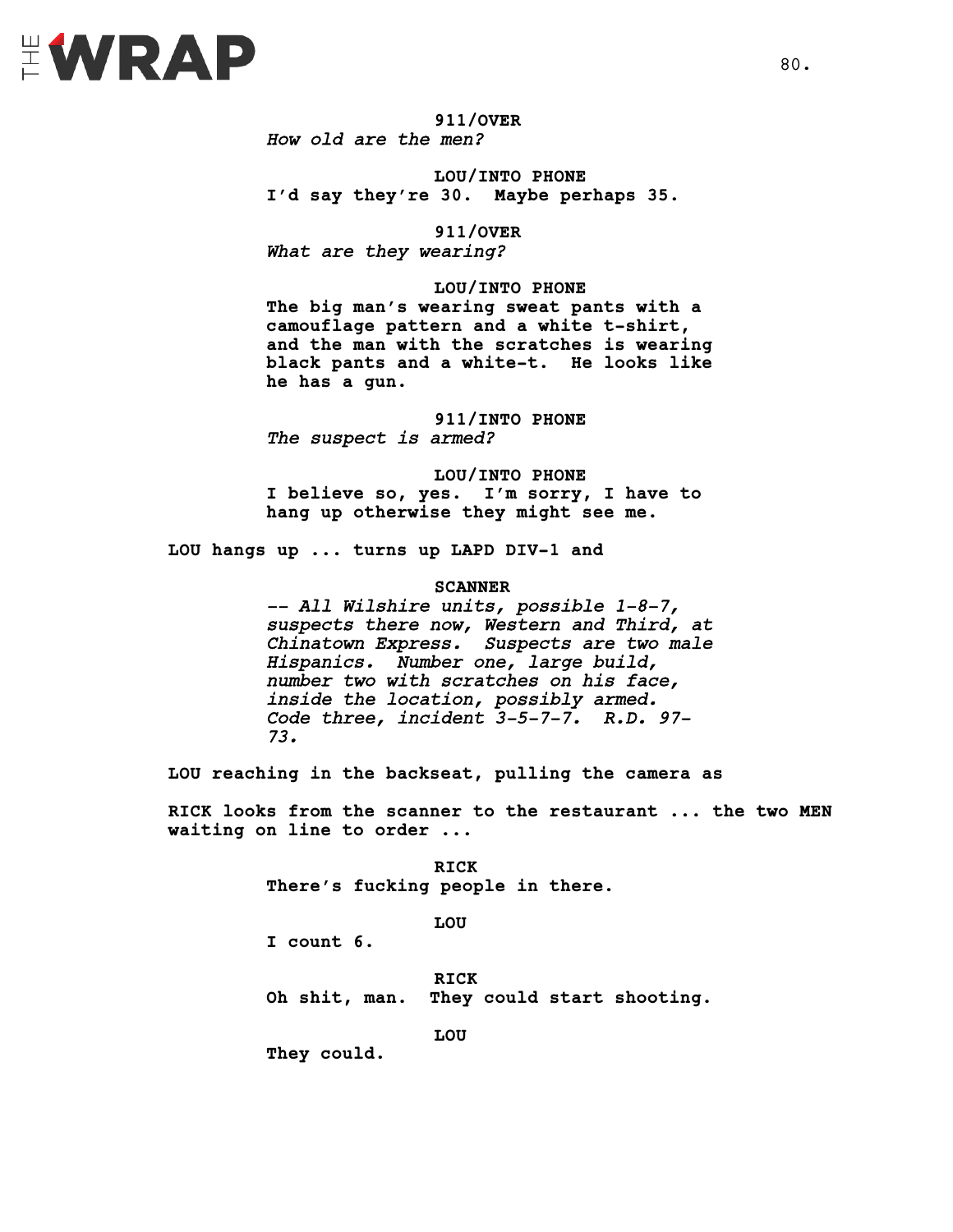

**RICK You said we were waiting for a better neighborhood with more people, not a fucking crowded restaurant.**

**LOU**

**We work with what we're given.**

**LOU hands RICK a small camcorder ...**

**LOU**

**You're going to go around and get an angle inside from those dumpsters over there. Steady hands, use the zoom, and no fast pans. I'll be filming from here.**

**RICK Fuck that. I'm not leaving the car.** 

**LOU**

**I want a second angle from behind the dumpsters. We can cut them together. Two angles. Believe me, it's more dangerous here in the car.**

**RICK**

**I don't believe anything you say. This is fucked.** 

**LOU**

**Do you know I've never once cursed in front of an employer.**

**RICK**

**I'm not going out there. I'm not doing it.**

**LOU You're making a mistake.**

**RICK**

**I don't care about my fucking title.**

#### **LOU**

**What if my problem wasn't that I don't understand people but that I don't like them? What if I was the kind of person who was obliged to hurt you for this? I mean physically. I think you'd have to believe afterward, if you could, that agreeing to participate and then backing out at the critical moment was a mistake. Because that's what I'm telling you, as clearly as I can.**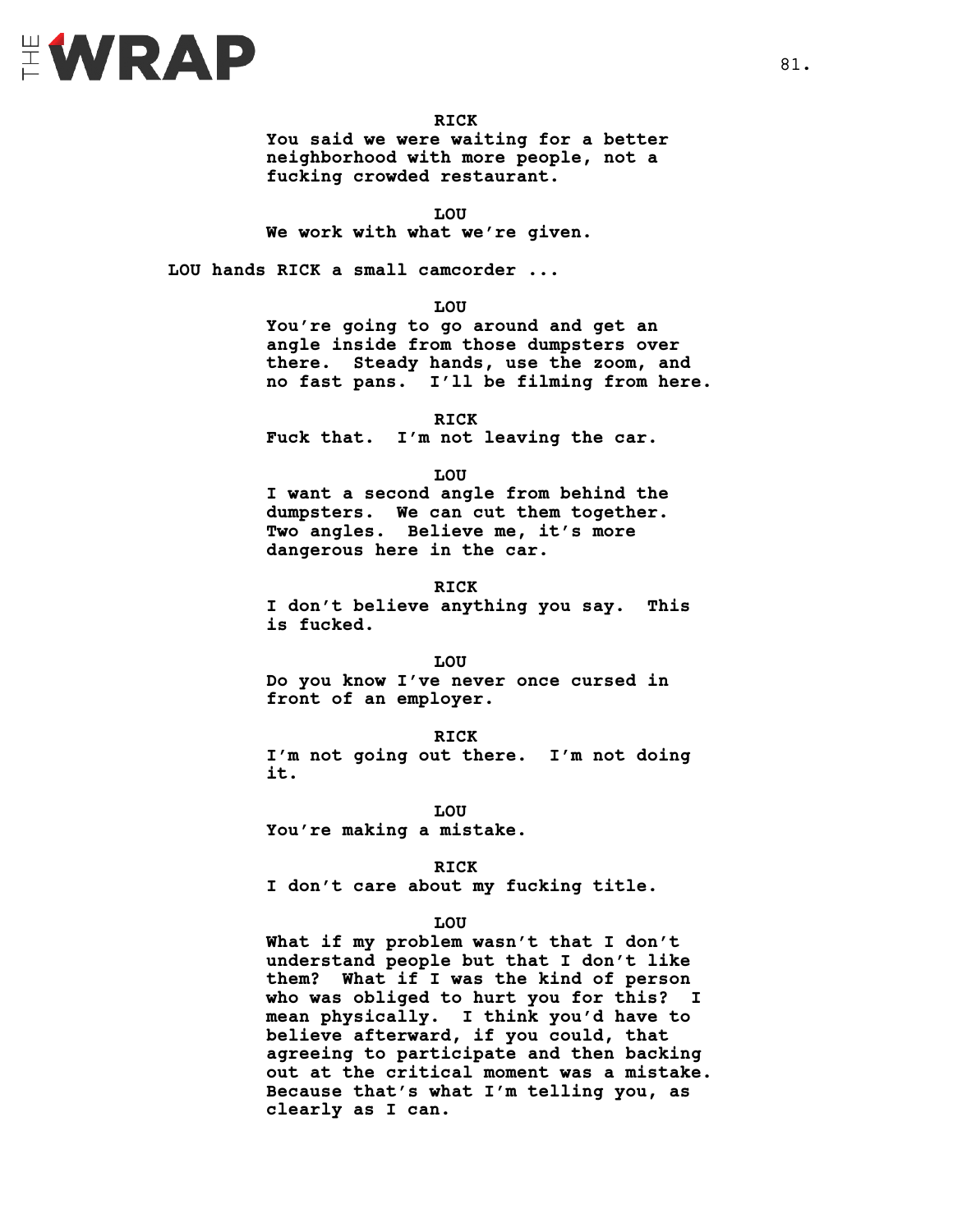

**RICK takes the camcorder ... gets out of the car and CLOSE ON LOU powers the camera ... wipes the lens ... looking through and CAMERA POV inside the restaurant ... perfect view through plate glass ... the two MEN at a table ... waiting for their order and PAN TO RICK in shadow behind the dumpster ... looking inside as LOU glances in the rear-view, SEES A POLICE CAR silently slide into the parking lot and LOU presses RECORD and LOU zooming tight on the two MEN inside the restaurant ... sitting at a table and LOU zooms to two POLICEMAN as they enter ... passing the two MEN at the table ... going to the counter and WE SEE On the camera viewfinder ... the two cops at the counter ... looking up at the menu ... conferring about food ... LOU unsure what's happening ... zooming in on the cops ... seeing them talk between themselves at the counter ... utterly casual and LOU pans to the two MEN at the table ... talking while they await their order ... LOU watching ... waiting ... nothing happening as RICK films from a second angle ... glued to his viewfinder ... the two MEN and the COPS only 15 feet apart and** 

82.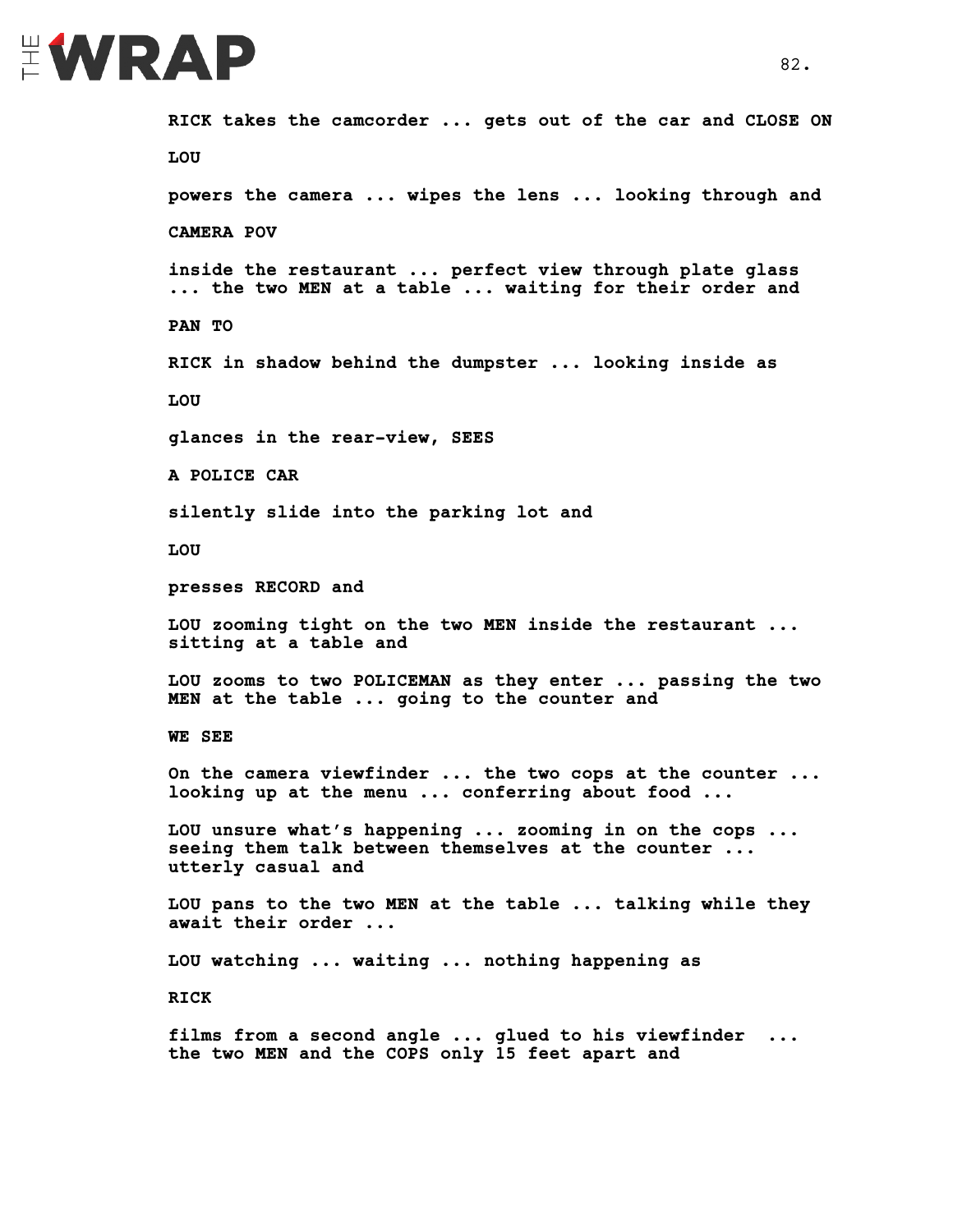

#### **LOU**

**staring ... not understanding ... zooming in closer to see ... the HEAVY MAN'S hand slide beneath the table and rest by his waistband and** 

#### **LOU PANS**

**to the COPS to see ... one of the COPS spotted the move ... hand settling on his hip ... near his gun ... body language of both COPS changing as the angle slightly from the counter ... still pretending to decide what to eat and** 

**RICK** 

**filming as the second POLICE CAR pulls up ... two more COPS emerging and**

**LOU'S CAMERA** 

**shifts to the second police car** ... **two COPS radioing their arrival ... slowly approaching the front door ... hands on holsters ... stepping inside as** 

**LOU ZOOMS IN** 

**as the HEAVY MAN spots the two COPS coming through the door ... electric beat and ... the HEAVY MAN stands while drawing a gun and ...** 

**THE NEXT HAPPENS IN SECONDS** 

**HEAVY shoots the lead of the two arriving COPS ... who fires and shoots HEAVY as he falls ...** 

**SCRATCHED FACE begins a gun battle with the two COPS at the counter ... both COPS hit ...** 

**Window shattering as ...** 

**SCRATCHED FACE is hit in the shoulder ... propels himself through the broken glass ... crashing outside ...**

**GUN blazing ... leaping in the ESCALADE and speeding away as** 

**ONE OF THE COPS**

**sprints around the front .. firing at the fleeing Escalade and** 

**THE ESCALADE** 

**navigates a sharp right hand turn and**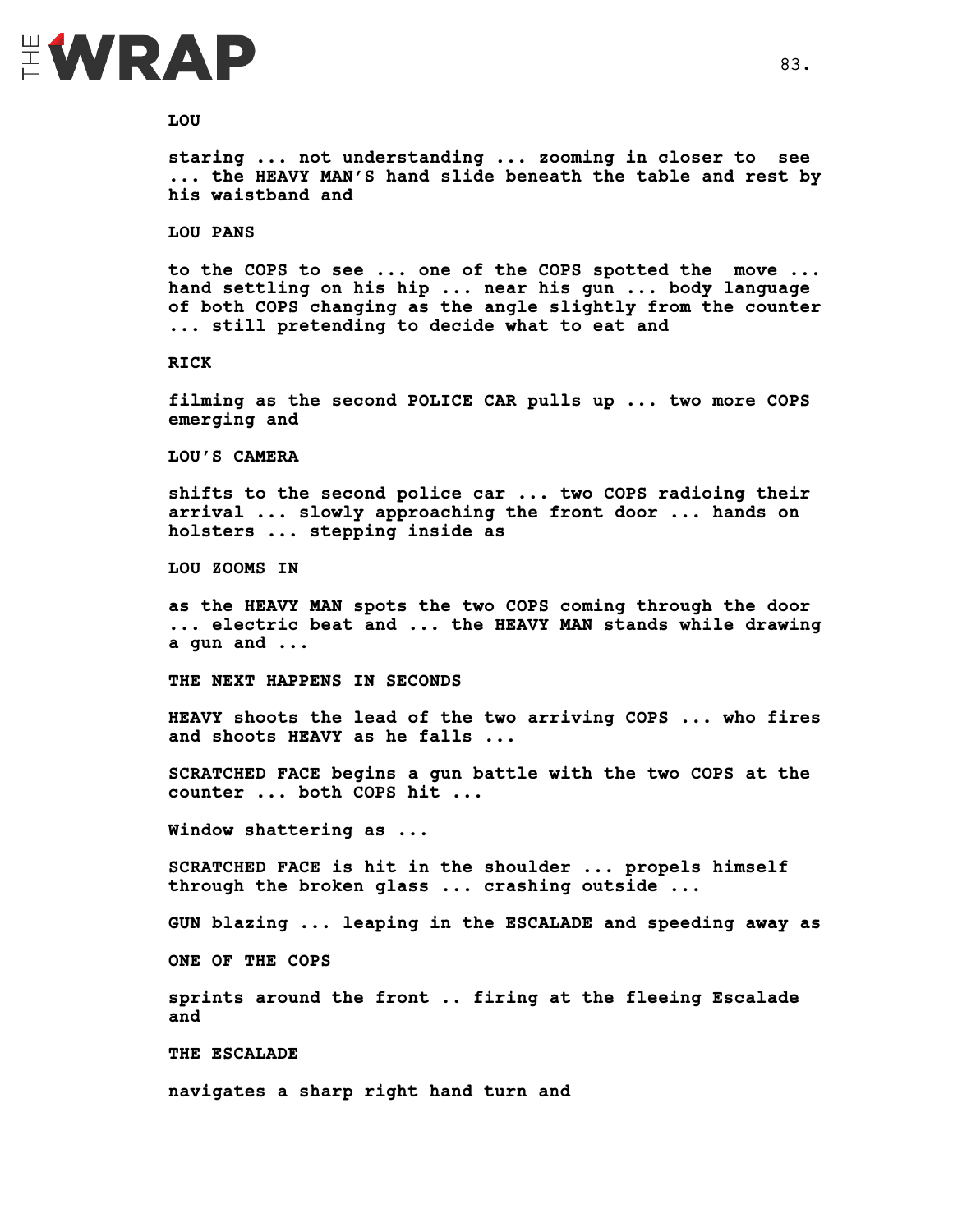

**LOU starts the engine ... car leaping forward ... LOU stopping in the street as RICK jumps in ... clawing to close the door as A POLICE CAR wails into view ... COP on the street waving it down the alley as LOU fishtails in pursuit ... nearly hits the COP and RICK Oh fuck fuck fuck! Oh my God! LOU Did you get it? RICK There's people dead in there! SCANNERS blaring com-chatter of the shooting and locations as LOU floors it ... eyeing the following police car and escaping car's tailights ... LOU Aim the camera at the car and start filming. RICK This is fucking fucked! LOU Film the car. I'm relying on you to deliver a winning performance, Rick. Speed climbing as they skid onto Third and RICK starts filming as they trail**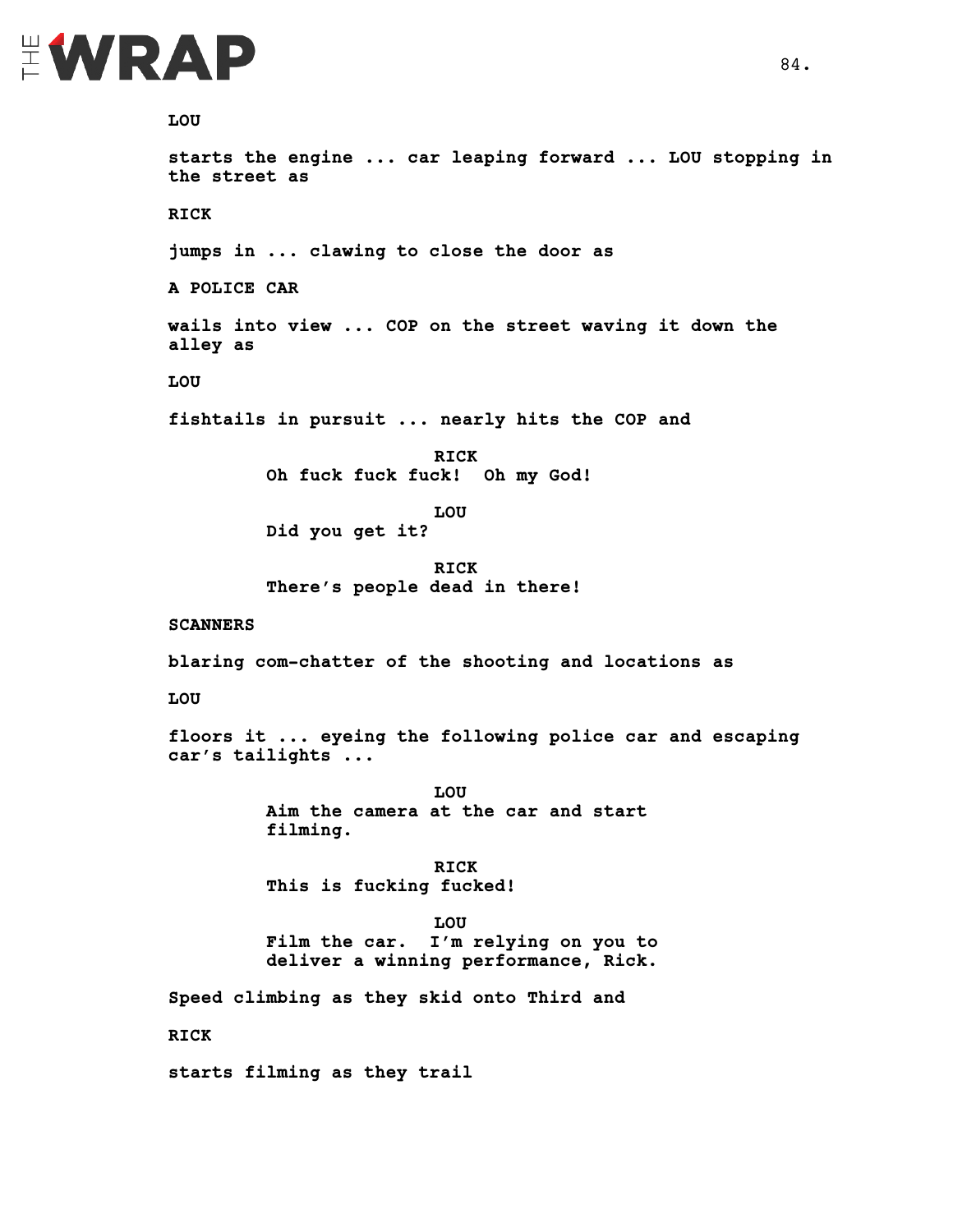

**THE POLICE CAR close behind ... pursuing the CHASE CAR ... LOU Wide angle. Get it all. Nice and centered. SPEEDOMETER sweeping through 80 ... 90 ... 100 as SCANNERS** *-- 7-A-27, we just turned Northbound on Western. Requesting back-up and an air unit. -- Any air unit, come up on Wilshire frequency. -- Northbound, 70 miles an hour, approaching a fresh red. -- Black Escalade, give me an E.T.A. on that air unit. -- Stand-by. -- Heading North on Western. -- Another red --* **THEY APPROACH AN INTERSECTION and A CAR appears ... going fast ... sailing into view and BROADSIDING THE POLICE CAR directly in front of us... two cars tumbling away and SCANNERS** *-- 7-A-27 come in. -- 7-A-37 come in. -- No response from 7-A-27.* **LOU cranking the volume ... filling the car with overlapping scanners ... LOU barreling by the crash ... RICK filming through the passenger window and**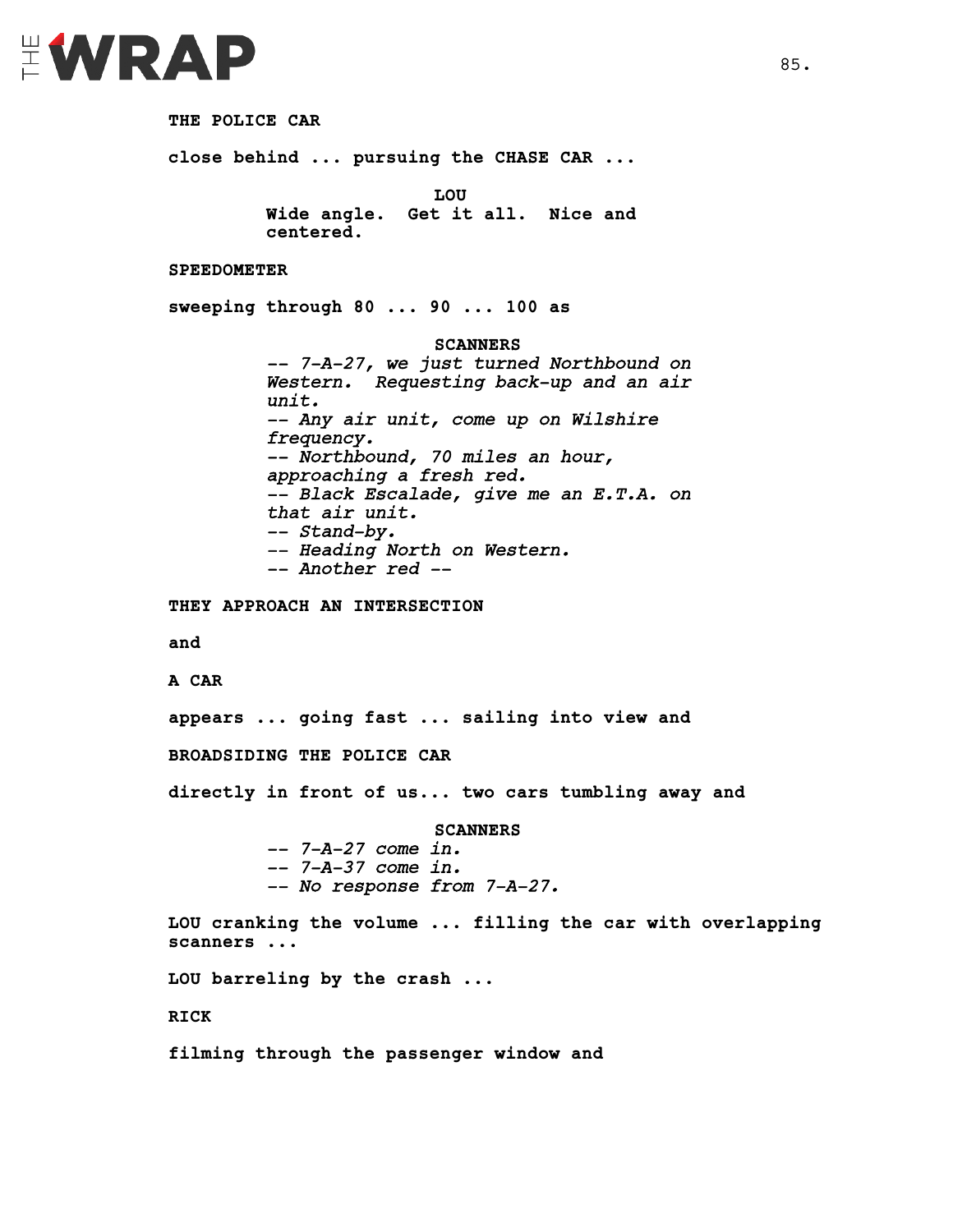# EWRAP

#### **LOU IS THE CHARIOTEER**

**of a hyper-speed weaving train of madness ... destruction in the rear-view ... dollars ahead and CUT TO**

**AN INTERSECTION**

**of two major avenues ... fast TRAFFIC taking the light as**

**A POLICE CAR**

**skids through ... directly in front of the Escalade ...** 

**ESCALADE ramming into the police car from behind ... several times ... accelerating and launching it sideways ... POLICE CAR crashing violently as** 

**THE ESCALADE**

**veers ... losing control and split-second view of** 

**AN EXPLOSION OF GLASS AND STEEL** 

**as the Escalade crashes head-on into a line of parked cars and CUT TO** 

**LOU** 

**brakes hard and he's heading straight for the truck at** 

**90 MPH** 

**and** 

**LOU** 

**cuts the wheel at the last second and** 

**THE CHALLENGER** 

**threads the wreckage to come to** 

**A STOP** 

**some 100 feet away as** 

**LOU**

**jumps out with his camera and calls to RICK ...**

**LOU Let's go. Get up there and film it.**

**LOU jogging toward the mangled CHASE CAR as**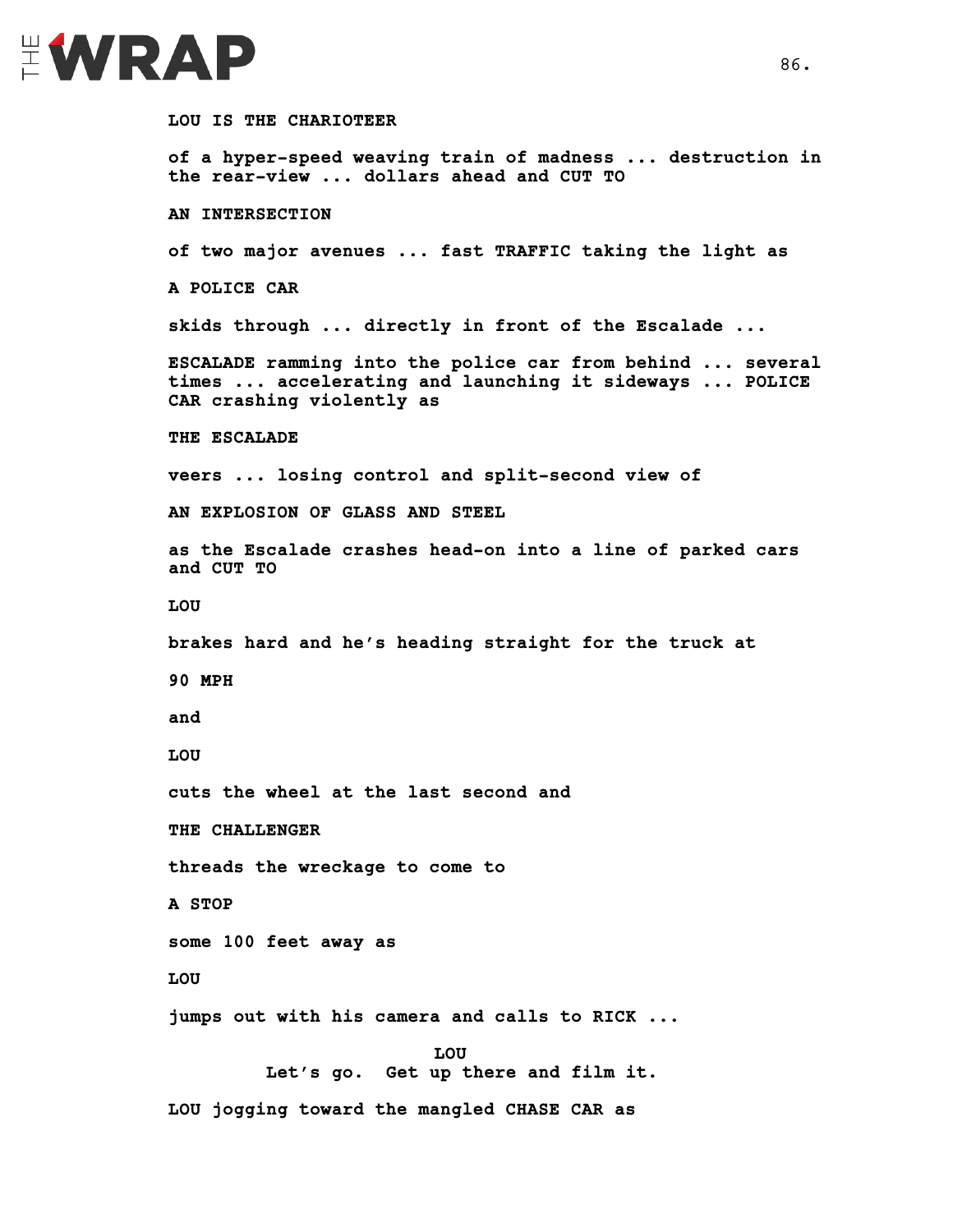

```
RICK 
follows ... frightened but filming with the camcorder and 
LOU'S CAMERA POV 
zooming on the crashed CHASE CAR and 
THE SCRATCHED FACE DRIVER 
is glimpsed in the wreckage ... bloody and
RICK'S VIEW 
as he films through the windshield of the crashed SUV as 
SCRATCHED FACE
raises the gun and aims and
BAM! 
BAM! 
BAM! 
as
RICK 
takes three SHOTS point-blank to the chest and 
THE COPS 
open up from the opposite direction ... firing dozens of 
shots and CUT TO
LOU
filming as
SCRATCHED FACE 
is shredded ... frantic law enforcement overkill ... 
collapsing back into the wreckage and the 
COPS 
swarm as 
LOU 
backs away and approaches
```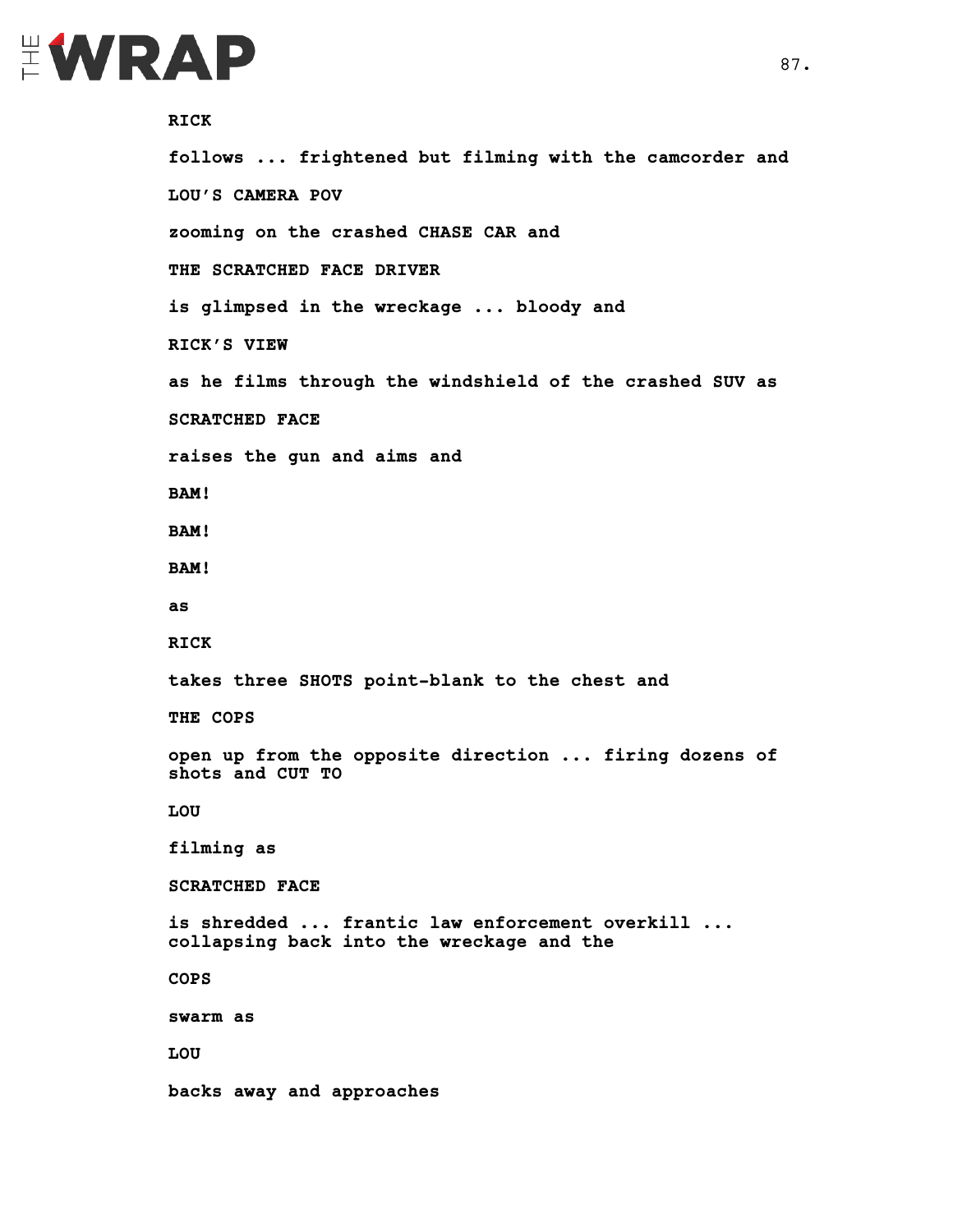

**RICK flat-backed on pavement ... bloody ... breathing his last and LOU zooms close as RICK speaks ... RICK -- you saw him -- LOU stops shooting ... crouching down ... LOU I can't jeopardize the company's success to retain an untrustworthy employee. RICK -- you're crazy -- LOU You took my bargaining power, Rick. You used it against me. You'd have done it again. Just admit it. RICK I don't know ... I don't know ... LOU I know ... I know ... RICK dies as LOU looks up and sees EMERGENCY VEHICLES coming from all directions and LOU taking RICK'S camcorder and walking through a swarm of FIRST-RESPONDERS and speed-dialing his cell and climbing into**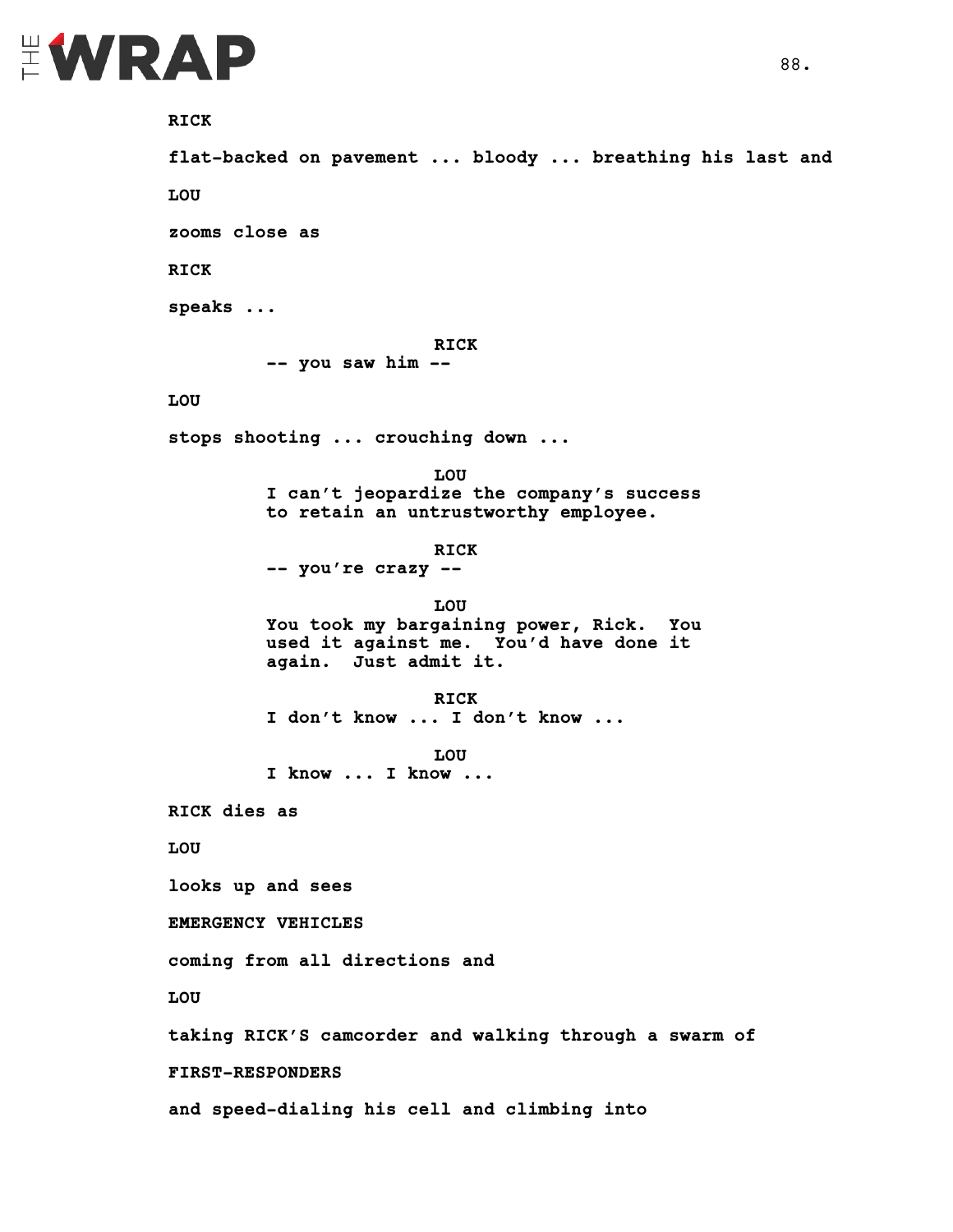

**THE CHALLENGER and pulling away and CUT TO THE K.W.L.A. SIGN blazing through fog ... neon letters humming with current as THE CHALLENGER speeds into the parking lot ... LOU exiting with the two cameras and CUT TO INSIDE THE STATION as LOU strides through the newsroom ... straight and tall ... saying hello to people he walks by ... LOU Hello Dean ... Hello Meredith ... Hi Jenny ... Good evening, Charles ... PEOPLE nod as LOU passes the ANCHORS coming from make-up ... LOU Hello Lisa. Hello Ken. LISA Hi. KEN Hey. Lou, right? Video News. LOU Yes. Hello. Nice to see you. KEN Got anything good for us tonight? LOU I think so. I'm actually on my way to show it to Nina right now. (calling back) I can tell by your tie it's Friday. KEN laughs as he and LISA continue down the hall and CUT TO EDITING BAY**

**as NINA and the EDITOR sit in darkness ... watch LOU'S footage ... stunned silence ... sirens and crash sounds and brakes and gunshots coming from the screen and CLOSE ON**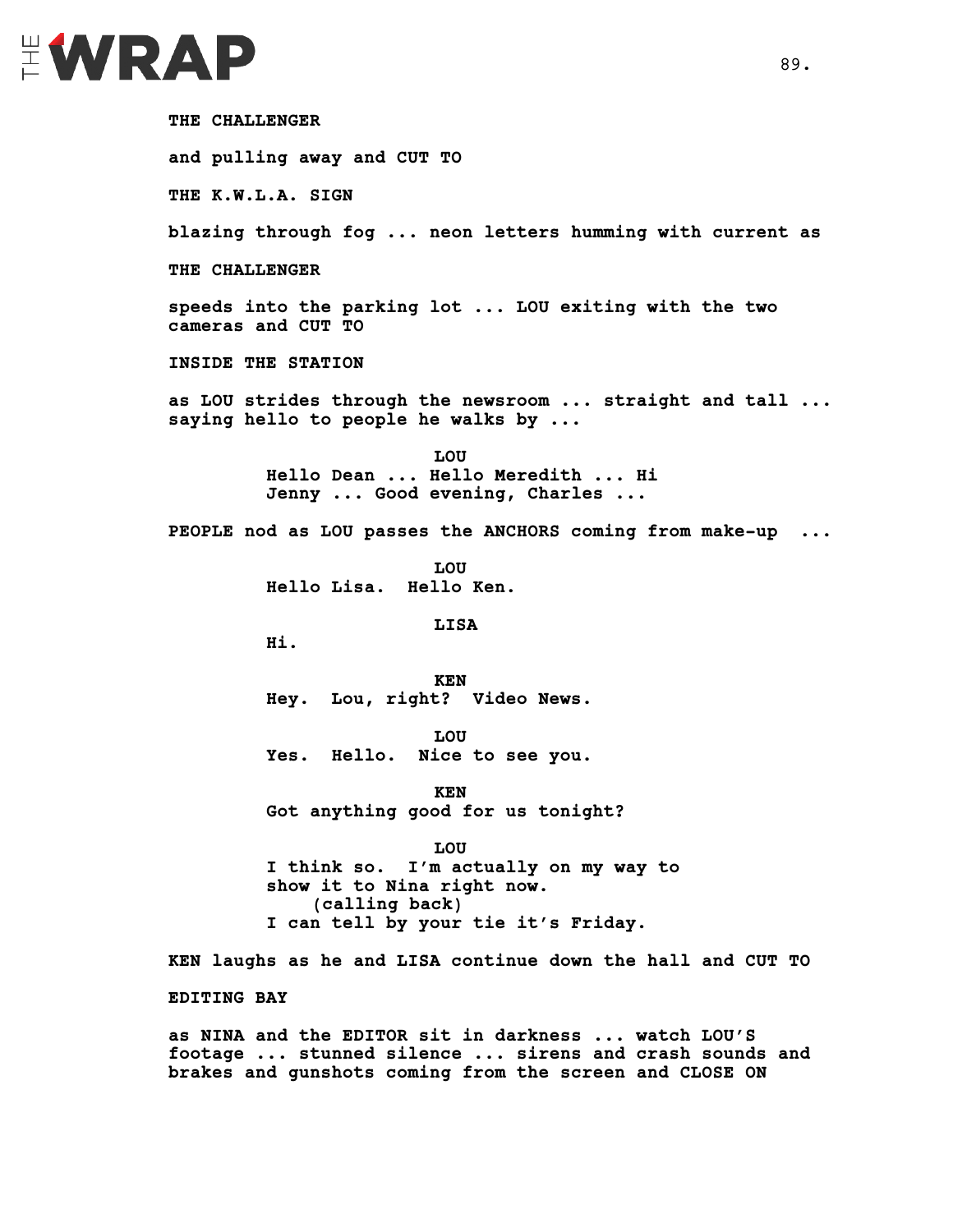

**THE MONITOR as the footage ends with RICK dying on the pavement ... NINA (to the EDITOR) You can go. The EDITOR leaves ... NINA turns to LOU in the shadows ... NINA Wasn't that your partner? LOU As a matter of fact that's him. NINA Well. I'm floored. I mean it's amazing. LOU Thank you. NINA I mean ... just amazing. LOU Thank you. NINA Thank** *you***. Thank you for bringing it to me. LOU You're welcome. NINA I want it. Obviously. LOU How much do you want it? NINA You tell me. BLINDING BRIGHTNESS as the news set lights flood on and CUT TO**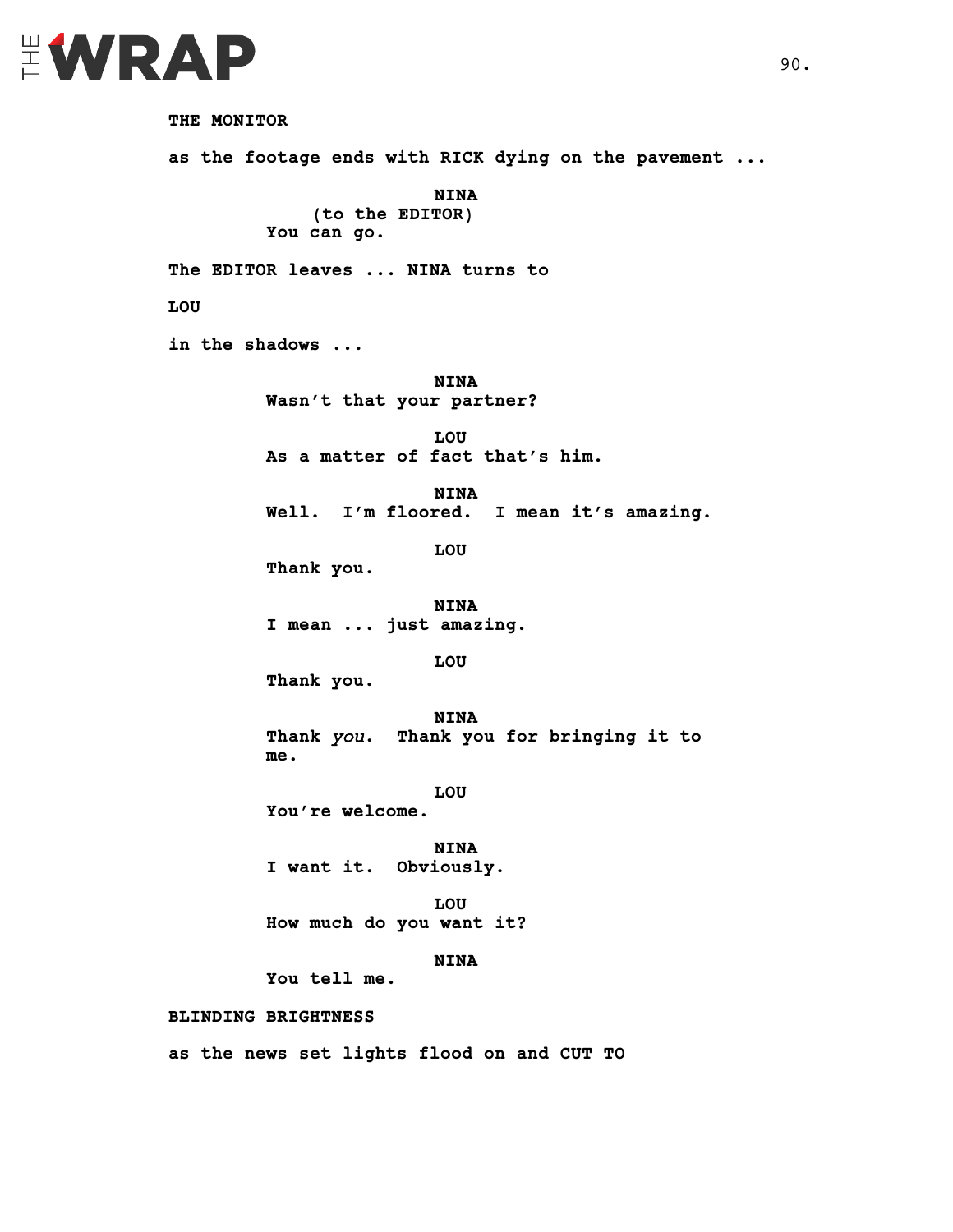

**THE CONTROL ROOM** 

**is busy ... LOU'S footage on several screens ... NINA riding herd as TECHS slug segments ... set music ... copy typed as** 

**THE WALL CLOCK** 

**clicks 5:56 AM and** 

**DETECTIVE FRONTIERI AND HER PARTNER** 

**come through the door ... looking around ... seeing the footage on the screens ...** 

> **DETECTIVE FRONTIERI (to an ASSISTANT) Who's in charge here?**

**The ASSISTANT points to the DIRECTOR ...** 

**DETECTIVE FRONTIERI (approaching the DIRECTOR) Who are you?**

**DIRECTOR**

**Who are you?**

**DETECTIVE FRONTIERI (showing her badge) LAPD. Major case. Pull the footage on these screens. Round it up. Let's go. All copies.**

**NINA**

**Can I help you?**

**DETECTIVE FRONTIERI You can help yourself by collecting up every copy you have of the shoot-out, the chase, the crash -- all of it. Now.** 

**NINA It's K.W.L.A. property.**

**DETECTIVE FRONTIERI**

**It's evidence.**

**NINA**

**Of what?**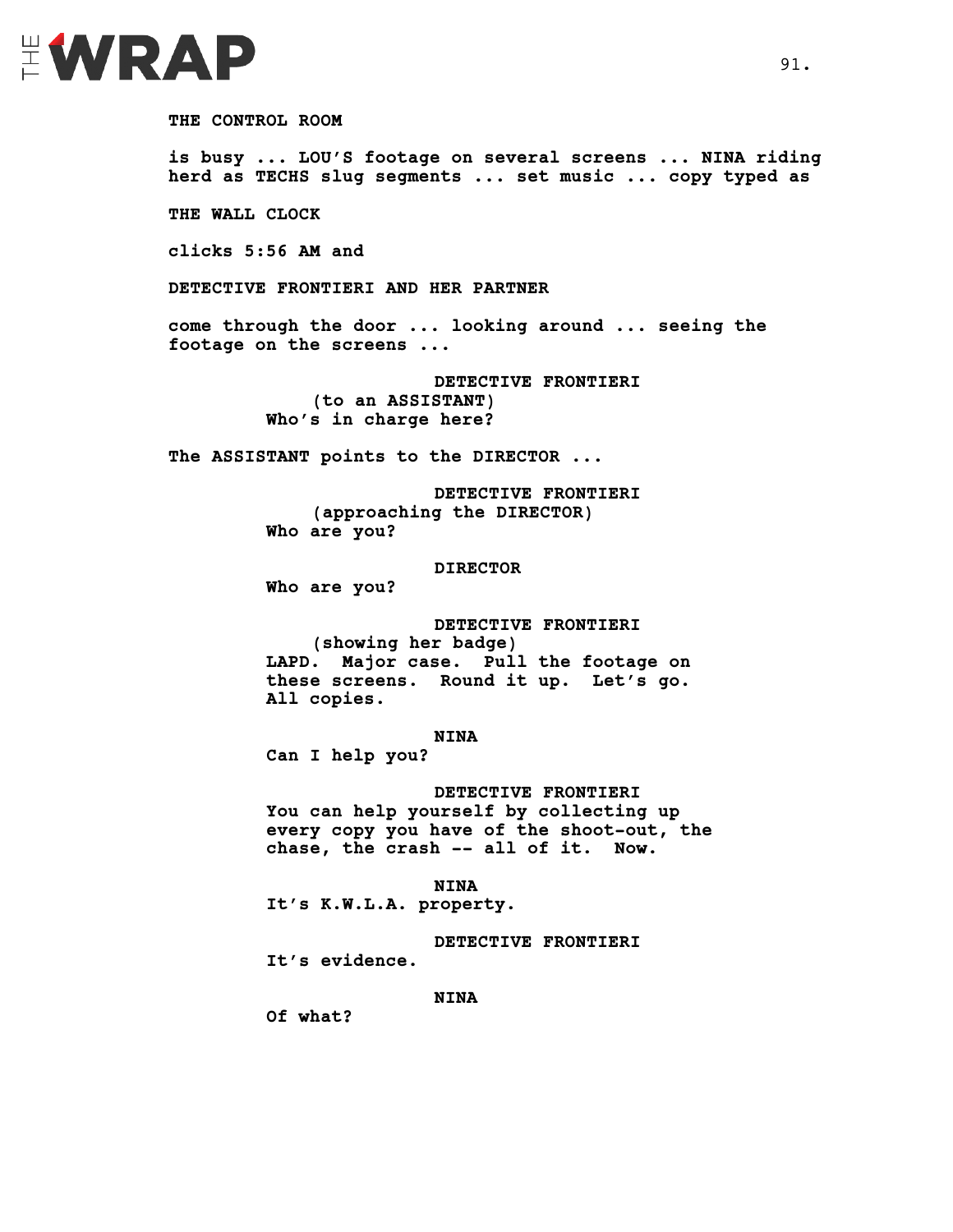

**DETECTIVE FRONTIERI I got a cop near death in the hospital, two dead and four wounded and a dozen major crimes stretching a mile of Third. That tape is evidence.** 

**NINA**

**It's news footage bought and paid for from an independent contractor.** 

**DETECTIVE FRONTIERI How do you think he got it?**

**NINA If there's an issue speak to him.**

**DETECTIVE FRONTIERI Don't get in the way of this.** 

**NINA**

**Unless you have a judge's order we're going with it in four minutes.**

**Charged beat as the SECOND DETECTIVE looks at the wall of monitors and SEES**

**LOU** 

**on one of the screens ... standing in the sound stage ... staring at a live shot projection on the weather board of sunrise over MOUNT WILSON and --** 

> **SECOND DETECTIVE Hey, isn't that him?**

**DETECTIVE FRONTEIRI (seeing LOU, to NINA) I'll make a note of your refusal to cooperate.** 

**The DETECTIVES leave and CLOSE ON**

**CONTROL ROOM MONITORS** 

**as the DETECTIVES are seen entering the sound stage and** 

**NINA**

**watches them roughly arrest LOU ... handcuffing him and escorting him out a side entrance as** 

**FRANK**

**enters the control room and approaches her ...**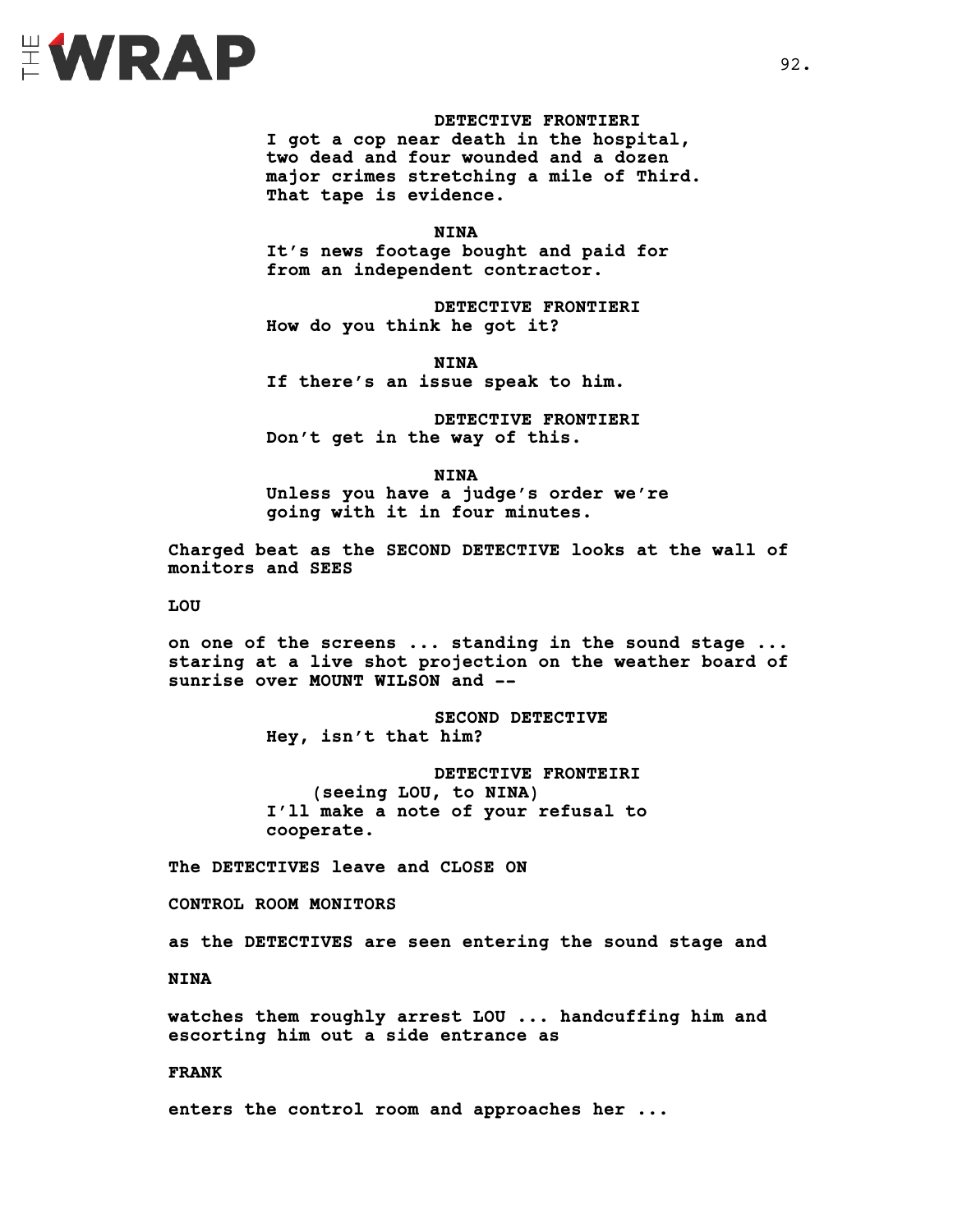

#### **FRANK**

**Joel's got a source in the sheriff's department who says they've found drugs at the Granada Hills house. Cocaine in wrapped packages hidden in a crawlspace. Over 50 pounds. He's confirmed it with an investigator at the scene. It wasn't a home invasion, it was a drug robbery.** 

**NINA**

**Give it to the noon crew.**

**FRANK**

**This is news.**

**NINA**

**It detracts from the story.** 

#### **FRANK**

**It is the story.**

#### **NINA**

**The story is urban crime creeping into the suburbs. Innocent victims. That's the story.** 

**FRANK Jesus, you sound like Lou.**

#### **NINA**

**I think Lou is inspiring all of us to reach a little higher.**

#### **DIRECTOR**

**60 seconds.**

#### **NINA**

**(donning a headset) I want a banner on the wrap-around and music through the dissolve ... Okay Bill if you'd like to put Joel up on three before you forget ...** 

#### **DIRECTOR**

**45 seconds ... 45 seconds to the show ...**

**TECHNICAL DIRECTOR It'll probably be coming out of edit four. 20 to the roll, 30 to the show.**

#### **NINA**

**Standby 12. After the break ready to roll 33.**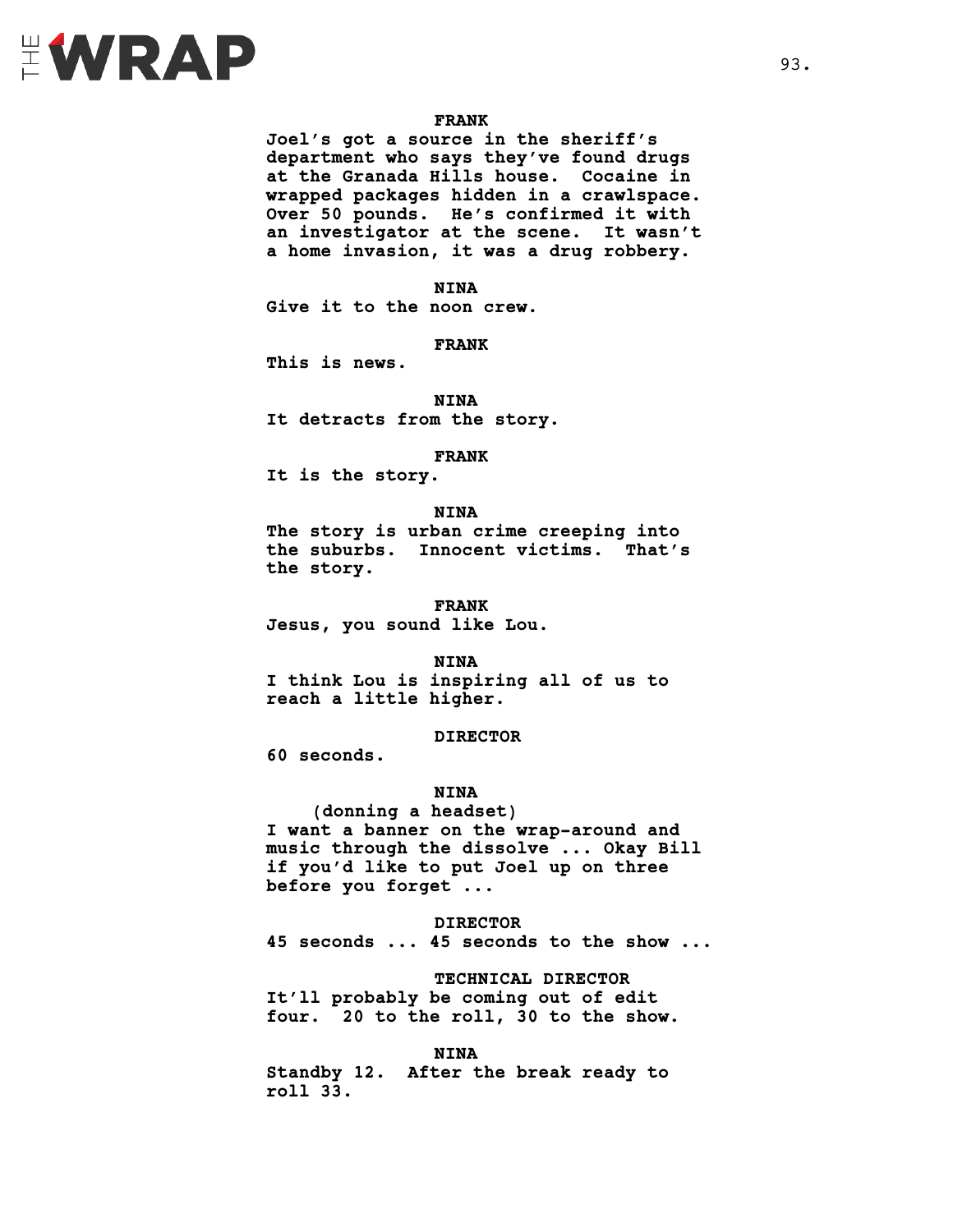# EWRAP

**DIRECTOR 15 to the roll. TECHNICAL DIRECTOR We'll be coming to you with a box. DIRECTOR And 10 - 9 - 8 - 7 - 5 seconds - 4 - 3 - 2 - 1 -**

**TECHNICAL DIRECTOR Roll 24 and put it up with track.**

**NINA**

**Big energy.**

**angle.** 

**MAIN MONITOR** 

**as a commercial ends and a banner graphic appears** 

### *K.W.L.A. BREAKING NEWS*

**Driving, end of humanity score and CUT TO VIDEO VIEW OF AN INTERROGATION ROOM LOU alone ... calm and seated as DETECTIVE FRONTIERI enters ... sits across and CUT TO INSIDE THE ROOM LOU and DETECTIVE FRONTEIRI regarding each other ... DETECTIVE FRONTEIRI You understand you've been read your rights and you're here voluntarily? LOU That's right, yes. DETECTIVE FRONTEIRI That this is being recorded and filmed? LOU From the camera up there, yes. Wide**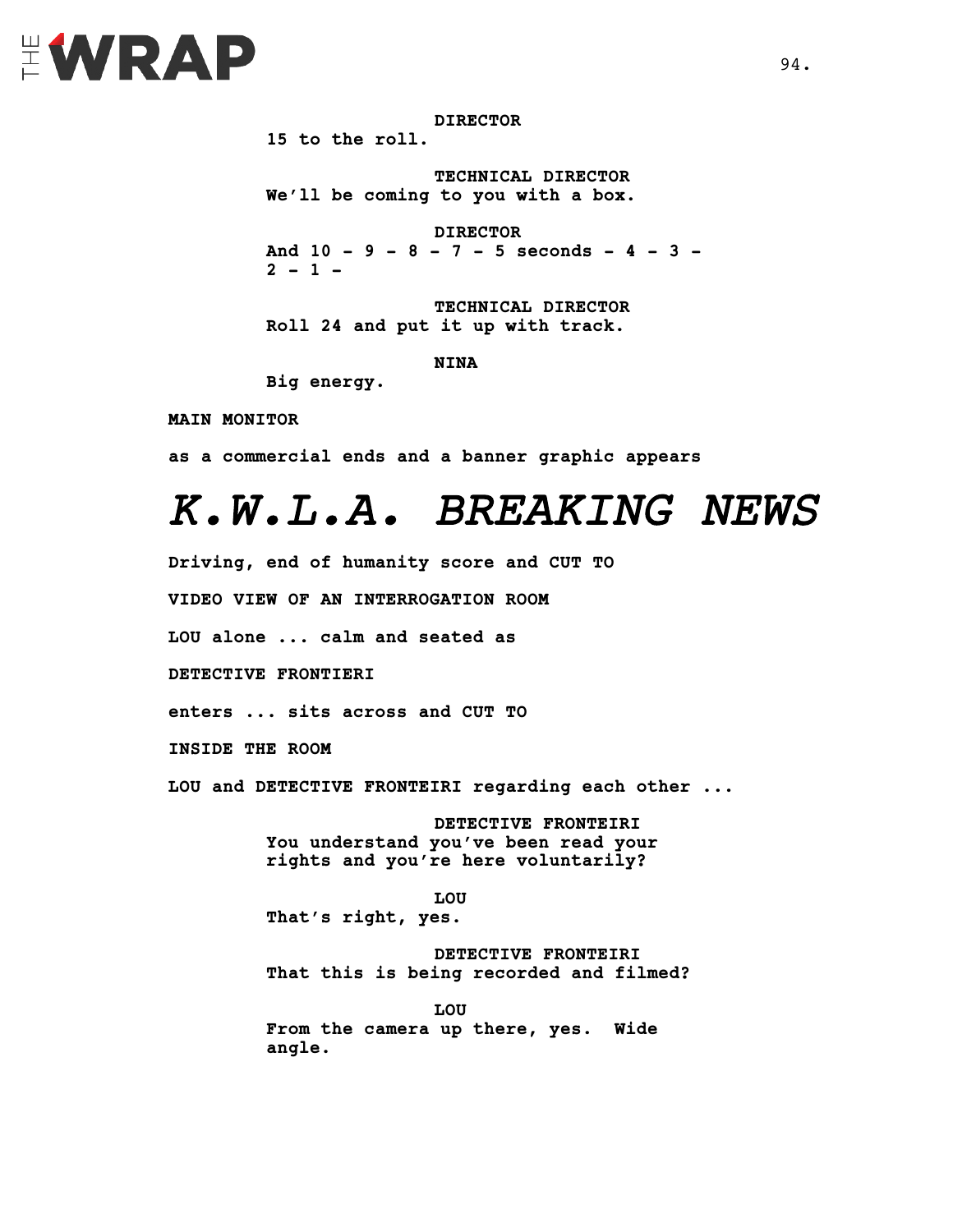

**DETECTIVE FRONTEIRI**

**Would you tell me how it is you were at the Chinatown Express tonight and called in the 911?**

**LOU**

**Of course. I'm happy to. It began earlier in the day. I was watering my plant and I looked out my window at my apartment, the one you visited, and I saw a dark colored car with two men parked across the street. I didn't think much about it, otherwise I would have reported it then. We began our night, my employee and myself, and around approximately 12:38 I looked in the rear view mirror and saw that we were being followed by what looked to be the same men in the same car. I made an evasive maneuver, circled back and tailed them to the Wendy's, at which time I witnessed them go inside and I recognized them as the men from the home invasion.**

**DETECTIVE FRONTEIRI You told me you didn't see the men, that you didn't get a good look at them.**

**LOU**

**Well it came back to me when I saw them going in. Their shapes and their movements. Then I saw that one of them had a gun under his shirt and so of course I immediately got my phone and I called 911.**

**DETECTIVE FRONTEIRI And started filming.**

**LOU Exactly. That's what I do.**

**DETECTIVE FRONTEIRI That's your story?**

#### **LOU**

**That's what happened. That's why I'm here talking to you. I think they tracked me down after seeing my footage.**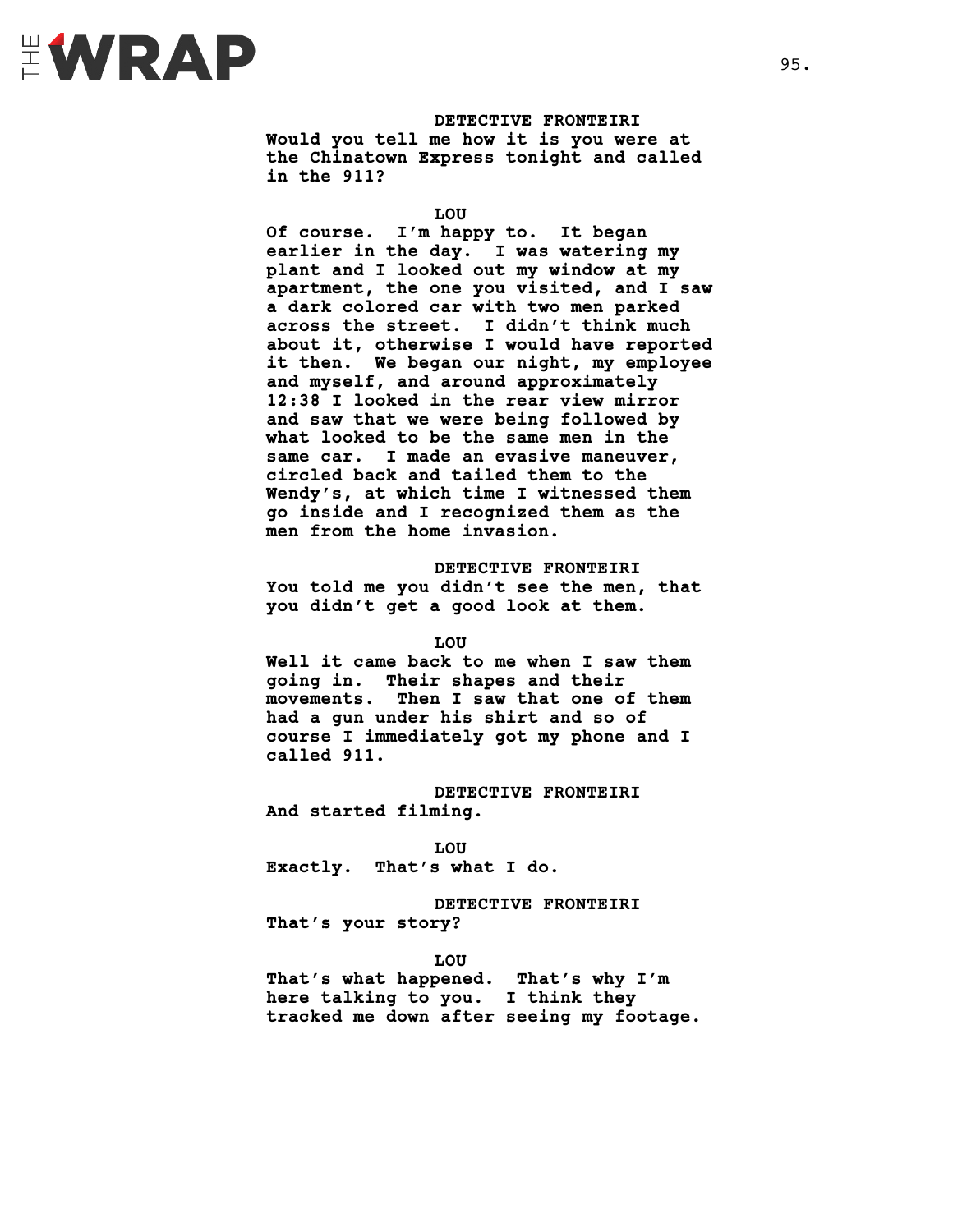

**DETECTIVE FRONTEIRI Would you like to know what I think?**

**LOU**

**Yes, please.**

**DETECTIVE FRONTEIRI I think you withheld information. I think you saw the two men at the murder house in Granada Hills and you saw the car and you sat on it to start something you could film. What do you think about that?** 

**LOU**

**I think it would be very unprofessional for someone to do that in my business.** 

**DETECTIVE FRONTEIRI It would be murder.**

**LOU**

**I can understand why you're looking into it but I didn't do anything like that, nothing that could be considered wrong.**

**DETECTIVE FRONTEIRI You left the scene of an accident.**

**LOU**

**I wasn't involved in the accident. I avoided it and stopped.**

**DETECTIVE FRONTEIRI You don't fool me for a minute.**

**LOU**

**I'm glad.**

**DETECTIVE FRONTEIRI I think everything you've said is a lie.**

**LOU**

**I wish my partner was here to support what happened.**

**DETECTIVE FRONTEIRI Your dead partner.**

**LOU**

**That's right.**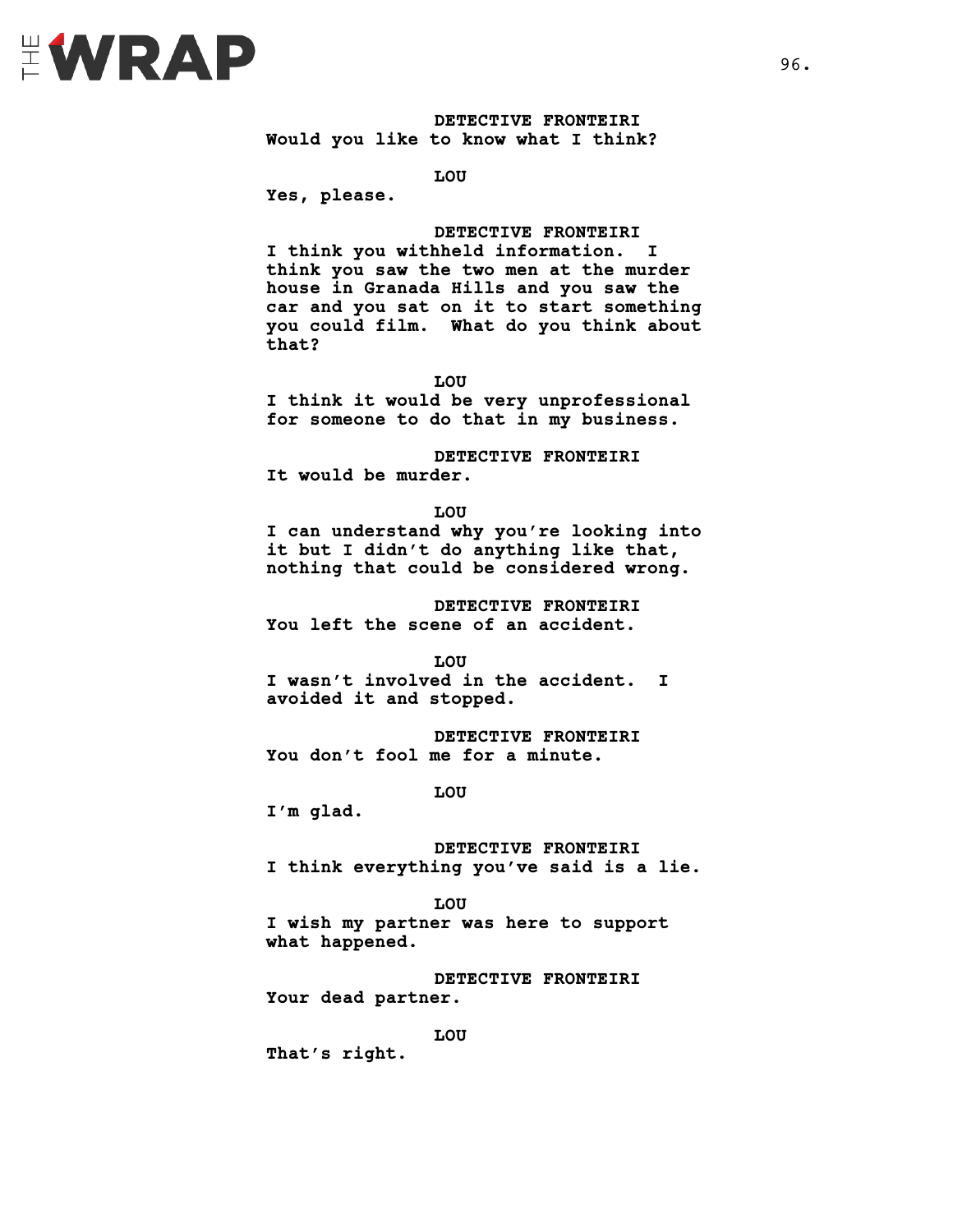# EWRAP

**DETECTIVE FRONTEIRI You left your dead partner.**

**LOU The ambulances had arrived. They're trained professionals.**

**DETECTIVE FRONTEIRI You seem real broken up about it.**

**LOU He died doing what he loved.**

**DETECTIVE FRONTEIRI You filmed him dying.**

**LOU That's my job, that's what I do. I like to say if you're seeing me you're having the worst day of your life.**

**VIDEO CLOSE-UP**

**of LOU'S face ... waiting for the next question and CUT TO** 

**SUNRISE**

**over Los Angeles as** 

**LOU** 

**leaves the POLICE STATION ... squints at the sky ... stops on the sidewalk to listen to the music of 9-1-1 coming from** 

**A PARKED POLICE CAR** 

**with its windows down as the COPS inside give him a look and** 

**LOU** 

**smiles ... starts down the street ... blending with other PASSERSBY and DISSOLVE TO** 

**AN ISLAND OF FLUORESCENT LIGHT** 

**in a gas station parking lot where**

**TWO NEW VANS** 

**stand side-by-side ... both bearing the logo**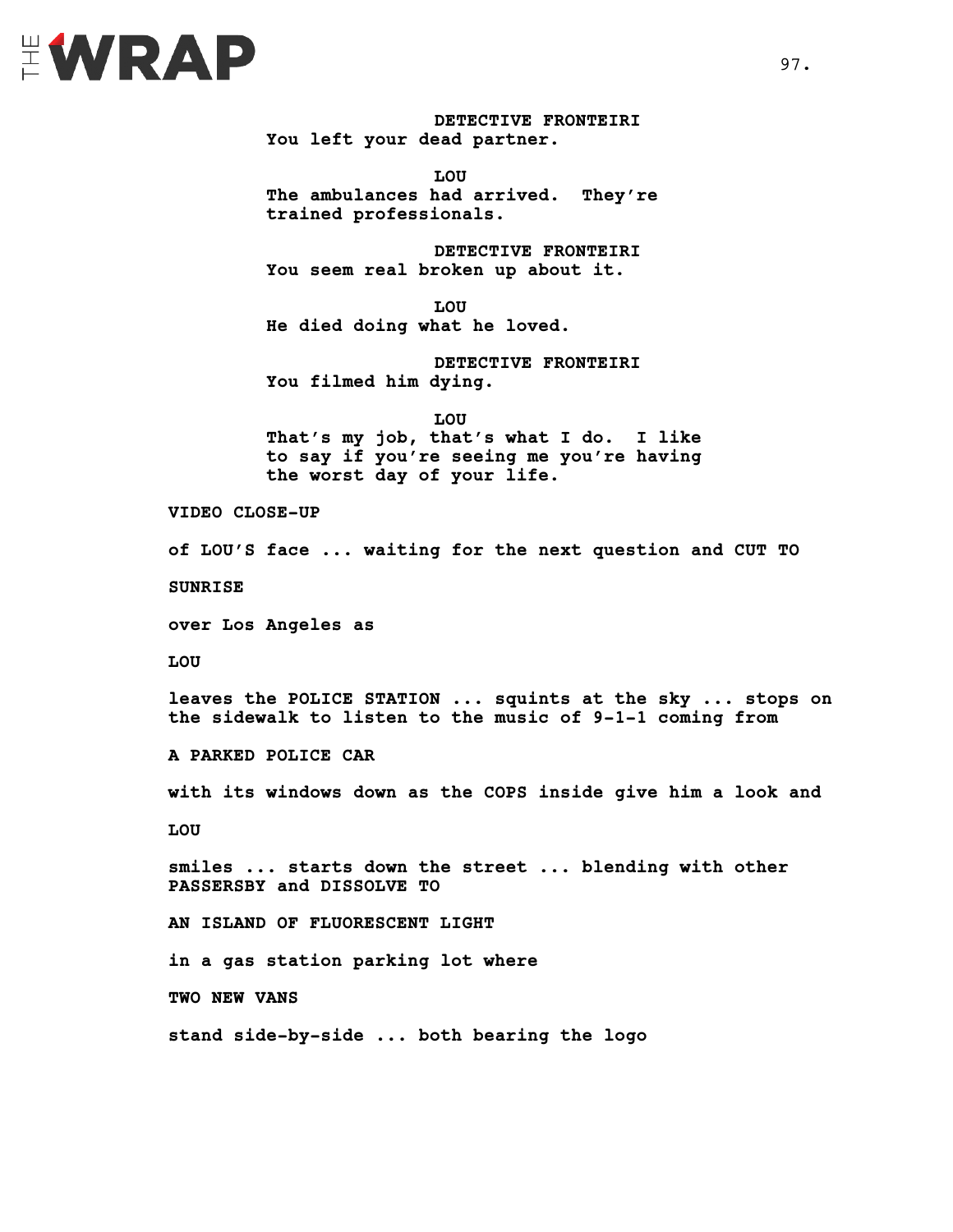

### **VIDEO NEWS PRODUCTIONS**

A Professional News Gathering Service.

**Two young MEN and a young WOMAN stand outside the vans ... each wearing matching shirts with the Video News logo as**

**LOU** 

**steps into the light ... looks them over ...**

**LOU Tuck your shirt in, Bob, please. Thank you.**

**One of the employees tucks in his shirt ...**

**LOU**

**(addressing them) Congratulations. Your selection by Video News Productions is evidence of the hiring committee's recognition of your employment history and unique personal qualities. It is my hope that through hard work and commitment you will move through the intern program and continue to pursue your career goals as full-time employees of Video News. I can tell you from experience that the surest way up the ladder is to listen carefully and follow my orders. You may be confused at times and other times unsure but remember that I will never ask you to do anything that I wouldn't do myself.** 

**The three EMPLOYEES staring at him ...**

**LOU**

**That's it.**

**LOU climbs in one van, followed by one of the EMPLOYEES ... the other two EMPLOYEES get into the second van ... engines start and** 

**THE TWO VANS**

**head into the Los Angeles night in opposite directions ... sound of emergency com-chatter filtering in and HOLD SHOT AS**